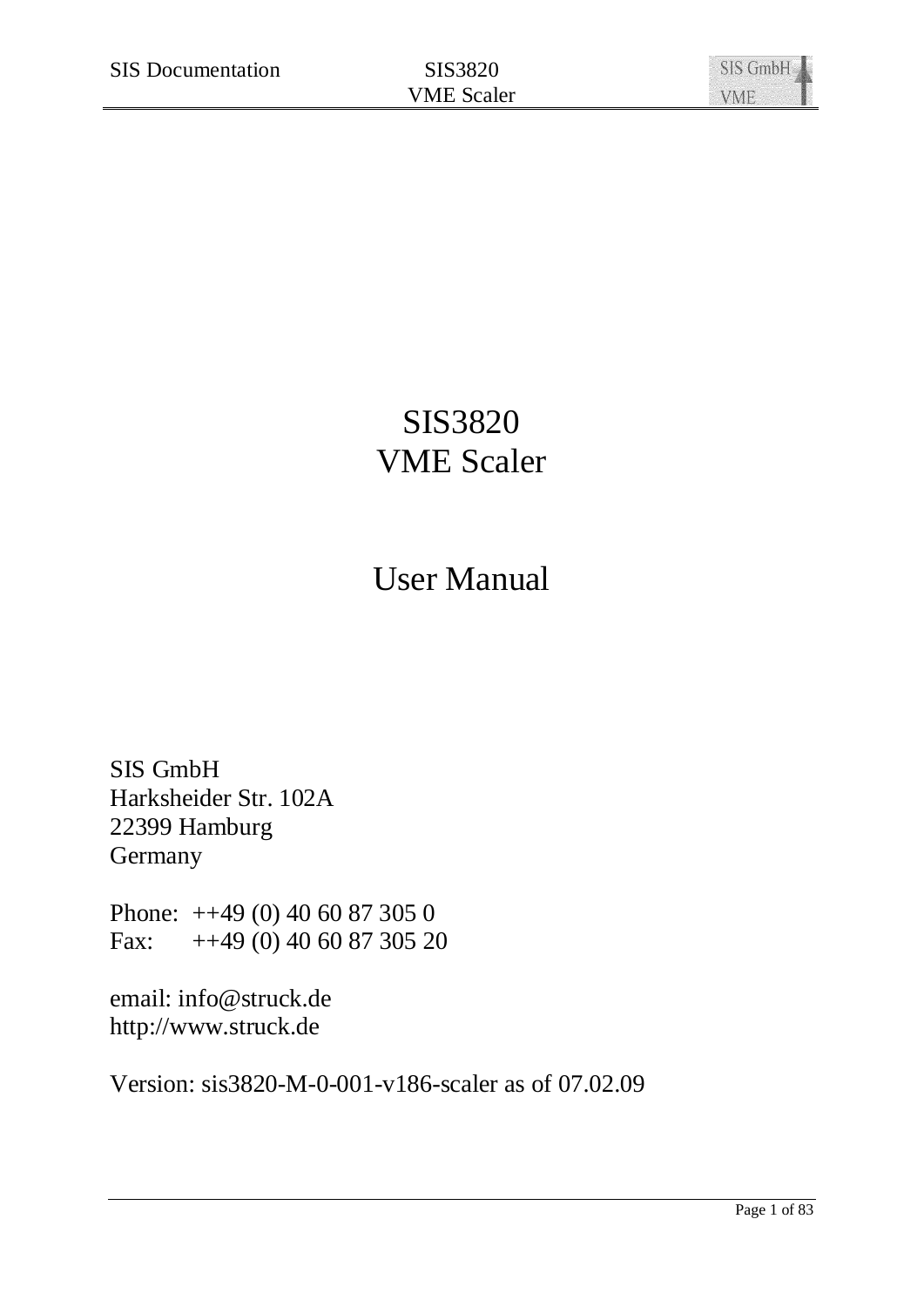

# Revision Table:

| Revision | Date     | Modification                                            |  |
|----------|----------|---------------------------------------------------------|--|
| 0.0x     | 13.02.02 | Start of module definition                              |  |
| 0.10     | 23.06.03 | Prerelease                                              |  |
| 1.00     | 24.06.03 | First official release                                  |  |
| 1.01     | 11.08.03 | Id. reg $R/W \rightarrow R$ only                        |  |
|          |          | bug fix in JTAG JP570 text and watchdog enable          |  |
| 1.10     | 09.12.03 | VME JTAG firmware upgrade support,                      |  |
|          |          | read during preset scaler operation, support for 512 MB |  |
|          |          | memory strips and add mode                              |  |
|          |          | (Xilinx Firmware: sis38200102.mcs)                      |  |
| 1.20     | 27.04.04 | Firmware Version 01 03                                  |  |
|          |          | Chained Block Transfer (CBLT) implemented               |  |
|          |          | (Xilinx Firmware: sis38200103.mcs)                      |  |
| 1.30     | 04.06.04 | Firmware Version $0\overline{1}$ 04                     |  |
|          |          | 48-bit deep counter implementation in channels 1 and 17 |  |
|          |          | (for scaler mode, new address 0x210)                    |  |
| 1.31     | 09.11.04 | Bug fix in address map, change FIFO threshold register  |  |
|          |          | explanation                                             |  |
| 1.32     | 13.01.05 | Couple of index entries added, typo fix                 |  |
| 1.40     | 20.05.05 | Firmware Version 01 05                                  |  |
|          |          | New Control Output mode 2 (10Mhz)                       |  |
| 1.50     | 26.08.05 | Firmware Version 01 08                                  |  |
|          |          | New Control Input mode 6 (with external counter clear)  |  |
| 1.60     | 14.10.05 | Firmware Version 01 09                                  |  |
|          |          | Bug fix in control input inversion                      |  |
|          |          | New register $0x214$ (veto external count inhibit)      |  |
| 1.61     | 20.10.05 | Bug fix in example veto external count register         |  |
| 1.70     | 03.11.05 | Firmware Version 01 0A                                  |  |
|          |          | New register 0x218 (test pulse mask register)           |  |
| 1.71     | 04.12.05 | Bug fixes                                               |  |
| 1.72     | 11.02.06 | ESD note added                                          |  |
| 1.80     | 15.06.06 | New MUX_OUT feature, firmware revision 0xB              |  |
| 1.81     | 19.06.06 | Bug fixes                                               |  |
| 1.82     | 25.10.06 | Note on external LNE/channel N rate being limited to 5  |  |
|          |          | <b>MHz</b>                                              |  |
| 1.83     | 21.11.06 | JTAG jumper JP570 factory default                       |  |
| 1.84     | 27.07.07 | 50 $\Omega$ TTL and high impedance input configuration  |  |
| 1.85     | 05.02.09 | Add missing Key address texts in address map            |  |
|          |          | Bug fix in MCS example text                             |  |
| 1.86     | 07.02.09 | Add short explanation for key addresses                 |  |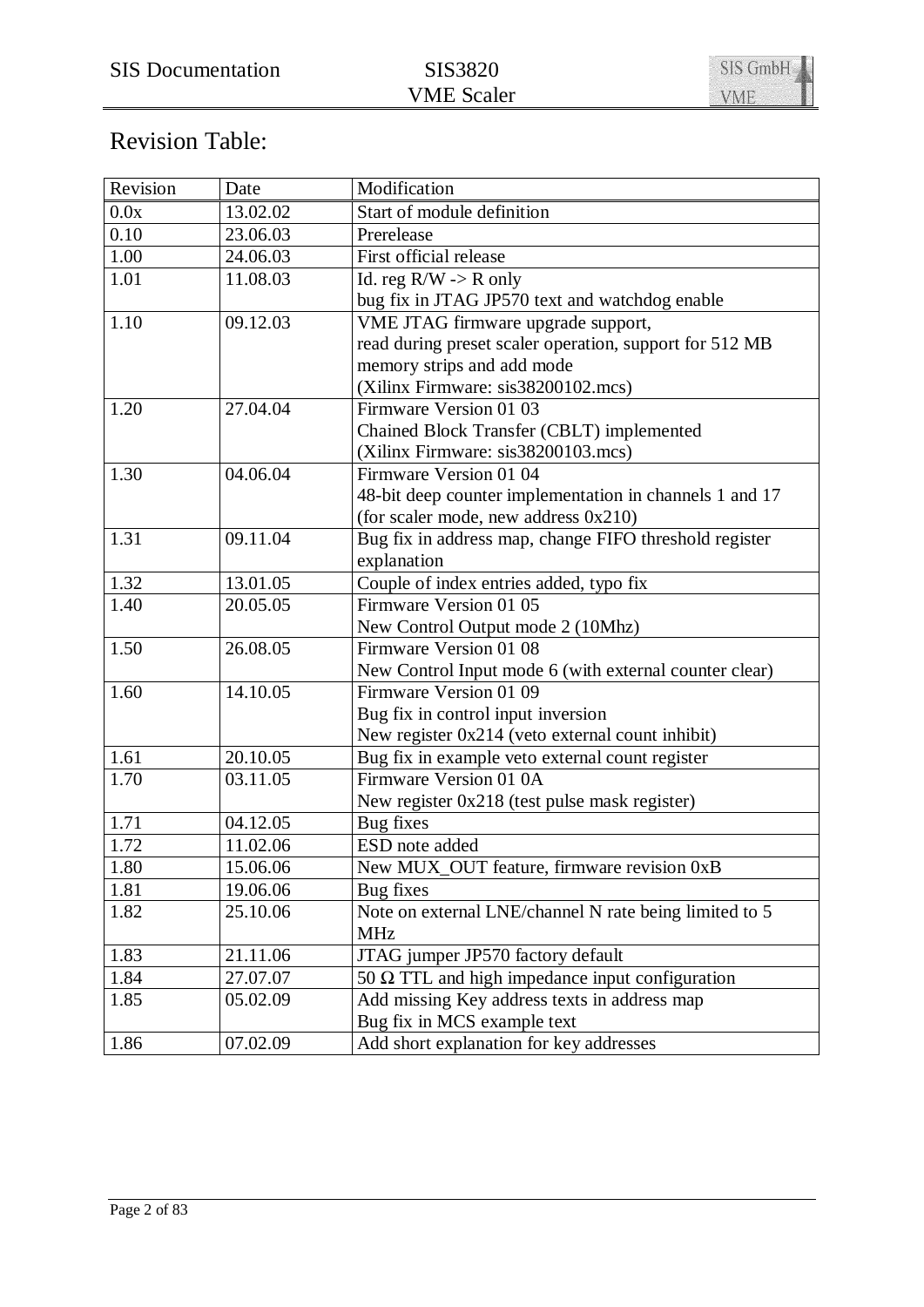

# 1 Table of contents

| 1              |                |  |
|----------------|----------------|--|
| 2              |                |  |
| 3              |                |  |
| $\overline{4}$ |                |  |
|                | 4.1            |  |
|                | 4.2            |  |
|                | 4.2.1          |  |
|                | 4.2.2          |  |
|                | 4.2.3          |  |
|                | 4.2.4          |  |
|                | 4.2.5          |  |
| 5              |                |  |
|                | 5.1            |  |
|                | 5.2            |  |
|                | 5.2.1          |  |
|                | 5.2.2<br>5.2.3 |  |
|                | 5.2.4          |  |
|                | 5.2.5          |  |
|                | 5.3            |  |
|                |                |  |
| 6              |                |  |
|                | 6.1            |  |
| 7              |                |  |
|                | 7.1            |  |
|                | 7.1.1          |  |
|                | 7.1.2          |  |
|                | 7.1.3<br>7.2   |  |
|                | 7.2.1          |  |
|                | 7.3            |  |
|                | 7.3.1          |  |
|                | 7.4            |  |
|                | 7.4.1          |  |
|                | 7.5            |  |
|                | 7.6            |  |
|                | 7.7            |  |
|                | 7.8            |  |
|                | 7.9            |  |
|                | 7.10           |  |
|                | 7.11           |  |
|                | 7.12           |  |
|                | 7.13           |  |
|                | 7.14           |  |
|                | 7.15           |  |
|                | 7.16           |  |
|                | 7.17           |  |
|                | 7.18           |  |
|                | 7.18.1         |  |
|                | 7.18.2         |  |
|                | 7.18.3         |  |
|                | 7.18.4         |  |
|                | 7.18.5         |  |
|                | 7.18.6         |  |
|                | 7.18.7         |  |
|                | 7.18.8         |  |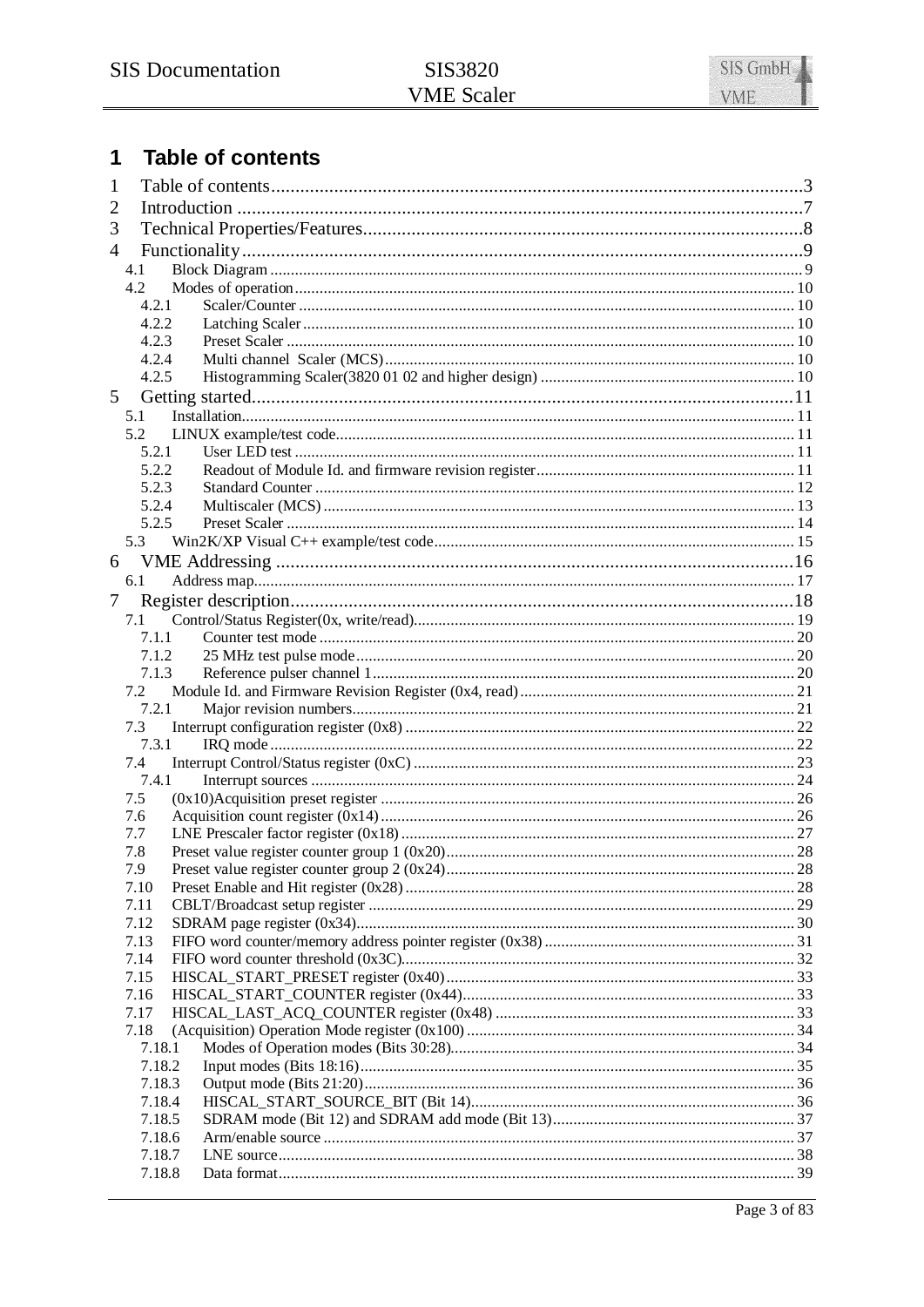# SIS3820 **VME** Scaler



| 7.18.9         |        |  |
|----------------|--------|--|
| 7.19           |        |  |
| 7.20           |        |  |
| 7.21           |        |  |
|                | 7.21.1 |  |
| 7.22           |        |  |
| 7.23           |        |  |
| 7.24           |        |  |
| 7.25           |        |  |
| 7.26           |        |  |
| 7.27           |        |  |
| 7.28           |        |  |
| 7.29           |        |  |
| 7.30           |        |  |
| 7.31           |        |  |
| 7.32           |        |  |
| 7.33           |        |  |
| 7.34           |        |  |
| 7.35           |        |  |
| 7.36           |        |  |
| 7.37           |        |  |
| 7.38           |        |  |
| 7.39           |        |  |
| 7.40<br>7.41   |        |  |
|                |        |  |
| 7.42           |        |  |
| 7.43<br>7.44   |        |  |
| 7.45           |        |  |
| 7.46           |        |  |
| 7.47           |        |  |
| 7.48           |        |  |
| 7.48.1         |        |  |
| 7.48.2         |        |  |
| 7.49           |        |  |
| 8              |        |  |
| 8.1            |        |  |
| 8.2            |        |  |
| 8.3            |        |  |
| 8.4            |        |  |
| 9              |        |  |
|                |        |  |
| 9.1            |        |  |
| 9.2            |        |  |
| 9.3            |        |  |
| 9.3.1<br>9.3.2 |        |  |
|                |        |  |
| 10             |        |  |
| 11             |        |  |
| 11.1           |        |  |
| 11.2           |        |  |
| 11.3           |        |  |
| 11.4           |        |  |
| 12             |        |  |
| 12.1           |        |  |
| 12.2           |        |  |
| 12.3           |        |  |
| 12.4           | TTL.   |  |
| 12.4.1         |        |  |
| 12.4.2         |        |  |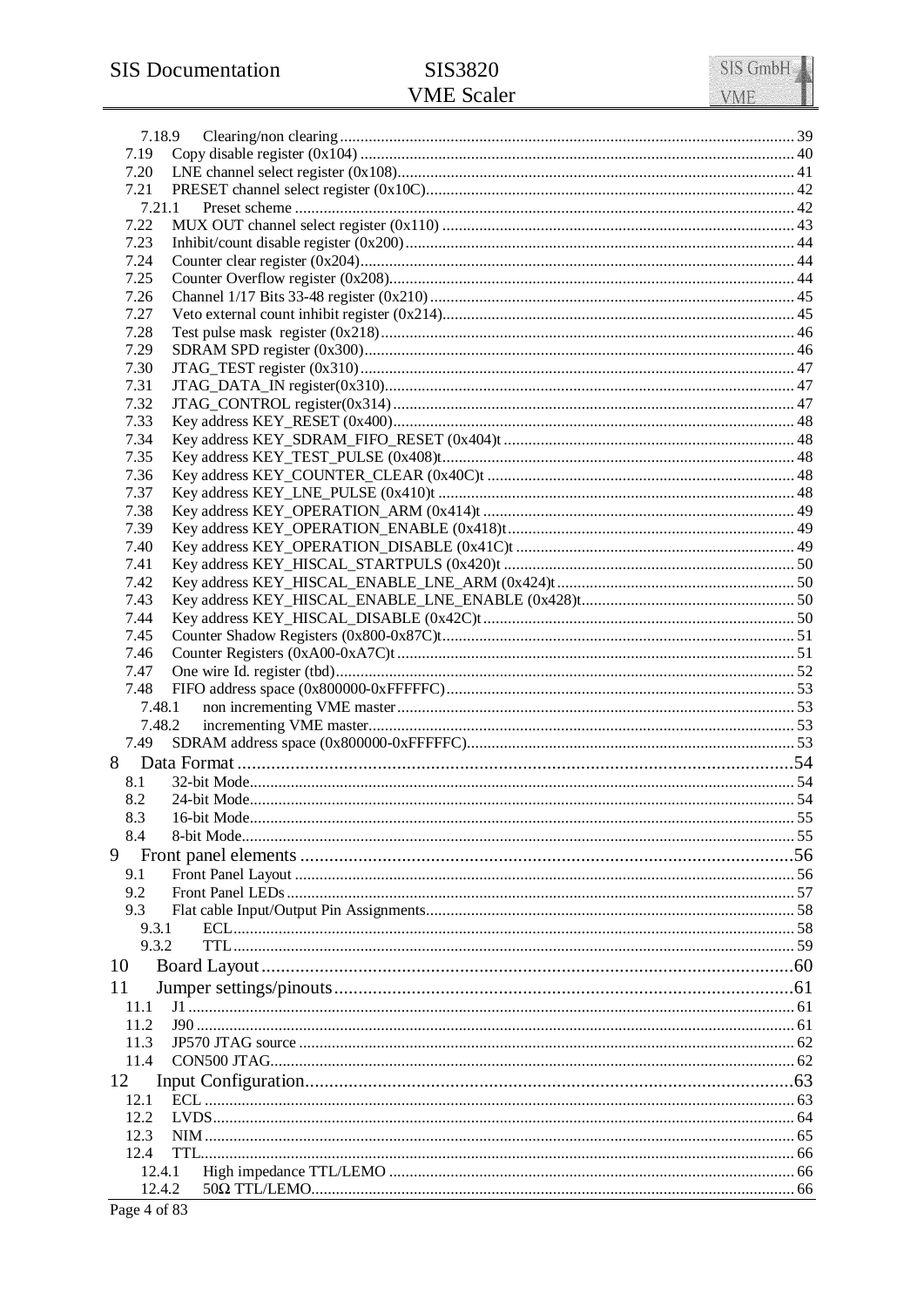| 12.4.3 |  |
|--------|--|
| 13     |  |
| 14     |  |
| 14.1   |  |
| 14.2   |  |
| 14.3   |  |
| 15     |  |
| 15.1   |  |
| 15.2   |  |
| 15.3   |  |
| 15.4   |  |
| 15.5   |  |
| 15.5.1 |  |
| 15.5.2 |  |
| 15.6   |  |
| 15.7   |  |
| 15.7.1 |  |
| 15.8   |  |
| 15.9   |  |
| 15.9.1 |  |
| 15.9.2 |  |
| 15.10  |  |
| 16     |  |
| 16.1   |  |
| 16.2   |  |
| 16.3   |  |
| 16.4   |  |
| 16.5   |  |
| 16.5.1 |  |
| 16.5.2 |  |
| 16.6   |  |
| 16.7   |  |
| 16.8   |  |
| 17     |  |
| 18     |  |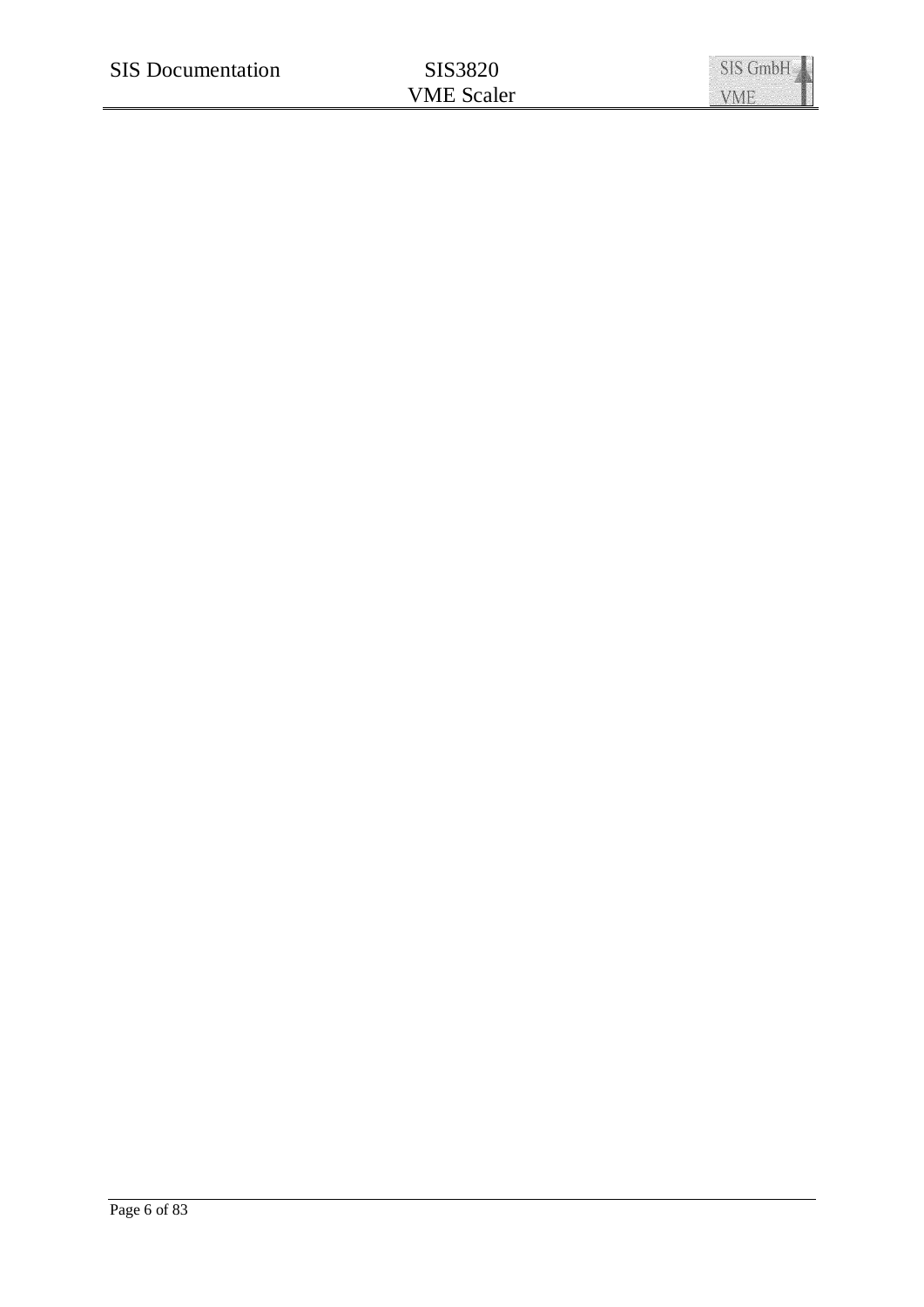VME Scaler



### **2 Introduction**

The SIS3820 is a multi purpose counter. It combines the functionality of the SIS3800 scaler and the SIS3801 multiscaler with extended functions. The proven concept of flexible leaded component based frontend circuitry in conjunction with more recent FPGA (field programmable gate array) technology results in unprecedented flexibility to implement the given readout application.

Applications comprise, but are not limited to:

- Nuclear Phyics
- Particle Physics
- $\bullet$  Neutrino/Astrophysics
- Synchrotron Radiation
- Neutron Scattering
- $\bullet$  Machine (accelerator) diagnosis
- Scanning microscope readout





**ATTENTION** 

**Observe Precautions** for Handling **Electrostatic Sensitive Devices**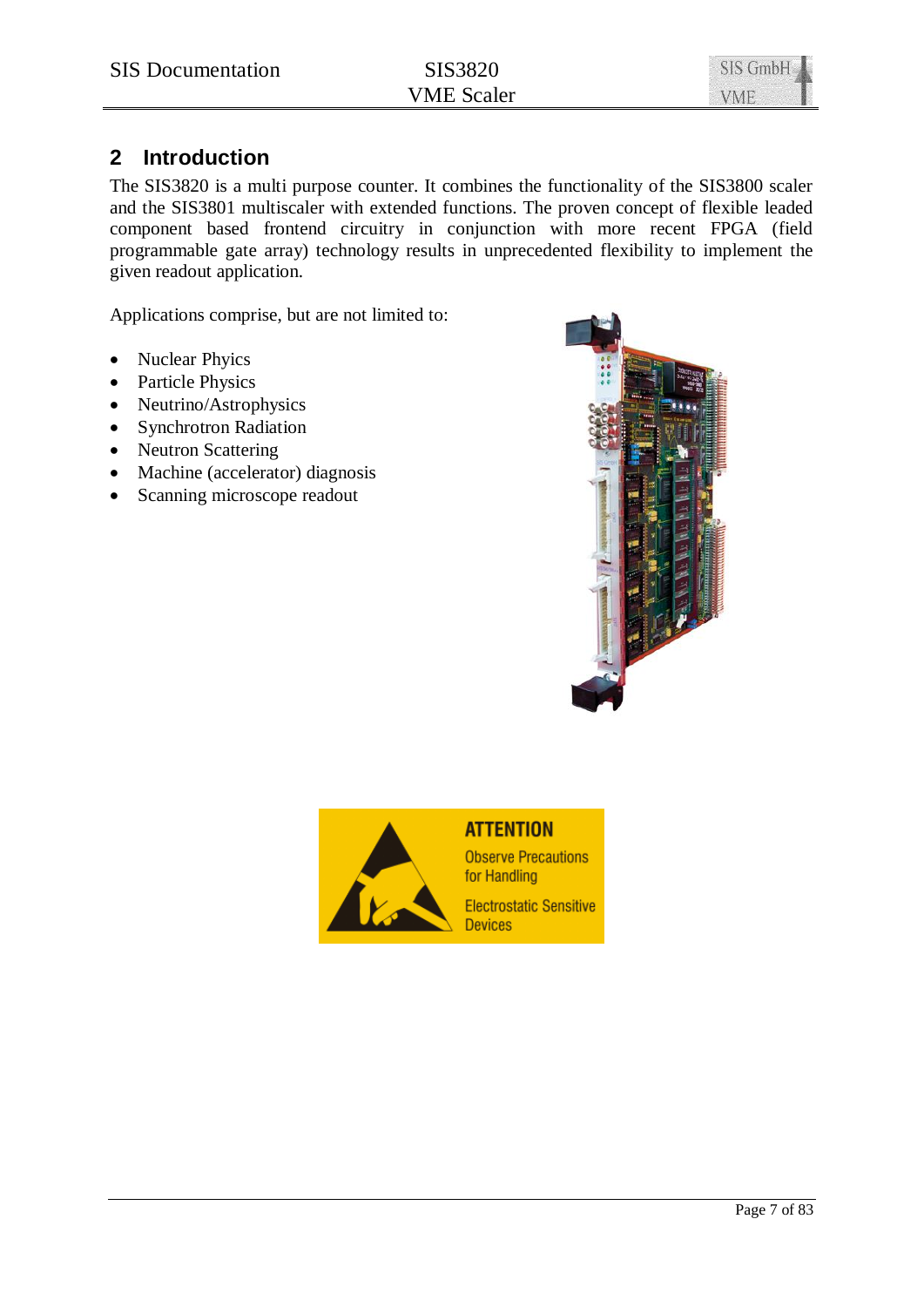# **3 Technical Properties/Features**

This manual describes the implemented functionality for the SIS3820-SCALER firmware. Other firmware designs are SIS3820-CLOCK (clock distributor for up to 32 SIS330x VE digitizers) and SIS3820-LATCH (input register with counter and interrupt functionality)

Find below a list of key features of the SIS3820.

- $\bullet$  32 channels (64 channel option)
- $\bullet$  4 front panel control inputs
- $\bullet$  4 front panel control outputs
- 64 Mbytes SDRAM (512 MB option)
- 250 MHz counting rate (ECL and NIM), 100 MHz for TTL (50 MHz for P2 fed channels)
- $\bullet$  32-bit counter depth (channel 1 and 17 48-bit deep with firmware  $> 0104$  in scaler mode)
- NIM/TTL/ECL/LVDS versions
- flat cable (ECL, TTL and LVDS) and LEMO (TTL/NIM) options
- multi channel, latching and preset scaler operation
- shadow register (latching scaler mode)
- $\bullet$  read on the fly (latching scaler mode)
- $\bullet$  reference pulser
- $\bullet$  test pulser
- x A24/32 D32/BLT32/MBLT64/2eVME/CBLT32)
- Geographical addressing mode (in conjunction with VME64x backplane)
- $\bullet$  Broadcast addressing
- $\bullet$  Interrupt capabilities
- $\bullet$  Hot swap (in conjunction with VME64x backplane)
- VME64x Connectors
- $\bullet$  VME64x Side Shielding
- VME64x Front panel
- VME64x extractor handles (on request)
- $\bullet$  single supply (+5 V)
- $\bullet$  in field firmware upgrade capability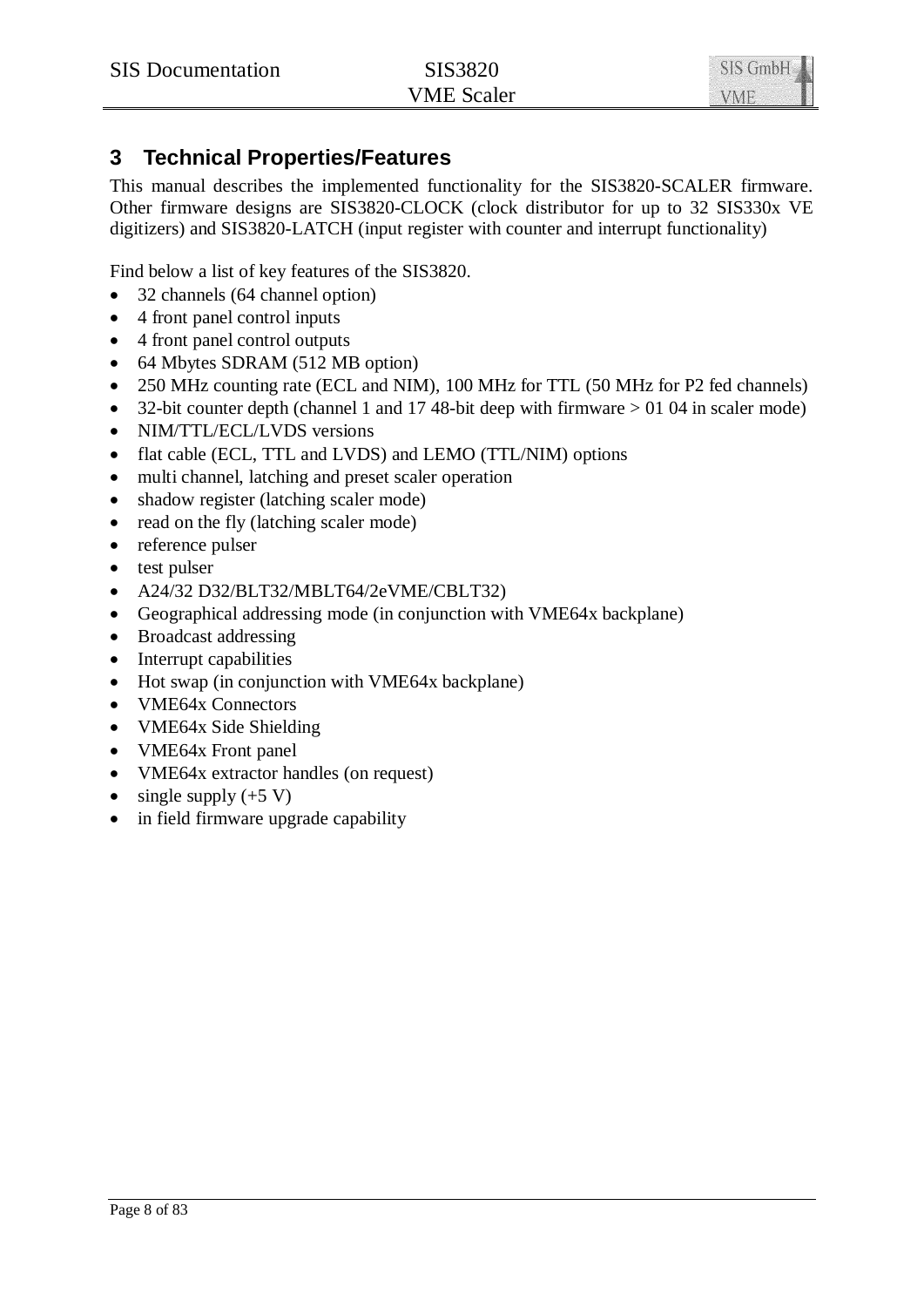# **4 Functionality**

The functionality of the SIS3820 is a combination of hardware (printed circuit board) design, stuffing options and firmware. The module consists of two FPGAs that hold the frontend logic and on FPGA that holds the VME interface, the SDRAM controller and the control logic functions. Logic level adaptation is handled by classic DIL components and single inline (SIL) resistor networks. The firmware is loaded from a serial PROM at power up. Both JTAG and VME can be used for in field firmware upgrades/changes.

#### *4.1 Block Diagram*

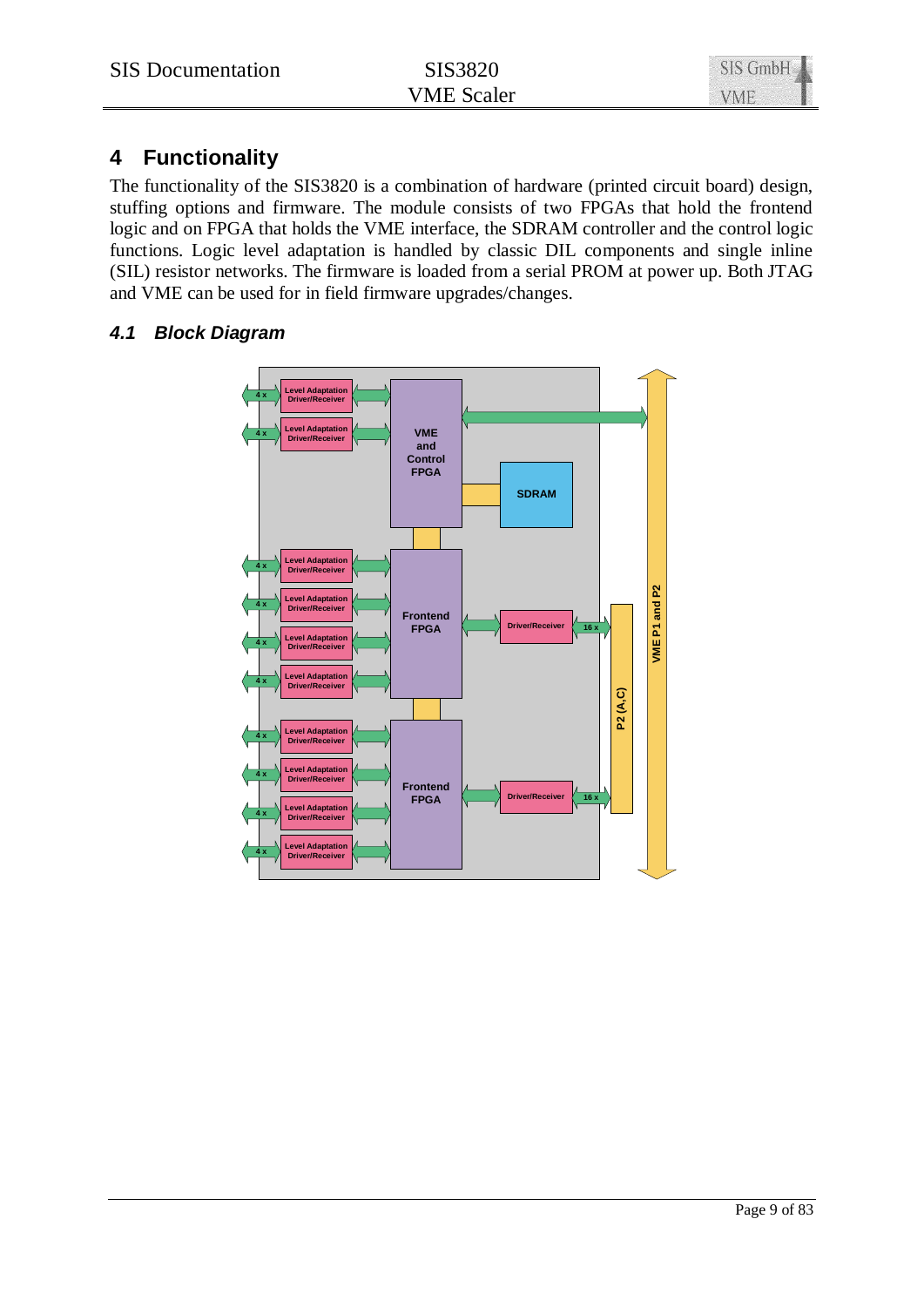#### *4.2 Modes of operation*

#### 4.2.1 Scaler/Counter

In standard counter/scaler mode data can be read on the fly with an accuracy to the least significant bit. No counts are lost in read on the fly mode.

#### 4.2.2 Latching Scaler

In latching scaler mode scaler values are copied to a shadow register set upon a front panel signal LNE or a VME command. Broadcast functionality is implemented for the later to allow for minimum time difference over a set of several SIS3820s without front panel cabling.

#### 4.2.3 Preset Scaler

The SIS3820 can be operated as preset scaler. An arbitrary channel or a combination of channels can be selected as the condition for the termination of the counting process. The selection of the channel(s) is done via the preset enable mask register . The first selected channel that reaches its preset value will terminate the counting process. The actual preset values are defined though the preset value register set. The internal 25 MHz pulse generator (or a prescaled derived output) can be used as time base for measurements if its enabled for channel 1 with this channel being enabled in the preset enable mask and the desired prescale factor stored into the channel 1 preset value register. The terminating channel can be identified by the actual scaler data or the preset hit mask register if more than one preset channel is enabled.

#### 4.2.4 Multi channel Scaler (MCS)

MCS mode allows for the buffered readout of variable or fixed lengths counting time intervals. The interval length can be defined by an internal timer as well as by an external signal, which can be prescaled also. The minimum buffer memory size of 64 MB takes the realtime burden away from the VME master even at very short time intervals (dwell times). Two factors facilitate short dwell time applications. The first is high speed VME readout of data from SDRAM in MBLT64 and 2eVME. The second is data compression with a reduction in counter depth to 16 or 8-bit. Data compression is also a good way to save VME bandwidth in lower count rate applications (with V/F converters e.g.) at longer dwell times.

#### 4.2.5 Histogramming Scaler(3820 01 02 and higher design)

Histogramming scaler mode (MCS mode with add enabled) allows to acquire and add MCS data of several repeated scans in SDRAM without CPU interaction. The user has to make sure, that the reset to the first bin and the number of bins are issued with the accuracy that is required by the application. I.e. no number of bin/reset checking mechanism is implemented (unlike in the SIS3100-HISCAL DSP based design).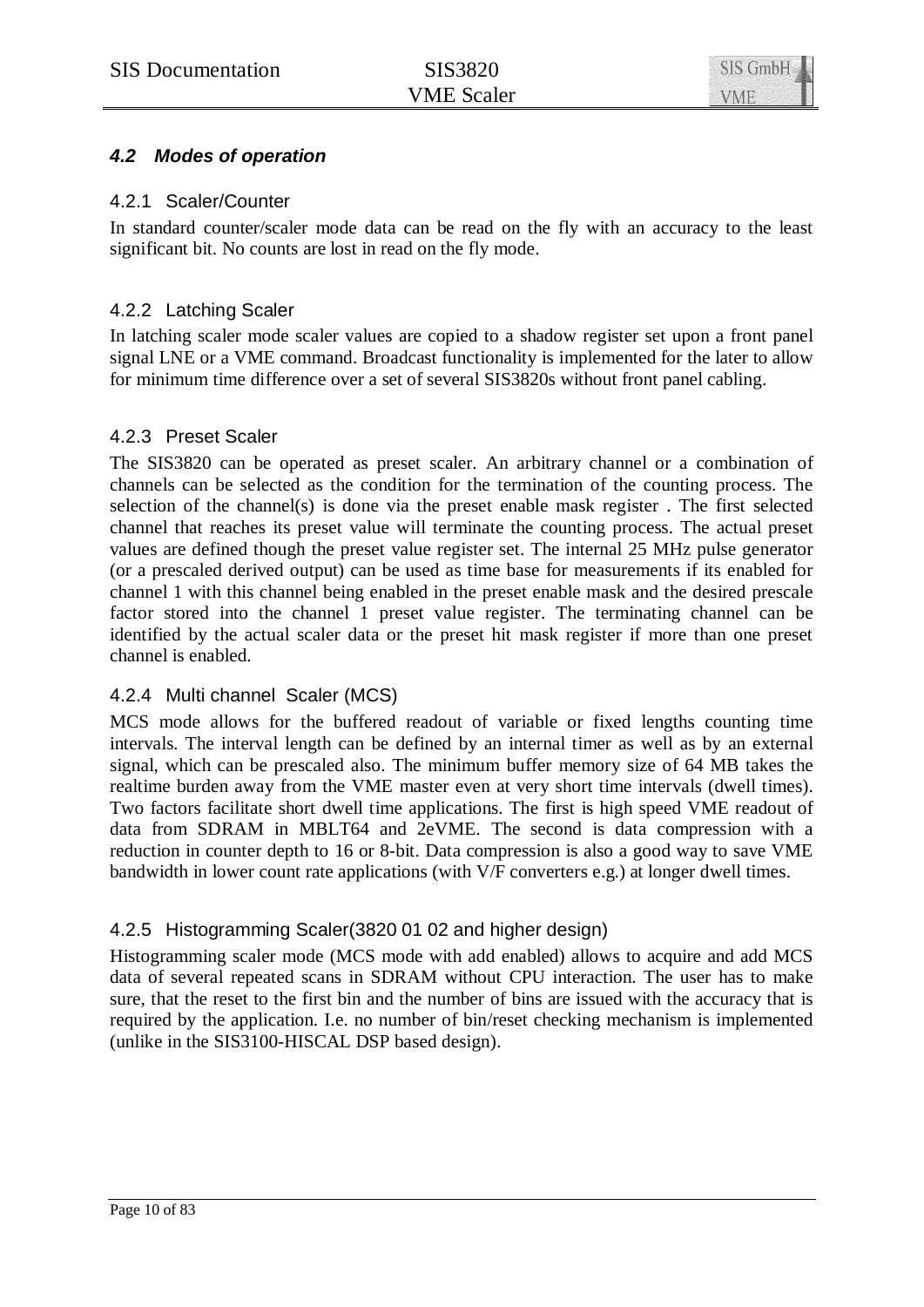# **5 Getting started**

This section is intended for the first time SIS3820 user. In some cases it may be good enough to use the provided header file and C examples to get acquainted to a couple of the modules functions before looking at the other sections of the manual in more detail. If you have a SIS1100/3100 PCI to VME interface under LINUX or under Win2K/XP with Visual C++ you can use the provided example code without modifications.

#### 5.1 Installation

- Select addressing A32 or geographical address mode with J1 (factory default is A32)
- Select base address with SW3 and SW4 in non geographical addressing (the default base address setting is 0x38000000)
- turn VME crate power off
- install your SIS3820 board in the VME crate
- $\bullet$  connect inputs
- turn VME crate power back on
- $\bullet$  verify, that the P (power) and R (ready) LEDs are on and all other LEDs are off after the approximately 2s long power up self test cycle

#### 5.2 LINUX example/test code

The file sis3820.tar.gz holds LINUX example programs, the sis3820.h header files and Makefiles to generate the executables.

#### **Initial VME access test**

Both the user LED and readout of the Module Id. and firmware register provide a good way to verify that proper initial communciation with the SIS3820 can be established.

#### 5.2.1 User LED test

The program sis3820 led.c runs 30 cycles with the sequence user LED on, sleep(1), user LED off, sleep(1).

#### 5.2.2 Readout of Module Id. and firmware revision register

The program sis3820\_readmodid.c reads and displays the module identification and firmware register.

mki@mki:~/sis1100/sis3820> ./sis3820\_readmodid Module identification and firmware register reads: 38200102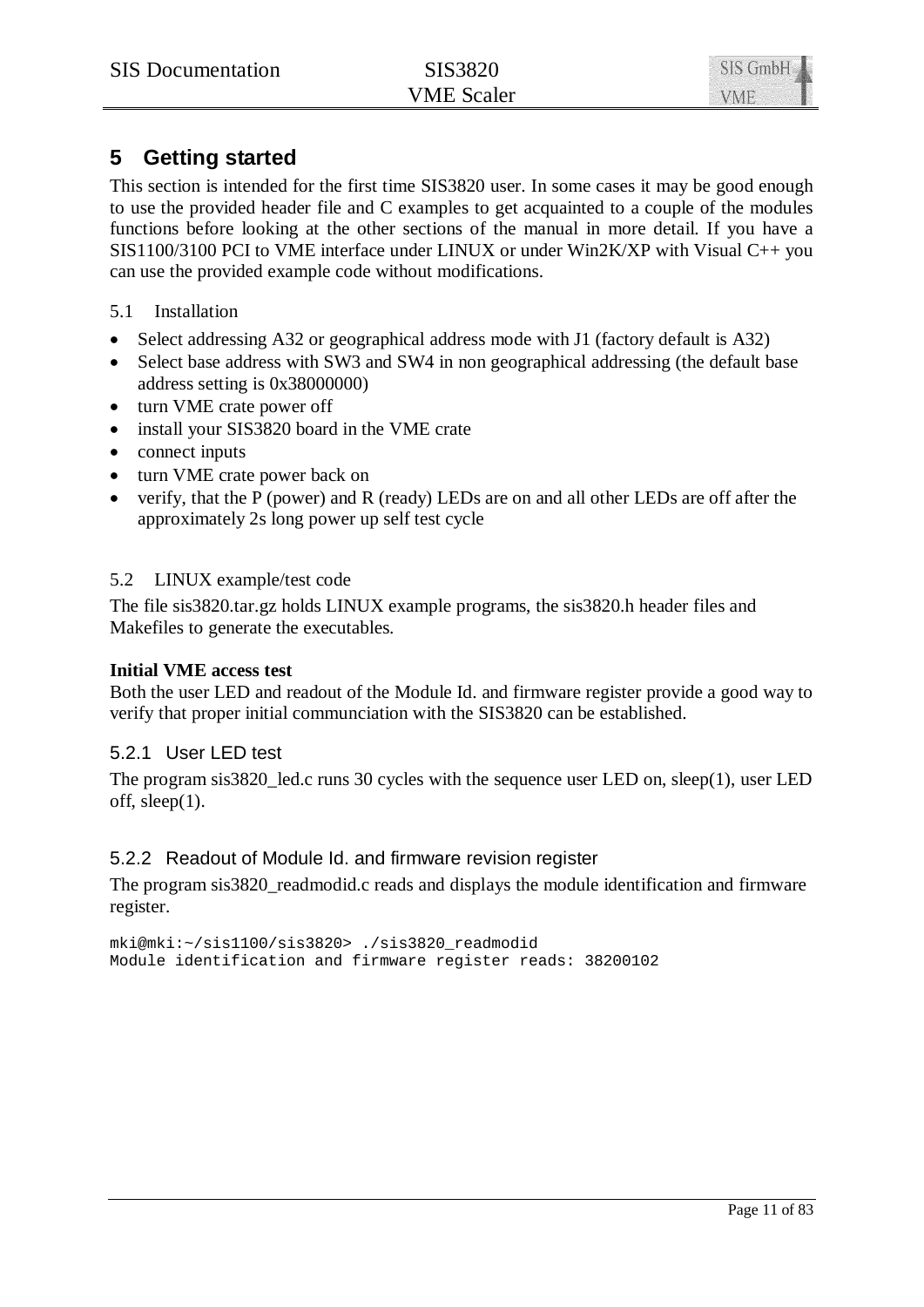

#### 5.2.3 Standard Counter

In the minimum counter application you enable the logic, have the module count for a period of time and read out the scaler values after disabling the logic.

The sis3820\_counter program runs 2 counting cycles of 5 s each. During the second cycle the internal 50 MHz reference pulse generator is routed to channel 1. Sample output with a 11 MHz signal connected to scaler channel 17 is shown below.

```
mki@mki:~/sis1100/sis3820> ./sis3820_counter
SIS3820 scaler counting
gotwords 32
scaler data
ch01 00000000 ch02 00000000 ch03 00000000 ch04 00000000
ch05 00000000 ch06 00000000 ch07 00000000 ch08 00000000
ch09 00000000 ch10 00000000 ch11 00000000 ch12 00000000
ch13 00000000 ch14 00000000 ch15 00000000 ch16 00000000
ch17 03477ce7 ch18 00000000 ch19 00000000 ch20 00000000
ch21 00000000 ch22 00000000 ch23 00000000 ch24 00000000
ch25 00000000 ch26 00000000 ch27 00000000 ch28 00000000
ch29 00000000 ch30 00000000 ch31 00000000 ch32 00000000
now with reference pulser on ch1 enabled
SIS3820 scaler counting
gotwords 32
scaler data
ch01 0eedfb33 ch02 00000000 ch03 00000000 ch04 00000000
ch05 00000000 ch06 00000000 ch07 00000000 ch08 00000000
ch09 00000000 ch10 00000000 ch11 00000000 ch12 00000000
ch13 00000000 ch14 00000000 ch15 00000000 ch16 00000000
ch17 0348d70d ch18 00000000 ch19 00000000 ch20 00000000
ch21 00000000 ch22 00000000 ch23 00000000 ch24 00000000
ch25 00000000 ch26 00000000 ch27 00000000 ch28 00000000
ch29 00000000 ch30 00000000 ch31 00000000 ch32 00000000
```
**Note:** The 50 MHz reference pulse generator will give you an idea on the sleep/scheduling accuracy of your LINUX system.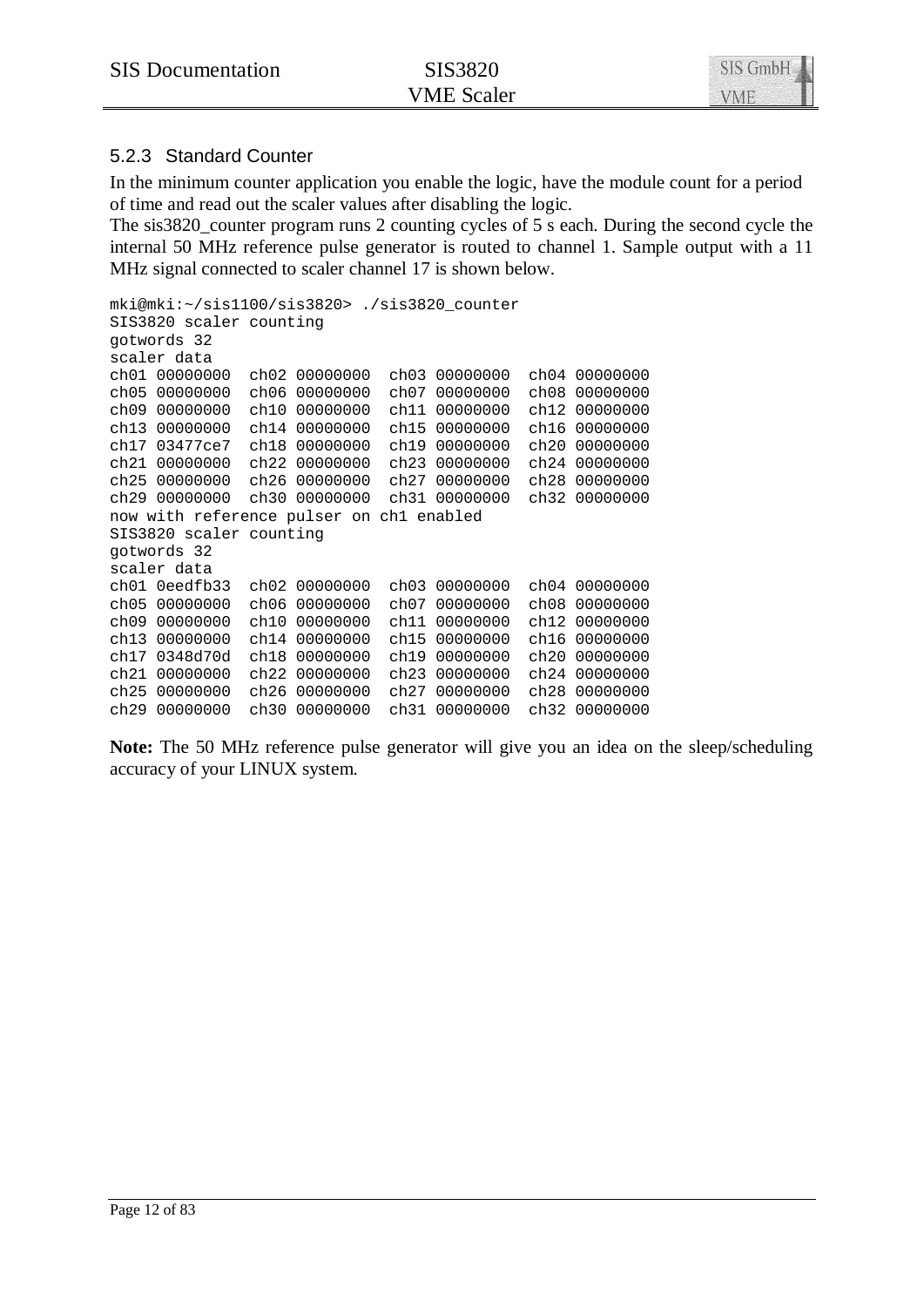#### 5.2.4 Multiscaler (MCS)

MCS mode is demonstrated with the program sis3820 mcs.c. With respect to the fact that SDRAM mode with a fixed number of acquisitions is used, its kind of a minimum approach that does not make use of the full capabilities of the SIS3820.

The example uses the internal 10 MHz LNE source, which is run through the LNE prescaler to minimize the need for external signals. The number of acquisitions is preset with the acquisition preset register. The acquisition count register is used to determine completion of the acquisition process.

Find below the output of the program for 11 LNEs (corresponding to 10 time slices) with an input rate of 11 MHz moved across scaler channel 1 to channel 4 as the MCS acquisition is going on. Note that the CLR LED is pulsed with every LNE and that the S LED is on from the enable command until the acquisition preset has been reached.

```
mki@mki:~/sis1100/sis3820> ./sis3820_mcs
MCS mode, scan 1 completed
MCS mode, scan 2 completed
MCS mode, scan 3 completed
MCS mode, scan 4 completed
MCS mode, scan 5 completed
MCS mode, scan 6 completed
MCS mode, scan 7 completed
MCS mode, scan 8 completed
MCS mode, scan 9 completed
MCS mode, scan 10 completed
gotwords 40
scaler data
scan: 001 ch01 00a7d8f7 ch02 00000000 ch03 00000000 ch04 00000000
scan: 002 ch01 00a7d8f7 ch02 00000000 ch03 00000000 ch04 00000000
scan: 003 ch01 008f5010 ch02 00000000 ch03 00000000 ch04 00000000
scan: 004 ch01 00000000 ch02 003d3c9f ch03 00000000 ch04 00000000
scan: 005 ch01 00000000 ch02 00a7d8f7 ch03 00000000 ch04 00000000
scan: 006 ch01 00000000 ch02 002255a6 ch03 00000000 ch04 00000000
scan: 007 ch01 00000000 ch02 00000000 ch03 006ee942 ch04 00000000
scan: 008 ch01 00000000 ch02 00000000 ch03 0076e9f4 ch04 00000000
scan: 009 ch01 00000000 ch02 00000000 ch03 00000000 ch04 00438a6e
scan: 010 ch01 00000000 ch02 00000000 ch03 00000000 ch04 00a7d8f7
```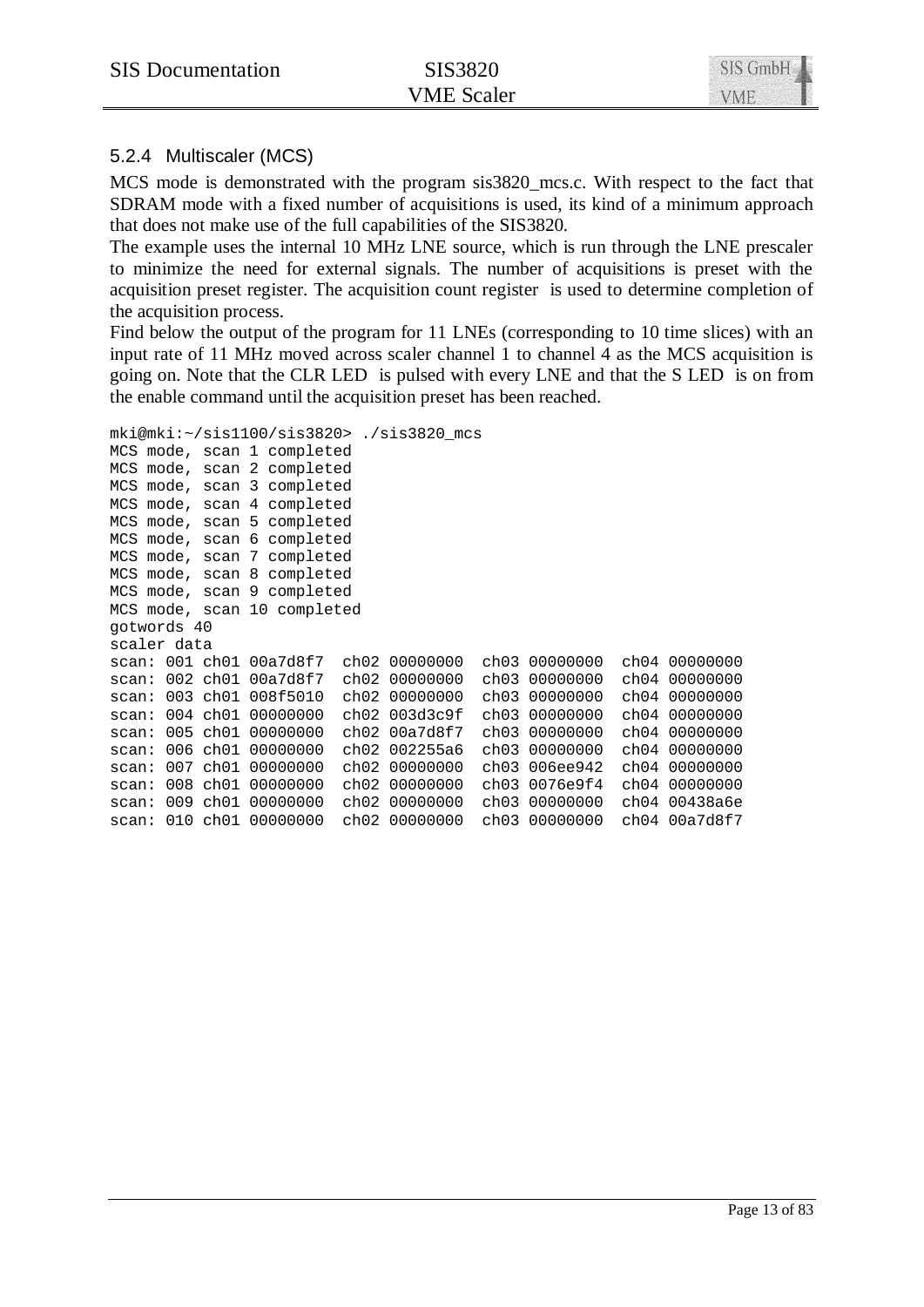VME Scaler



#### 5.2.5 Preset Scaler

The sis3820 preset example illustrates preset scaling. Counter group 1 is activated for preset scaling with channel 4 selected as preset channel (channel 1 with the TESTMKI compiler flag set). A value of 0x1000000 is written to the preset value register of counter group 1 and the logic enabled afterwards. The status of the preset enable and hit register is polled until channel group 1 has reached its preset value..

```
mki@mki:~/sis1100/sis3820> ./sis3820_preset
gotwords 32
scaler data
ch01 00000000 ch02 00000000 ch03 00000000 ch04 01000002
ch05 00000000 ch06 00000000 ch07 00000000 ch08 00000000
ch09 00000000 ch10 00000000 ch11 00000000 ch12 00000000
ch13 00000000 ch14 00000000 ch15 00000000 ch16 00000000
ch17 00000000 ch18 00000000 ch19 00000000 ch20 00000000
ch21 00000000 ch22 00000000 ch23 00000000 ch24 00000000
ch25 00000000 ch26 00000000 ch27 00000000 ch28 00000000
ch29 00000000 ch30 00000000 ch31 00000000 ch32 00000000
mki@mki:~/sis1100/sis3820>
```
**Note 1:** It will take in the order of 100 ns after the preset condition was detected before the counter will stop counting. This implies, that the actual stored counter value will be greater than the preset value for frequencies in excess of some 10 MHz. Above output was generated with a symmetric 15 MHz source e.g.

**Note 2:** The current version of the sis3820\_preset features readout in 1s intervals in parallel to ongoing acquisition.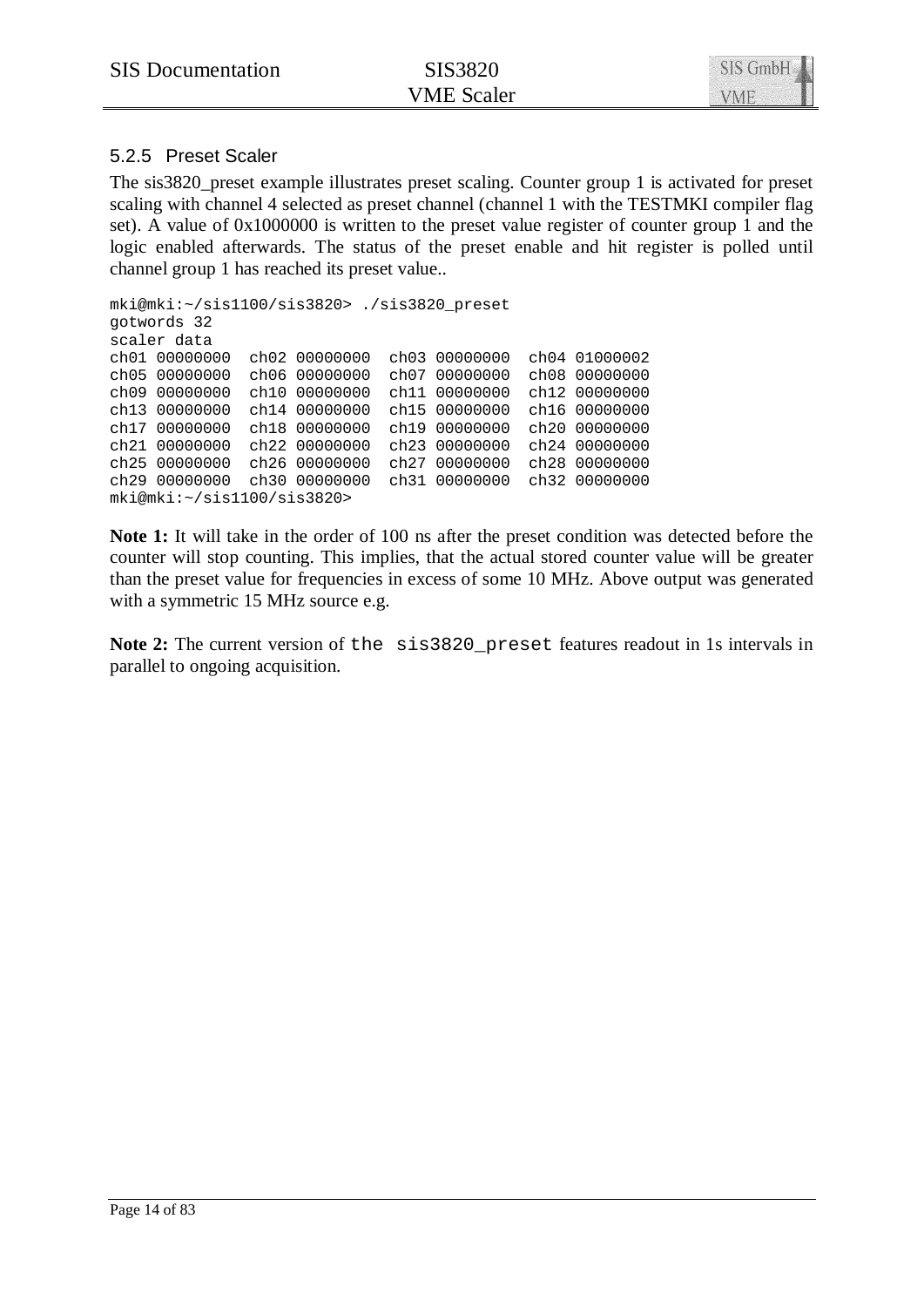#### *5.3 Win2K/XP Visual C++ example/test code*

Find below a screen shot of the Visual C++ directory of the SIS36/38xx CDROM. A short description is given in the header section of the individual C files.

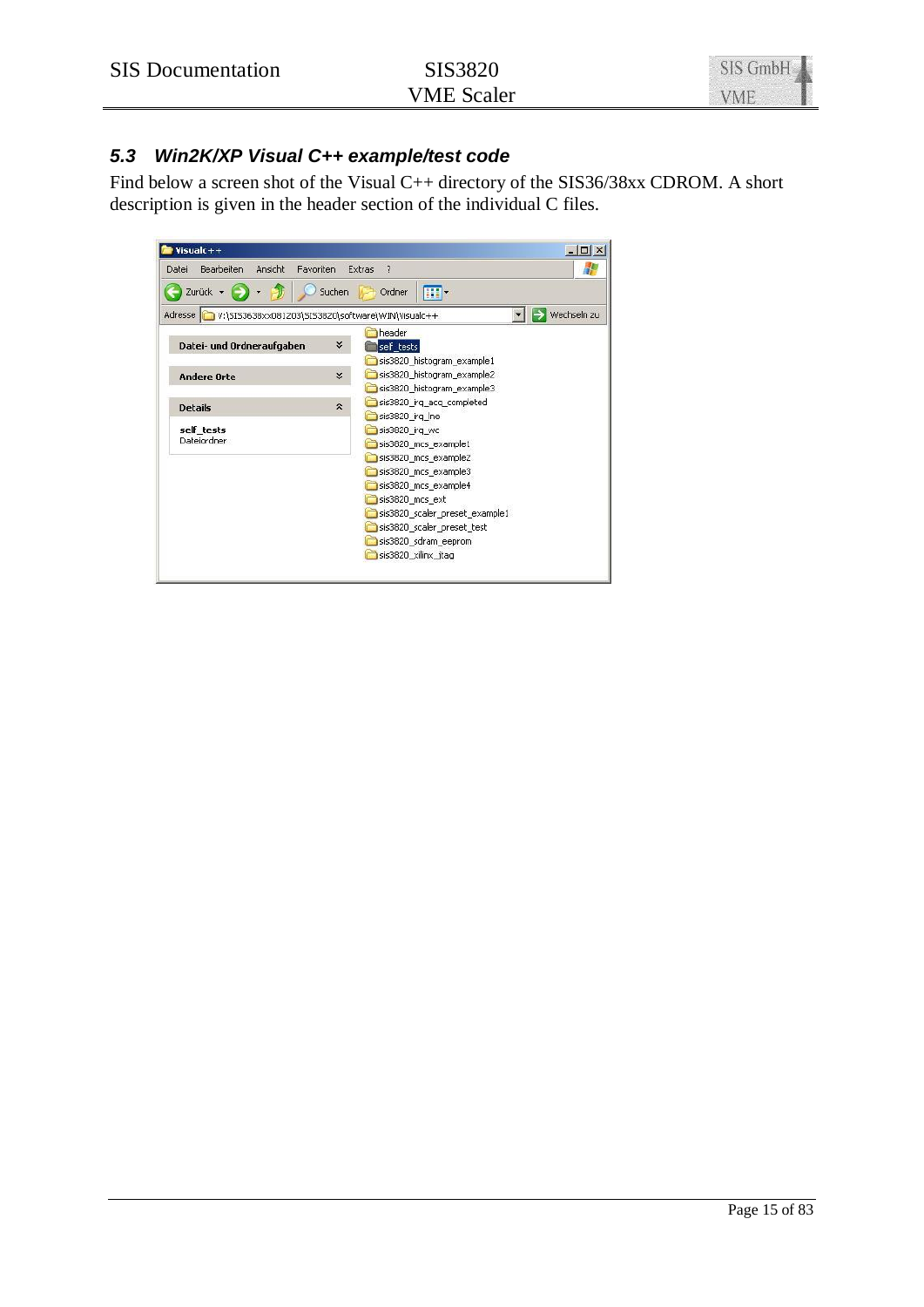# **6 VME Addressing**

As the SIS3820 features memory options with up 512 Mbytes of SDRAM, A32 addressing was implemented as the only option. Hence the module occupies an address space of 0xFFFFFF Bytes (i.e. 16 MBytes).

The SIS3820 firmware addressing concept is a pragmatic approach to combine standard rotary switch style settings with the use of VME64x backplane geographical addressing functionality.

The base address is defined by the selected addressing mode, which is defined by jumper array J1 and possibly SW4 and SW3 (in non geographical mode).

|   | Function          |
|---|-------------------|
|   | $EN_A32$          |
| 느 | reserved          |
|   | <b>EN GEO</b>     |
|   | <b>SDRAM SIZE</b> |

| reserved   |  |                             |
|------------|--|-----------------------------|
| EN GEO     |  | SDRAM SIZE   open: 64 MByes |
| SDRAM SIZE |  | closed: 512 MBytes          |

| $EN\_A32$                        | EN_GEO                                                     | Description                                   |  |  |
|----------------------------------|------------------------------------------------------------|-----------------------------------------------|--|--|
|                                  |                                                            | non A32 addressing, reserved for future use   |  |  |
|                                  |                                                            | non A32 addressing, reserved for future use   |  |  |
|                                  |                                                            | A32 addressing, address compared with SW3/SW4 |  |  |
|                                  | A32 addressing, address compared with geographical address |                                               |  |  |
| 0: jumper open, 1: jumper closed |                                                            |                                               |  |  |

The table below illustrates the possible base address settings.

| J1 Setting |                 |        |    |    | <b>Bits</b>          |  |    |  |
|------------|-----------------|--------|----|----|----------------------|--|----|--|
| GEO        |                 |        |    | 28 | 27                   |  | 25 |  |
|            | SW <sub>4</sub> |        |    |    | SW <sub>3</sub>      |  |    |  |
| X          | $\rightarrow$   | $\geq$ | ➢∣ |    | $\blacktriangleleft$ |  |    |  |

| Shorthand | Explanation                                                      |
|-----------|------------------------------------------------------------------|
| SW3/SW4   | Setting of rotary switch SW3 or SW4 respective                   |
|           | don't care                                                       |
| GA0-GA4   | Geographical address bit as defined by the $VME64x(P)$ backplane |

#### **Notes:**

- This concept allows the use of the SIS3820 in standard VME as well as in VME64x environments, i.e. the user does not have to use a VME64x backplane.
- The factory default setting is  $0x38000000$  (i.e. SW4=3, SW3=8, EN A32 closed and EN\_GEO open/disabled)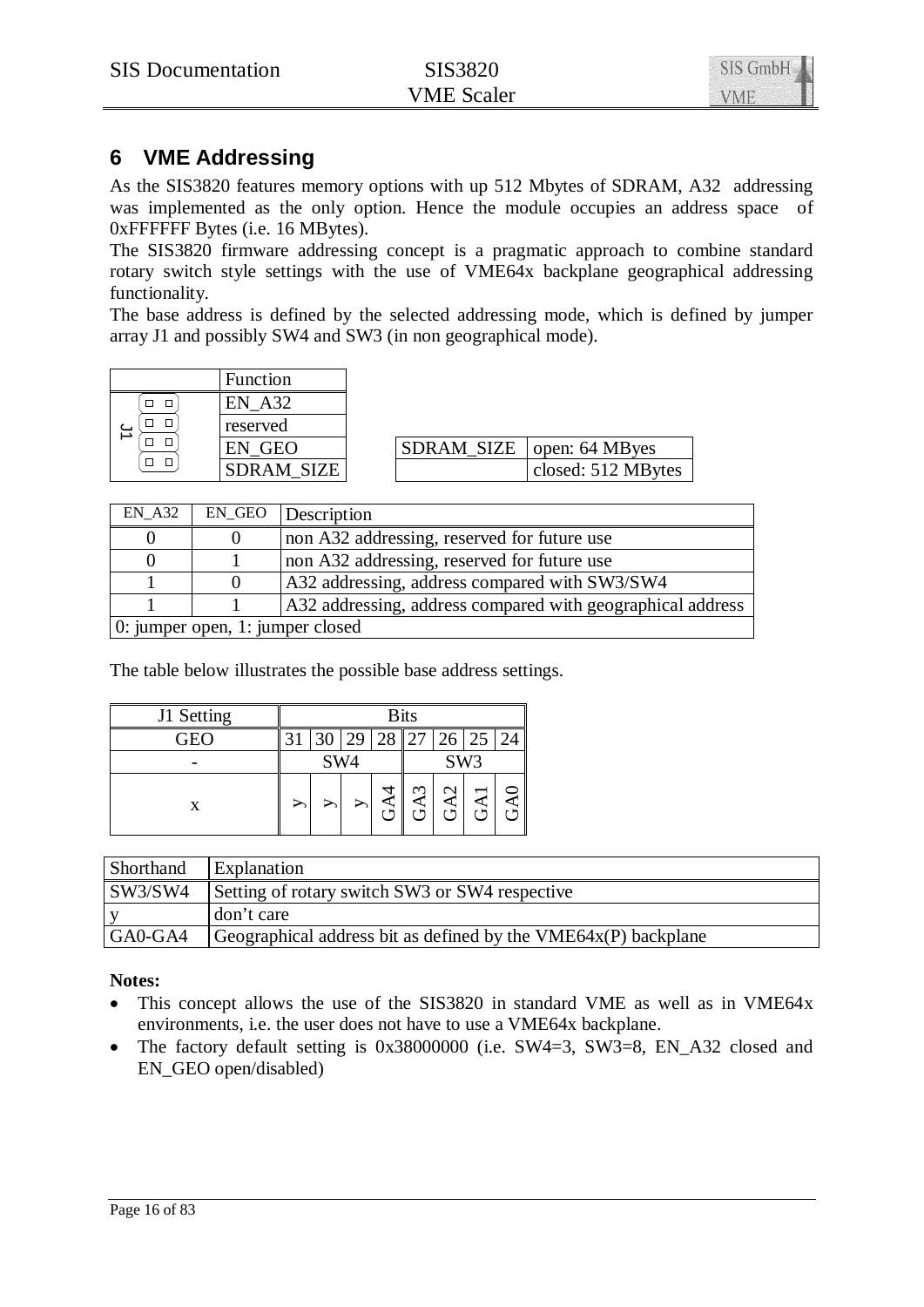# VME Scaler



# *6.1 Address map*

| Offset         | R/W              | Mode                    | Function/Register                                                                                                  |  |
|----------------|------------------|-------------------------|--------------------------------------------------------------------------------------------------------------------|--|
| 0x0            | R/W              | D32                     | Control/Status register                                                                                            |  |
| 0x4            | $\mathbf R$      | D32                     | Module Id. and firmware revision register                                                                          |  |
| 0x8            | R/W              | D32                     | Interrupt configuration register                                                                                   |  |
| 0xC            | R/W              | $\overline{D32}$        | Interrupt control/status register                                                                                  |  |
|                |                  |                         |                                                                                                                    |  |
| 0x10           | R/W              | D32                     | Acquisition preset register                                                                                        |  |
| 0x14           | $\mathbf R$      | D32                     | Acquisition count register                                                                                         |  |
| 0x18           | R/W              | D32                     | LNE prescale factor register                                                                                       |  |
|                |                  |                         |                                                                                                                    |  |
| 0x20           | R/W              | $\overline{D32}$        | Preset value register counter group 1 (1 to 16)                                                                    |  |
| 0x24           | R/W              | $\overline{D32}$        | Preset value register counter group 2 (17 to 32)                                                                   |  |
| 0x28           | R/W              | $\overline{D32}$        | Preset enable and hit register                                                                                     |  |
|                |                  |                         |                                                                                                                    |  |
| 0x30           | R/W              | D32                     | CBLT/Broadcast setup register                                                                                      |  |
| 0x34           | R/W              | $\overline{D32}$        | SDRAM page register                                                                                                |  |
| 0x38           | $\mathbf R$      | $\overline{D32}$        | FIFO Word count register                                                                                           |  |
| 0x3C           | R/W              | D32                     | FIFO Word count threshold register                                                                                 |  |
|                |                  |                         |                                                                                                                    |  |
| 0x40           | R/W              | D32                     | HISCAL_START_PRESET                                                                                                |  |
| 0x44           | $\mathbf R$      | D32                     | HISCAL_START_COUNTER                                                                                               |  |
| 0x48           | $\mathbf R$      | D32                     | HISCAL_LAST_ACQ_COUNTER                                                                                            |  |
|                |                  |                         |                                                                                                                    |  |
| 0x100          | R/W              | D32                     | (Acquisition) Operation mode register                                                                              |  |
| 0x104          | R/W              | D32                     | Copy disable register                                                                                              |  |
| 0x108          | R/W              | D32                     | LNE channel select register (1 of 32)                                                                              |  |
| 0x10C          | R/W              | D32                     | PRESET channel select register (2 times 1 out of 16)                                                               |  |
| 0x110          | R/W              | D32                     | MUX_OUT channel select register (firmware 01 0B, 1 of 32,                                                          |  |
|                |                  |                         | note 2)                                                                                                            |  |
|                |                  |                         |                                                                                                                    |  |
| 0x200          | R/W              | D32                     | Inhibit/count disable register                                                                                     |  |
| 0x204          | W                | D32                     | Counter Clear register                                                                                             |  |
| 0x208          | R/W              | D32                     | Counter Overflow read and clear register                                                                           |  |
| 0x210<br>0x214 | ${\bf R}$<br>R/W | D32                     | Channel 1/17 Bits 33-48                                                                                            |  |
| 0x218          | R/W              | $\overline{D32}$<br>D32 | Veto external count inhibit register (firmware 01 09, note 2)<br>Test pulse mask register (firmware 01 0A, note 2) |  |
|                |                  |                         |                                                                                                                    |  |
| 0x300          | R/W              |                         | <b>SDRAM</b> Prom                                                                                                  |  |
| 0x310          | R/W              |                         | XILINX JTAG_TEST/JTAG_DATA_IN                                                                                      |  |
| 0x314          | W                |                         | XILINX JTAG_CONTROL                                                                                                |  |
| future use     | R/W              |                         | One wire Id. register                                                                                              |  |
|                |                  |                         |                                                                                                                    |  |
| 0x400          | KA               | D32 (broadcast)         | Key reset                                                                                                          |  |
| 0x404          | KA               | D32 (broadcast)         | Key SDRAM/FIFO reset                                                                                               |  |
| 0x408          | KA               | D32 (broadcast)         | Key test pulse                                                                                                     |  |
| 0x40C          | KA               | D32 (broadcast)         | Key Counter Clear                                                                                                  |  |
|                |                  |                         |                                                                                                                    |  |
| 0x410          | KA               | D32 (broadcast)         | Key VME LNE/clock shadow                                                                                           |  |
| 0x414          | KA               | D32 (broadcast)         | Key operation arm                                                                                                  |  |
| 0x418          | KA               | D32 (broadcast)         | Key operation enable                                                                                               |  |
| 0x41C          | KA               | D32 (broadcast)         | Key operation disable                                                                                              |  |
|                |                  |                         |                                                                                                                    |  |
| 0x420          | KA               | D32 (broadcast)         | Key HISCAL_START_PULS                                                                                              |  |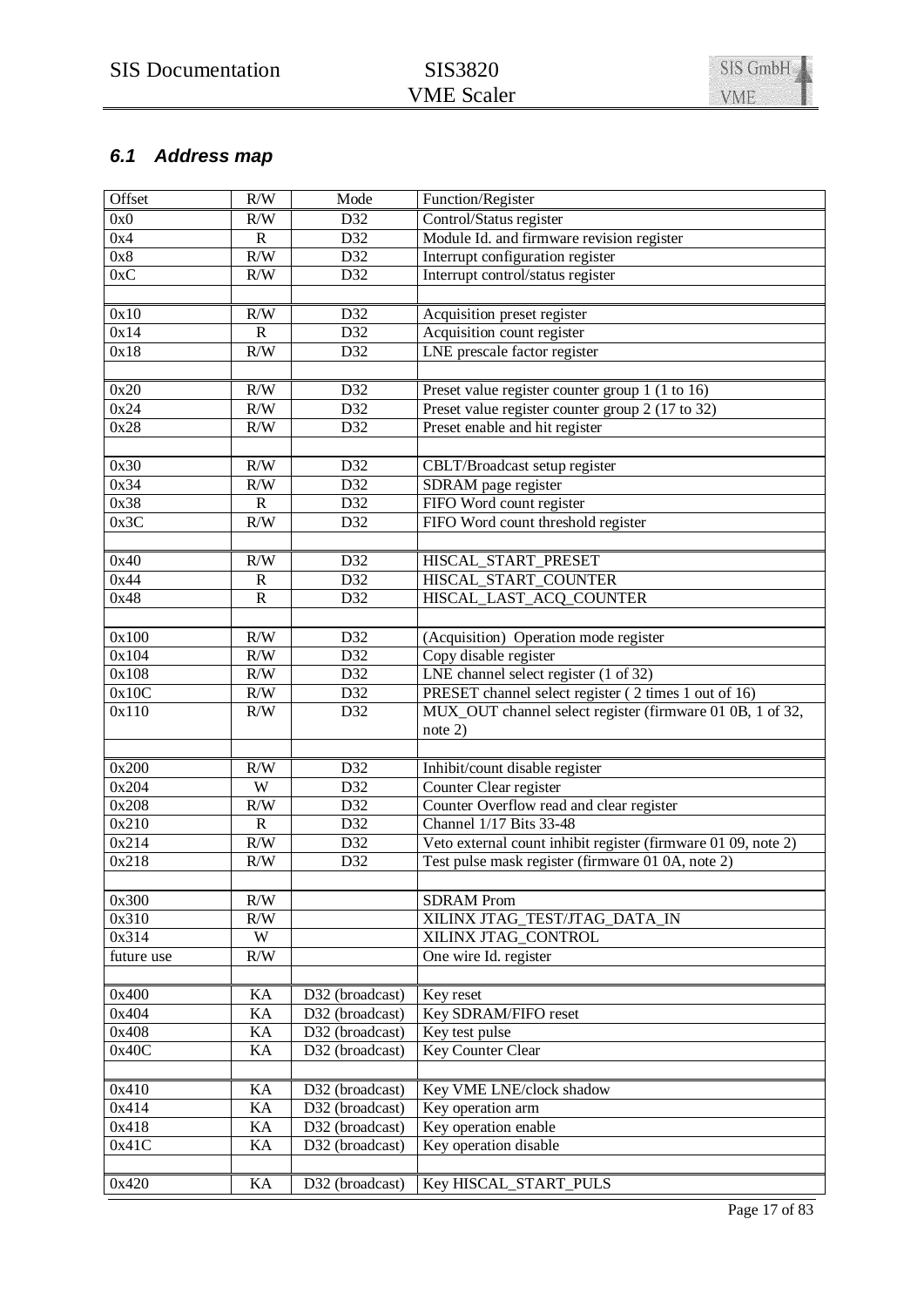# VME Scaler



| 0x424              | KA | D <sub>32</sub> (broadcast) | Key HISCAL_ENABLE_LNE_ARM             |
|--------------------|----|-----------------------------|---------------------------------------|
| 0x428              | KA | D <sub>32</sub> (broadcast) | Key HISCAL_ENABLE_LNE_ENABLE          |
| 0x42C              | KA | D32 (broadcast)             | Key HISCAL_DISABLE                    |
|                    |    |                             |                                       |
| $0x800$ to $0x87C$ | R  | D32/BLT32                   | Shadow registers                      |
| $0xA00$ to $0xA7C$ | R  | D32/BLT32                   | Counter registers                     |
|                    |    |                             |                                       |
| $0x800000$ to      | W  | D32/BLT32                   | SDRAM or FIFO space array             |
| $0x$ fffff $c$     | R  | D32/BLT32/<br>MBLT64/2eVme  | (address window for page of 8 Mbytes) |

**Notes:**

- **1.)** SDRAM (FIFO respective ) write access with active MCS mode will result in a VME bus error. In MCS mode the memory is reserved for storage of the counter values.
- **2.)** firmware 01 0A indicates revision 01 0A and higher unless otherwise

The shorthand KA stands for key address. Write access with arbitrary data to a key address initiates the specified function

### **7 Register description**

The function of the individual registers is described in detail in this section. The first line after the subsection header (in Courier font) like:

#define SIS3820\_CONTROL\_STATUS 0x0 /\* read/write; D32 \*/

refers to the sis3820.h header file.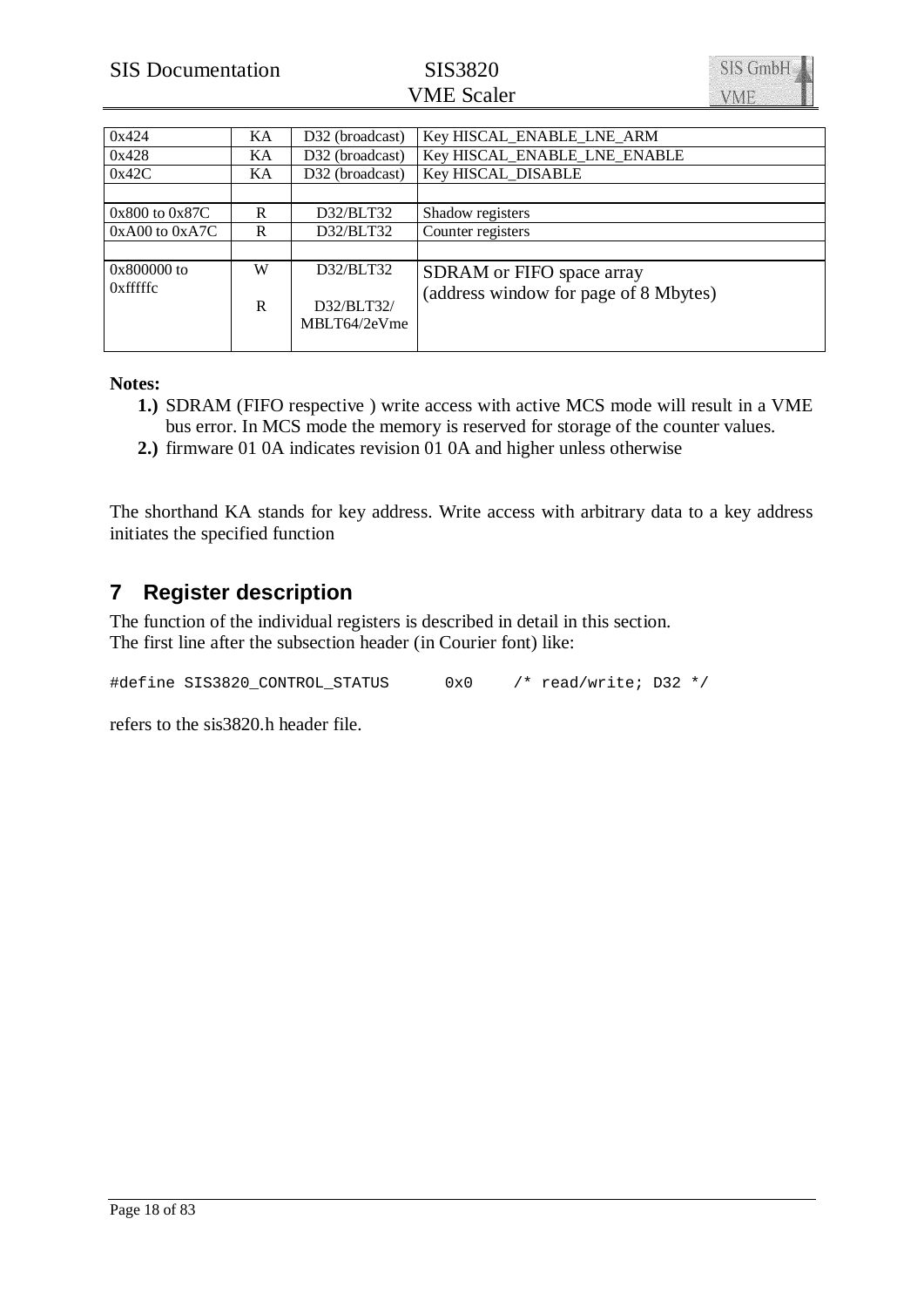

#### *7.1 Control/Status Register(0x, write/read)*

#define SIS3820 CONTROL STATUS 0x0 /\* read/write; D32 \*/

The control register is in charge of the control of some basic properties of the SIS3820 board, like enabling test pulse generators. It is implemented via a selective J/K register, a specific function is enabled by writing a 1 into the set/enable bit, the function is disabled by writing a 1 into the clear/disable bit (which location is 16-bit higher in the register). An undefined toggle status will result from setting both the enable and disable bits for a specific function at the same time.

On read access the same register represents the status register.

| <b>Bit</b>                | write Function                              | read Function                            |
|---------------------------|---------------------------------------------|------------------------------------------|
| 31                        |                                             | Status external LATCH Bit2 (depending on |
|                           |                                             | Input Mode)                              |
| 30                        |                                             | Status external LATCH Bit1 (depending on |
|                           |                                             | Input Mode)                              |
| 29                        |                                             | Status external Input Bit2 (depending on |
|                           |                                             | Input Mode)                              |
| 28                        |                                             | Status external Input Bit1 (depending on |
|                           |                                             | Input Mode)                              |
| 27                        |                                             | Overflow                                 |
| $\overline{26}$           |                                             | $\Omega$                                 |
| 25                        |                                             | Status HISCAL operation enable           |
| 24                        |                                             | <b>Status Operation armed</b>            |
| $\overline{23}$           |                                             | <b>Status Operation SDRAM/FIFO Test</b>  |
|                           |                                             | enabled                                  |
| 22                        | switch off reference pulser channel 1 (*)   | $\mathbf{0}$                             |
| $\overline{21}$           | counter test mode $(*)$                     | $\mathbf{0}$                             |
| 20                        | clear 25MHz test pulses (*)                 | $\mathbf{0}$                             |
| 19                        |                                             | $\Omega$                                 |
| 18                        |                                             | Status Operation MCS enable (active)     |
| 17                        |                                             | $\Omega$                                 |
| 16                        | switch off user LED (*)                     | Status Operation Scaler enable (active)  |
| $\overline{15}$           |                                             | $\mathbf{0}$                             |
| 14                        |                                             | $\overline{0}$                           |
| 13                        |                                             | $\mathbf{0}$                             |
| 12                        |                                             | $\mathbf{0}$                             |
| 11                        |                                             | $\boldsymbol{0}$                         |
| 10                        |                                             | $\overline{0}$                           |
| $\overline{9}$            |                                             | $\Omega$                                 |
| $\overline{8}$            |                                             | $\mathbf{0}$                             |
| $\overline{7}$            |                                             | $\Omega$                                 |
| $\overline{6}$            | switch on 50 MHz reference pulser channel 1 | Status reference pulser                  |
| 5                         | enable counter test mode                    | Status counter test mode enable          |
| $\overline{4}$            | enable 25MHz test pulses                    | Status 25MHz test pulses                 |
| $\overline{\overline{3}}$ |                                             | $\boldsymbol{0}$                         |
| $\overline{2}$            |                                             | $\overline{0}$                           |
| $\overline{1}$            |                                             | $\Omega$                                 |
| $\overline{0}$            | switch on user LED                          | Status User LED (1=LED on, 0=LED off)    |

(\*) denotes power up default setting, i.e. the power up reading of the register is 0x0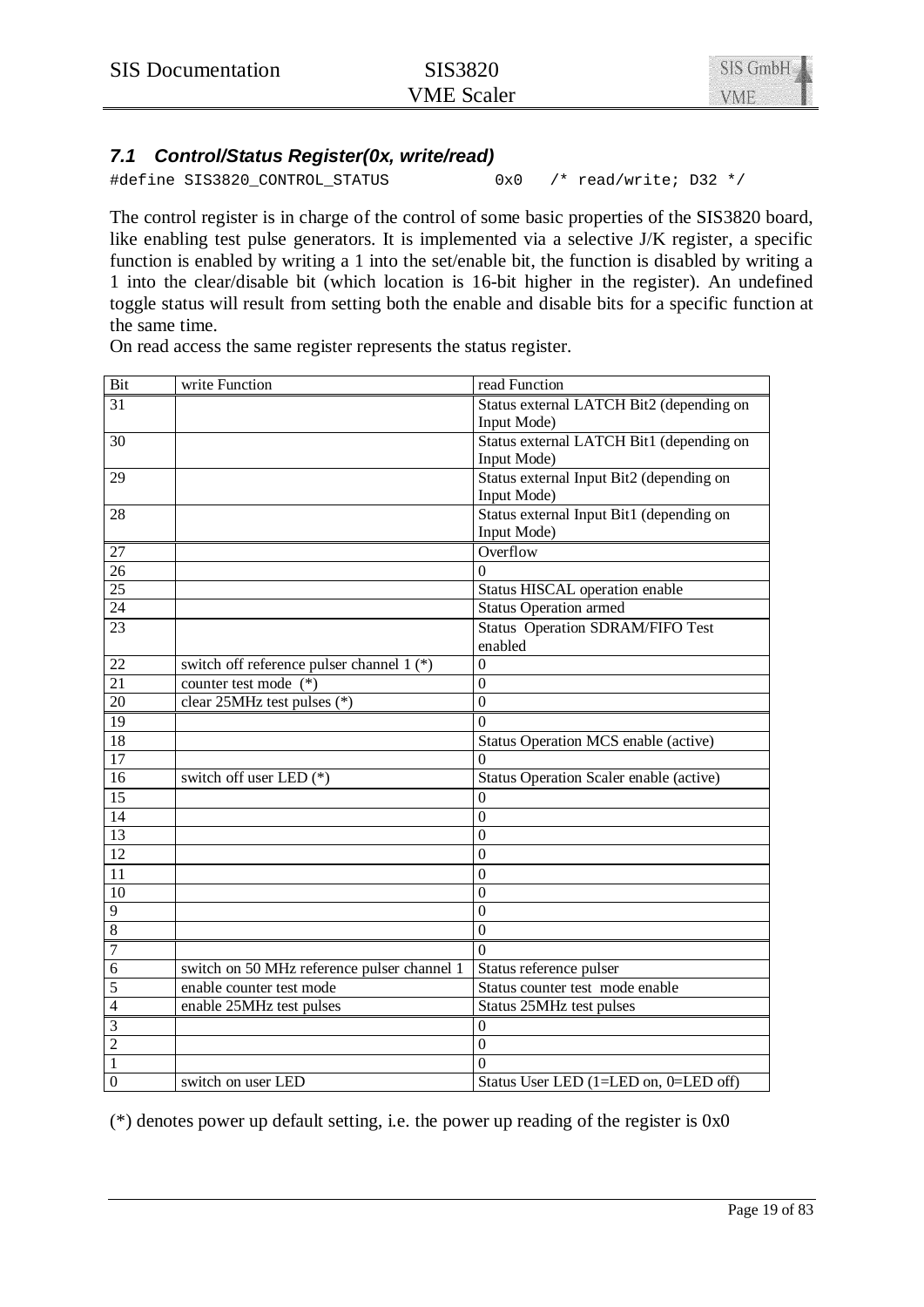#### 7.1.1 Counter test mode

VME Key test pulse signals will be counted by all (non inhibited) counters in test mode. Counter test mode has to be activated for 25 MHz test pulse operation also.

#### 7.1.2 25 MHz test pulse mode

All (non inhibited) scaler channels will count 25 MHz test pulses if this bit and the counter test mode bit is set. From firmware 01 0A on you can use the test pulse mask register to exclude selected channels from participating in test pulse counting.

#### 7.1.3 Reference pulser channel 1

Channel 1 will count 50 MHz reference pulses (precision defined by the on board 100 ppm 50 MHz quarz) if this bit is set.

**Note:** test mode has priority over reference pulser, i.e. reference pulses will not be counted if test mode (with or without 25 MHz test pulse mode) is active.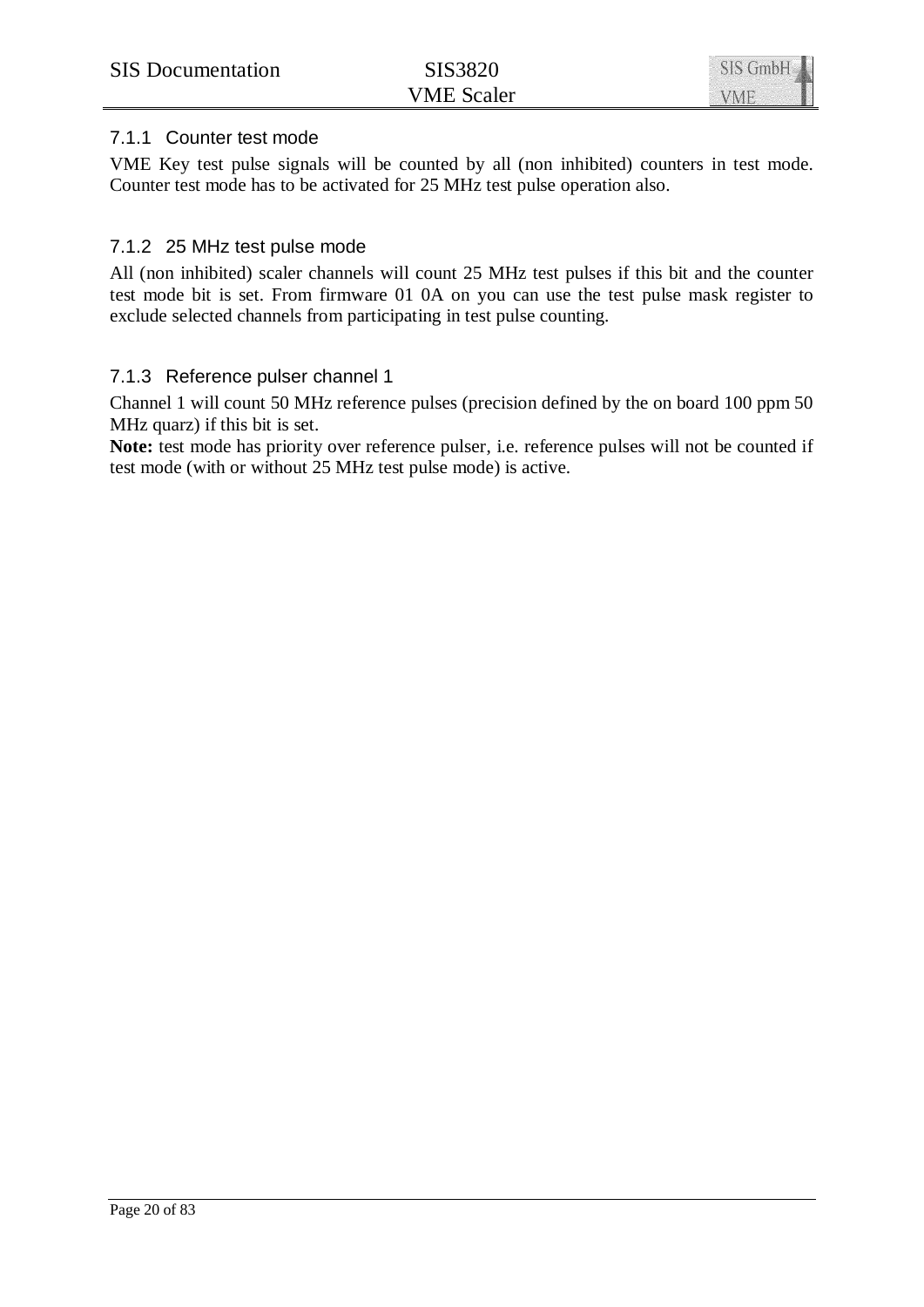#### *7.2 Module Id. and Firmware Revision Register (0x4, read)*

#define SIS3820\_MODID  $0x4$  /\* read only; D32 \*/

This register reflects the module identification of the SIS3820 and its minor and major firmware revision levels. The major revision level will be used to distinguish between substantial design differences and experiment specific designs, while the minor revision level will be used to mark user specific adaptations.

| <b>Bit</b>      | Function             | Reading |
|-----------------|----------------------|---------|
| $\overline{31}$ | Module Id. Bit 15    |         |
| 30              | Module Id. Bit 14    |         |
| 29              | Module Id. Bit 13    |         |
| 28              | Module Id. Bit 12    |         |
| 27              | Module Id. Bit 11    |         |
| 26              | Module Id. Bit 10    |         |
| 25              | Module Id. Bit 9     |         |
| 24              | Module Id. Bit 8     |         |
| $\overline{23}$ | Module Id. Bit 7     |         |
| $\overline{22}$ | Module Id. Bit 6     |         |
| 21              | Module Id. Bit 5     |         |
| 20              | Module Id. Bit 4     |         |
| 19              | Module Id. Bit 3     |         |
| 18              | Module Id. Bit 2     |         |
| 17              | Module Id. Bit 1     |         |
| $\overline{16}$ | Module Id. Bit 0     |         |
| 15              | Major Revision Bit 7 |         |
| 14              | Major Revision Bit 6 |         |
| $\overline{13}$ | Major Revision Bit 5 |         |
| 12              | Major Revision Bit 4 |         |
| 11              | Major Revision Bit 3 |         |
| 10              | Major Revision Bit 2 |         |
| $\overline{9}$  | Major Revision Bit 1 |         |
| $\overline{8}$  | Major Revision Bit 0 |         |
| $\overline{7}$  | Minor Revision Bit 7 |         |
| $\overline{6}$  | Minor Revision Bit 6 |         |
| 5               | Minor Revision Bit 5 |         |
| $\overline{4}$  | Minor Revision Bit 4 |         |
| $\overline{3}$  | Minor Revision Bit 3 |         |
| $\overline{c}$  | Minor Revision Bit 2 |         |
| $\overline{1}$  | Minor Revision Bit 1 |         |
| $\overline{0}$  | Minor Revision Bit 0 |         |

#### 7.2.1 Major revision numbers

Find below a table with major revision numbers used/reserved to date

| Major revision number | Application/user                         |
|-----------------------|------------------------------------------|
| 0x01                  | Generic SIS3820 32 channel scaler design |
| 0xE0                  | SIS3820-CLOCK                            |
| 0xF0                  | SIS3820-LATCH                            |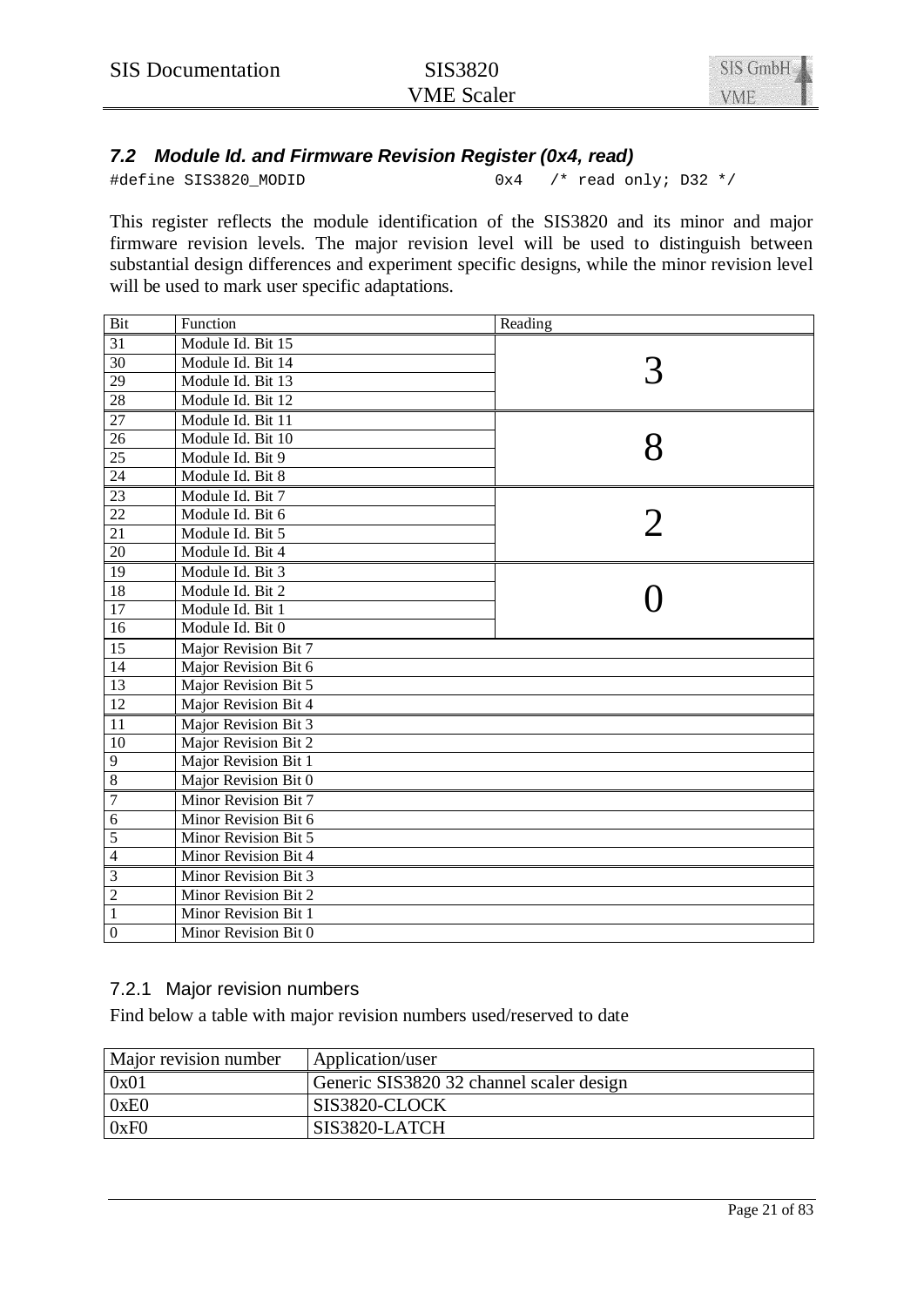#### *7.3 Interrupt configuration register (0x8)*

#define SIS3820 IRO CONFIG  $0x8$  /\* read/write; D32 \*/

In conjunction with the interrupt control register this read/write register controls the VME interrupt behaviour of the SIS3820. Eight interrupt sources are foreseen, for the time being four of them are associated with an interrupt condition, the others are reserved for future use. The interrupter type is DO8 .

#### 7.3.1 IRQ mode

In RORA (release on register access) mode the interrupt will be pending until the IRQ source is cleared by specific access to the corresponding disable VME IRQ source bit. After the interrupt is serviced the source has to be activated with the enable VME IRQ source bit again.

In ROAK (release on acknowledge) mode , the interrupt condition will be cleared (and the IRQ source disabled) as soon as the interrupt is acknowledged by the CPU. After the interrupt is serviced the source has to be activated with the enable VME IRQ source bit again. ROAK IRQ mode can be used in conjunction with the University of Bonn LINUX Tundra Universe II driver by Dr. Jürgen Hannappel on Intel based VME SBCs.

| Bit            | Function                                                | Default        |
|----------------|---------------------------------------------------------|----------------|
| 31             |                                                         | 0              |
| $\cdots$       |                                                         | $\overline{0}$ |
| 16             |                                                         | 0              |
| 15             |                                                         | $\overline{0}$ |
| 14             |                                                         | $\overline{0}$ |
| 13             |                                                         | $\overline{0}$ |
| 12             | RORA/ROAK Mode (0: RORA; 1: ROAK)                       | 0              |
| 11             | VME IRQ Enable (0=IRQ disabled, 1=IRQ enabled)          | $\overline{0}$ |
| 10             | VME IRO Level Bit 2                                     | $\overline{0}$ |
| 9              | VME IRQ Level Bit 1                                     | $\overline{0}$ |
| $\overline{8}$ | VME IRQ Level Bit 0                                     | $\overline{0}$ |
| $\overline{7}$ | IRO Vector Bit 7; placed on D7 during VME IRO ACK cycle | $\theta$       |
| $\sqrt{6}$     | IRQ Vector Bit 6; placed on D6 during VME IRQ ACK cycle | $\overline{0}$ |
| 5              | IRQ Vector Bit 5; placed on D5 during VME IRQ ACK cycle | $\overline{0}$ |
| $\overline{4}$ | IRQ Vector Bit 4; placed on D4 during VME IRQ ACK cycle | $\overline{0}$ |
| $\overline{3}$ | IRQ Vector Bit 3; placed on D3 during VME IRQ ACK cycle | $\overline{0}$ |
| $\overline{2}$ | IRQ Vector Bit 2; placed on D2 during VME IRQ ACK cycle | $\overline{0}$ |
| $\mathbf{1}$   | IRQ Vector Bit 1; placed on D1 during VME IRQ ACK cycle | $\overline{0}$ |
| $\overline{0}$ | IRQ Vector Bit 0; placed on D0 during VME IRQ ACK cycle | $\mathbf{0}$   |

The power up default value reads 0x 00000000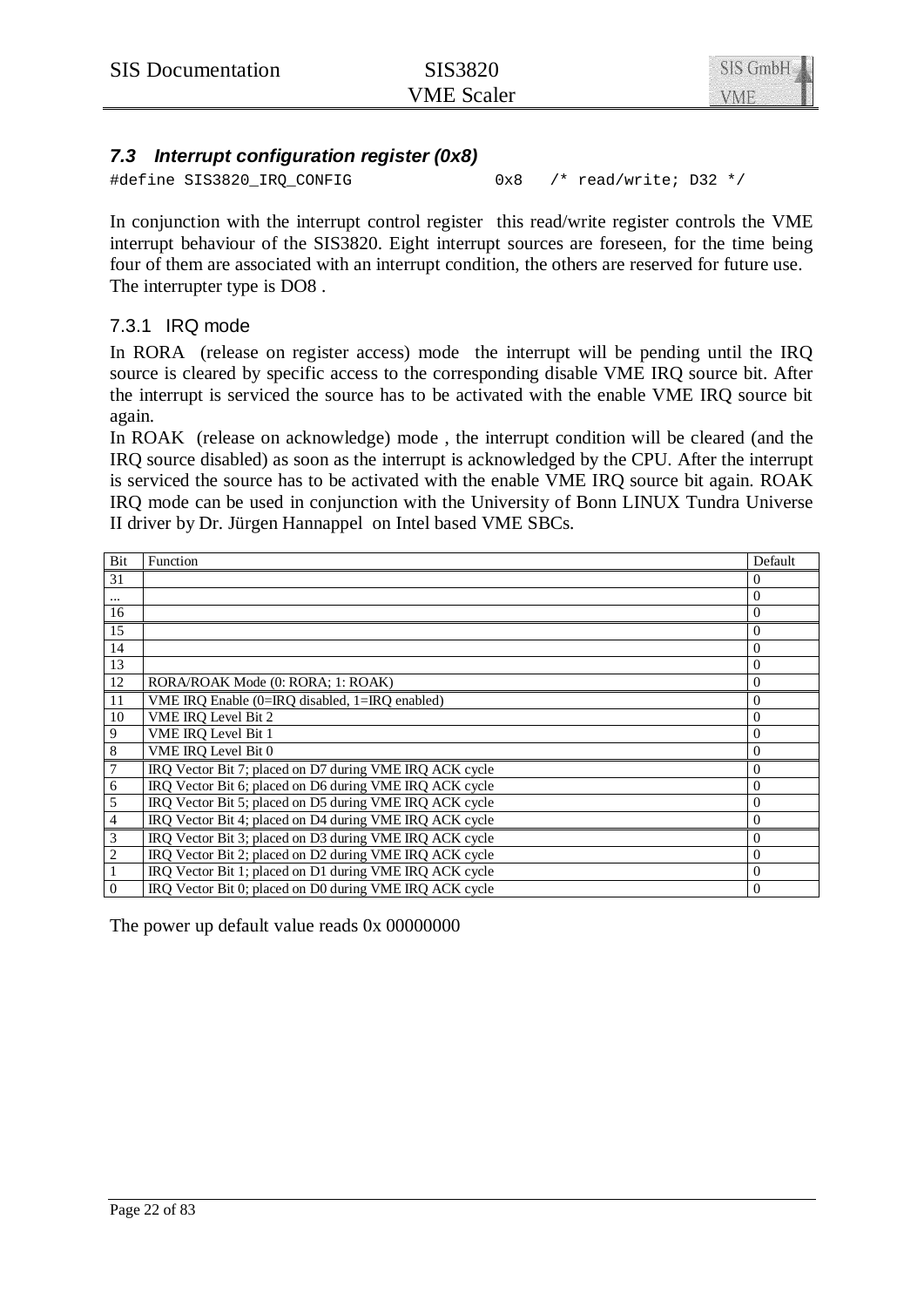

#### *7.4 Interrupt Control/Status register (0xC)*

#define SIS3820 IRO CONTROL 0xC /\* read/write; D32 \*/

The interrupt sources are enabled with the interrupt control register. The interrupt source is cleared in the interrupt service routine. The status internal IRQ flag can be used for tests without activating VME interrupt generation. It is set whenever an interrupt would be generated if interrupting would be enabled in the interrupt configuration register. fourth condition is reserved for future use.

| Bit             | Function $(w)$       | (r)                                                          | Default          |
|-----------------|----------------------|--------------------------------------------------------------|------------------|
| 31              | 1 Shot: IRQ_UPDATE   | Status IRO source 7 (reserved)                               | $\overline{0}$   |
| 30              | unused               | Status IRO source 6 (reserved)                               | $\theta$         |
| 29              | unused               | Status IRQ source 5 (reserved)                               | $\overline{0}$   |
| 28              | unused               | Status IRQ source 4 (FIFO almost full)                       | $\mathbf{0}$     |
| $\overline{27}$ | unused               | Status IRO source 3 (overflow)                               | $\overline{0}$   |
| 26              | unused               | Status IRQ source 2 (acquisition completed)                  | $\overline{0}$   |
| 25              | unused               | Status IRQ source 1 (FIFO threshold)                         | $\overline{0}$   |
| 24              | unused               | Status IRQ source 0 (LNE/clock shadow)                       | $\mathbf{0}$     |
| 23              | Clear IRO source 7   | Status flag source 7                                         | $\theta$         |
| 22              | Clear IRO source 6   | Status flag source 6                                         | $\theta$         |
| 21              | Clear IRO source 5   | Status flag source 5                                         | $\overline{0}$   |
| 20              | Clear IRQ source 4   | Status flag source 4                                         | $\Omega$         |
| 19              | Clear IRQ source 3   | Status flag source 3                                         | $\overline{0}$   |
| 18              | Clear IRO source 2   | Status flag source 2                                         | $\theta$         |
| 17              | Clear IRQ source 1   | Status flag source 1                                         | $\theta$         |
| 16              | Clear IRQ source 0   | Status flag source 0                                         | $\theta$         |
| 15              | Disable IRO source 7 | <b>Status VME IRQ</b>                                        | $\overline{0}$   |
| 14              | Disable IRO source 6 | Status internal IRQ                                          | $\theta$         |
| 13              | Disable IRQ source 5 | $\Omega$                                                     | $\theta$         |
| 12              | Disable IRQ source 4 | $\theta$                                                     | $\overline{0}$   |
| 11              | Disable IRO source 3 | $\overline{0}$                                               | $\overline{0}$   |
| 10              | Disable IRQ source 2 | $\Omega$                                                     | $\overline{0}$   |
| 9               | Disable IRQ source 1 | $\Omega$                                                     | $\theta$         |
| $\overline{8}$  | Disable IRQ source 0 | $\theta$                                                     | $\theta$         |
| $\tau$          | Enable IRO source 7  | Status enable source 7 (read as 1 if enabled, 0 if disabled) | $\mathbf{0}$     |
| $\overline{6}$  | Enable IRQ source 6  | Status enable source 6 (read as 1 if enabled, 0 if disabled) |                  |
| 5               | Enable IRQ source 5  | Status enable source 5 (read as 1 if enabled, 0 if disabled) | $\overline{0}$   |
| $\overline{4}$  | Enable IRQ source 4  | Status enable source 4 (read as 1 if enabled, 0 if disabled) | $\overline{0}$   |
| 3               | Enable IRO source 3  | Status enable source 3 (read as 1 if enabled, 0 if disabled) | $\theta$         |
| $\overline{2}$  | Enable IRQ source 2  | Status enable source 2 (read as 1 if enabled, 0 if disabled) | $\Omega$         |
| $\mathbf 1$     | Enable IRQ source 1  | Status enable source 1 (read as 1 if enabled, 0 if disabled) | $\overline{0}$   |
| $\overline{0}$  | Enable IRQ source 0  | Status enable source 0 (read as 1 if enabled, 0 if disabled) | $\boldsymbol{0}$ |

The power up default value reads 0x 00000000

**Note:** The clear IRQ source bits are relevant for edge sensitive IRQs only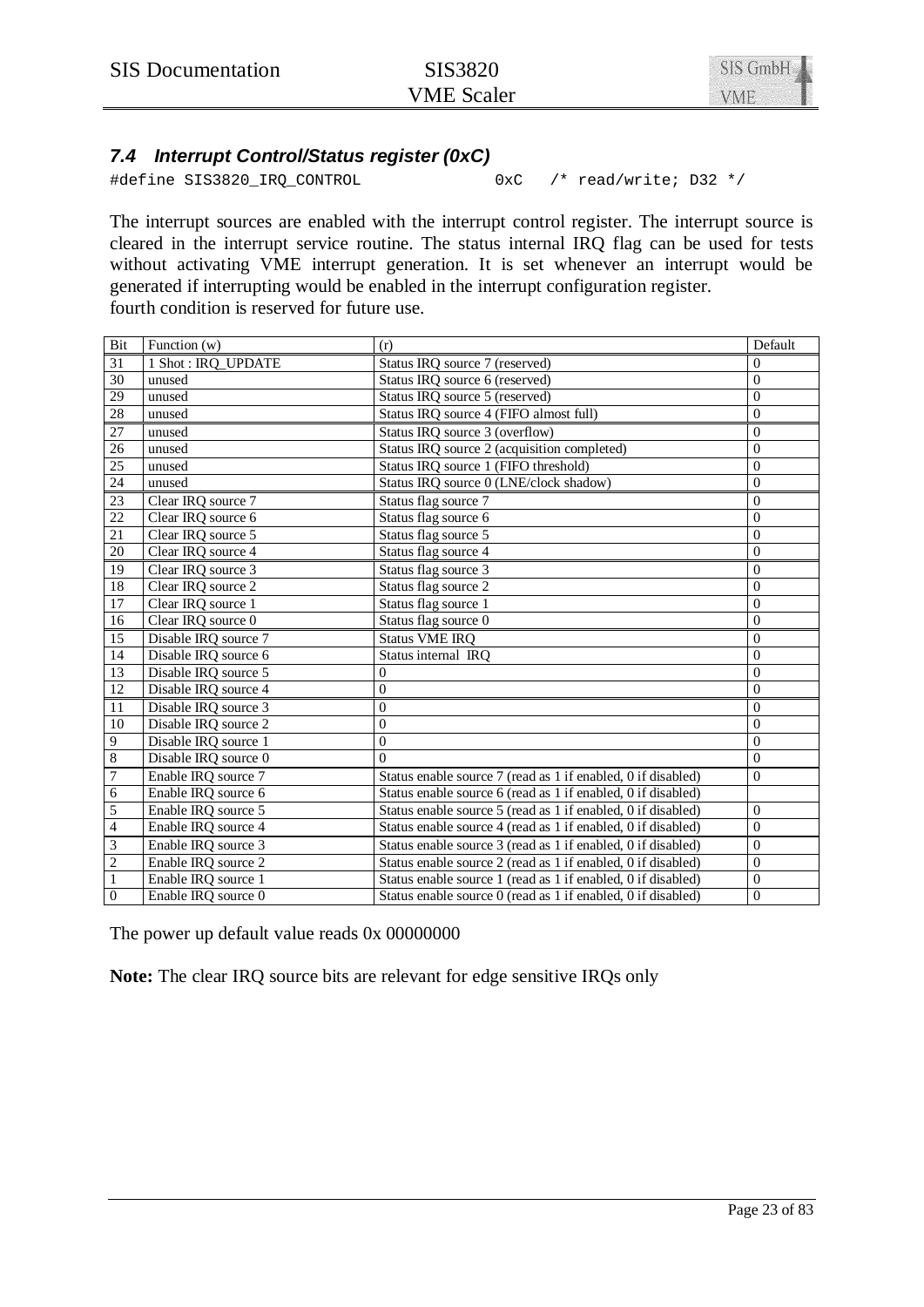The generation of the status flags, the IRQ flags and the actual IRQ is illustrated with the schematic below:



**Note:** Source 0 is shown as edge sensitive and source 1 as level sensitive input in the drawing above. Which interrupt sources are edge and level sensitive may vary from firmware implementation to firmware implementation.

#### 7.4.1 Interrupt sources

A short explanation of the implemented interrupt sources is given in the following subsections.

#### **7.4.1.1 LNE/clock shadow (IRQ source 0; edge sensitive)**

In multiscaler or multi channel scaler (MCS) mode interrupt source 0 is associated to the LNE (load next event) signal. The interrupt is issued whenever a LNE signal triggers scaler value transfer to memory. The interrupt will be induced by the rundown of the preset value if LNE prescaling is active.

In scaler mode the LNE interrupt is driven by the clock shadow signal .

#### **7.4.1.2 FIFO threshold (IRQ source 1; level sensitive)**

The FIFO threshold IRQ source can be used for efficient readout in FIFO emulation mode. The interrupt will be triggered as soon as the number of data words in memory will reach the (non 0) value of the FIFO threshold register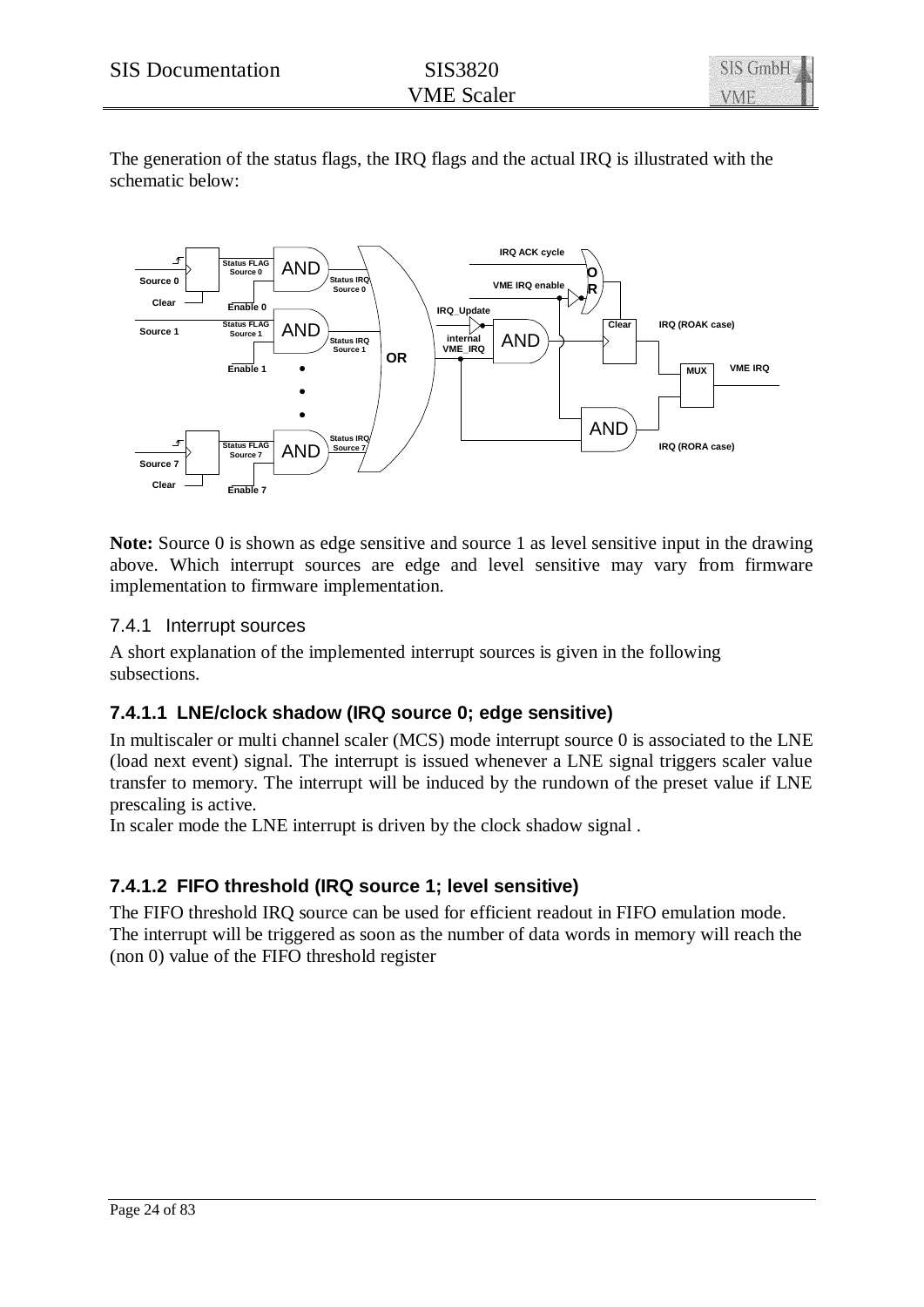#### **7.4.1.3 Acquisition completed/Preset reached (IRQ source 2; edge sensitive)**

The number of counting periods to acquire data can be defined with the acquisition preset register in MCS mode. The acquisition completed interrupt source can be used to trigger an interrupt with this condition. The interrupt is issued as soon as the preset is reached in preset scaler mode

#### **7.4.1.4 Overflow (IRQ source 3; level sensitive)**

The overflow interrupt source is triggered if one or more counters exceed the 32-bit range. The overflow registers can be used to identify the channel that has caused the interrupt. Overflow interrupt generation is active in non clearing mode only.

#### **7.4.1.5 FIFO almost full (IRQ source 4; edge sensitive)**

This interrupt source can be used to catch the FIFO almost full error condition. It is set if the fill level of the SDRAM exceeds 64 MB-512 words in FIFO mode. The condition has to be resolved by a KEY\_SDRAM\_FIFO\_RESET.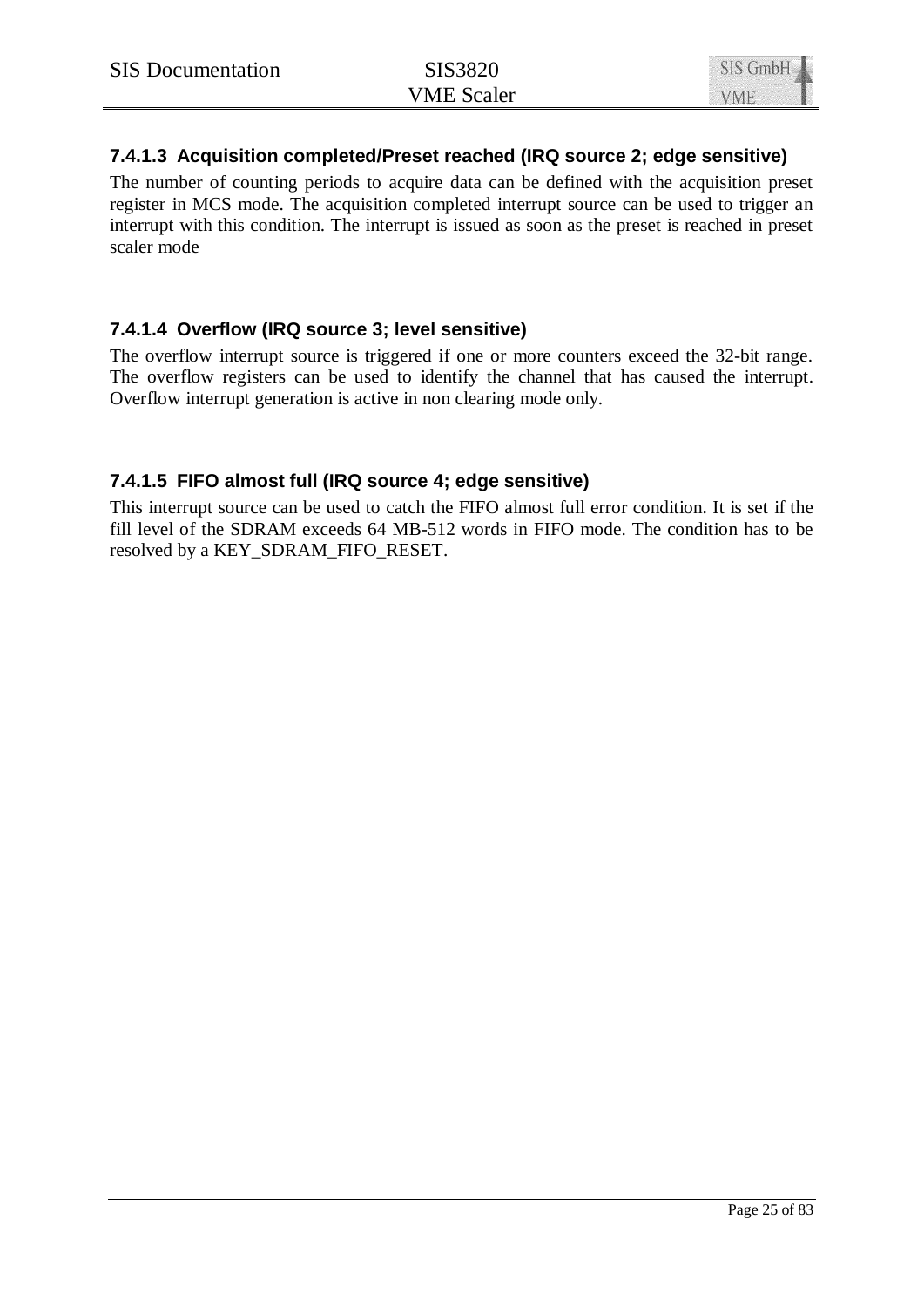

#### *7.5 (0x10)Acquisition preset register*

#define SIS3820\_ACQUISITION\_PRESET 0x10 /\* read/write; D32 \*/

This read/write register allows you to define the number of counting periods to acquire in MCS mode. The preset value is 32-bit wide. A preset value of 0 results in continuous MCS operation.

Further LNEs are ignored after completion of acquisition until a key reset acquisition VME access is performed. The completion flag is cleared upon reset acquisition also.

| Bit                 | <b>Function</b>        |
|---------------------|------------------------|
| 2 <sup>1</sup>      | bit 31 of preset value |
| $\cdot \cdot \cdot$ | $\cdot \cdot \cdot$    |
|                     | bit 0 of preset value  |

- The register can be used in scaler mode also
- it is not associated with a direct interrupt. Interrupt generation can be accomplished in conjunction with the "acquisition completed (IRQ source 2, edge sensitive)
- $\bullet$  The status flag of the active mode (scaler enabled e.g.) will be cleared upon completion

#### *7.6 Acquisition count register (0x14)*

#define SIS3820 ACOUISITION COUNT 0x14 /\* read D32 \*/

This 32-bit wide read only register holds the number of acquisitions. It is cleared with the start operation and incremented with consecutive LNE pulses. The contents of the acquisition count register is compared with the contents of the acquisition preset register if the later is non zero. Acquisition is completed as soon as the acquisition count is greater or equal than the acquisition preset value.

| Bit      | <b>Function</b>             |
|----------|-----------------------------|
|          | bit 31 of acquisition count |
| $\cdots$ | $\cdots$                    |
|          | bit 0 of acquisition count  |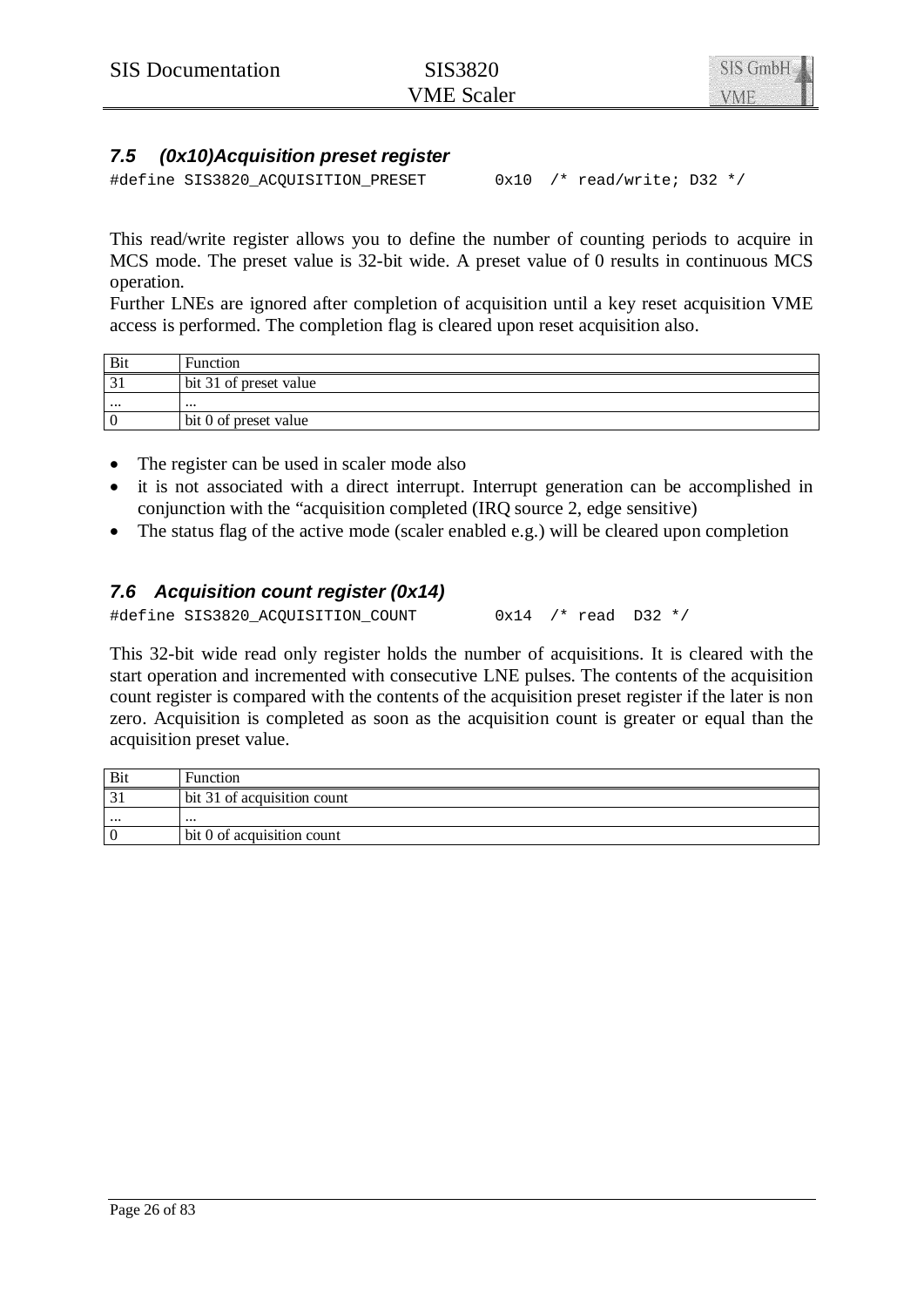

#### *7.7 LNE Prescaler factor register (0x18)*

#define SIS3820 LNE PRESCALE 0x18 /\* read/write; D32 \*/

The LNE prescale factor register allows you to prescale the front panel LNE pulse (clock ticks from an angular encoder e.g.), the internal 10 MHz pulse generator or the channel N (ChN) LNE source. The prescale factor is a 32-bit value. The second case above allows you to run the multiscaler with a fixed time slice length. The register can be reprogrammed while the scaler acquires data as long as the user makes sure not to change the prescale factor while an internal reload is in progress. The period between two CIP pulses is safe for reprogramming. Programming the prescale factor to 0 results in routing the raw signal to the LNE. If the LNE rate after the prescaler is higher than the possible maximum, excess LNE pulses are ignored, the CIP output allows you to monitor the accepted LNE pulses.

| Bit            | Function                   |
|----------------|----------------------------|
|                | LNE prescale factor bit 31 |
| $\cdots$       | $\cdots$                   |
| $\overline{0}$ | LNE prescale factor bit 0  |

If the new prescale factor is supposed to have an immediate effect (i.e. if the new prescale factor and the input rate are smaller than the previous setting), following sequence has to be used:

- 1.) disable LNE prescaler (write 0x0 to the LNE prescaler factor register)
- 2.) enable LNE prescaler (by writing the new LNE prescale value to the LNE prescaler factor register)

The LNE prescale factor is given by **register value+1.**

If the an output mode with CIP front panel output is enabled, the CIP signal can be used to synchronise external hardware to the actual LNE pulses after prescaling.

Example: If 9999 (decimal) is written to the LNE prescale factor register with the prescaler and the 10 MHz to prescaler enabled (via bits 6 and 7 of the control register), the scaler will get LNE pulses with a frequency of 1 KHz.

Following LNE sources are routed through the LNE prescaler if the prescale factor has a non zero value:

| external LNE (front panel signal) |
|-----------------------------------|
| internal 10 MHz                   |
| channel N (ChN)                   |

**Note 1:** This implies, that software LNE pulses are not routed through the LNE prescaler, they do always initiate a direct LNE/readout cycle

**Note 2:** The external LNE and channel N rate is limited to 5 MHz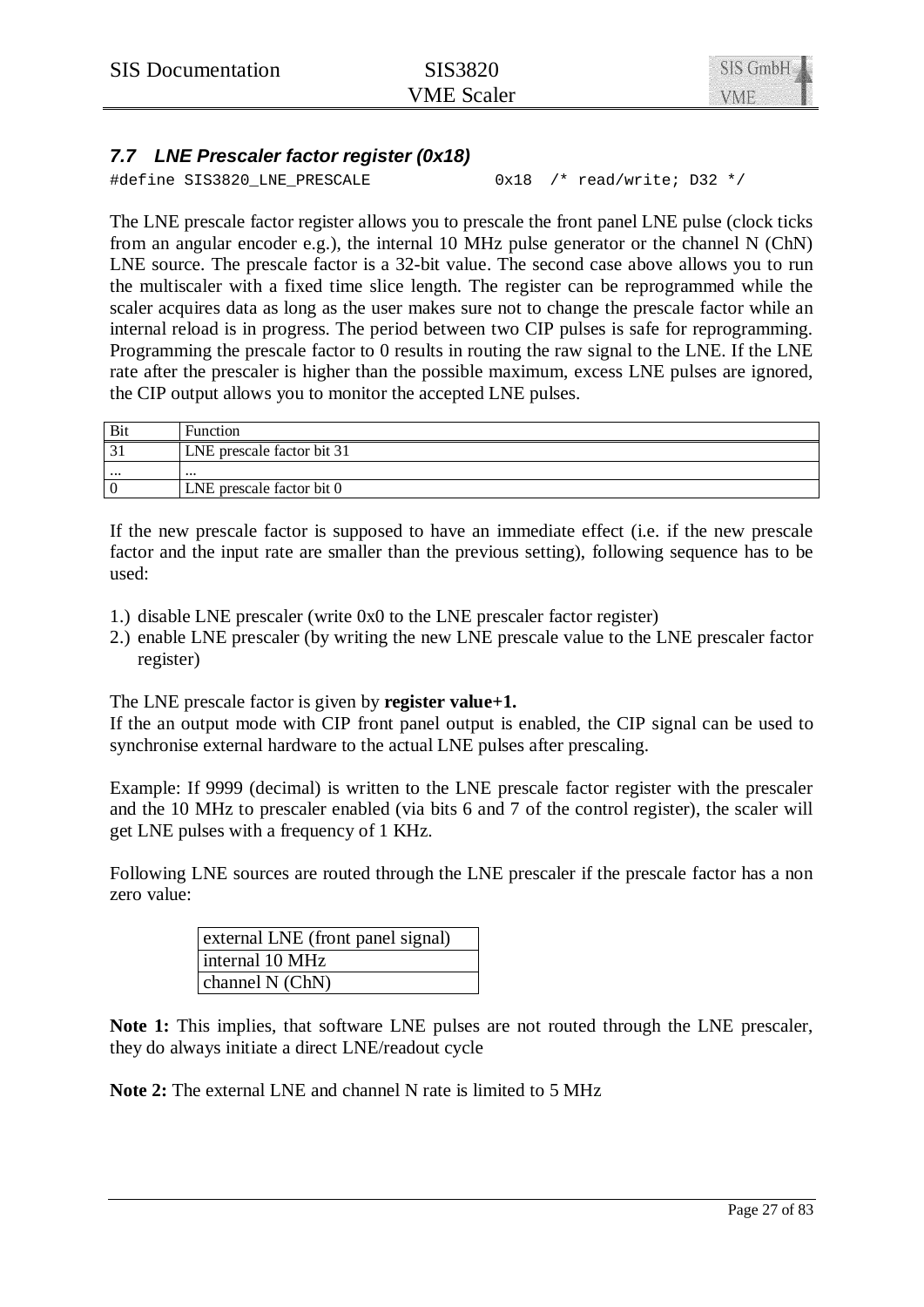#### *7.8 Preset value register counter group 1 (0x20)*

#define SIS3820\_PRESET\_GROUP1 0x20 /\* read/write; D32 \*/ The preset value for channels 1-16 is defined by this register. The preset channel select register is used to define which of the 16 channels of the group is actually compared to the preset value.

| <b>Bit</b>             | Function      |
|------------------------|---------------|
| $\cdot$ $\sim$<br>- 21 | Preset bit 31 |
| $\cdots$               | .             |
| $\overline{0}$         | Preset bit 0  |

#### *7.9 Preset value register counter group 2 (0x24)*

#define SIS3820\_PRESET\_GROUP2 0x24 /\* read/write; D32 \*/

The preset value for channels 17-32 is defined by this register. The preset channel select register is used to define which of the 16 channels of the group is actually compared to the preset value.

| Bit      | Function      |
|----------|---------------|
| 31       | Preset bit 31 |
| $\cdots$ | $\cdots$      |
|          | Preset bit 0  |

#### *7.10 Preset Enable and Hit register (0x28)*

#define SIS3820 PRESET ENABLE HIT 0x28 /\* read/write; D32 \*/

This register is used to enable one or both counter groups for preset operation and provides the information which group has reached the preset value.

| Bit            | write Function        | read Function                                   |
|----------------|-----------------------|-------------------------------------------------|
|                |                       |                                                 |
| 18             | none                  | LNE latched preset reached status group 2       |
|                |                       | 0: channel group 2 has not reached preset value |
|                |                       | 1: channel group 2 has reached preset value     |
| 17             | none                  | preset reached status group 2                   |
|                |                       | 0: channel group 2 has not reached preset value |
|                |                       | 1: channel group 2 has reached preset value     |
| 16             | <b>ENABLE</b> group 2 | Status ENABLE group 2                           |
|                |                       | $\cdots$                                        |
| $\mathfrak{D}$ | none                  | LNE latched preset reached status group 1       |
|                |                       | 0: channel group 1 has not reached preset value |
|                |                       | 1: channel group 1 has reached preset value     |
|                | none                  | preset reached status group 1                   |
|                |                       | 0: channel group 1 has not reached preset value |
|                |                       | 1: channel group 1 has reached preset value     |
| $\Omega$       | <b>ENABLE</b> group 1 | Status ENABLE group 1                           |

At power up or after key reset the register the register will read 0.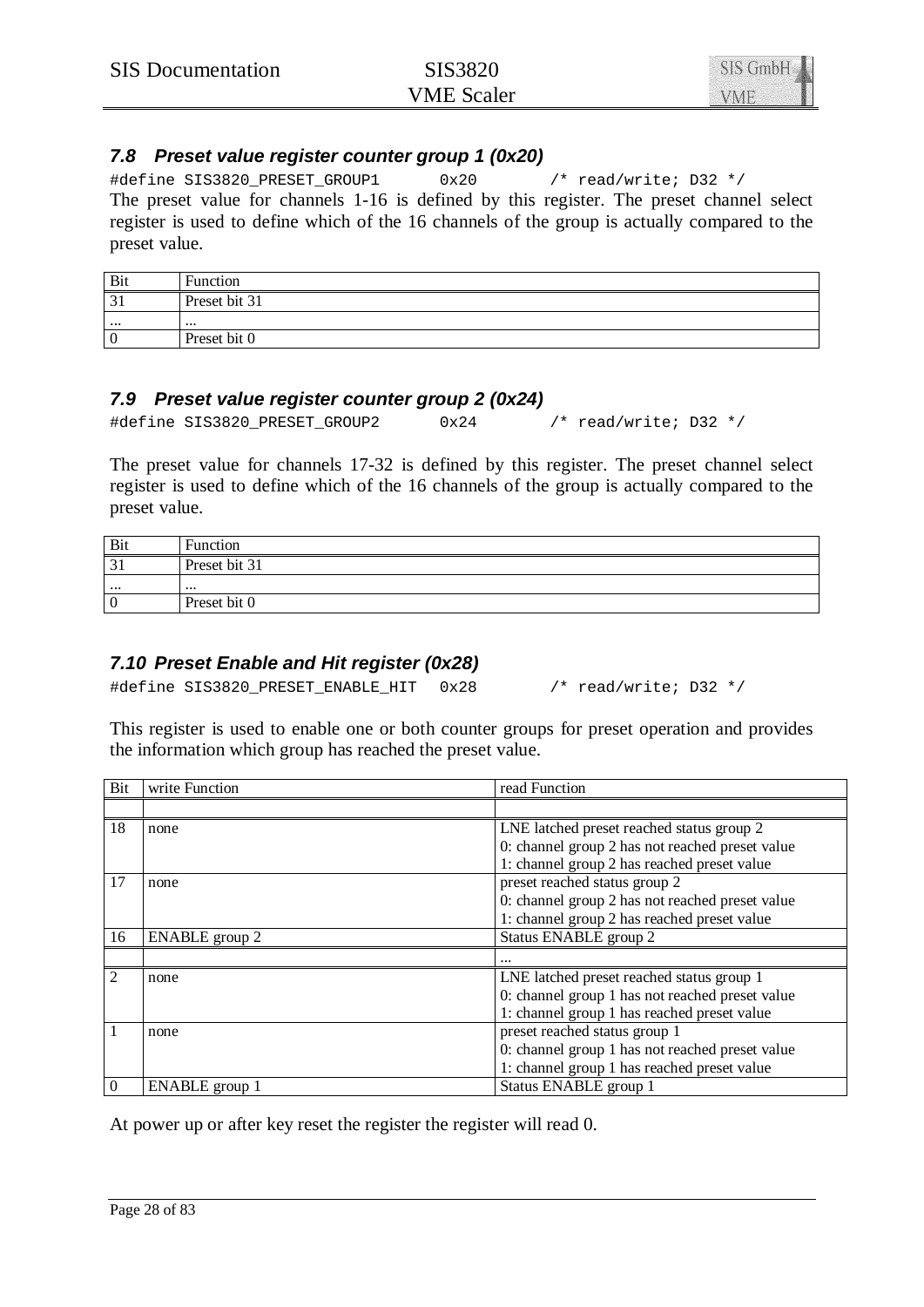

### *7.11 CBLT/Broadcast setup register*

#define SIS3820 CBLT BROADCAST SETUP 0x30 /\* read/write; D32 \*/

This read/write register defines, whether the SIS3820 will participate in a CBLT and/or Broadcast. The configuration of this register and the registers of other participating modules is essential for proper CBLT and/or Broadcast behaviour.

CBLT is supported from the SDRAM in FIFO emulation mode (MCS Mode).

| Bit             | Function                                                      |
|-----------------|---------------------------------------------------------------|
| 31              | CBLT/Broadcast address bit 31                                 |
| 30              | CBLT/Broadcast address bit 30                                 |
| 29              | CBLT/Broadcast address bit 29                                 |
| 28              | CBLT/Broadcast address bit 28                                 |
| 27              | CBLT/Broadcast address bit 27                                 |
| 26              | CBLT/Broadcast address bit 26                                 |
| 25              | CBLT/Broadcast address bit 25                                 |
| 24              | CBLT/Broadcast address bit 24                                 |
| $\overline{23}$ | <b>CBLT MAX Readout Length Bit 7</b>                          |
| $\overline{22}$ | <b>CBLT MAX Readout Length Bit 6</b>                          |
| $\overline{21}$ | <b>CBLT MAX Readout Length Bit 5</b>                          |
| 20              | <b>CBLT MAX Readout Length Bit 4</b>                          |
| 19              | <b>CBLT MAX Readout Length Bit 3</b>                          |
| 18              | <b>CBLT MAX Readout Length Bit 2</b>                          |
| 17              | <b>CBLT MAX Readout Length Bit 1</b>                          |
| 16              | CBLT MAX Readout Length Bit 0                                 |
| 15              | CBLT Geographical address bit 4 (use for Header and Trailer)  |
| 14              | CBLT Geographical address bit 3                               |
| 13              | CBLT Geographical address bit 2                               |
| 12              | CBLT Geographical address bit 1                               |
| 11              | CBLT Geographical address bit 0                               |
| 10              | $\overline{0}$                                                |
| 9               | $\overline{0}$                                                |
| $\overline{8}$  | $\overline{0}$                                                |
| $\overline{7}$  | $\overline{0}$                                                |
| 6               | $\theta$                                                      |
| 5               | <b>Enable Broadcast Master</b>                                |
| $\overline{4}$  | <b>Enable Broadcast</b>                                       |
| 3               | $\overline{0}$                                                |
| $\overline{2}$  | First (to be set to 1 on the first module in the CBLT chain)  |
| $\overline{1}$  | Last (to be set to 1 on the last module in the CBLT chain)    |
| $\overline{0}$  | enable CBLT (to be set to 1 on all modules in the CBLT chain) |

The function/meaning of the CBLT and the geographical address is illustrated in section. 15.9.1.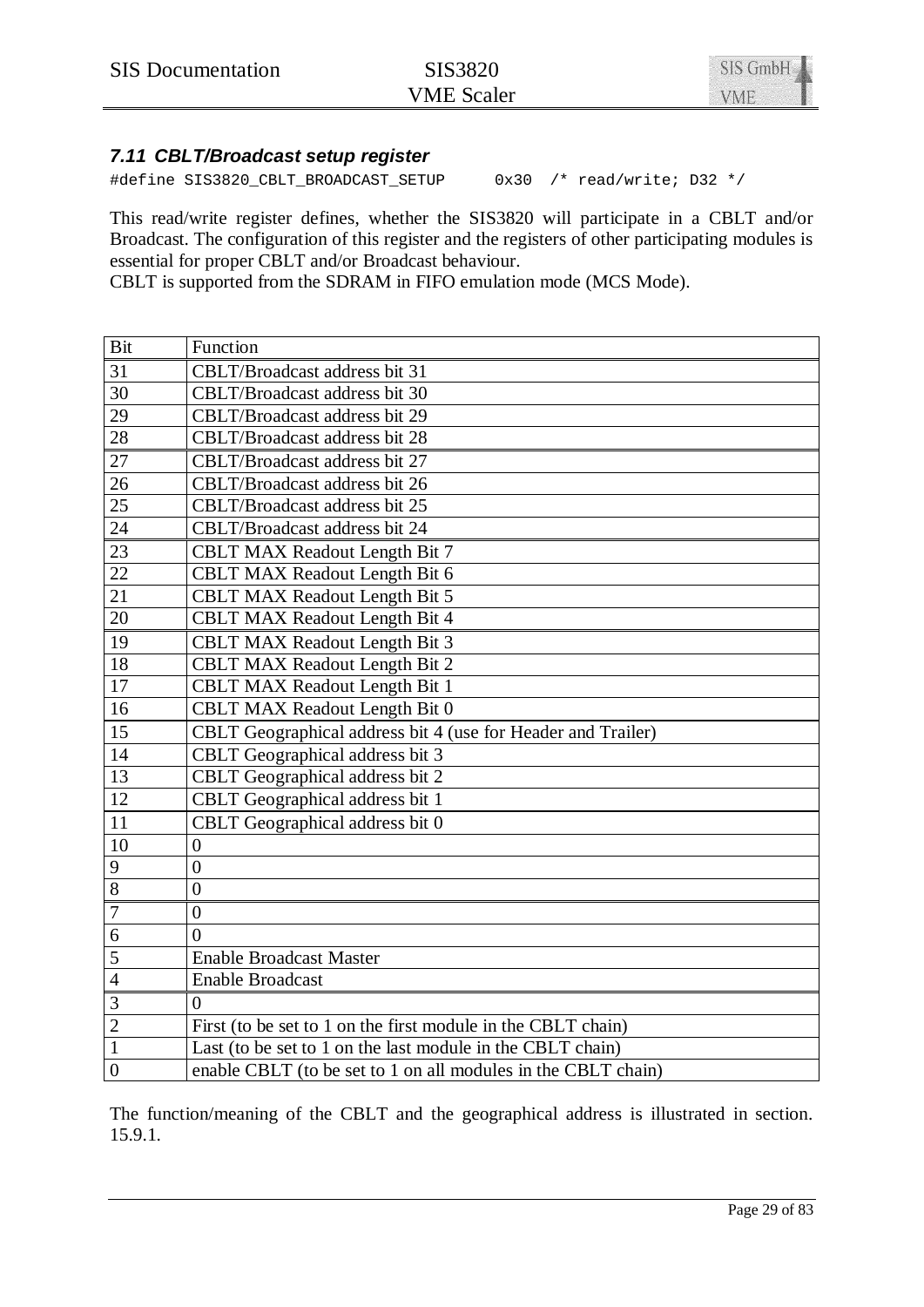

### *7.12 SDRAM page register (0x34)*

#define SIS3820 SDRAM PAGE  $0x34$  /\* read/write; D32 \*/

This read/write register was implemented to reduce the address space that is occupied by the SIS3820. The idea is to divide the SDRAM -that can have a size of up to 1024 Mbytes- into 8 MByte pages. The contents of the SDRAM page register defines what 8 MByte page is addressed. The page will be incremented automatically during a block transfer (BLT32, MBLT64, 2eVME)beyond a page boundary. This will allow you to read large chunks of memory with the SIS3100 VME sequencer and similar hardware in one go.

The page number is not modified by the MCS scaler data acquisition process.

| <b>Bit</b>      | Function                             |                           |
|-----------------|--------------------------------------|---------------------------|
| $\overline{31}$ | none, read as 0                      |                           |
| $\ldots$        | $\cdots$                             |                           |
| 9               | none, read as 0                      |                           |
| 8               | memory size bit: 0: 64 MB, 1: 512 MB |                           |
| 7               | none, read as 0                      |                           |
| 6               | none, read as 0                      |                           |
| $\overline{5}$  | page number bit 5                    |                           |
| $\overline{4}$  | page number bit 4                    | used with 512 MByte strip |
| $\frac{3}{2}$   | page number bit 3                    |                           |
|                 | page number bit 2                    |                           |
| $\vert$ 1       | page number bit 1                    | used with 64 MByte strip  |
| $\overline{0}$  | page number bit 0                    |                           |

The power up value for the page number is 0.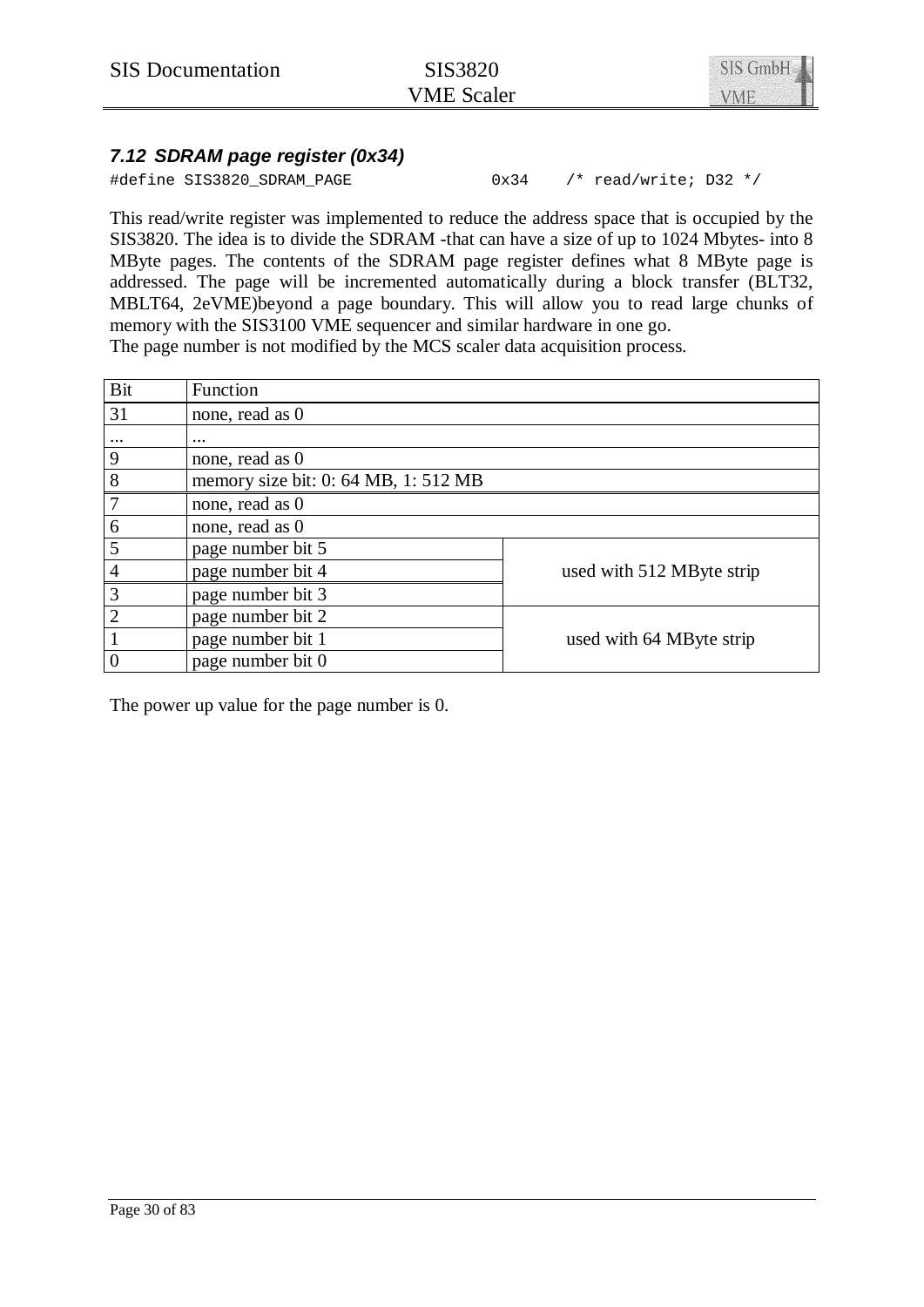#### *7.13 FIFO word counter/memory address pointer register (0x38)*

#define SIS3820 FIFO WORDCOUNTER 0x38 /\* read; D32 \*/

This read only register holds SDRAM fill level information.

| <b>Bit</b>      | Function            |
|-----------------|---------------------|
| $\overline{31}$ | none, read as 0     |
| $\cdots$        | $\cdots$            |
| 28              | none, read as 0     |
| $\overline{27}$ | none, read as 0     |
| 26              | word counter bit 26 |
| $\cdots$        | $\cdots$            |
|                 | word counter bit 1  |
| $\overline{0}$  | word counter bit 0  |

The word counter is

- x cleared upon SIS3820\_KEY\_RESET and SIS3820\_KEY\_SDRAM\_FIFO\_RESET
- incremented on data being written to SDRAM/FIFO (in MCS mode or SDRAM/FIFO VME write test mode)
- decremented when data are read from the memory by VME

**Note:** if you read the same data from SDRAM more than once (in non FIFO mode), the word counter will not reflect the actual fill level (i.e. FIFO mode is the main word counter application).

SDRAM Address pointers (non VME accessible)

In FIFO Mode:

- the write pointer is reset upon SIS3820 KEY\_RESET and SIS3820\_KEY\_SDRAM\_FIFO\_RESET
- $\bullet$  the write pointer is incremented upon SDRAM write cycles (MCS mode ..)
- the read pointer is decremented upon SDRAM VME read cycles

In SDRAM Mode:

- write and read pointers are reset upon SIS3820\_KEY\_RESET and SIS3820\_KEY\_SDRAM\_FIFO\_RESET
- the write pointer is incremented upon SDRAM write cycles (MCS mode ..)
- the read pointer is defined by the VME address

An internal FIFO almost full flag, which blocks further writes/LNEs, is generated in FIFO mode at 64 MBytes – 512 words (512 MBytes- 512 words respective). Data from up to two LNE cycles may be pipelined and still be written to memory at this point. . This condition reflects the error case and has to be avoided by readout in parallel to acquisition. It is available as interrupt source 4 and has to be cleared with a SIS3820\_KEY\_SDRAM\_FIFO\_RESET.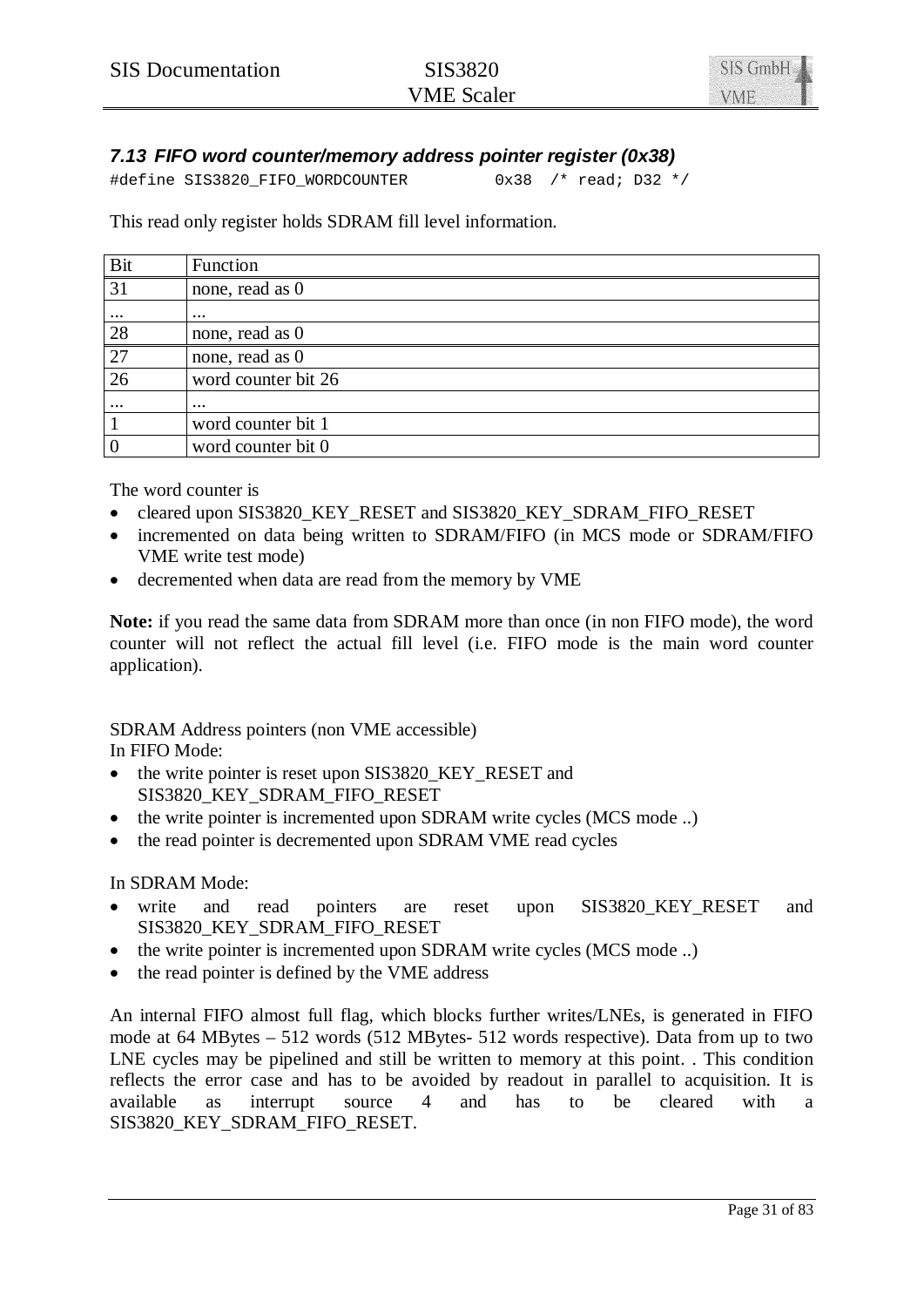

#### *7.14 FIFO word counter threshold (0x3C)*

#define SIS3820 FIFO WORDCOUNT THRESHOLD 0x3C /\* read/write; D32 \*/

This read/write only register holds the fill level threshold for interrupt generation. The FIFO word counter (longword, i.e. number of 32-bit words) threshold is compared to the FIFO word counter register contents, an interrupt is generated as soon as the number of data words in the SDRAM exceeds the threshold.

| Bit            | Function                           |
|----------------|------------------------------------|
| 31             | none, read as 0                    |
| $\cdots$       | $\cdots$                           |
| 28             | none, read as 0                    |
| 27             | none, read as 0                    |
| 26             | FIFO word counter threshold bit 26 |
| $\cdots$       | $\cdot \cdot \cdot$                |
| $\overline{1}$ | FIFO word counter threshold bit 1  |
| $\overline{0}$ | FIFO word counter threshold bit 0  |

#### **Notes:**

- $\bullet$  in principle memory strips of up to 512 MByte can be handled with this 27-bit deep FIFO word counter threshold implementation
- the 3820 01 02 firmware will flag a FIFO error as soon as  $64 \text{ MB} 512$  longwords (512) MB –512 respective) are reached (with the possibility of data words still being buffered in pipelines and being stored without data loss).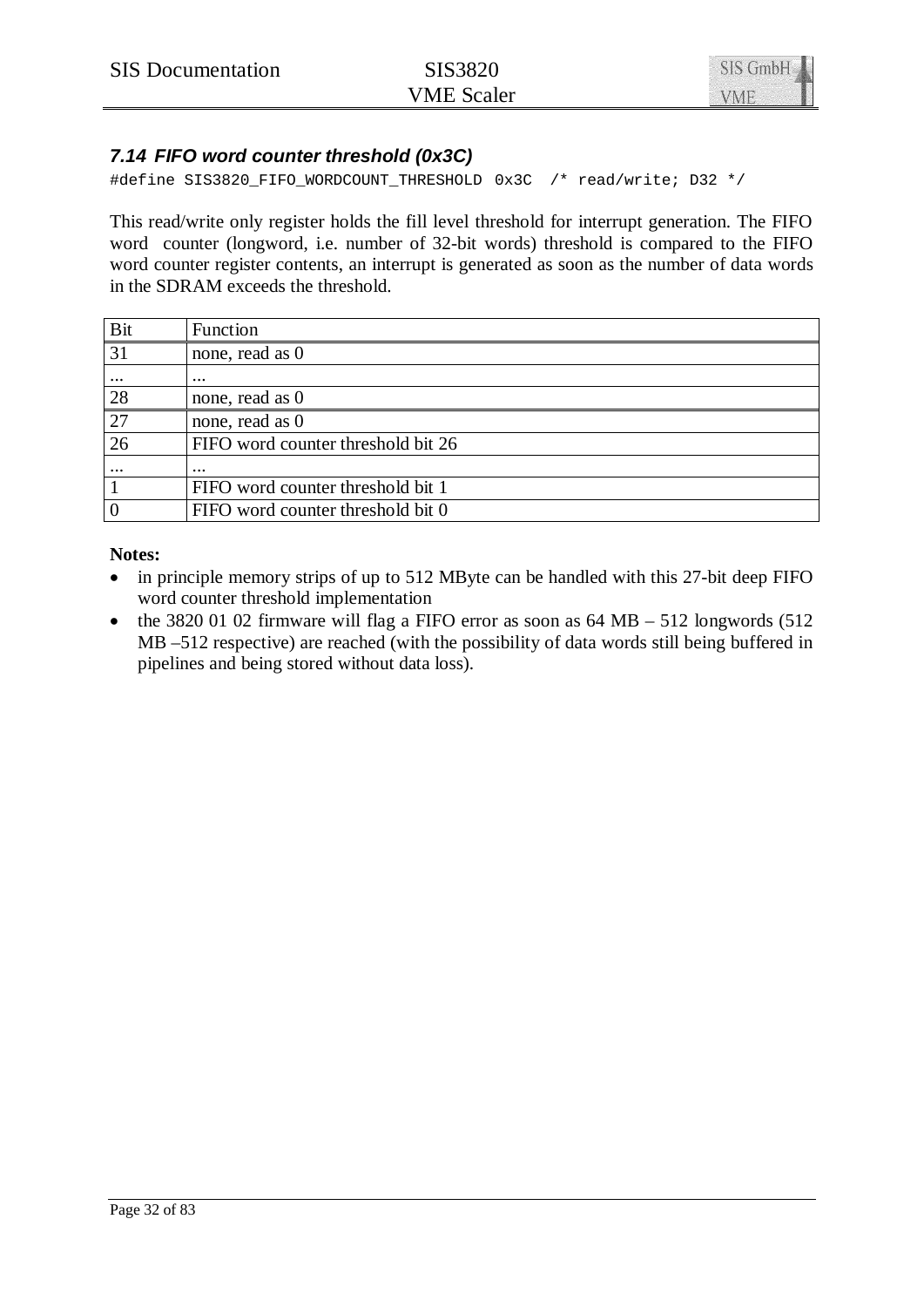#### *7.15 HISCAL\_START\_PRESET register (0x40)*

#define SIS3820 HISCAL START PRESET 0x40 /\* read/write; D32 \*/

The number of scans in HISCAL operation can be preset/limited with this 32-bit deep register. The An entry of 0 (power up default) results in scanning operation until a KEY reset or KEY HISCAL\_OPERATION\_DISABLE command is issued.

#### *7.16 HISCAL\_START\_COUNTER register (0x44)*

#define SIS3820\_HISCAL\_START\_COUNTER 0x44 /\* read only; D32 \*/

This 32-bit deep register holds the number of scans/starts in HISCAL operation. The register content is updated with the start signal/pulse.

#### *7.17 HISCAL\_LAST\_ACQ\_COUNTER register (0x48)*

#define SIS3820 LAST ACQ COUNTER 0x48 /\* read only; D32 \*/

This 32-bit deep register holds the number of bins of the last scan (i.e. the contents of the acquisition count register at the end of the scan). It is updated with the start in HISCAL operation.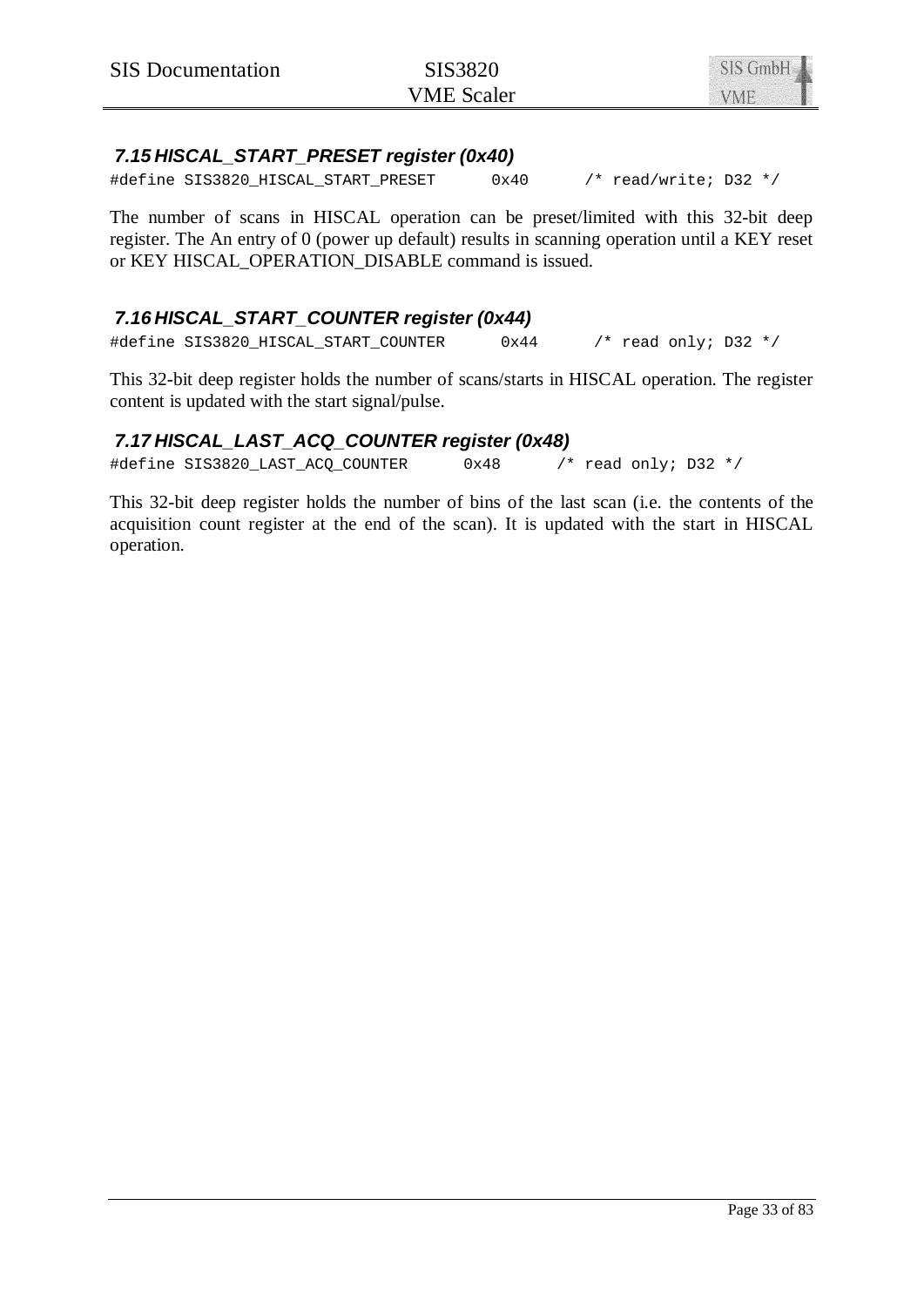

## *7.18 (Acquisition) Operation Mode register (0x100)*

#define SIS3820\_ACQUISITION\_MODE 0x100 /\* read/write; D32 \*/

| Bit             | Function                  | Default          |
|-----------------|---------------------------|------------------|
| $\overline{31}$ | reserved                  | $\overline{0}$   |
| 30              | Operation Mode bit 2      | $\theta$         |
| 29              | Operation Mode bit 1      | $\overline{0}$   |
| 28              | Operation Mode bit 0      | $\overline{0}$   |
| 27              | Reserved                  | $\boldsymbol{0}$ |
| 26              | Reserved                  | $\boldsymbol{0}$ |
| $\overline{25}$ | Reserved                  | $\overline{0}$   |
| 24              | reserved                  | $\boldsymbol{0}$ |
| 23              | Control outputs inverted  | $\overline{0}$   |
| 22              | reserved                  | $\overline{0}$   |
| $\overline{21}$ | Control output mode bit 1 | $\theta$         |
| $\overline{20}$ | Control output mode bit 0 | $\overline{0}$   |
| 19              | Control inputs inverted   | $\mathbf{0}$     |
| 18              | Control input mode bit 2  | $\overline{0}$   |
| 17              | Control input mode bit 1  | $\overline{0}$   |
| 16              | Control input mode bit 0  | $\theta$         |
| 15              | reserved                  | $\theta$         |
| 14              | HISCAL_START_SOURCE_BIT   | $\theta$         |
| 13              | select SDRAM add mode     | $\overline{0}$   |
| 12              | select SDRAM mode         | $\overline{0}$   |
| 11              | Reserved                  | $\theta$         |
| 10              | Reserved                  | $\theta$         |
| 9               | Arm/Enable source bit 1   | $\overline{0}$   |
| 8               | Arm/Enable source bit 0   | $\theta$         |
| $\overline{7}$  | Reserved                  | $\theta$         |
| 6               | LNE source bit 2          | $\overline{0}$   |
| 5               | LNE source bit 1          | $\mathbf{0}$     |
| $\overline{4}$  | LNE source bit 0          | $\theta$         |
| $\mathfrak{Z}$  | data format bit 1         | $\overline{0}$   |
| $\overline{c}$  | data format bit 0         | $\overline{0}$   |
| $\mathbf{1}$    | Reserved                  | $\theta$         |
| $\overline{0}$  | select non clearing mode  | $\overline{0}$   |

The power up default value reads 0x 00000000

## 7.18.1 Modes of Operation modes (Bits 30:28)

| Op Mode bit 2 | Op Mode bit 1 | Op Mode bit 0 | Mode of operation                              |
|---------------|---------------|---------------|------------------------------------------------|
|               |               |               | Scaler/Counter, Latching Scaler, Preset Scaler |
|               |               |               | reserved                                       |
|               |               |               | Multi channel Scaler                           |
|               |               |               | reserved                                       |
|               |               |               | reserved                                       |
|               |               |               | reserved                                       |
|               |               |               | reserved                                       |
|               |               |               | SDRAM/FIFO VME write test mode                 |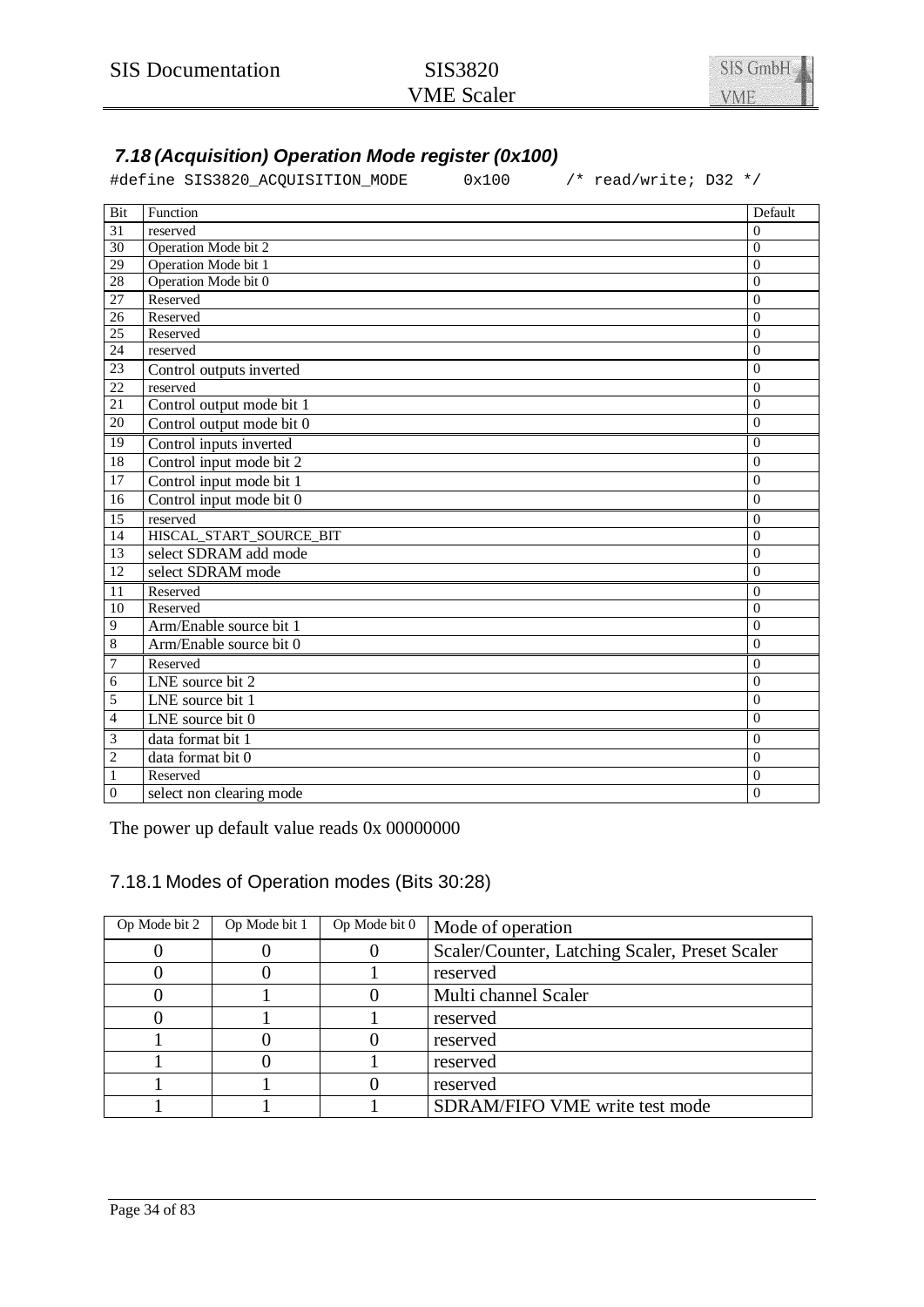

#### 7.18.2 Input modes (Bits 18:16)

The SIS3820-SCALER board has 4 control inputs. They can be assigned to different signals with the 3 input modes bit of the acquisision/operation mode register as listed in the table below. All inputs can be inverted with the control inputs inverted bit of the same register.

| Control Input Mode                   | Input assignment                                                                                                                                                                                                   |
|--------------------------------------|--------------------------------------------------------------------------------------------------------------------------------------------------------------------------------------------------------------------|
| Mode 0<br>$(bit2=0, bit1=0, bit0=0)$ | input $1 \rightarrow$ no function<br>input $2 \rightarrow$ no function<br>input $3 \rightarrow$ no function<br>input $4 \rightarrow$ no function                                                                   |
| Mode 1<br>$(bit2=0, bit1=0, bit0=1)$ | input 1 -> external next pulse (LNE)/clock shadow<br>input $2$ -> external user bit 1<br>input $3 \rightarrow$ external user bit 2<br>input $4 \rightarrow$ inhibit LNE                                            |
| Mode 2<br>$(bit2=0, bit1=1, bit0=0)$ | input $1 \rightarrow$ external next pulse (LNE) /clock shadow<br>input $2$ -> external user bit 1<br>input $3 \rightarrow$ inhibit counting<br>input $4 \rightarrow$ inhibit LNE                                   |
| Mode 3<br>$(bit2=0, bit1=1, bit0=1)$ | input 1 -> external next pulse (LNE)/clock shadow<br>input $2$ -> external user bit 1<br>input $3 \rightarrow$ external user bit 2<br>input $4 \rightarrow$ inhibit counting                                       |
| Mode 4<br>$(bit2=1, bit1=0, bit0=0)$ | input $1 \rightarrow$ inhibit counting channels 1-8<br>input $2 \rightarrow$ inhibit counting channels 9-16<br>input $3 \rightarrow$ inhibit counting channels 17-24<br>input 4 -> inhibit counting channels 25-32 |
| Mode 5<br>$(bit2=1, bit1=0, bit0=1)$ | input $1$ -> external next pulse (LNE)<br>input 2 -> external HISCAL_START (time reset/start pulse)<br>input $3 \rightarrow$ no function<br>input $4 \rightarrow$ no function                                      |
| Mode 6<br>$(bit2=1, bit1=1, bit0=0)$ | input $1 \rightarrow$ external next pulse (LNE) /clock shadow<br>input $2 \rightarrow$ inhibit counting<br>input $3 \rightarrow$ clear all counters<br>input $4$ -> external user bit 1                            |
| Modes 7 (reserved)                   | input $1 \rightarrow$ no function<br>input $2 \rightarrow$ no function<br>input $3 \rightarrow$ no function<br>input $4$ -> no function                                                                            |

**Note:** following LNE sources are affected by the LNE inhibit input

| external LNE (front panel signal) |
|-----------------------------------|
| internal 10 MHz                   |
| channel N (ChN)                   |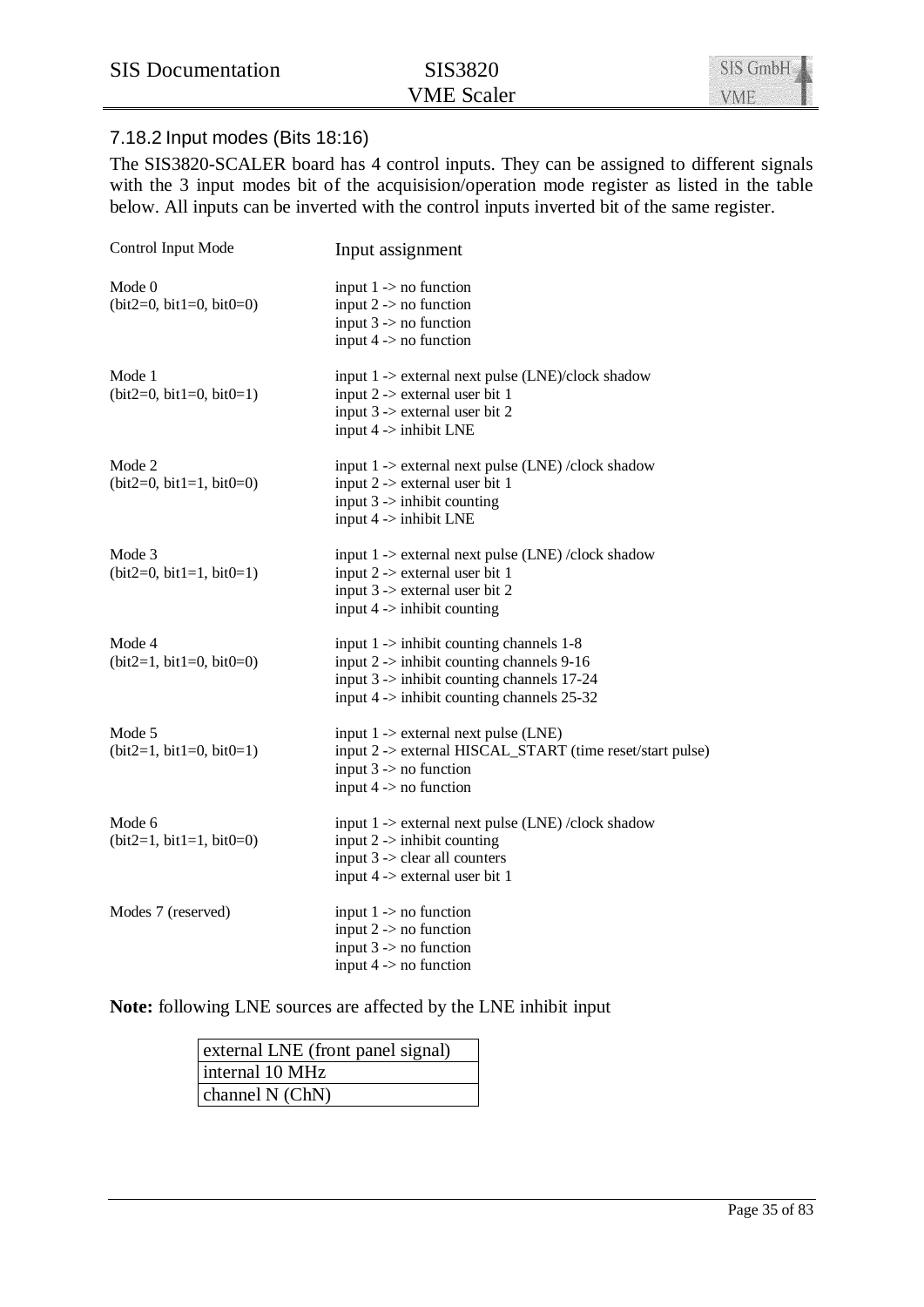#### 7.18.3 Output mode (Bits 21:20)

The SIS3820-SCALER board has 4 control outputs. They can be assigned to different signals with the 2 output modes bit of the acquisision/operation mode register as listed in the table below. All outputs (except the selected MUX OUT channel in mode 3) can be inverted with the control outputs inverted bit of the same register.

| Control Output Mode                          | Output assignment                                                                                                                                                                          |
|----------------------------------------------|--------------------------------------------------------------------------------------------------------------------------------------------------------------------------------------------|
| Mode 0<br>$(bit1=0, bit0=0)$                 | output 5 -> Scaler mode : LNE pulse ; MCS Mode: CIP<br>output 6 -> SDRAM empty<br>output 7 -> SDRAM threshold<br>output $8 \rightarrow$ User output (Led)                                  |
| Mode 1<br>$(bit1=0, bit0=1)$                 | output 5 -> Scaler mode : LNE pulse ; MCS Mode: CIP<br>output $6 \rightarrow$ Enabled<br>output $7 \div 50$ MHz<br>output $8 \rightarrow$ User output (User LED)                           |
| Mode 2<br>$(bit1=1, bit0=0)$                 | output 5 -> Scaler mode : LNE pulse ; MCS Mode: CIP<br>output $6 \rightarrow 10$ MHz (20ns pulse)<br>output $7 \div 10$ MHz (20ns pulse)<br>output $8 \rightarrow$ User output (User LED)  |
| Modes 3 (01 0A onward)<br>$(bit1=1, bit0=1)$ | output 5 -> Scaler mode : LNE pulse ; MCS Mode: CIP<br>output $6 \rightarrow 10$ MHz (20ns pulse)<br>output 7 -> selected MUX OUT channel<br>output $8 \rightarrow$ User output (User LED) |

**Note:** The user output is switched on and off with the same bit of the control register as the user LED.

#### 7.18.4 HISCAL\_START\_SOURCE\_BIT (Bit 14)

The HISCAL\_START\_SOURCE\_BIT defines whether the HISCAL\_START is derived from a VME KEY Start or from the HISCAL\_START front panel input (input 2 with input mode=5)

| HISCAL_START_SOURCE_BIT | HISCAL START SOURCE                       |
|-------------------------|-------------------------------------------|
|                         | <b>VME KEY START</b>                      |
|                         | external HISCAL_START                     |
|                         | $\int$ (in conjunction with input mode 5) |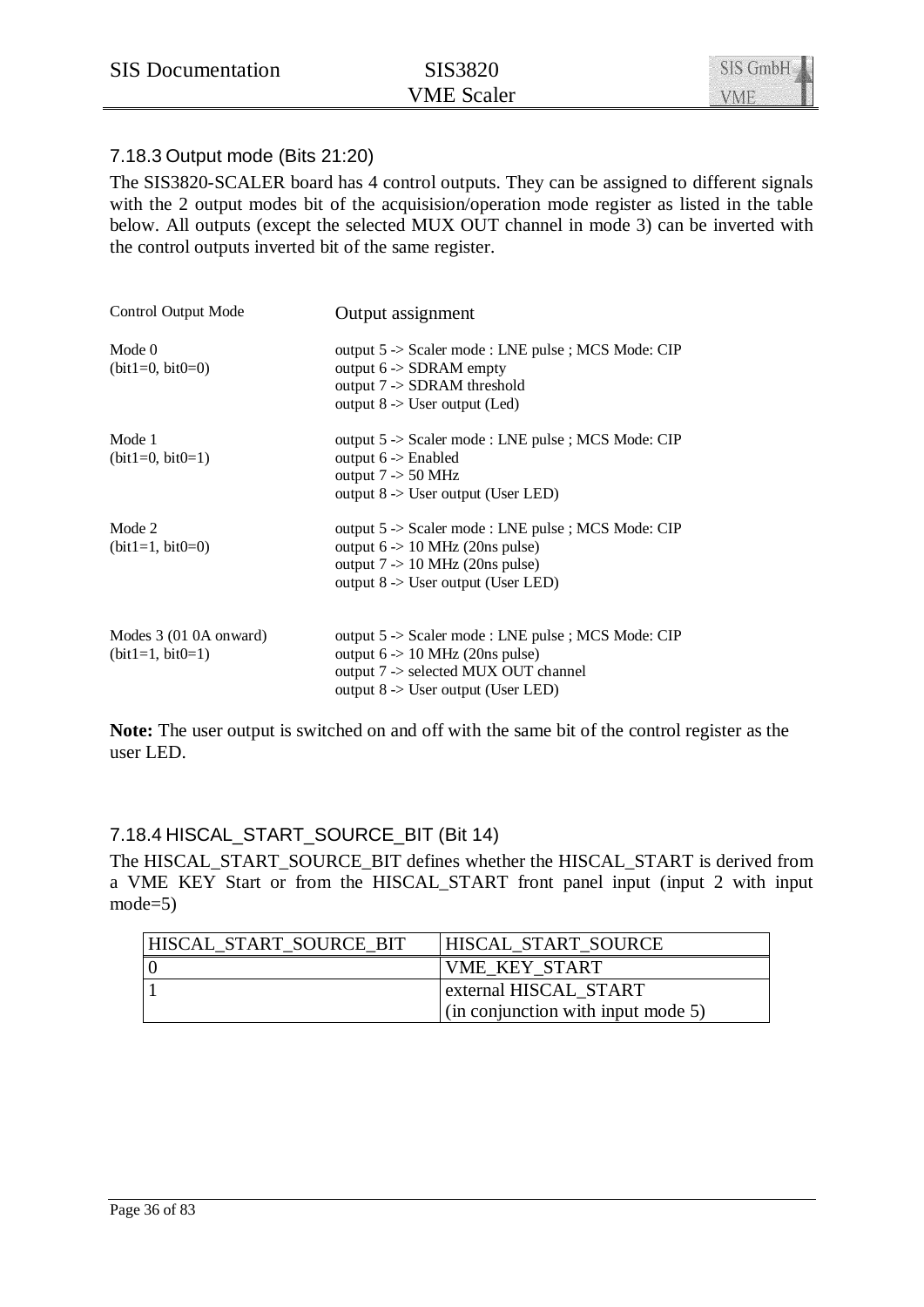#### 7.18.5 SDRAM mode (Bit 12) and SDRAM add mode (Bit 13)

The SDRAM mode bit defines whether the the SIS3820 is operated in SDRAM or FIFO emulation mode

In SDRAM add mode the SIS3820 operates in SDRAM mode always (independent of the SDRAM mode bit setting). An SDRAM add bit setting of one in combination with MCS mode of operation results in HISCAL (hsitogramming scaler) operation.

| SDRAM add mode bit | <b>SDRAM</b> mode bit | Mode                  |
|--------------------|-----------------------|-----------------------|
|                    |                       | <b>FIFO</b> emulation |
|                    |                       | <b>SDRAM</b>          |
|                    |                       | <b>SDRAM</b>          |
|                    |                       | <b>SDRAM</b>          |

#### 7.18.6 Arm/enable source

The two arm/enable source bits define what signal the enable is derived from. In channel N source mode the LNE channel register defines what scaler channel the enable signal is derived from.

|  | Arm/Enable Bit 1   Arm/Enable Bit 0   Arm/Enable source |
|--|---------------------------------------------------------|
|  | LNE Front panel control signal                          |
|  | Channel N (ChN)                                         |
|  | reserved                                                |
|  | reserved                                                |

#### **Notes:**

- 1.) be aware, that the front panel control signal is active with input modes 1, 2, 3, 5 and 6 only
- 2.) ChN stands for the selected LNE channel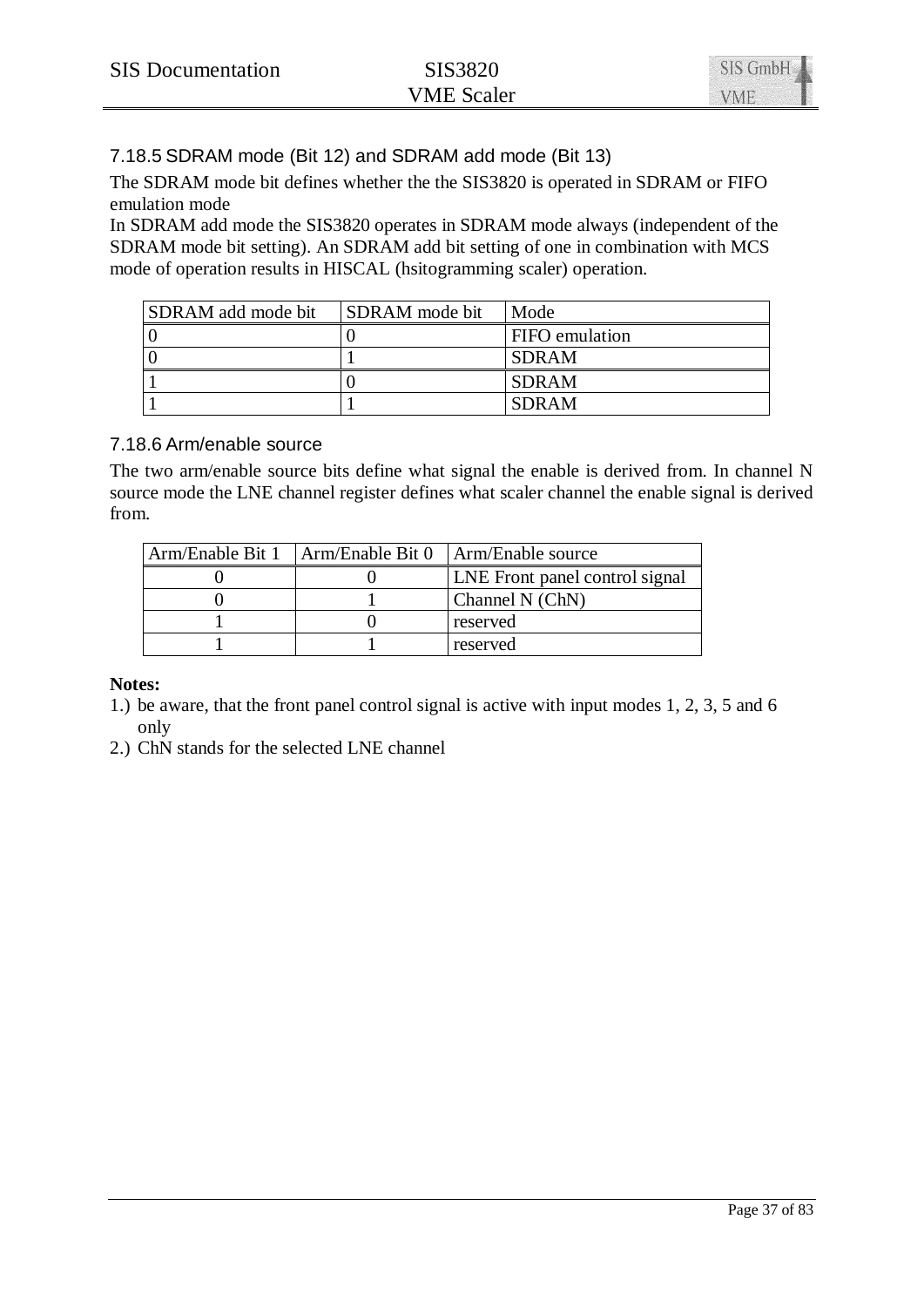VME Scaler



#### 7.18.7 LNE source

The three LNE source bits define what signal the LNE (load next event) signal is derived from. In channel N source mode the LNE channel register defines what scaler channel the LNE signal is derived from.

|  | $LNE$ Bit 2   LNE Bit 1   LNE Bit 0   LNE source  |
|--|---------------------------------------------------|
|  | VME key address only (ignore front panel signals) |
|  | Front panel control signal                        |
|  | 10 MHz internal pulser                            |
|  | Channel N (ChN)                                   |
|  | Preset Scaler N (MCS only)                        |

LNE sources can be prescaled with the LNE prescaler where needed. The LNE prescaler is active if the prescale factor register is loaded with a non zero value.

| Routed through LNE prescaler if $\neq 0$   LNE source |                                                   |
|-------------------------------------------------------|---------------------------------------------------|
| no                                                    | VME key address only (ignore front panel signals) |
| ves                                                   | Front panel control signal                        |
| yes                                                   | 10 MHz internal pulser                            |
| yes                                                   | Channel N (ChN)                                   |
| no                                                    | Preset Scaler N                                   |

**Note 1:** The maximum input frequency for the channel N or front panel LNE is limited to 10 MHz

**Note 2:** The external LNE and channel N rate is limited to 5 MHz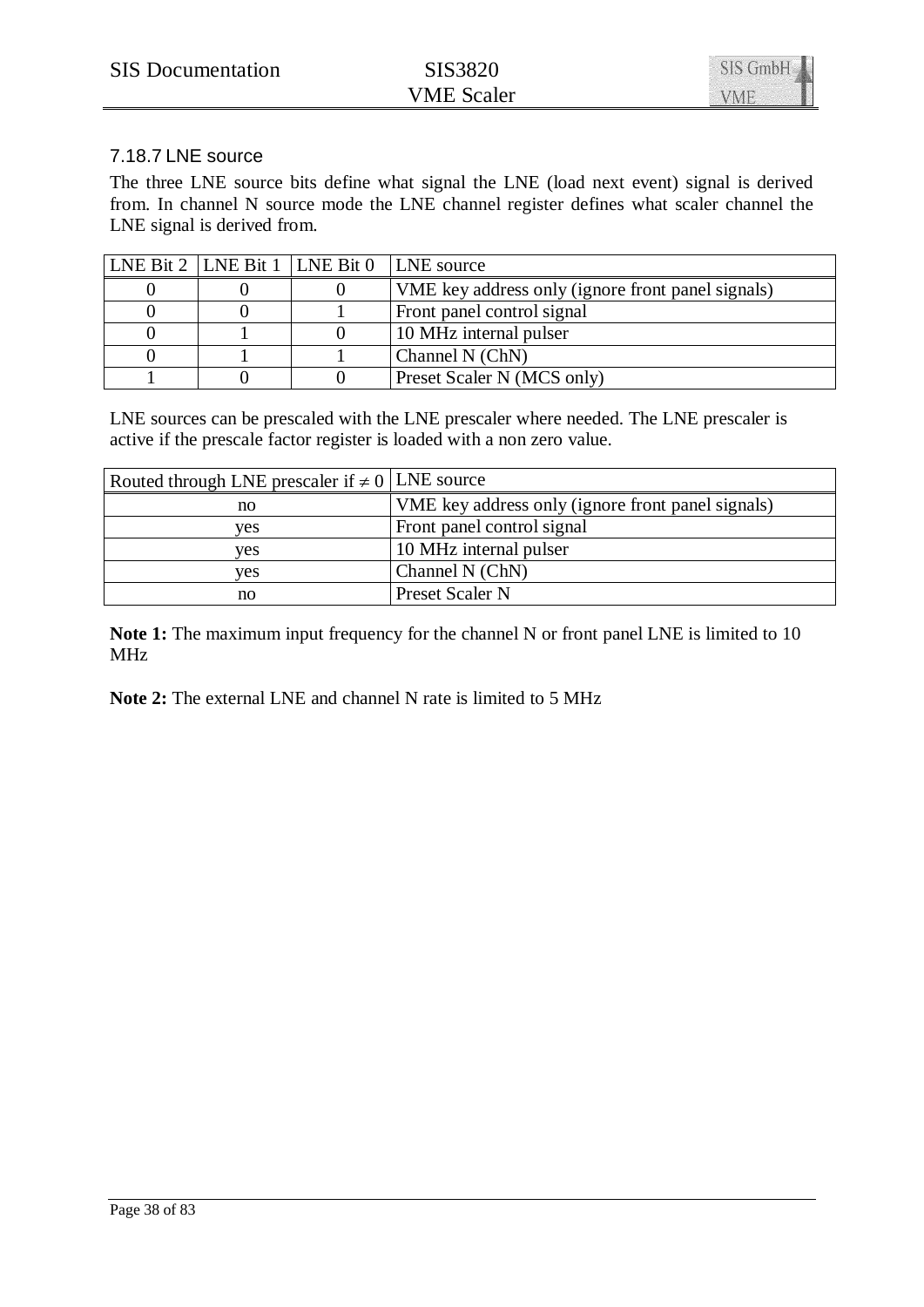#### 7.18.8 Data format

The data format bits allow you to select between a straight 32-bit and a 24-bit mode with information from the two user inputs and channel information. For low rate and/or short dwell time environments data reduction and lower dwell times can be accomplished by reduction of the scaler depth to 16-bit or even 8-bit. Two respective four scaler values are packed into one 32-bit word in that case.

| Format Bit 1   Format Bit 0   Data Format |                                              |
|-------------------------------------------|----------------------------------------------|
|                                           | $32$ -hit                                    |
|                                           | 24-bit with user bit and channel information |
|                                           | 16-bit (MCS only)                            |
|                                           | 8-bit (MCS only)                             |

A more detailed description of the data formats is given in section 8.

#### 7.18.9 Clearing/non clearing

This bit decides, whether the scaler values are cleared upon LNE/clock shadow, or whether the counter contents will be preserved and the accumulated counts will be stored to SDRAM/to the shadow registers. The power up mode defaults to clearing, i.e. the number of counts since the last readout cycle will be stored to SDRAM/to the shadow registers.

Refer to section 15.6 for a description of the function/behavior internal counter logic

**Note:** The overflow logic (generation of overflow IRQ e.g.) is active in non clearing mode only.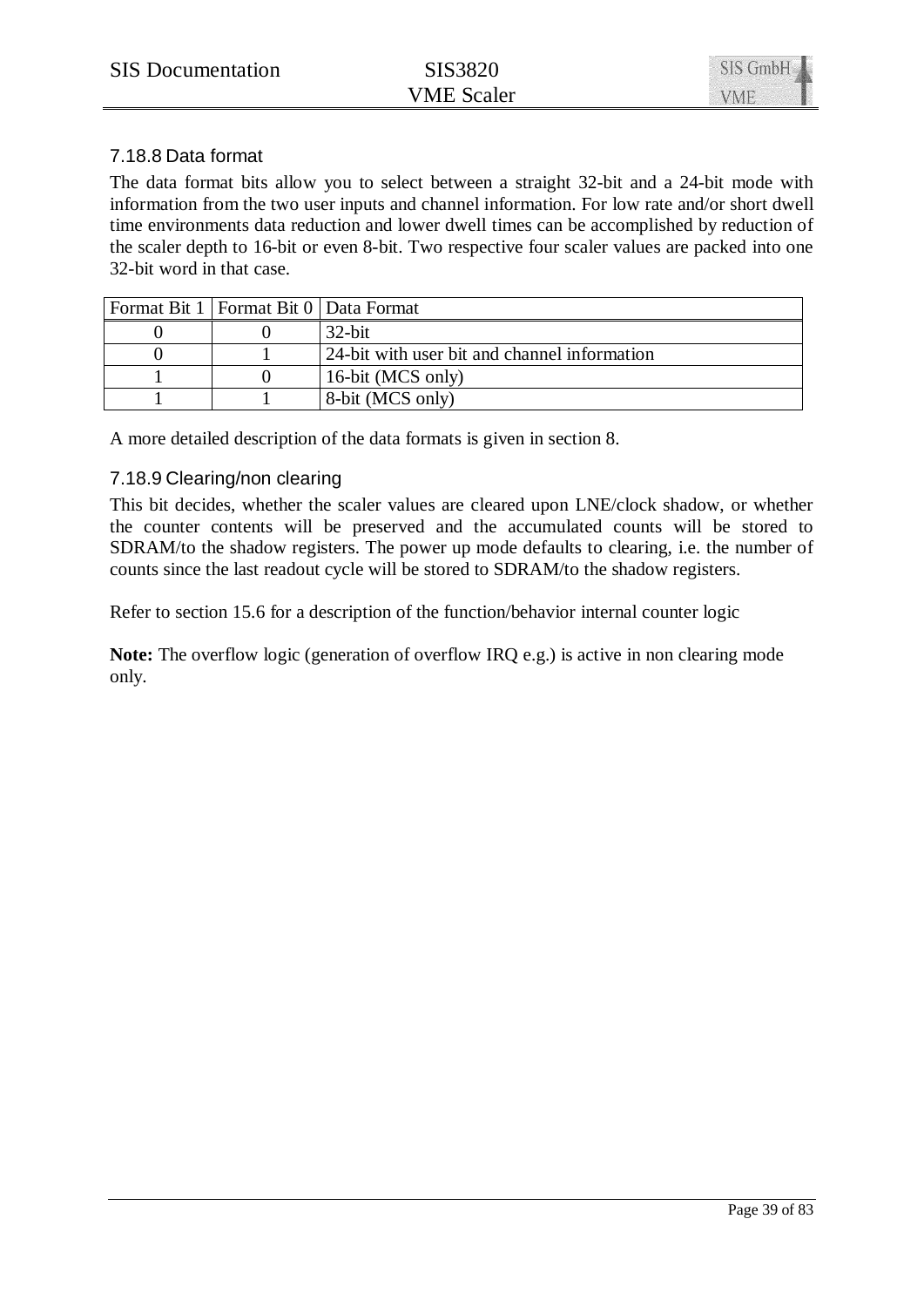

#### *7.19 Copy disable register (0x104)*

|  | #define SIS3820_COPY_DISABLE | 0x104 | $/*$ read/write; D32 */ |  |
|--|------------------------------|-------|-------------------------|--|
|  |                              |       |                         |  |

This read/write register allows for exclusion of channels from the LNE (MCS mode )

The full copy loop is executed in pattern mode. Channels with their corresponding bit set in the copy disable register are excluded from the copy process.

The minimum dwell time depend on the number of active channels and the selected data format (refer to section 15.2 for a table of measured minimum dwell times).

| Bit      | Function                    |
|----------|-----------------------------|
|          | copy disable bit channel 32 |
| $\cdots$ | $\cdots$                    |
|          | copy disable bit channel 1  |

#### **Examples: If 0xFFFF is written to the copy disable register, channels 17 through 32 data** will be copied to memory, if  $0xFFFF0000$  is set channels 1 through 16 will be stored.

#### **Note on copy disable behavior/limitations:**

| Data forma   | Copy disable behavior/limitations                 |
|--------------|---------------------------------------------------|
| 32 or 24-bit | Arbitrary channels can be disabled in a           |
|              | selective fashion                                 |
| $16$ -bit    | Groups of 2 channel pairs are copied              |
|              | Ch1 and 2, Ch2 and $4$ e.g.                       |
|              | The corresponding dual channel group is           |
|              | copied if the disable bit of the first channel of |
|              | the group $(Ch1, 3, e.g.)$ is not set             |
| 8-bit        | Groups of 4 channel are copied                    |
|              | Ch1, 2, 3 and 4, Ch5, 6, 7 and 8 e.g.             |
|              | The corresponding four channel group is           |
|              | copied if the disable bit of the first channel of |
|              | the group $(Ch1, 5, e.g.)$ is not set             |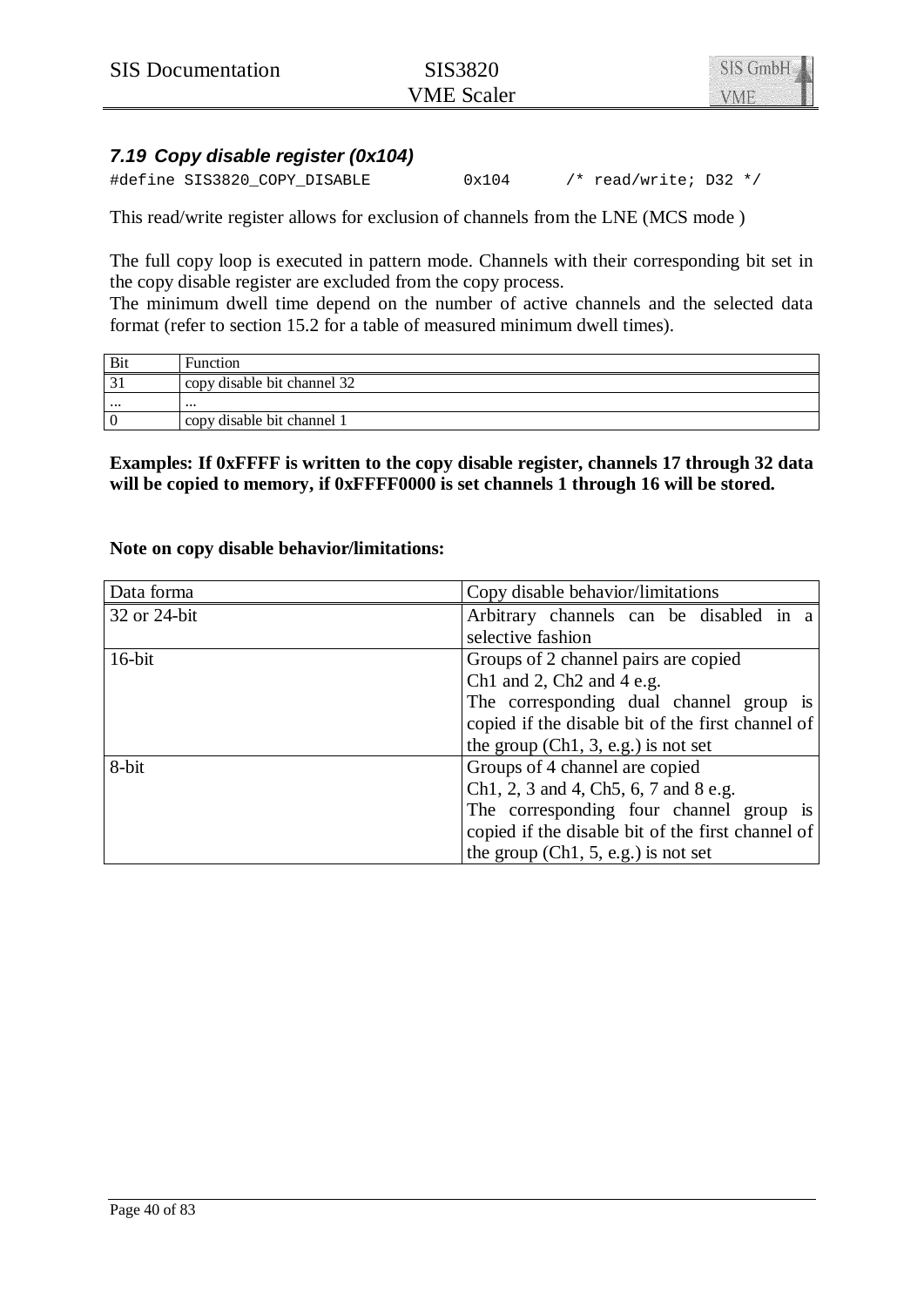

# *7.20 LNE channel select register (0x108)*

|  | #define SIS3820_LNE_CHANNEL_SELECT | 0x108 | $/*$ read/write; D32 */ |  |
|--|------------------------------------|-------|-------------------------|--|
|  |                                    |       |                         |  |

This read/write register allows to define which of the 32 front panel scaler channels is used as LNE source in LNE channel N mode. The LNE channel has to be selected before the counting process is started and can not be changed during acquisition.

| Bit             | Function               |
|-----------------|------------------------|
| $\overline{31}$ | no function, read as 0 |
| $\cdots$        | $\cdots$               |
|                 | no function, read as 0 |
|                 | bit 4 of LNE channel   |
|                 |                        |
|                 |                        |
|                 | $\cdots$               |
|                 | bit 0 of LNE channel   |

#### **Notes:**

1.) The maximum input frequency for the LNE channel is limited to 10 MHz

2.) An inhibit of the selected channel (front panel or selective count disable) is ignored

**Hint:** make sure to activate the channel N LNE source in the acquisition/operation mode register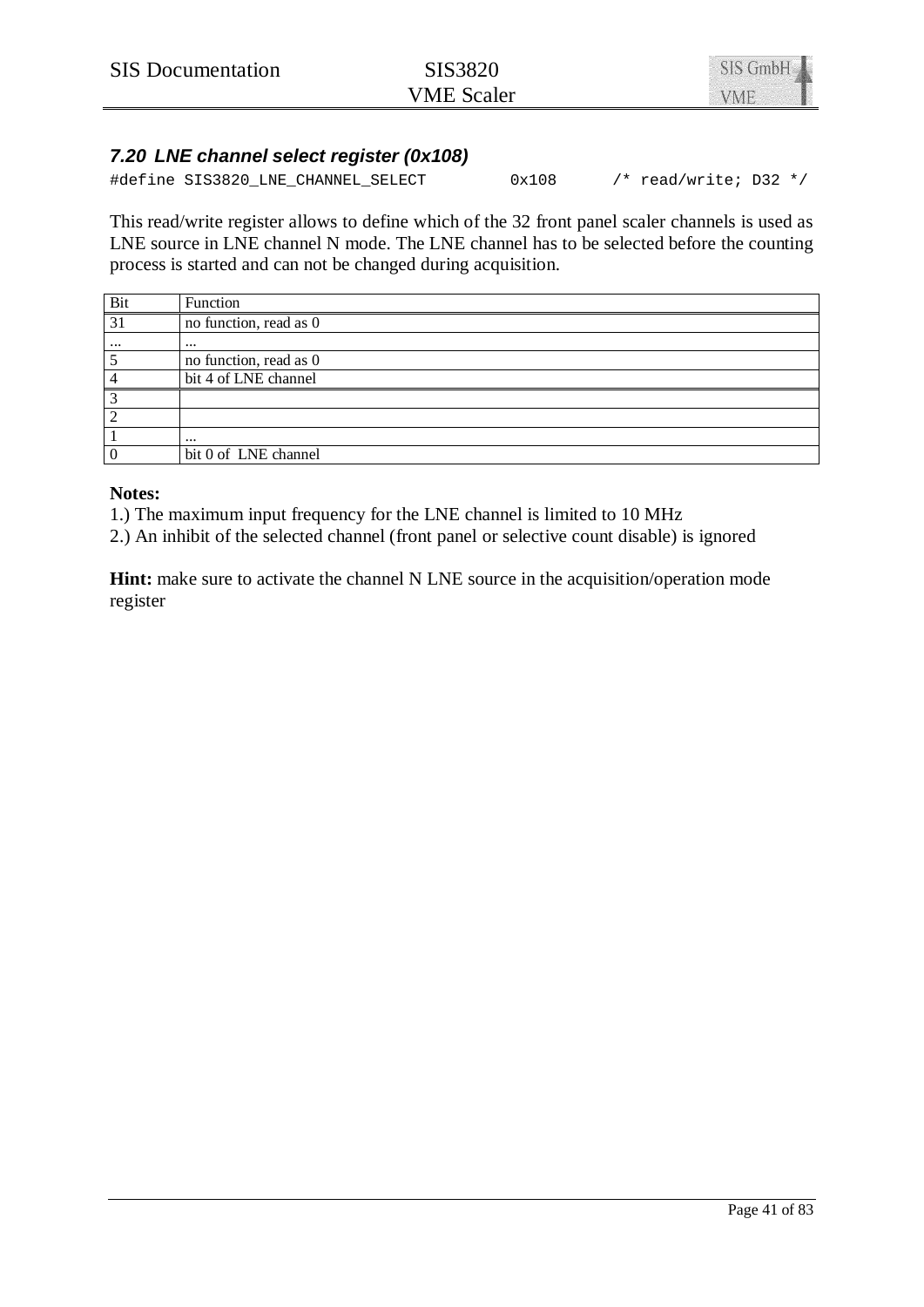

#### *7.21 PRESET channel select register (0x10C)*

#define SIS3820\_PRESET\_CHANNEL\_SELECT 0x10C /\* read/write; D32 \*/

This read/write register allows to define which of the 32 front panel scaler channels is used as LNE source in LNE channel N mode. The LNE channel has to be selected before the counting process is started and can not be changed during acquisition. The channels are divided into two groups of 16 channels each due to the architecture of the SIS3820.

| Bit              | Function                              |
|------------------|---------------------------------------|
| $\overline{31}$  | no function, read as 0                |
| $\cdots$         | $\ddotsc$                             |
| 20               | no function, read as 0                |
| 19               | bit 3 of PRESET channel select group2 |
| 18               | $\cdots$                              |
| 17               | $\cdots$                              |
| $\overline{16}$  | bit 0 of PRESET channel select group2 |
| 15               | no function, read as 0                |
| $\cdots$         | $\ddotsc$                             |
| $\overline{4}$   | no function, read as 0                |
| $\overline{3}$   | bit 3 of PRESET channel select group1 |
| $\overline{2}$   | $\cdots$                              |
| $\vert$ 1        | $\cdots$                              |
| $\boldsymbol{0}$ | bit 0 of PRESET channel select group1 |

Example: a setting of 0x00000004 selects channel 5 as preset/ChN LNE source

#### 7.21.1 Preset scheme

The overall preset scheme of the SIS3820 scaler is illustrated below.

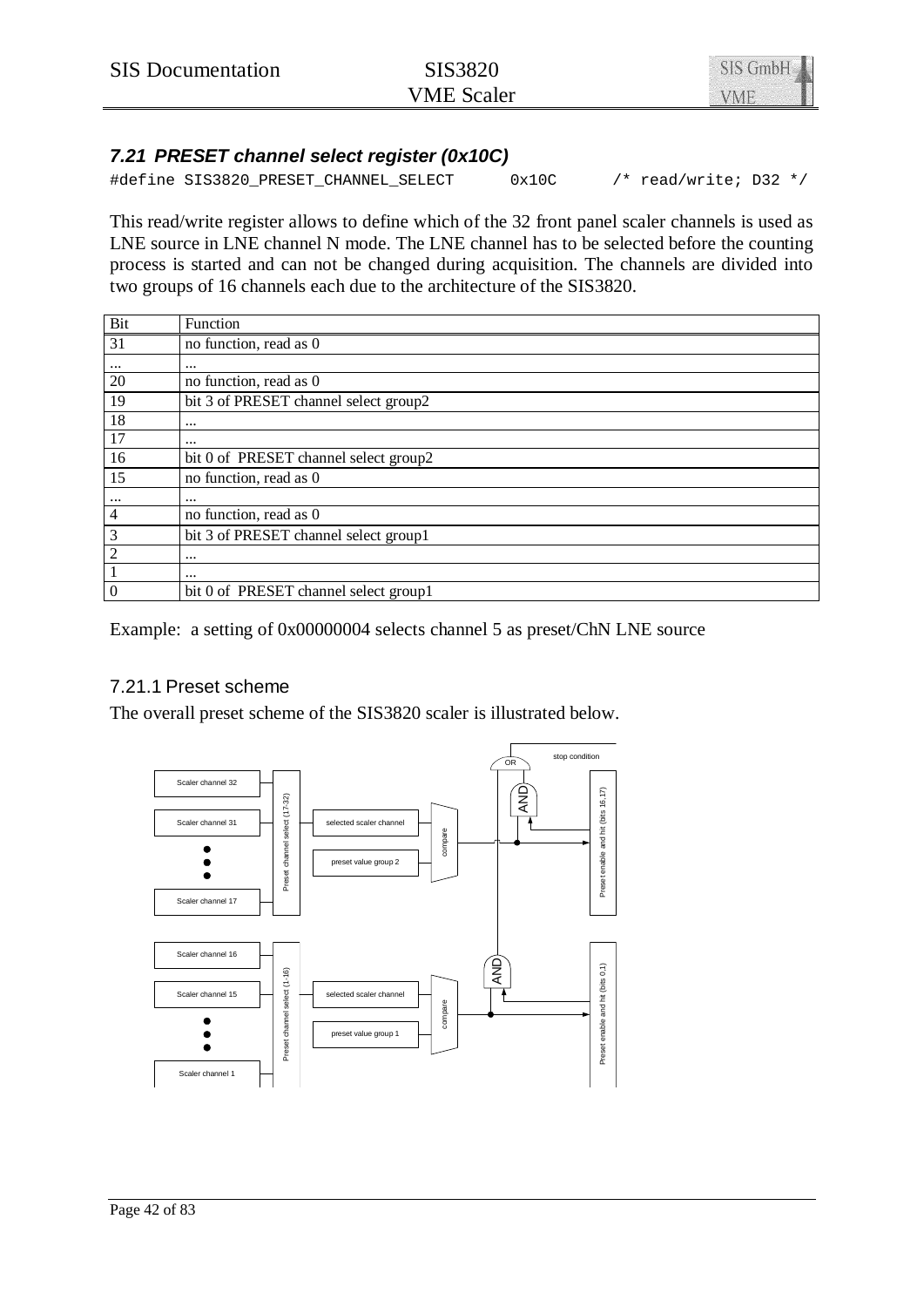#### *7.22 MUX OUT channel select register (0x110)*

#define SIS3820\_MUX\_OUT\_CHANNEL\_SELECT 0x110 /\* read/write; D32 \*/

MUX functionality (available from firmware 01 0A on) allows to route one of the 32 scaler input signals to an external instrument like a visual rate meter e.g.



Register Bit assignments:

| Bit             | Function                 |
|-----------------|--------------------------|
| $\overline{31}$ | no function, read as 0   |
| $\cdots$        | $\cdots$                 |
|                 | no function, read as 0   |
|                 | bit 4 of OUT_MUX channel |
| 3               |                          |
|                 |                          |
|                 | $\cdots$                 |
|                 | bit 0 of OUT_MUX channel |

#### **Notes:**

1.) The power up default is0x0 (i.e. scaler channel 0 is routed to the output as soon as output mode 3 is activated)

2.) MUX\_OUT mode requires output mode 3

#### **Example:**

Channel 5 (channels counted from 0 to 31) is passed to output 7 with bit 0 and 2 of the MUX OUT channel select register set and output mode 3 enabled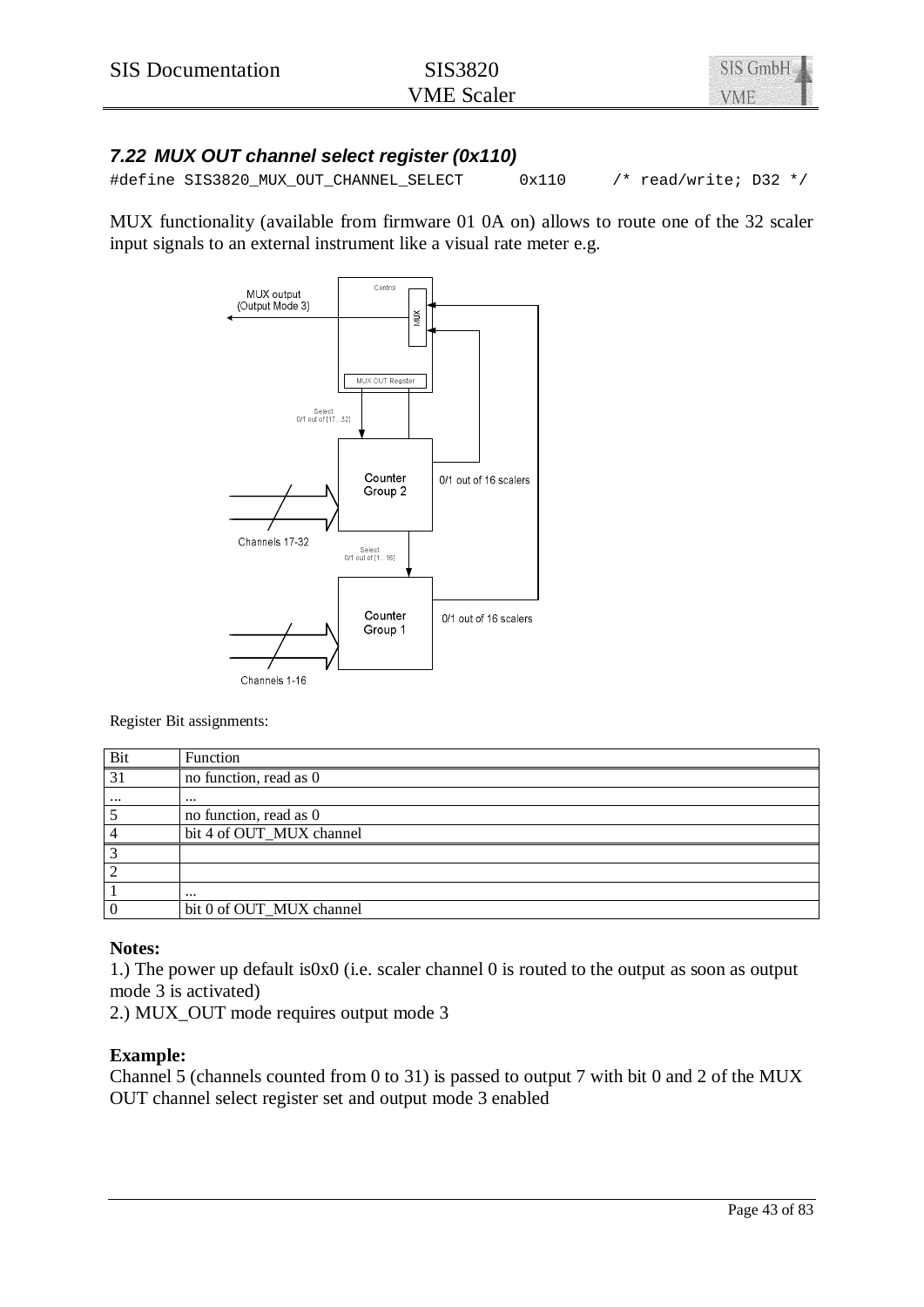#### *7.23 Inhibit/count disable register (0x200)*

| #define SIS3820 INHIBIT |  | 0x200 |
|-------------------------|--|-------|
|-------------------------|--|-------|

This read/write register is used for software inhibit of individual channels or arbitrary channel groups. The inhibit condition is an OR of the front panel inhibit (where activated) and the inhibit register.

/\* read/write; D32 \*/

| Bit      | Function                                        |
|----------|-------------------------------------------------|
|          | 0: enable $\pi/1$ : inhibit channel 32 counting |
| $\cdots$ | $\cdots$                                        |
|          | 0: enable $\pi/1$ : inhibit channel 1 counting  |

At power up or after key reset the register the register will read 0, i.e. all scaler channels are active.

#### *7.24 Counter clear register (0x204)*

#define SIS3820 COUNTER CLEAR 0x204 /\* write only; D32 \*/

On write access to this register each channel can be cleared individually by the setting of the corresponding bit.

| Bit                   | write Function      |
|-----------------------|---------------------|
| 2 <sup>1</sup><br>ر ر | 1: clear channel 32 |
| $\cdots$              | $\cdots$            |
| 0                     | 1: clear channel 1  |

#### *7.25 Counter Overflow register (0x208)*

#define SIS3820\_COUNTER\_OVERFLOW 0x208 /\* read/write; D32 \*/

This register holds the information on which channel has run into overflow condition.

On write access to this register the overflow bits of each channel can be cleared individually by the setting of the corresponding bit.

| Bit      | write Function                      | read Function                        |
|----------|-------------------------------------|--------------------------------------|
|          | 1: clear overflow bit of channel 32 | Status of Overflow bit of channel 32 |
| $\cdots$ | $\cdots$                            | $\cdots$                             |
|          | 1: clear overflow bit of channel 1  | Status of Overflow bit of channel 1  |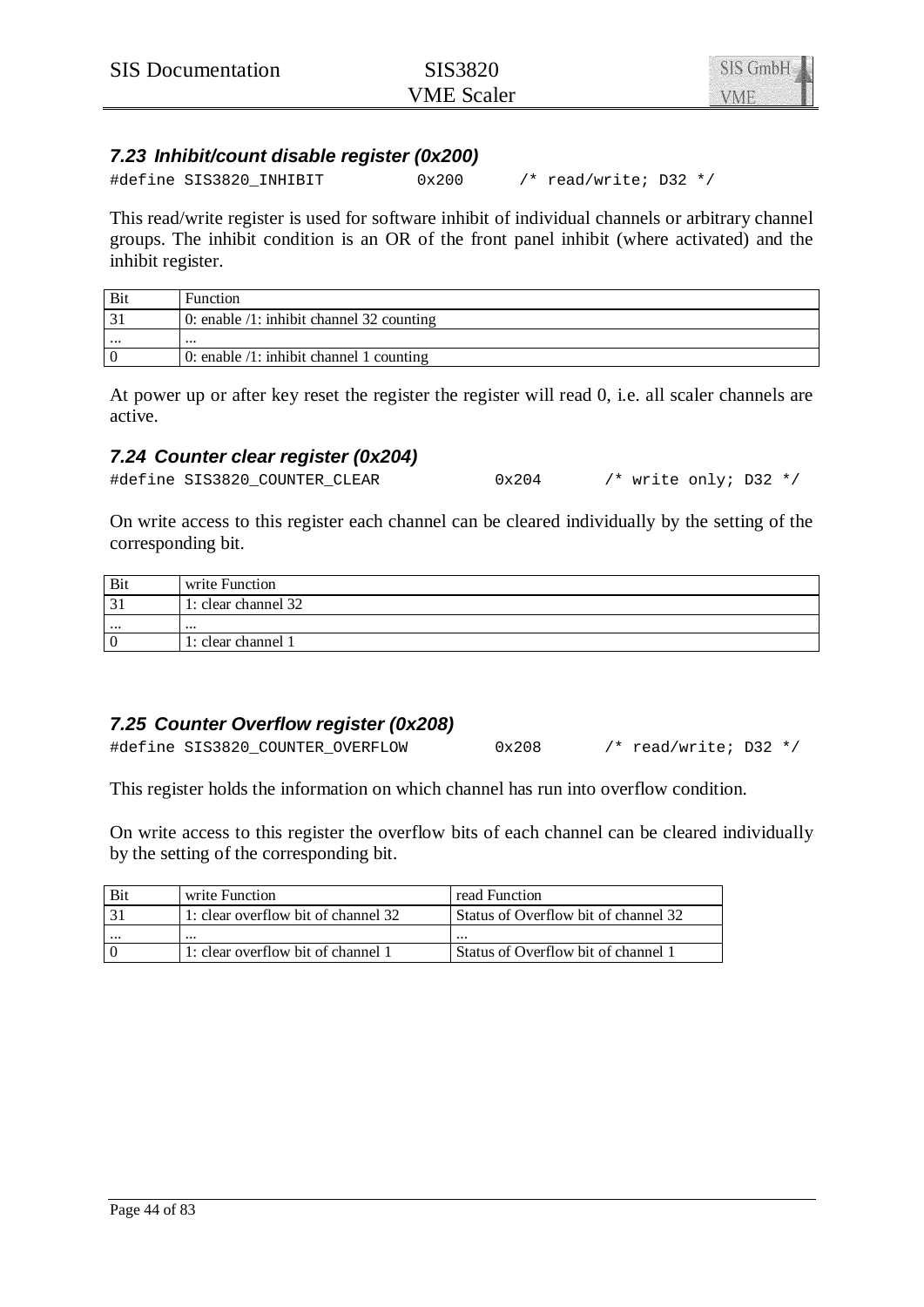

#### *7.26 Channel 1/17 Bits 33-48 register (0x210)*

#define SIS3820\_COUNTER\_48BIT\_EXTENSION 0x210 /\* read only D32 \*/

This register holds the upper 16 bits of channels 1 and 17 (from firmware version 01 04 onwards). It is used in scaler mode (and typically it will make sense in non clearing mode mainly)

| Bit             | read Function               |
|-----------------|-----------------------------|
| $\overline{31}$ | Bit 48 of scaler channel 17 |
| $\cdots$        | $\cdots$                    |
| 16              | Bit 33 of scaler channel 17 |
| $\overline{15}$ | Bit 48 of scaler channel 1  |
| $\cdots$        |                             |
| $\overline{0}$  | Bit 33 of scaler channel 1  |

#### *7.27 Veto external count inhibit register (0x214)*

#define SIS3820\_VETO\_EXTERNAL\_COUNT\_INHIBIT 0x214 /\* r/w D32 \*/

This register can be used to veto the external inhibit (input modes 1, 2, 3, 4 and 6) for individual scaler channels. By default the veto function is switched off for all channels.

| Bit      | <b>Function</b>                                             |
|----------|-------------------------------------------------------------|
| 31       | Veto external count in hibit channel 32                     |
|          | 0: do not veto (power up default), 1: veto external inhibit |
| $\cdots$ |                                                             |
|          | Veto external count in hibit channel 1                      |
|          | 0: do not veto (power up default), 1: veto external inhibit |

Application example: measure up to 4 (input mode 4) gate open/closed ratios with internal (channel 1) or external (other channels) reference clocks. By writing 0xFEFEFEFE to the register and using input mode 4 you can use channel 1, 9, 17 and 25 gated with control input 1, 2, 3 and 4 respective as reference clocks (as shown in the screen dump below with all channels counting with the 25 MHz internal test pulser and all control inputs set).

| <b>Global Write</b>                                               |                                                                         |                                                                                                                                                                             |                                                                                                                                   |                                                                                                                                                 | <b>Control settings</b>                                                                                                    |                                                                                                                                          |
|-------------------------------------------------------------------|-------------------------------------------------------------------------|-----------------------------------------------------------------------------------------------------------------------------------------------------------------------------|-----------------------------------------------------------------------------------------------------------------------------------|-------------------------------------------------------------------------------------------------------------------------------------------------|----------------------------------------------------------------------------------------------------------------------------|------------------------------------------------------------------------------------------------------------------------------------------|
| <b>Access Mode</b><br>A32/D32<br><b>DMA</b> Length (bytes)<br>100 | <b>Address Offset</b><br>38000214<br><b>Write Value</b><br>FEFEFEFE     | <b>Count depending</b><br>Write Loop<br><b>Write Value</b><br>COUNT LOOP                                                                                                    | <b>Push Button depending</b><br>Write Loop<br>OFF<br><b>Loops Done</b>                                                            |                                                                                                                                                 |                                                                                                                            | <b>HOLD ON</b><br>ERROR<br>$\Box$ On<br><b>Di</b> Off                                                                                    |
| <b>DMA</b> written bytes<br>п                                     |                                                                         | LE ARLENYM WURDEN SITE & LONDON AND<br>CT P:13820\software\visual_actual\scaler_3820_0109\sis3820_mcs_example3\Debug\sis3820.                                               |                                                                                                                                   | $\overline{ }$                                                                                                                                  |                                                                                                                            | Loop Timer 22.00 seconds                                                                                                                 |
| <b>Global Read</b>                                                |                                                                         | $-11.16$<br>counter 1<br>$-128$<br>counter i<br>$= 1, 24$<br>counter <sub>1</sub><br>$counter 1 - 1 28$                                                                     | Bx99999999<br>Bx817d7848<br>8×98888888<br>Bx817d7848                                                                              | B×81747848<br>0x017d7840<br>8x81747848<br>8:011747848                                                                                           | 8-81242848<br>0x017d7840<br>8×817d7840<br>8x81747848                                                                       | Bx817d7848<br>B×817d7848<br>Bx817d7848<br><b>BxB17d7848</b>                                                                              |
| Access Mode<br>A32/D32<br><b>DMA</b> request bytes<br>100         | <b>Address Offset</b><br>38000004<br><b>Last Read Value</b><br>38200109 | $= 1.08$<br>counter i<br>84<br>counter<br>WH<br>counter<br>a.<br>12<br>counter<br>٠<br>1.16<br>counter<br>20<br>counter<br>۰<br>24<br>counter<br>ı<br>$= 1.20$<br>counter i | 8×88888888<br>Bx817d7848<br><b>Bx88888888</b><br>Bx817d7848<br>Bx89889989<br>0x00000000<br><b>Bx817d7048</b>                      | 8x81747848<br>8×81747848<br>8x817d7848<br>Bx817d7848<br>8×81747048<br>0x017d7040<br>0x017d7040<br>0x017d7040                                    | Bx817d7840<br>8x817d7840<br>8x81747848<br>8x817d7840<br>0x017d7040<br>0x017d7040<br>0x017d7040<br>0x017d7040               | Bx817d7848<br><b>Bx817d7840</b><br>Bx817d7848<br>8x817d7848<br>8x817d7848<br><b>Bx817d7040</b><br><b>Bx817d7040</b><br><b>Bx817d7049</b> |
| <b>DMA</b> read bytes<br>o                                        |                                                                         | 99<br>counter<br>84<br>counter<br>店品<br>counter<br>12<br>counter<br>16<br>counter<br>20<br>counter<br>24<br>counter                                                         | <b>BxRBOOBOOB</b><br><b>Bx817d7848</b><br>BxRRRRRRRR<br><b>Bx817d7848</b><br><b>BxBBBBBBBB</b><br><b>Bx817d7848</b><br>B-88888888 | <b>Rx91247848</b><br><b>Rx817d7848</b><br><b>Bx817d7848</b><br><b>Rx817d7848</b><br><b>Bx812d2848</b><br><b>Bx81747848</b><br><b>Bx817d7848</b> | Rx81747848<br><b>Rx817d7840</b><br><b>Rx81747848</b><br><b>Rx812d2848</b><br>Rx817d7848<br><b>Bx817d7848</b><br>8x817d7848 | Bx81747948<br>Bx817d7848<br><b>Bx817d7840</b><br><b>Bx817d7840</b><br>8x817d7848<br><b>Bx817d7848</b><br><b>Bx817d7848</b>               |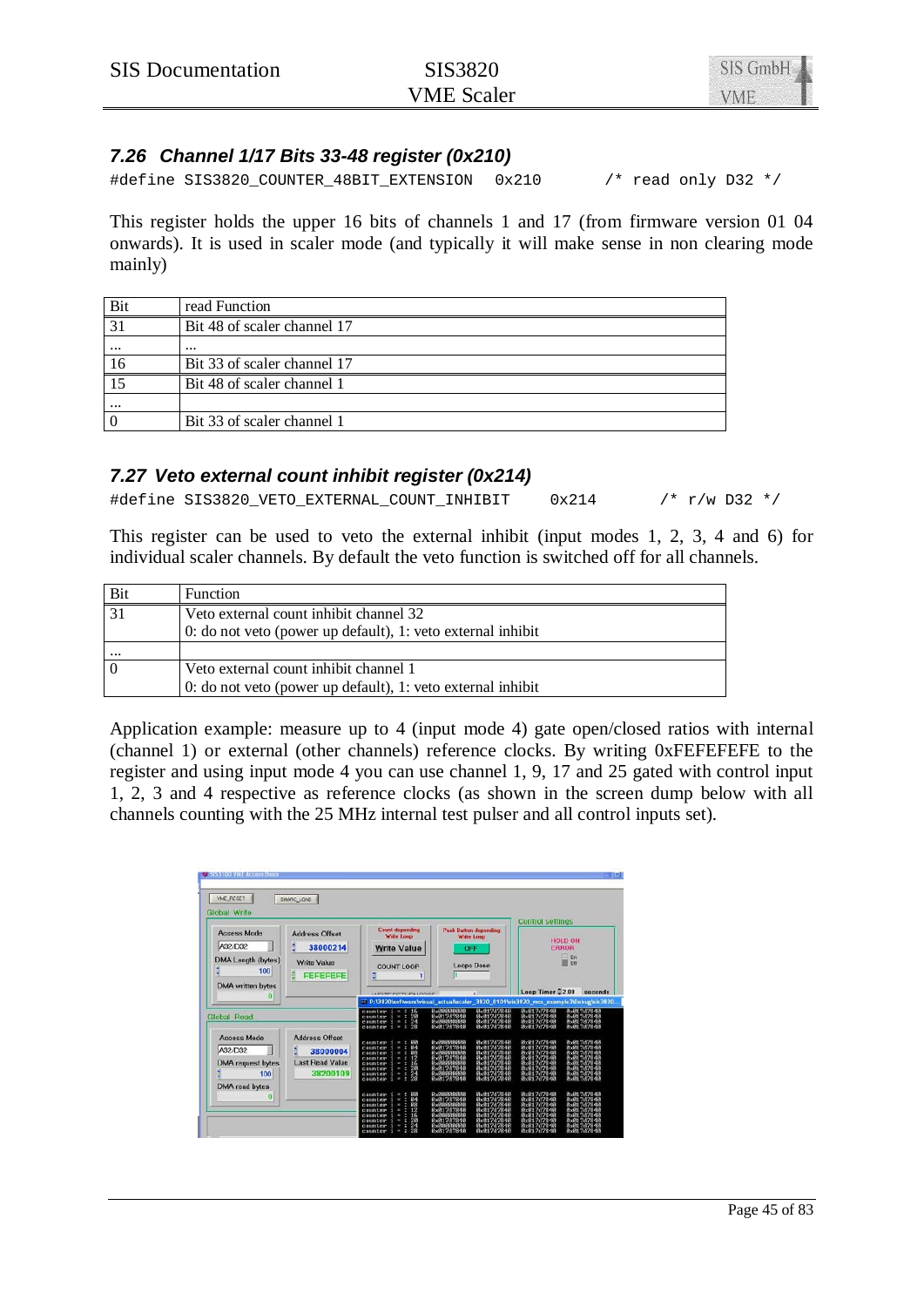VME Scaler



#### *7.28 Test pulse mask register (0x218)*

#define SIS3820 TEST PULSE MASK  $0x218$  /\* r/w D32 \*/

This register can be used to mask the 25 MHz test pulser from selected channels.

| Bit      | Function                                               |
|----------|--------------------------------------------------------|
| 31       | Mask test pulser channel 32                            |
|          | 0: do not mask (power up default), 1: mask test pulser |
| $\cdots$ |                                                        |
|          | Mask test pulser channel 1                             |
|          | 0: do not mask (power up default), 1: mask test pulser |

Application: This register is particularly useful in combination with the veto external count inhibit register. and with input mode 4 (4 count inhibit groups) . You can use the 25 MHz test pulser on channels 9, 17 and 25 and the 50 MHz reference pulser on channel 1 e.g. in combination with the proper veto external count inhibit pattern set to measure the inhibit set /no inhibit set fraction of the 4 control inputs.

#### *7.29 SDRAM SPD register (0x300)*

#define SIS3820 SDRAM EEPROM CTRL STAT 0x300 /\* read/write; D32 \*/

This register allows access to the serial PROM on the SDRAM memory strip of the SIS3820. Refer to the Visual C++ example sis3820\_sdram\_eeprom.c for an example on the use of the register.

| <b>Bit</b>      | write Function             | read Function |
|-----------------|----------------------------|---------------|
| 31              | none                       | $\Omega$      |
| $\cdots$        | $\cdots$                   | $\cdots$      |
| 12              | none                       | $\theta$      |
| $\overline{11}$ | none                       | $\Omega$      |
| 10              | none                       | $\Omega$      |
| $\overline{9}$  | none                       | SDA_IN        |
| $\sqrt{8}$      | none                       | SDA_IN_LATCH  |
| $\overline{7}$  | none                       | $\theta$      |
| $\cdots$        |                            | $\cdots$      |
| $\overline{4}$  | none                       | $\Omega$      |
| $\overline{3}$  |                            | $\theta$      |
| $\overline{2}$  | SDA_OUT_EN (1: enable SDA) | $\theta$      |
| $\mathbf 1$     | SDA_OUT (serial data out)  | $\theta$      |
| $\overline{0}$  | SCL (serial clock)         | $\theta$      |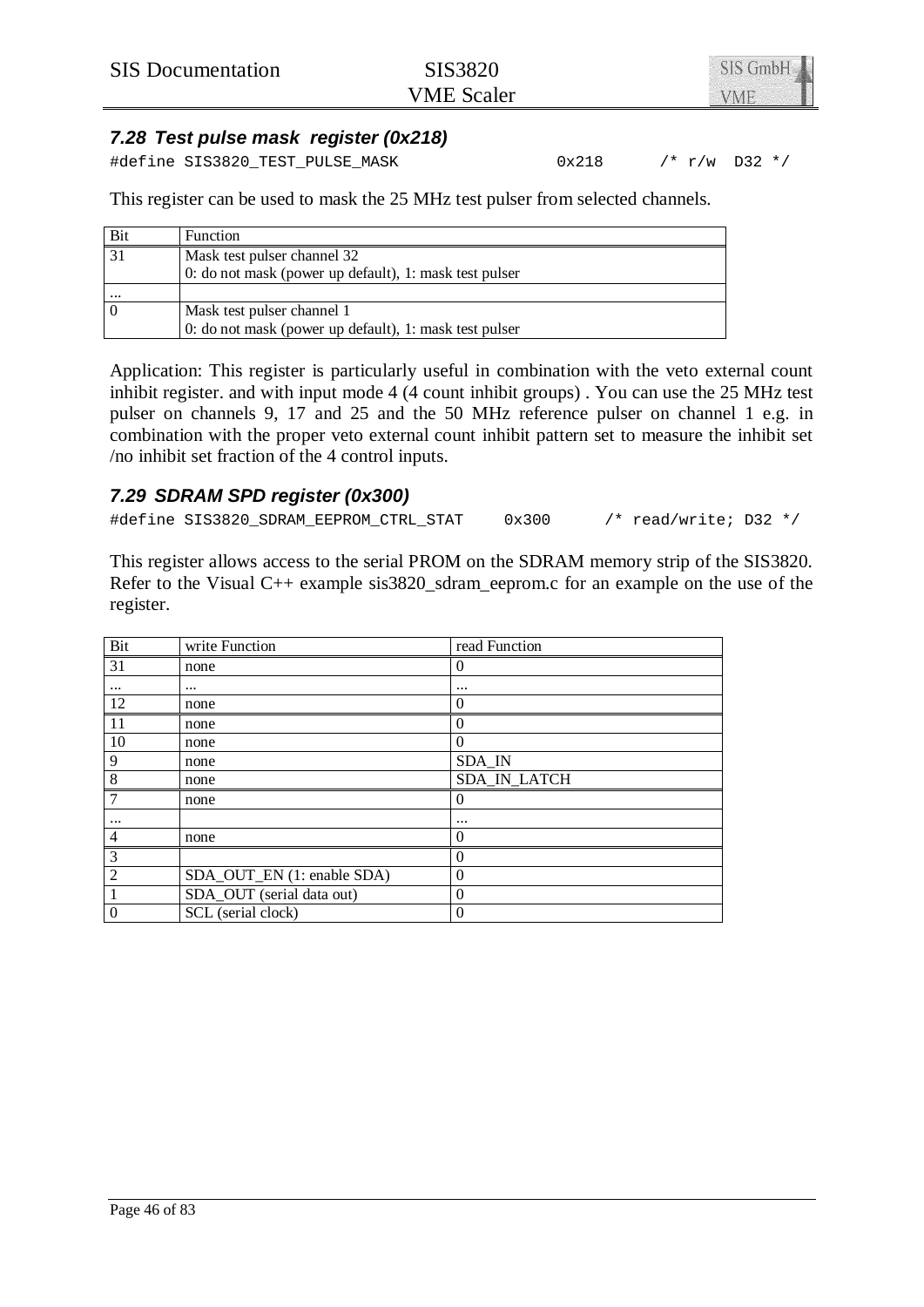#### *7.30 JTAG\_TEST register (0x310)*

#define SIS3820\_JTAG\_TEST 0x310 /\* write; D32; \*/

This register is used in the firmware upgrade process over VME only. A TCK is generated upon a write cycle to the register.

| <b>Bit</b> | write Function |
|------------|----------------|
| 31         | none           |
|            | $\cdots$       |
|            | none           |
|            | none           |
|            | none           |
|            | <b>TMS</b>     |
|            | <b>TDI</b>     |

#### *7.31 JTAG\_DATA\_IN register(0x310)*

#define SIS3820\_JTAG\_DATA\_IN 0x310 /\* read; D32; \*/

This register is used in the firmware upgrade process over VME only. It is at the same address as the JTAG\_TEST register and is used in read access. It operates as a shift register for TDO. The contents of the register is shifted to the right by one bit with every positive edge of TCK and the status of TDO is transferred to Bit 30. Bit 31 reflects the current value of TDO during a read access.

# *7.32 JTAG\_CONTROL register(0x314)*

#define SIS3820\_JTAG\_CONTROL 0x314 /\* write only; D32; \*/

This register is used in the firmware upgrade process over VME only.

| Bit             | write Function        |
|-----------------|-----------------------|
| $\overline{31}$ | none                  |
| $\cdots$        |                       |
|                 | none                  |
|                 | none                  |
|                 | none                  |
|                 | none                  |
|                 | 1: Enable JTAG output |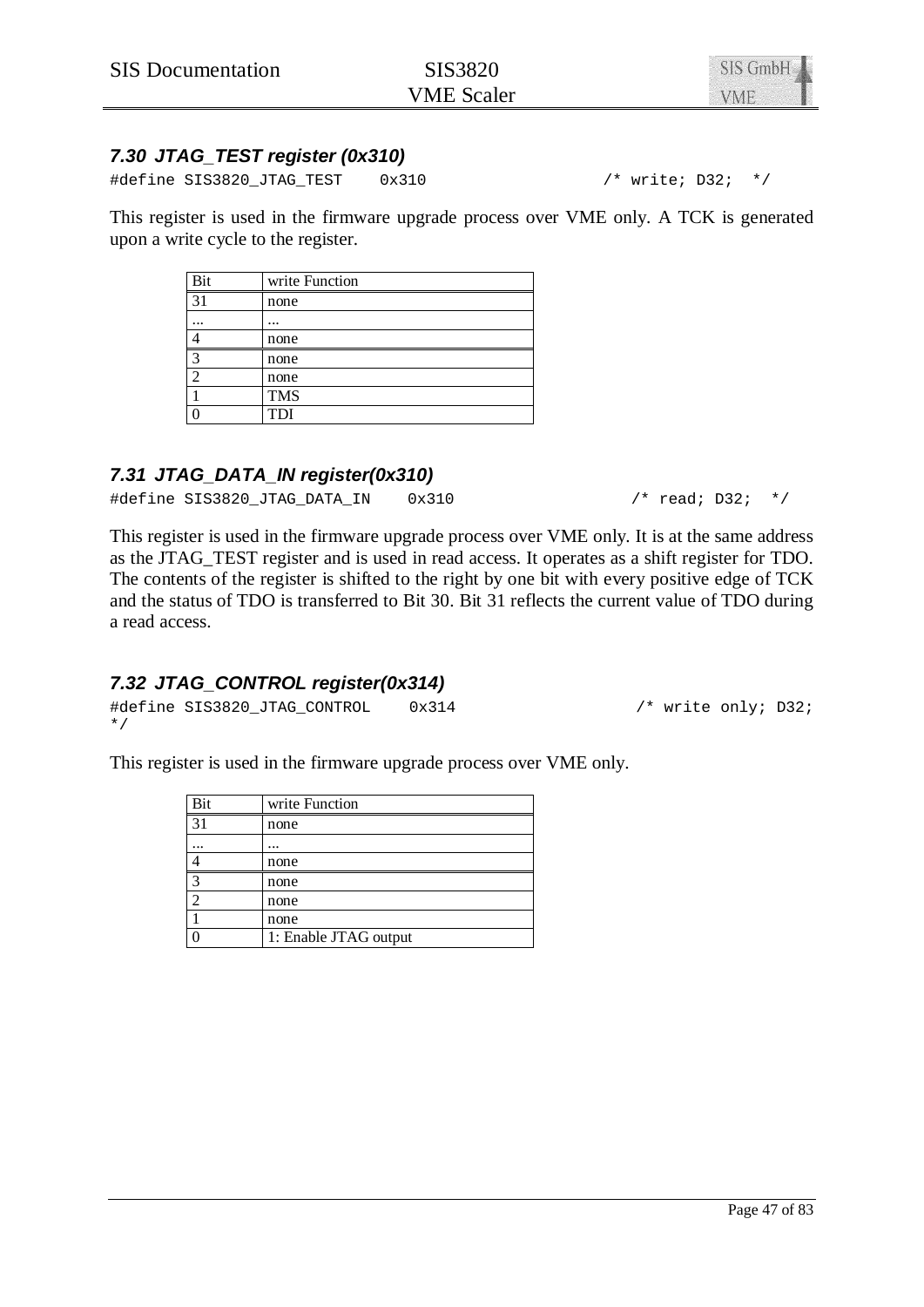VME Scaler

#### *7.33 Key address KEY\_RESET (0x400)*

#define SIS3820\_KEY\_RESET 0x400

A write with arbitrary data to this address resets the module to the power up status.

# *7.34 Key address KEY\_SDRAM\_FIFO\_RESET (0x404)t*

#define SIS3820 KEY SDRAM FIFO RESET 0x404

A write with arbitrary data to this address resets the memory logic.

# *7.35 Key address KEY\_TEST\_PULSE (0x408)t*

#define SIS3820\_KEY\_TEST\_PULS 0x408

A write with arbitrary data to this address increments the enabled counters by one count.

Prerequisites:

- Test mode enabled (write  $0x20$  to control register  $0x0$ )
- Module enabled (write arbitrary data to key address  $0x418$ )

# *7.36 Key address KEY\_COUNTER\_CLEAR (0x40C)t*

#define SIS3820\_KEY\_COUNTER\_CLEAR 0x40C

A write with arbitrary data to this address clears all counters.

**Note:** Unless non clearing mode is activated (by a write with datum 1 to offset 0x100), the counters will be cleared upon readout also.

# *7.37 Key address KEY\_LNE\_PULSE (0x410)t*

#define SIS3820\_KEY\_LNE\_PULS 0x410

A write with arbitrary data to this address issues a LNE (load next event) or clocks the counter values to the shadow register set.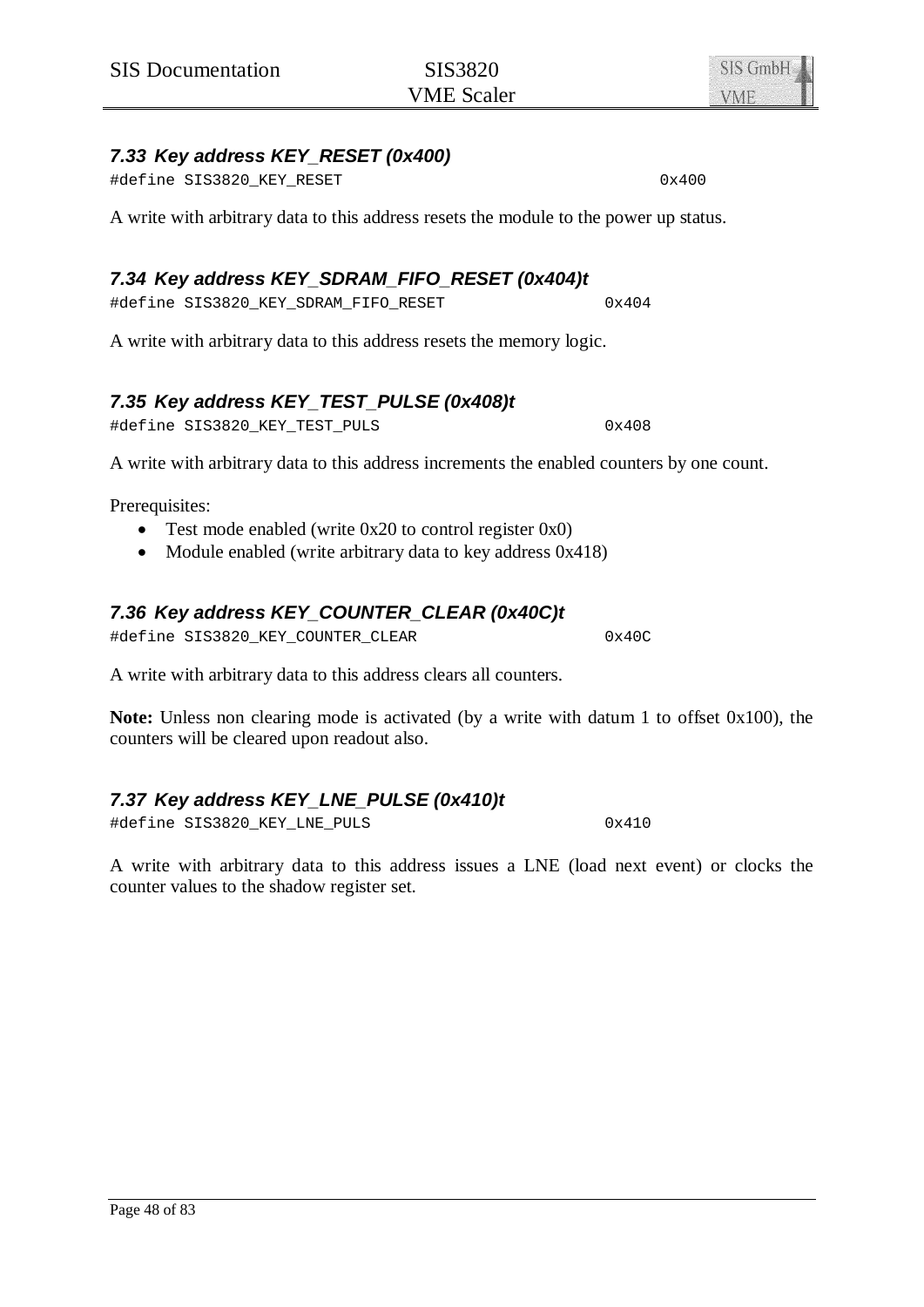#### *7.38 Key address KEY\_OPERATION\_ARM (0x414)t*

#define SIS3820 KEY OPERATION ARM 0x414

A write with arbitrary data to this address arms the module in MCS mode. Refer to the example code sis3820\_mcs\_ext.c also.

 $/*$  enable HISCAL operation with LNE ARM (first LNE starts counting)\*/ addr = mod base + SIS3820 KEY HISCAL ENABLE LNE ARM ; return\_code = vme\_A32D32\_write(&gl\_sis1100\_device, addr, 0x0) ;

#### *7.39 Key address KEY\_OPERATION\_ENABLE (0x418)t*

#define SIS3820\_KEY\_OPERATION\_ENABLE 0x418

A write with arbitrary data to this address enables operation/counting. The S (Scaler enable) LED will come on (unless are channels are disabled).

# *7.40 Key address KEY\_OPERATION\_DISABLE (0x41C)t*

#define SIS3820 KEY OPERATION DISABLE 0x41C

A write with arbitrary data to this address disables operation/counting. The S (Scaler enable) LED will go off.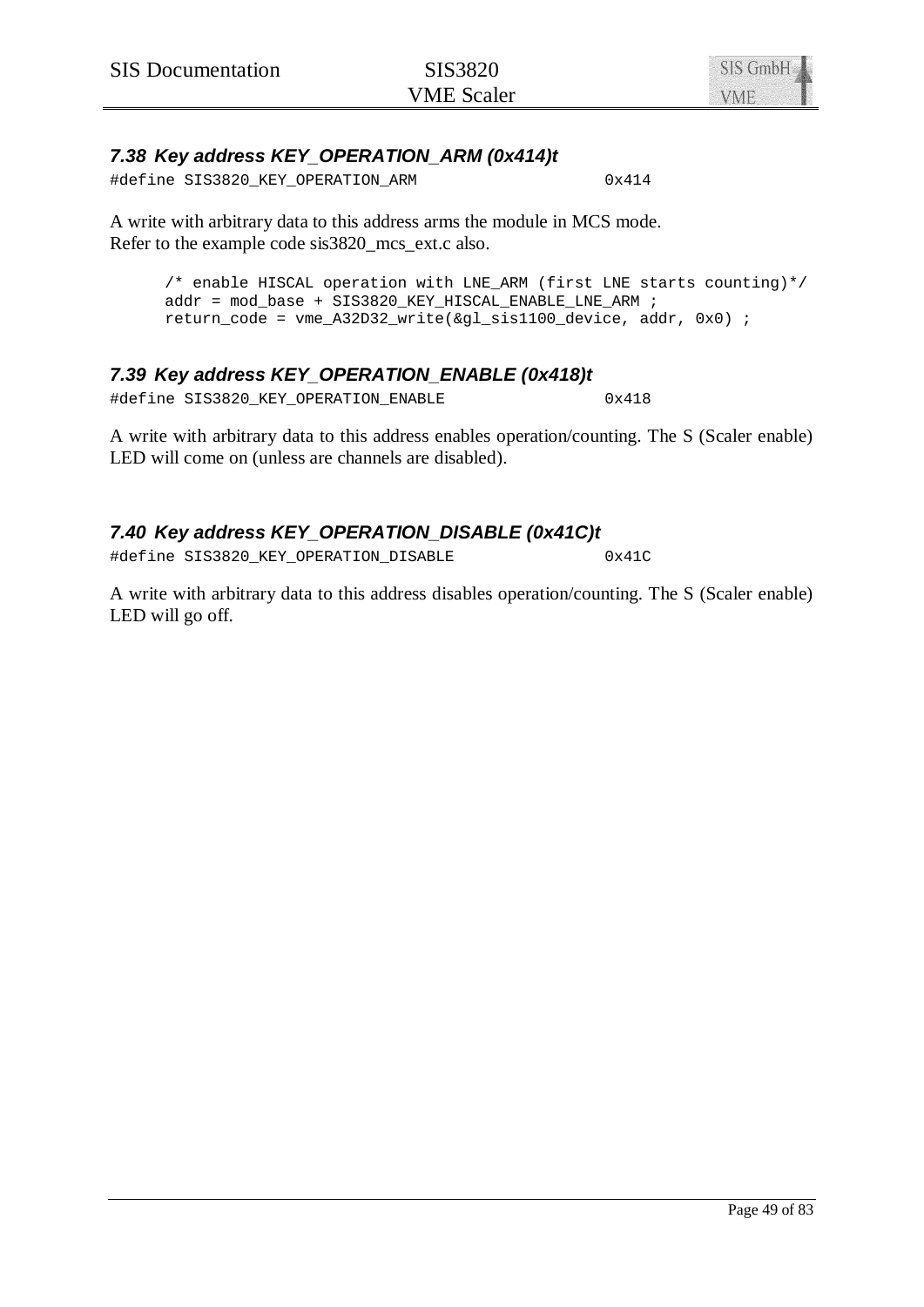# *7.41 Key address KEY\_HISCAL\_STARTPULS (0x420)t*

#define SIS3820\_KEY\_HISCAL\_START\_PULS 0x420

A write with arbitrary data to this address issues a start pulse in HISCAL mode.

#### *7.42 Key address KEY\_HISCAL\_ENABLE\_LNE\_ARM (0x424)t*

#define SIS3820\_KEY\_HISCAL\_ENABLE\_LNE\_ARM 0x424

A write with arbitrary data to this address enables LNE arm in HISCAL mode.

#### *7.43 Key address KEY\_HISCAL\_ENABLE\_LNE\_ENABLE (0x428)t*

```
#define SIS3820_KEY_HISCAL_ENABLE_LNE_ENABLE 0x428
```
A write with arbitrary data to this address issues a start pulse in HISCAL mode.

/\* enable HISCAL operation \*/ addr = mod\_base + SIS3820\_KEY\_HISCAL\_ENABLE\_LNE\_ENABLE ; return\_code = vme\_A32D32\_write(&gl\_sis1100\_device, addr, 0x0) ;

Refer to the example sis3820 histogram example1.c also.

#### *7.44 Key address KEY\_HISCAL\_DISABLE (0x42C)t*

#define SIS3820\_KEY\_HISCAL\_DISABLE 0x42C

A write with arbitrary data to this address disables HISCAL mode.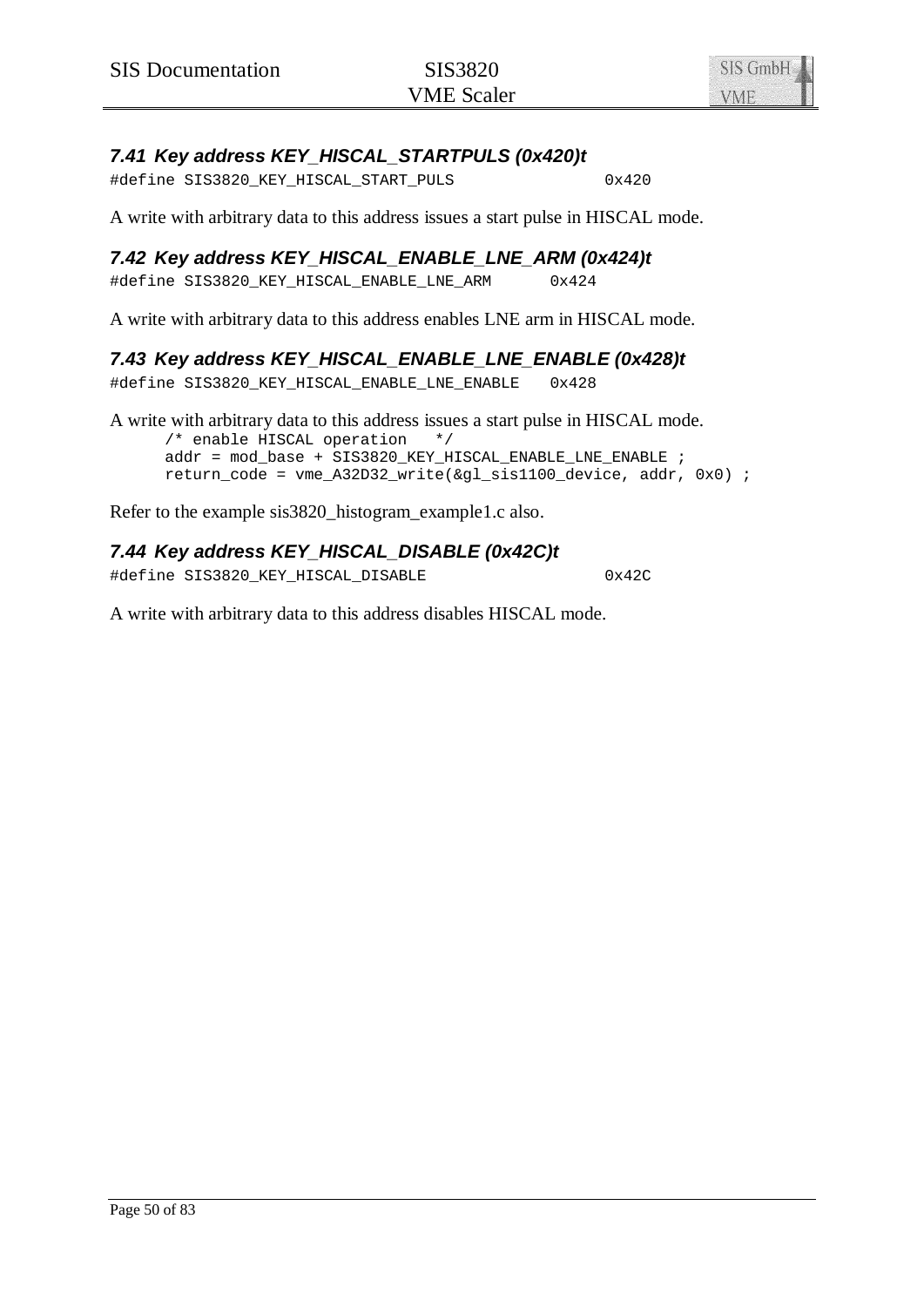| <b>SIS</b> Documentation | SIS3820           | SIS GmbH   |
|--------------------------|-------------------|------------|
|                          | <b>VME</b> Scaler | <b>VME</b> |

#### *7.45 Counter Shadow Registers (0x800-0x87C)t*

#define SIS3820\_COUNTER\_SHADOW\_CH1 0x800

This set of 32 registers holds the shadowed counter values. It is updated under two conditions:

- Key Clock Shadow
- Read access to the first counter register

D32 and BLT32 access is supported.

#### *7.46 Counter Registers (0xA00-0xA7C)t*

#define SIS3820\_COUNTER\_CH1 0xA00

This set of 32 registers holds the counter values.

Read access to the counter registers clocks the data to the shadow registers and returns the current counter values. D32 and BLT32 access is supported.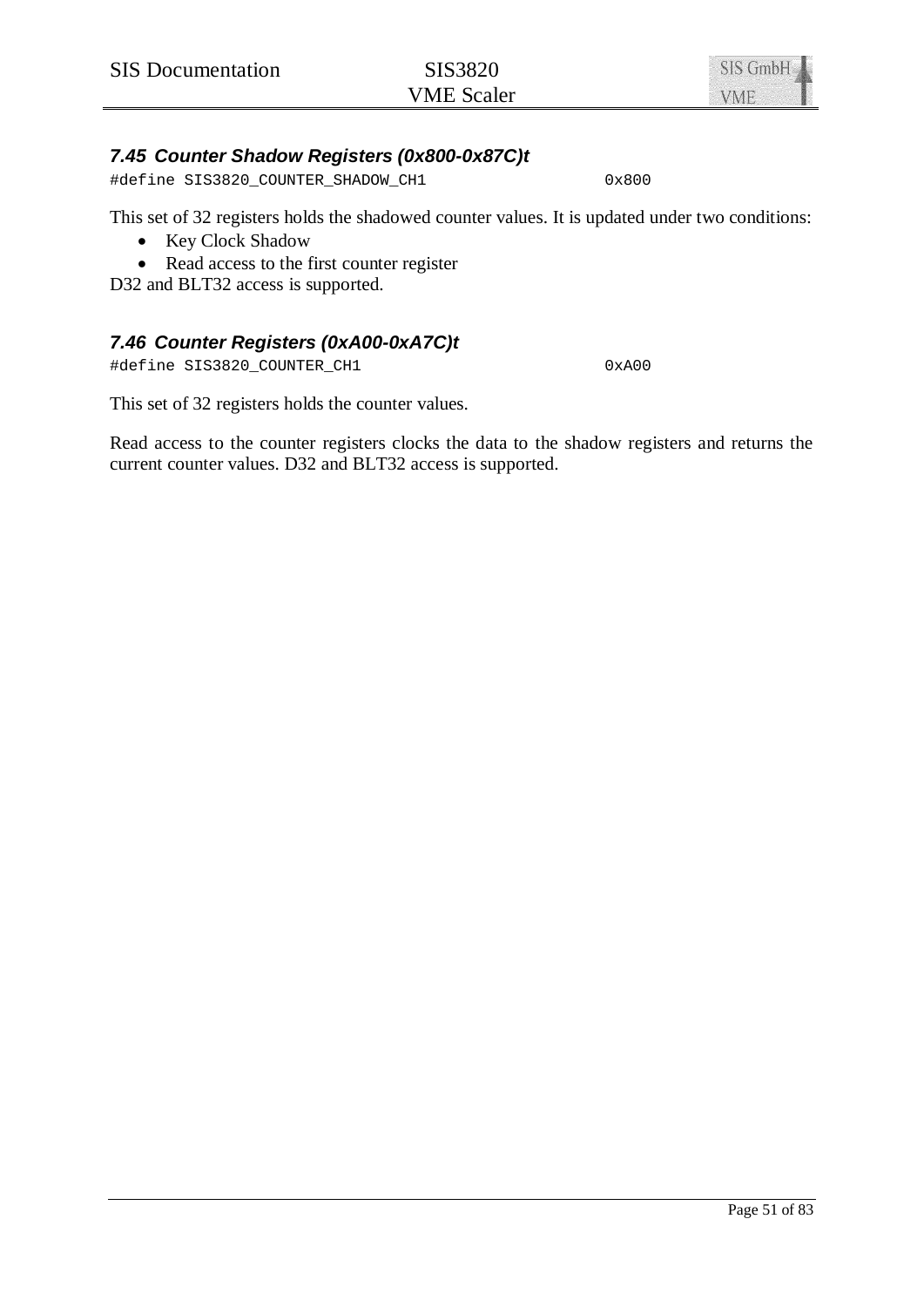

#### *7.47 One wire Id. register (tbd)*

*(not implemented in 3820 01 01/02 firmware)* #define SIS3820\_ONE\_WIRE 0xtbd /\* read/write; D32; \*/

A DS2430 256-Bit 1-wire EEPROM is installed on the SIS3820 to store the serial number of the module. This information is stored in the 64-bit

A DS2430 256-Bit 1-wire EEPROM is installed on the SIS3820 to store the serial number of the module. This information is stored in the 64-bit application register of the DS2430 in the factory.

| Offset         | Contents     | Example SIS3820-64 SN 10 |
|----------------|--------------|--------------------------|
|                | Module Id.   | 0x38                     |
|                |              | 0x20                     |
| $\overline{2}$ | <b>SDRAM</b> | 0x00                     |
| 3              | size         | 0x64                     |
| 4              |              | 0x00                     |
| 5              | Serial       | 0x00                     |
| 6              | Number       | 0x00                     |
|                |              | )x0A                     |

**Note:** Module Id. and SDRAM size are stored in hexadecimal form for better readability, the serial number is stored as straight 32-bit decimal value.

Refer to the PDF data sheet of the DS2430 and the LINUX example program rom\_read.c on the SIS3820 documentation CDROM for details on the operation of the EEPROM.

| Bit              | Read function   | Write function   |
|------------------|-----------------|------------------|
| 31               | 0               | not used         |
| $\cdots$         |                 |                  |
| 16               | 0               | not used         |
| 15               | <b>BUSY</b>     | cmd RESET        |
| 14               | Present         | cmd WRITE        |
| 13               | $\overline{0}$  | cmd READ         |
| 12               | $\overline{0}$  | reserved         |
| $\overline{11}$  | $\overline{0}$  | reserved         |
| 10               | $\overline{0}$  | reserved         |
| 9                | reserved        | reserved         |
| 8                | reserved        | reserved         |
| $\boldsymbol{7}$ | read datum bit7 | write datum bit7 |
| 6                | read datum bit6 | write datum bit6 |
| 5                | read datum bit5 | write datum bit5 |
| $\overline{4}$   | read datum bit4 | write datum bit4 |
| 3                | read datum bit3 | write datum bit3 |
| $\overline{2}$   | read datum bit2 | write datum bit2 |
| $\mathbf{1}$     | read datum bit1 | write datum bit1 |
| $\overline{0}$   | read datum bit0 | write datum bit0 |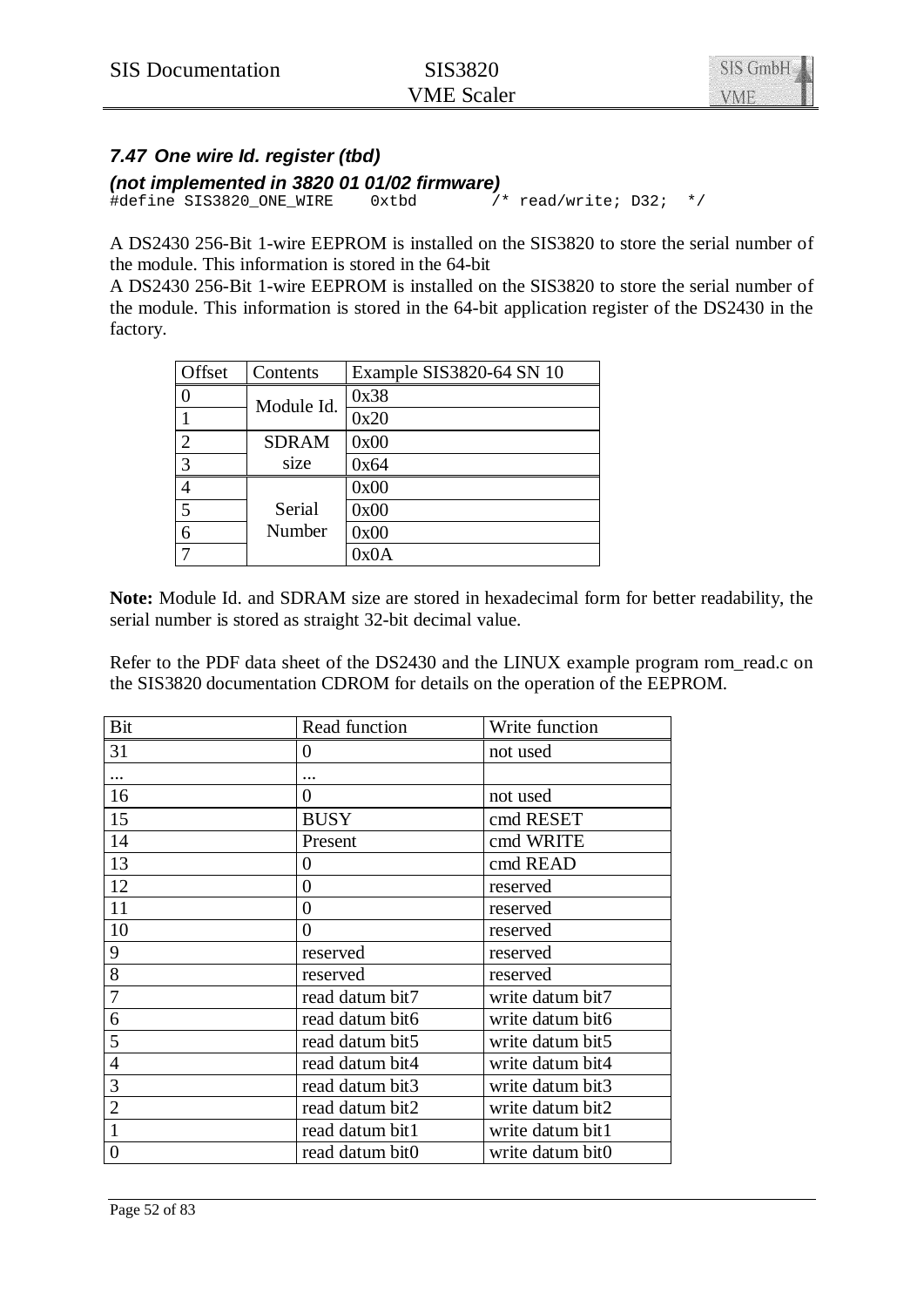#### *7.48 FIFO address space (0x800000-0xFFFFFC)*

| #define SIS3820_FIFO_BASE |  | 0x800000 |  | $/*$ read only; D32/BLTs */ |  |
|---------------------------|--|----------|--|-----------------------------|--|
|                           |  |          |  |                             |  |

Scaler data can be read from the FIFO address space in FIFO emulation mode. Both single cycle (D32) and block transfer modes (BLT32, MBLT64, 2eVME) are supported. The FIFO address space spans 8 MBytes (or 2 M long words) to allow for block transfer with auto address incrementing VME masters.

A VME bus error (BERR) is driven actively by the SIS3820 if you attempt to read from an empty FIFO.

#### 7.48.1 non incrementing VME master

With a non auto incrementing VME master (like the SIS3100 in FIFO mode e.g.) you can read an arbitrary amount of data (typically defined by the current value of the FIFO word counter register)in one block transfer from the first address of the FIFO address space. Blocking into smaller blockletts is handled by the hardware without user intervention. This results in optimum VME throughput as minimum setup time is involved.

#### 7.48.2 incrementing VME master

Most VME masters use address auto incrementing on block transfers. The FIFO address space of 8 MBytes is a good compromise for large memories also. The user has to set up several block transfers to read larger portions of memory.

#### *7.49 SDRAM address space (0x800000-0xFFFFFC)*

```
#define SIS3820 SDRAM BASE 0x800000 /* read only; D32/BLTs */
```
For larger memories than 64 MBytes, SDRAM sections (pages) of 64 MBytes are selected with the SDRAM page register.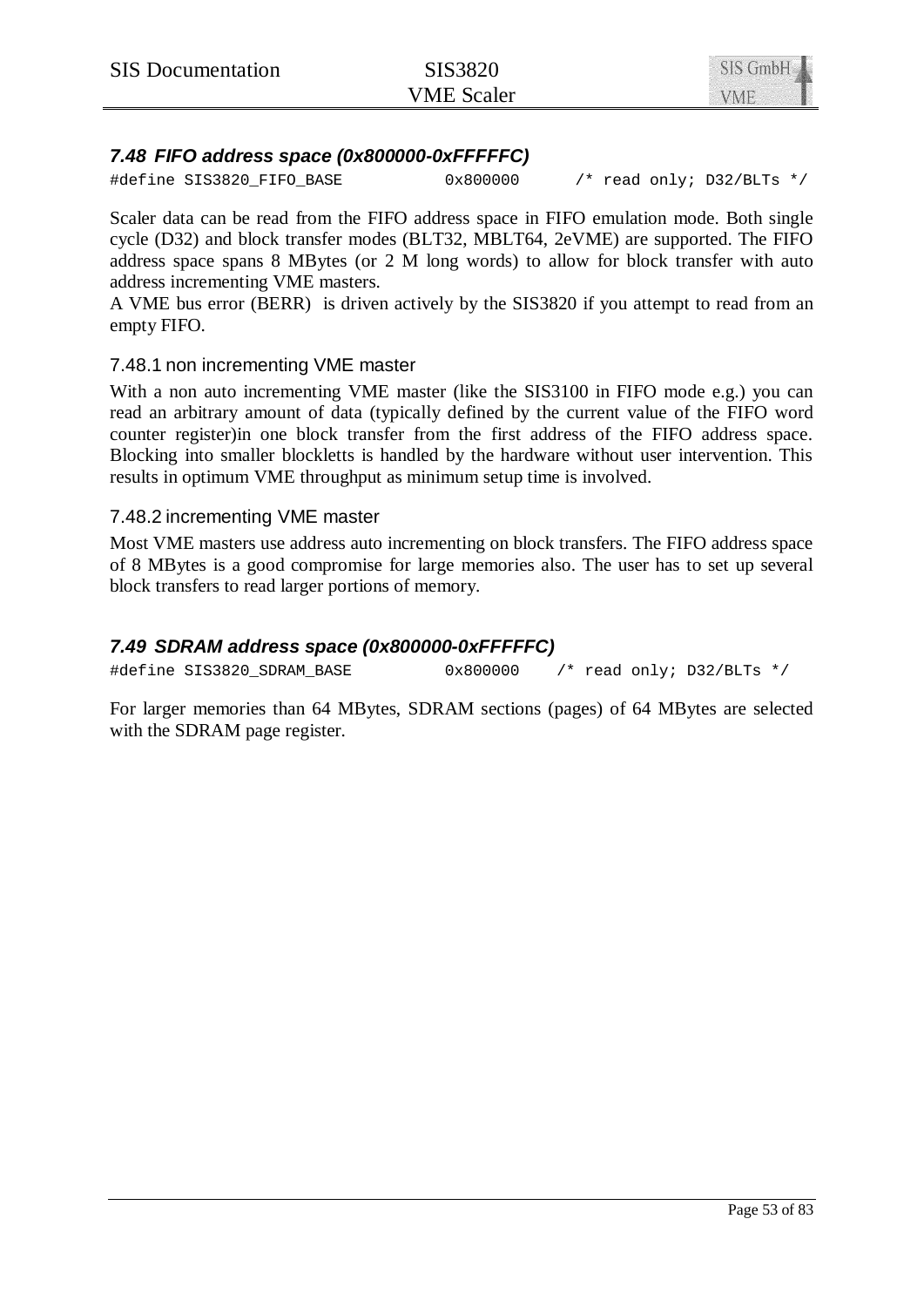#### **8 Data Format**

The SIS3820 has 4 different data formats. They are defined by the data format bits of the acquisition/operation mode registermode . Non MCS data format is the same as 32-bit MCS. 8 and 16-bit mode were implemented to achieve both lower minimum dwell times and data volume reduction in low count rate/short dwell time environments.

| MCS Bit 1   MCS Bit 0   Mode |                        |
|------------------------------|------------------------|
|                              | $32$ -bit              |
|                              | $ 24-bit+channel+user$ |
|                              | $16$ -bit              |
|                              | 8-bit                  |

# *8.1 32-bit Mode*

The data word contains the straight scaler contents in this mode.

| <b>Bits 31-24</b> | <b>Bits 23-16</b> | <b>Bits 15-8</b> | Bits $7-0$    |
|-------------------|-------------------|------------------|---------------|
| Data Bits 31-24   | Data Bits 23-16   | Data Bits 15-8   | Data Bits 7-0 |

#### *8.2 24-bit Mode*

The lower 24 bits hold the scaler value in this mode, the upper eight data bits contain the latched status of the two user bitss and the bank and channel information. The bit names and their function are listed in the table below.

| Bit            | Contents             |
|----------------|----------------------|
| U <sub>2</sub> | User Bit 2           |
| U <sub>1</sub> | User Bit 1           |
|                |                      |
| C <sub>4</sub> | Channel number Bit 4 |
| C <sub>3</sub> | Channel number Bit 3 |
| C <sub>2</sub> | Channel number Bit 2 |
| C <sub>1</sub> | Channel number Bit 1 |
|                | Channel number Bit 0 |

| <b>Bits 31-24</b> |  |  |  | Bits $23-16$ | <b>Bits 15-8</b> | Data Bits 7-0 |                                                                                         |  |  |
|-------------------|--|--|--|--------------|------------------|---------------|-----------------------------------------------------------------------------------------|--|--|
|                   |  |  |  |              |                  |               | U2   U1   0   C4   C3   C2   C1   C0   Data Bits 23-16   Data Bits 15-8   Data Bits 7-0 |  |  |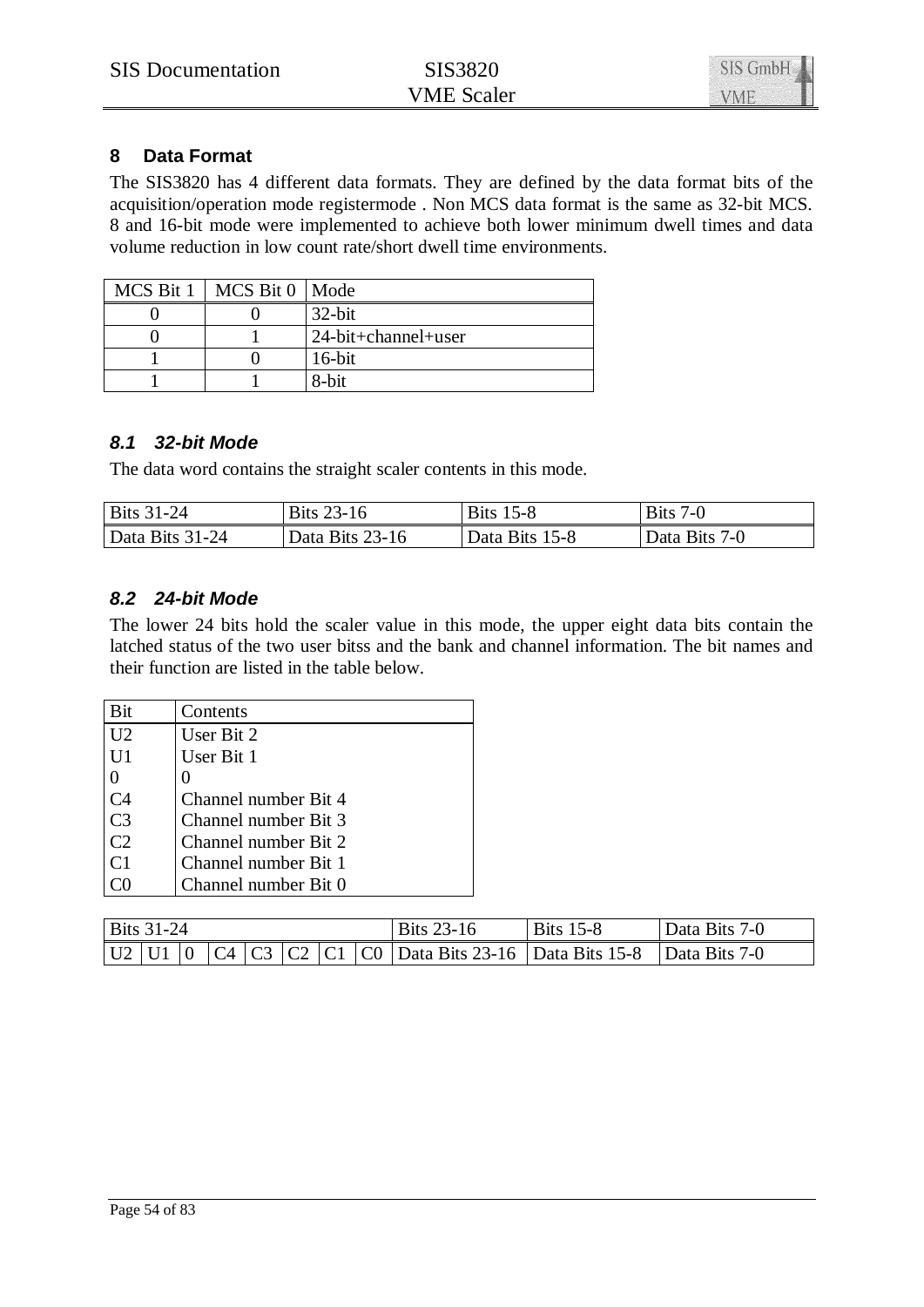# *8.3 16-bit Mode*

The data word contains the straight scaler contents in this mode.

| <b>Bits 31-24</b>                | <b>Bits 23-16</b> | <b>Bits 15-8</b>             | Bits $7-0$ |
|----------------------------------|-------------------|------------------------------|------------|
| Scaler channel $N+1$ (bits 15-0) |                   | Scaler channel N (bits 15-0) |            |

#### *8.4 8-bit Mode*

The data word contains the straight scaler contents in this mode.

| <b>Bits 31-24</b>    | <b>Bits 23-16</b>  | <b>Bits 15-8</b>           | Bits $7-0$       |
|----------------------|--------------------|----------------------------|------------------|
| Scaler channel $N+3$ | Scaler channel N+2 | $\vert$ Scaler channel N+1 | Scaler channel N |
| (bits $7-0$ )        | $(bits 7-0)$       | (bits $7-0$ )              | $(bits 7-0)$     |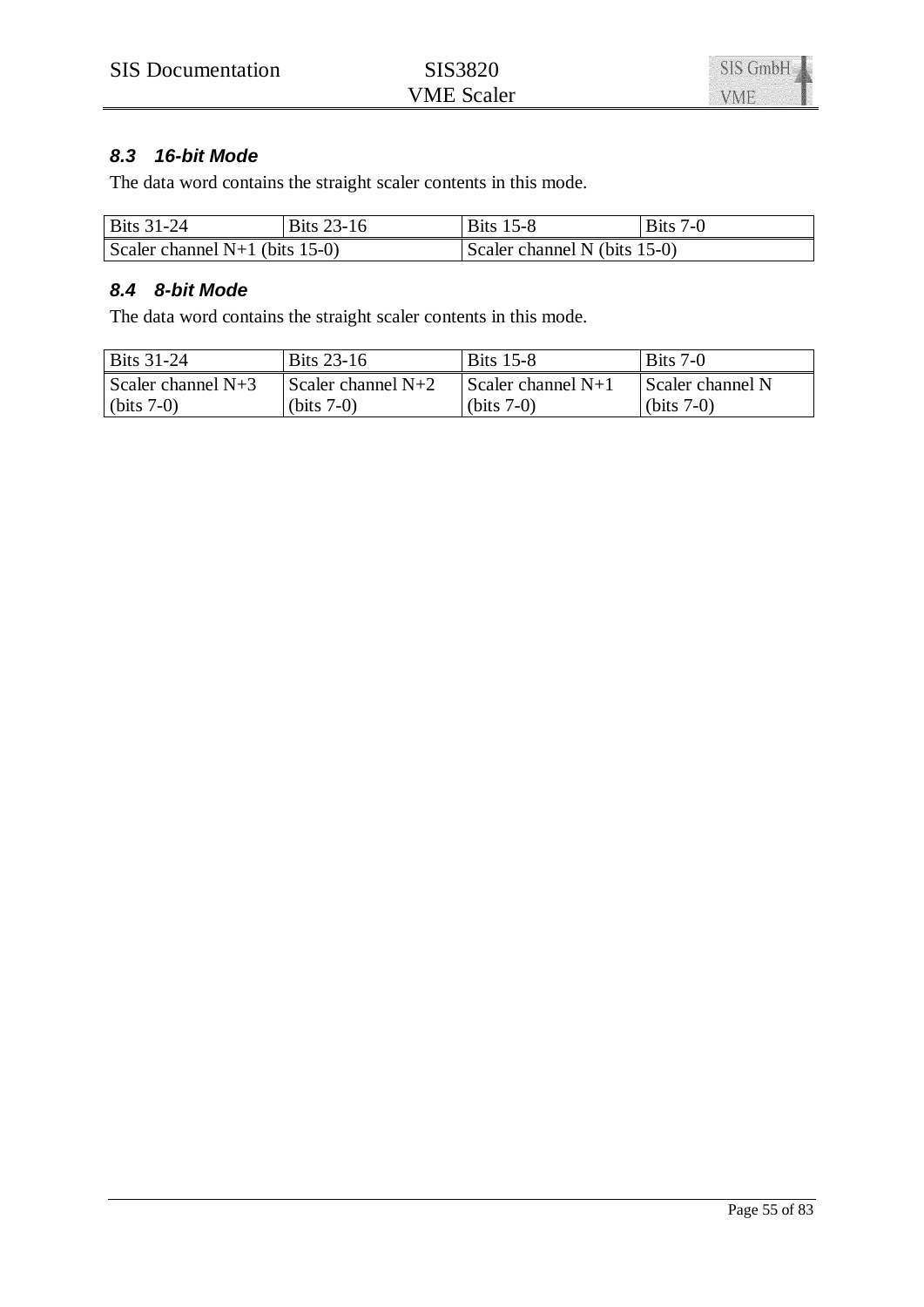

# **9 Front panel elements**

#### *9.1 Front Panel Layout*

The front panel of the SIS3820 is equipped with 8 LEDs, 8 control in- and outputs and 32 frontend in/outputs. On flat cable units (ECL and TTL) the control connector is a 20 pin header flat cable connector and the channel inputs are fed via two 34-pin headers. On LEMO (NIM and TTL) units the control in- and outputs are grouped to one 8 channel block and the counter inputs are grouped into 2 blocks of 16 channels. A mixed LEMO control/flat cable counter input version is available also. The units are 4 TE (one VME slot) wide, the front panel is of EMC shielding type. VIPA extractor handles are available on request or can be retrofitted by the user, if he wants to change to a VIPA crate at a later point in time.

In the drawing below you can find the flat cable (left hand side), the LEMO control/flat cable input (middle) and LEMO front panel layouts.

#### **Note: Only the aluminium portion without the extractor handle mounting fixtures is shown**

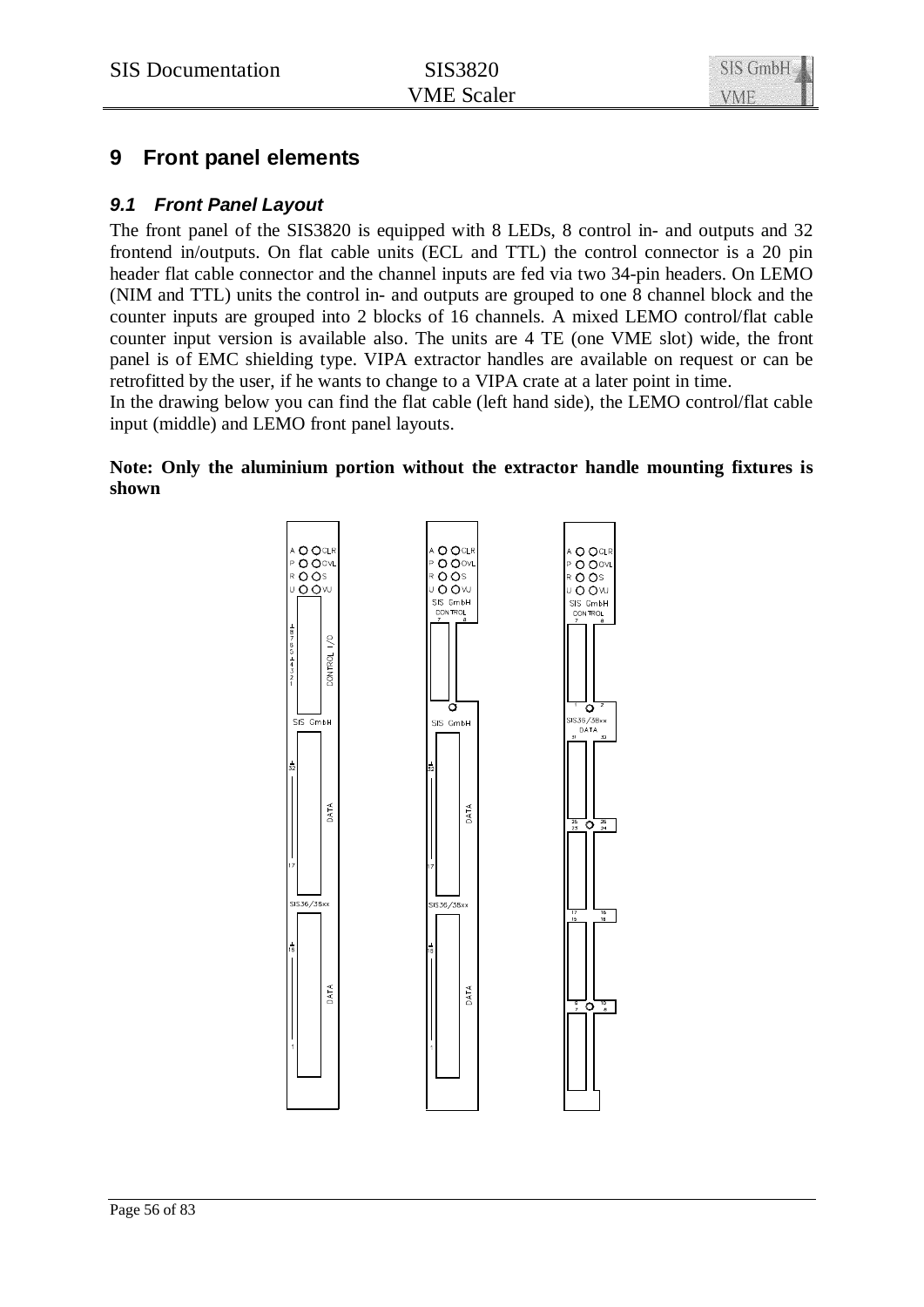#### *9.2 Front Panel LEDs*

The SIS3820 has 8 front panel LEDs to visualize part of the units status. Three LEDs according to the VME64xP standard (Power, Access and Ready) plus 5 additional LEDs (VME user LED, Clear, Overflow, Scaler enable and VIPA user LED).

| Designation | <b>LED</b>           | Color  | Function                                         |
|-------------|----------------------|--------|--------------------------------------------------|
| A           | Access               | yellow | Signals VME access to the unit                   |
| P           | Power                | red    | Flags presence of VME power                      |
| R           | Ready                | green  | Signals configured logic                         |
|             | VME user LED         | green  | To be switched on/off under user program control |
| <b>CLR</b>  | Clear                | yellow | MCS mode: signals LNE                            |
|             |                      |        | Latching scaler: signals soft or hardware clear  |
| <b>OVL</b>  | Overflow             | red    | Signals Overflow in one or more channels         |
| S           | <b>Scaler Enable</b> | green  | Signals one or more enabled channels             |
| VU          | VIPA user LED        | green  | for future use                                   |

The LED locations are shown in the portion of the front panel drawing below.

A O OCLR<br>
P O OOVL<br>
R O OS<br>
U O O VU

The VME Access, Clear and Scaler enable LEDs are monostable (i.e. the duration of the on phase is stretched for better visibility), the other LEDs reflect the current status. An LED test cycle is performed upon power up (refer to the chapter 16.6).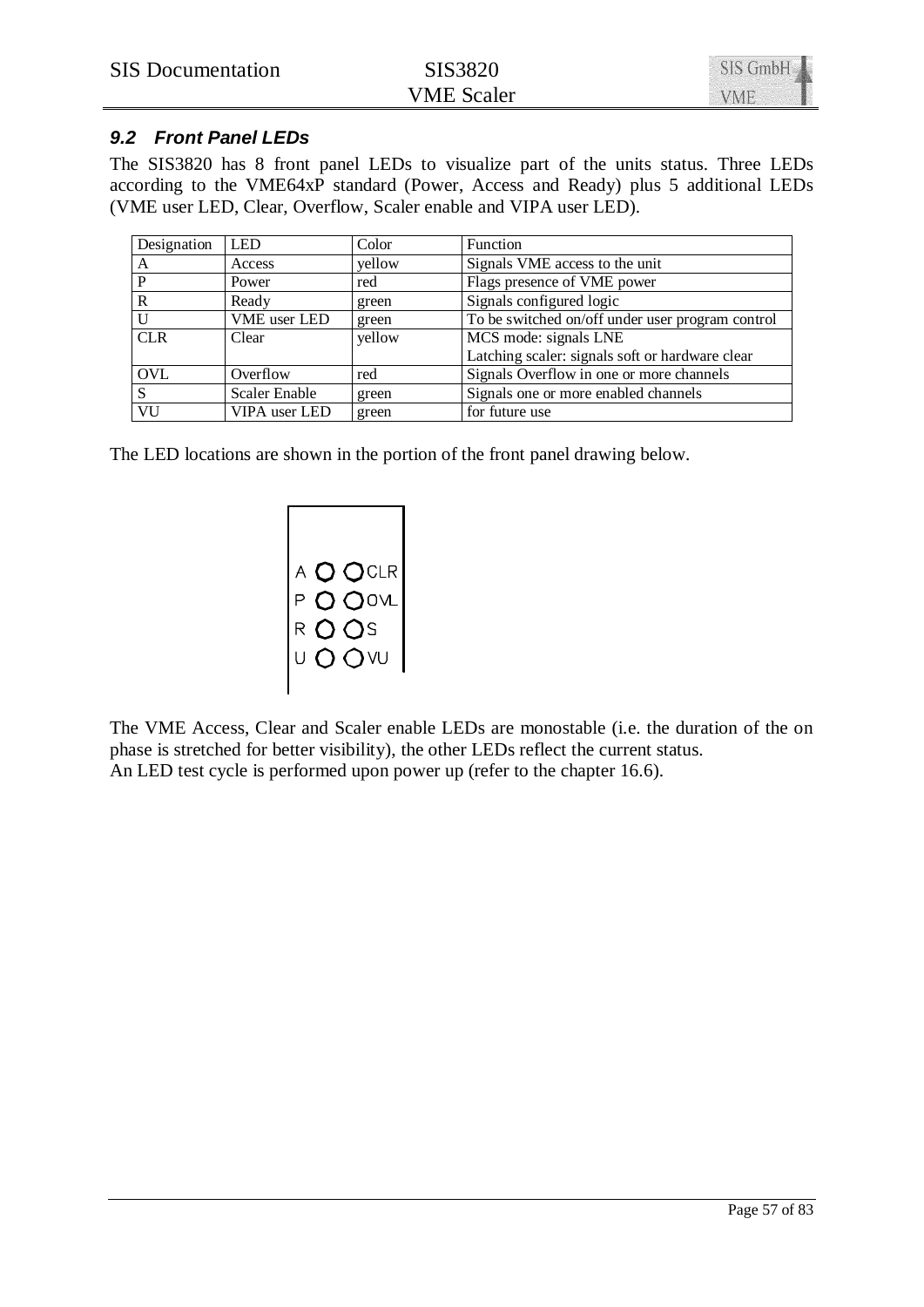# *9.3 Flat cable Input/Output Pin Assignments*

#### 9.3.1 ECL

Data-Connector Channel 1-16 Data-Connector Channel 17-32

| PIN | SIGNAL   | SIGNAL   | PIN |
|-----|----------|----------|-----|
|     |          |          |     |
| 32  | $IN16 -$ | $IN16 +$ | 31  |
| 30  | $IN15 -$ | $IN15 +$ | 29  |
| 28  | $IN14 -$ | $IN14+$  | 27  |
| 26  | $IN13 -$ | $IN13 +$ | 25  |
| 24  | IN12 -   | $IN12 +$ | 23  |
| 22  | $IN11 -$ | $IN11 +$ | 21  |
| 20  | $IN10 -$ | $IN10+$  | 19  |
| 18  | IN9 -    | $IN9+$   | 17  |
| 16  | $IN8 -$  | $IN8 +$  | 15  |
| 14  | $IN7 -$  | $IN7 +$  | 13  |
| 12  | IN6 -    | $IN6 +$  | 11  |
| 10  | IN5 -    | $IN5+$   | 9   |
| 8   | $IN4 -$  | $IN4 +$  | 7   |
| 6   | $IN3 -$  | $IN3 +$  | 5   |
| 4   | $IN2 -$  | $IN2 +$  | 3   |
| 2   | IN1.     | $IN1 +$  | 1   |

| PIN | SIGNAL        | <b>SIGNAL</b> | PIN | PIN            | <b>SIGNAL</b> | <b>SIGNAL</b> | <b>PIN</b> |
|-----|---------------|---------------|-----|----------------|---------------|---------------|------------|
|     |               |               |     |                |               |               |            |
| 32  | IN16 -        | $IN16+$       | 31  | 32             | IN32 -        | $IN32 +$      | 31         |
| 30  | $IN15 -$      | $IN15 +$      | 29  | 30             | $IN31 -$      | $IN31 +$      | 29         |
| 28  | <b>IN14 -</b> | $IN14+$       | 27  | 28             | $IN30 -$      | $IN30+$       | 27         |
| 26  | $IN13 -$      | $IN13 +$      | 25  | 26             | $IN29 -$      | $IN29 +$      | 25         |
| 24  | IN12 -        | $IN12 +$      | 23  | 24             | IN28 -        | $IN28 +$      | 23         |
| 22  | IN11 -        | $IN11 +$      | 21  | 22             | IN27 -        | $IN27 +$      | 21         |
| 20  | IN10 -        | $IN10+$       | 19  | 20             | $IN26 -$      | $IN26 +$      | 19         |
| 18  | $IN9 -$       | $IN9+$        | 17  | 18             | $IN25 -$      | $IN25 +$      | 17         |
| 16  | $IN8 -$       | $IN8 +$       | 15  | 16             | $IN24 -$      | $IN24 +$      | 15         |
| 14  | $IN7 -$       | $IN7 +$       | 13  | 14             | $IN23 -$      | $IN23 +$      | 13         |
| 12  | $IN6 -$       | $IN6 +$       | 11  | 12             | $IN22 -$      | $IN22 +$      | 11         |
| 10  | $IN5 -$       | $IN5+$        | 9   | 10             | $IN21 -$      | $IN21 +$      | 9          |
| 8   | $IN4 -$       | $IN4 +$       | 7   | 8              | $IN20 -$      | $IN20 +$      | 7          |
| 6   | $IN3 -$       | $IN3 +$       | 5   | 6              | $IN19 -$      | $IN19+$       | 5          |
| 4   | $IN2 -$       | $IN2 +$       | 3   | 4              | $IN18 -$      | $IN18 +$      | 3          |
| 2   | $IN1 -$       | $IN1 +$       | 1   | $\overline{2}$ | IN17 -        | $IN17 +$      | 1          |

Front view Front view Front view

 $INx + = ECL$  High active<br>  $INx - = ECL$  Low active<br>  $INx - = ECL$  Low active<br>  $INx - = ECL$  Low active INx  $-$  = ECL Low active

Control-Connector Input 1-4 /Output 5-8

| <b>PIN</b>     | <b>SIGNAL</b> | <b>SIGNAL</b> | <b>PIN</b> |
|----------------|---------------|---------------|------------|
|                |               |               |            |
| 20             | <b>GND</b>    | <b>GND</b>    | 19         |
| 18             | OUT8-         | $OUT8+$       | 17         |
| 16             | OUT7-         | $OUT7+$       | 15         |
| 14             | OUT6-         | $OUT6+$       | 13         |
| 12             | OUT5-         | $OUT5+$       | 11         |
| 10             | <b>GND</b>    | GND           | 9          |
| 8              | $IN4 -$       | $IN4 +$       | 7          |
| 6              | $IN3 -$       | $IN3 +$       | 5          |
| 4              | $IN2 -$       | $IN2 +$       | 3          |
| $\mathfrak{D}$ | $IN1$ -       | $IN1 +$       | 1          |

Front view

 $INx + = ECL$  High active  $INx - ECL Low active$ 

 $OUTx += ECL$  High active  $OUTx - ECL Low active$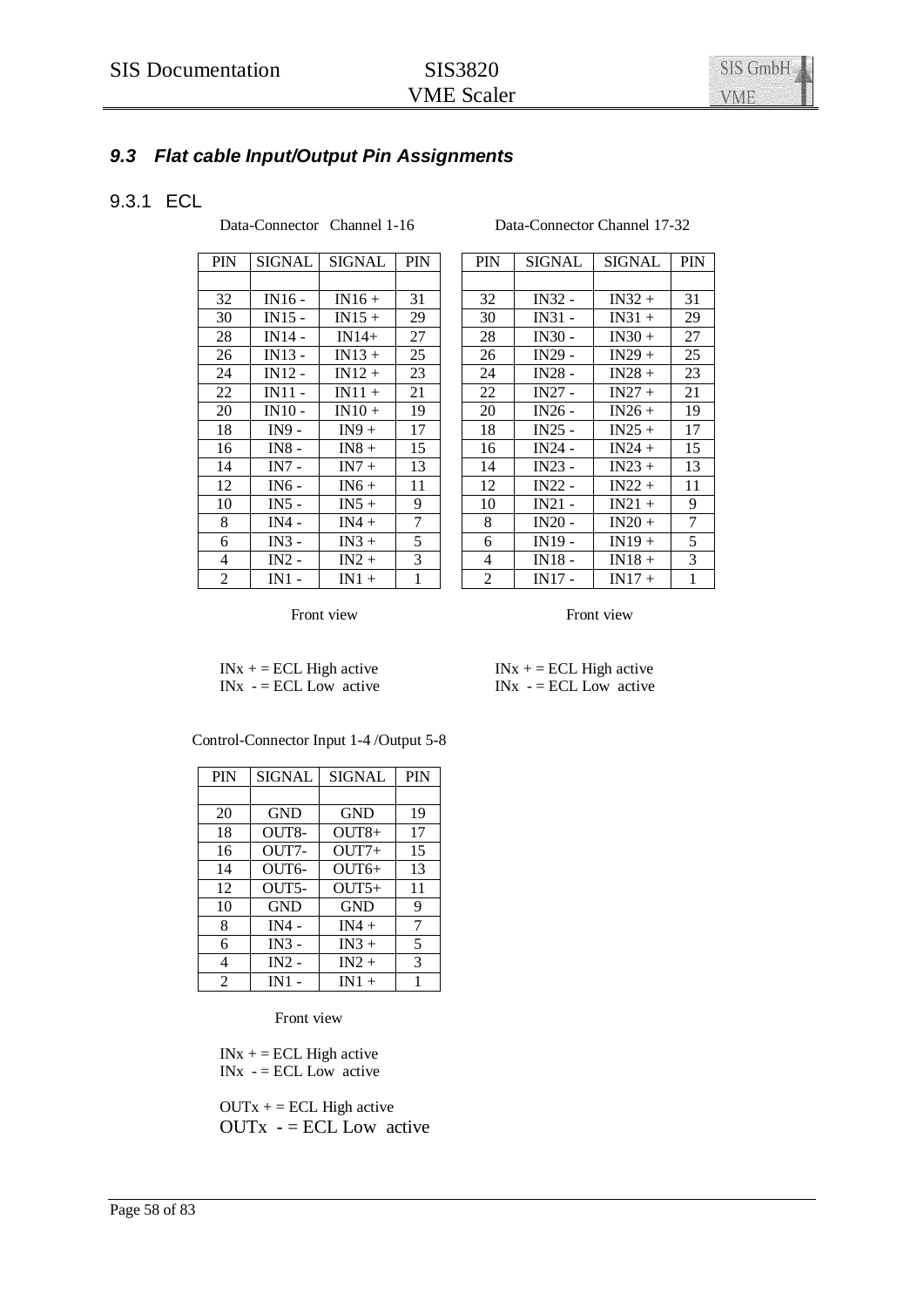# VME Scaler

# 9.3.2 TTL

| <b>PIN</b>     | SIGNAL        | SIGNAL     | <b>PIN</b> |
|----------------|---------------|------------|------------|
|                |               |            |            |
| 32             | $IN16 -$      | <b>GND</b> | 31         |
| 30             | $IN15 -$      | GND        | 29         |
| 28             | <b>IN14 -</b> | GND        | 27         |
| 26             | IN13 -        | GND        | 25         |
| 24             | $IN12 -$      | GND        | 23         |
| 22             | $IN11 -$      | GND        | 21         |
| 20             | $IN10 -$      | GND        | 19         |
| 18             | $IN9 -$       | GND        | 17         |
| 16             | $IN8 -$       | GND        | 15         |
| 14             | IN7 -         | GND        | 13         |
| 12             | IN6 -         | GND        | 11         |
| 10             | $IN5 -$       | GND        | 9          |
| 8              | $IN4 -$       | GND        | $\tau$     |
| 6              | $IN3 -$       | GND        | 5          |
| 4              | $IN2 -$       | GND        | 3          |
| $\overline{2}$ | IN1 -         | <b>GND</b> | 1          |

#### Data-Connector Channel 1-16 Data-Connector Channel 17-32

| PIN | <b>SIGNAL</b> | SIGNAL     | <b>PIN</b> | <b>PIN</b>     | SIGNAL             | <b>SIGNAL</b> | PIN |
|-----|---------------|------------|------------|----------------|--------------------|---------------|-----|
|     |               |            |            |                |                    |               |     |
| 32  | $IN16 -$      | GND        | 31         | 32             | IN32 -             | <b>GND</b>    | 31  |
| 30  | $IN15 -$      | <b>GND</b> | 29         | 30             | $IN31 -$           | GND           | 29  |
| 28  | IN14 -        | <b>GND</b> | 27         | 28             | $IN30 -$           | <b>GND</b>    | 27  |
| 26  | IN13 -        | <b>GND</b> | 25         | 26             | IN29 -             | <b>GND</b>    | 25  |
| 24  | IN12 -        | <b>GND</b> | 23         | 24             | <b>IN28 -</b>      | GND           | 23  |
| 22  | IN11 -        | GND        | 21         | 22             | $IN27 -$           | GND           | 21  |
| 20  | IN10 -        | GND        | 19         | 20             | $IN26 -$           | GND           | 19  |
| 18  | $IN9 -$       | GND        | 17         | 18             | $IN25 -$           | GND           | 17  |
| 16  | $IN8 -$       | GND        | 15         | 16             | $IN24 -$           | GND           | 15  |
| 14  | $IN7 -$       | GND        | 13         | 14             | $IN23 -$           | GND           | 13  |
| 12  | IN6 -         | GND        | 11         | 12             | IN22 -             | GND           | 11  |
| 10  | $IN5 -$       | GND        | 9          | 10             | $IN21 -$           | GND           | 9   |
| 8   | IN4 -         | GND        | 7          | 8              | $IN20 -$           | GND           | 7   |
| 6   | $IN3 -$       | <b>GND</b> | 5          | 6              | IN <sub>19</sub> - | <b>GND</b>    | 5   |
| 4   | $IN2 -$       | <b>GND</b> | 3          | 4              | $IN18 -$           | <b>GND</b>    | 3   |
| 2   | $IN1$ -       | GND        | 1          | $\overline{2}$ | <b>IN17 -</b>      | GND           | 1   |

Front view Front view Front view

INx  $-$  = TTL Low active (74F245) INx  $-$  = TTL Low active (74F245)

Control-Connector Input 1-4 /Output 5-8

| <b>PIN</b>     | <b>SIGNAL</b> | <b>SIGNAL</b> | <b>PIN</b> |
|----------------|---------------|---------------|------------|
|                |               |               |            |
| 20             | <b>GND</b>    | <b>GND</b>    | 19         |
| 18             | OUT8-         | <b>GND</b>    | 17         |
| 16             | OUT7-         | <b>GND</b>    | 15         |
| 14             | OUT6-         | <b>GND</b>    | 13         |
| 12             | OUT5-         | <b>GND</b>    | 11         |
| 10             | <b>GND</b>    | GND           | 9          |
| 8              | $IN4 -$       | <b>GND</b>    | 7          |
| 6              | $IN3 -$       | <b>GND</b>    | 5          |
| 4              | $IN2 -$       | <b>GND</b>    | 3          |
| $\mathfrak{D}$ | IN1           | GND           |            |

Front view

INx -  $=$  TTL Low active (74F245)

OUTx  $-$  = TTL Low active (74F244)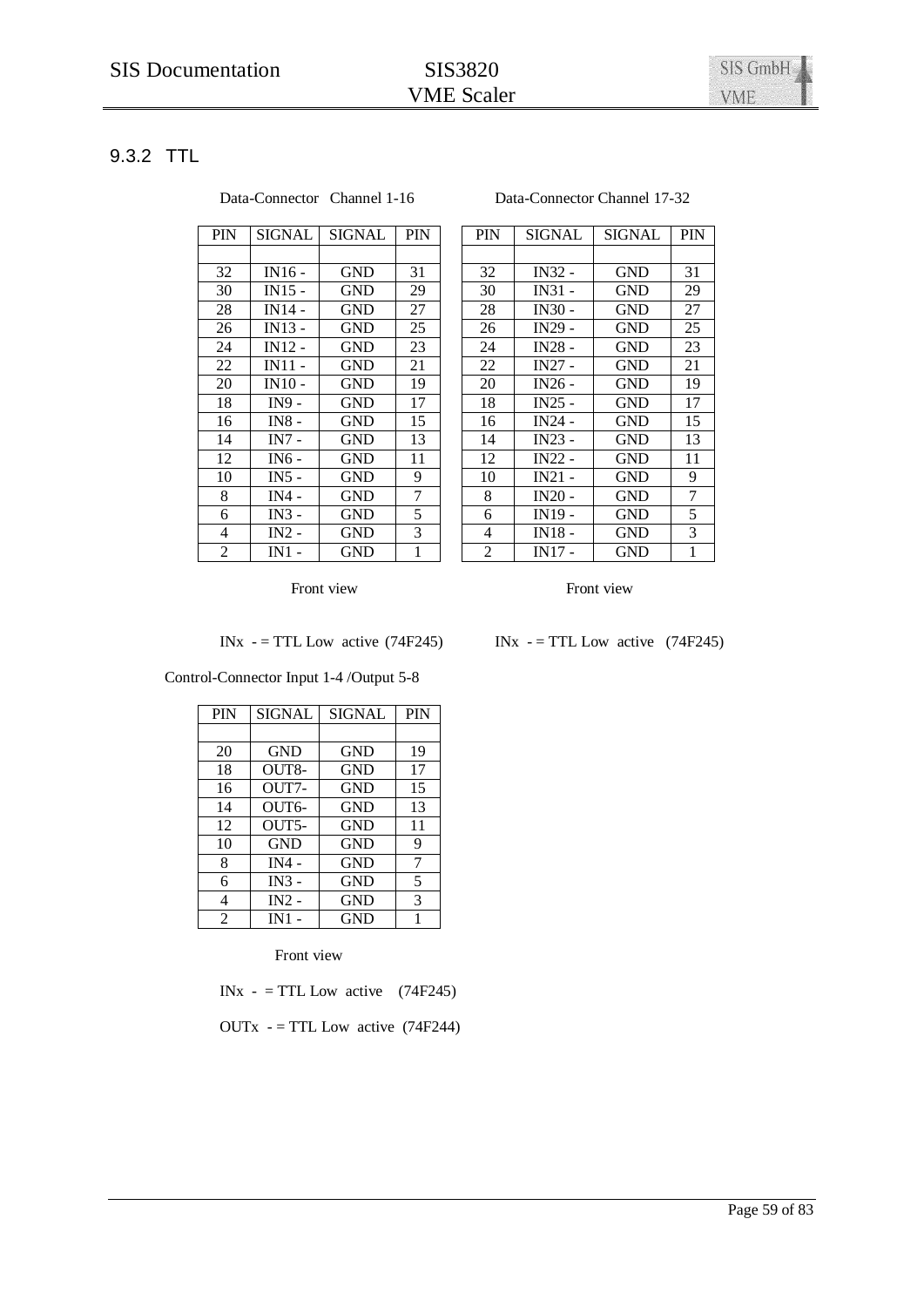VME Scaler



# **10 Board Layout**

Find below a printout of the top assembly drawing.

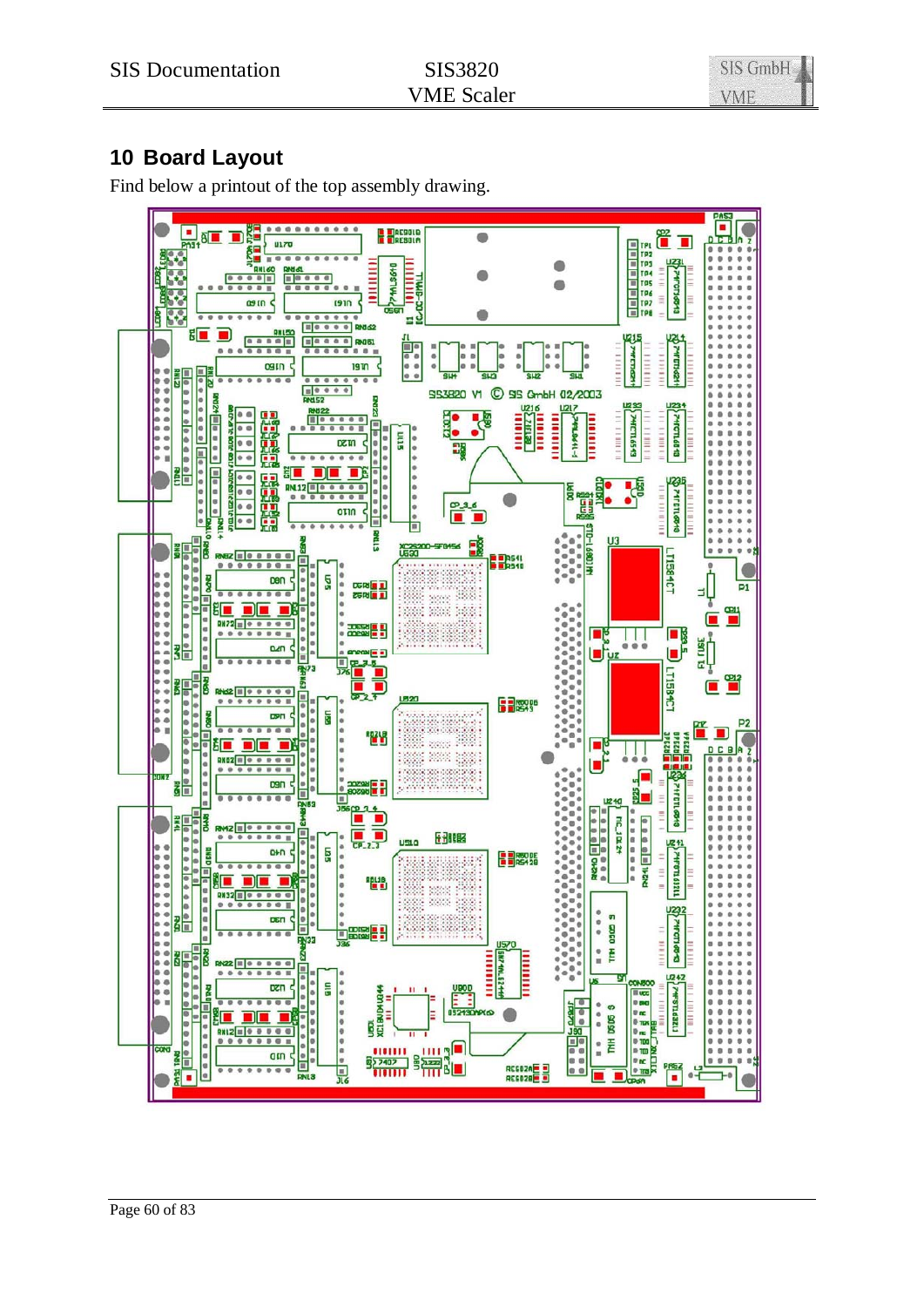# **11 Jumper settings/pinouts**

The SIS3820 has 3 jumper fields and a JTAG connector.

| Jumper field | <b>Function</b>       |  |
|--------------|-----------------------|--|
|              | VME addressing mode   |  |
| <b>J90</b>   | Reset behavior        |  |
| JP570        | <b>JTAG</b> source    |  |
| CON500       | <b>JTAG</b> connector |  |

The first pin of the jumper fields is marked by a square pin on the solder side and an extra frame on the silk screen of the component side.

#### *11.1 J1*

J1 is in charge of the VME addressing mode and SDRAM size selection. At this point in time the user can select between rotary switch selected A32 addressing and geographical A32 addressing.. A closed position selects the corresponding function.

|              | Function     |
|--------------|--------------|
|              | N A32        |
| $\mathbf{r}$ | reserved     |
|              | EN GEO       |
|              | <b>SDRAM</b> |

The default setting for a 64 MB unit is EN\_A32 closed and all other positions opened.

Following memory architectures are supported

| Memory size | rows columns | banks |
|-------------|--------------|-------|
| 64 MB       |              |       |
| 512 MB      | 10           |       |

**Note:** An example to determine the architecture from the SPD can be found in the Visual C++ example sis3820\_sdram\_eeprom.c

#### *11.2 J90*

J90 controls the reset behavior of the SIS3820.

|     | Function                           |
|-----|------------------------------------|
| 190 | reserved                           |
|     | connect VME reset to SIS3820 reset |
|     | reserved                           |
|     | enable watchdog                    |

The default setting is VME reset and enable watchdog closed and all other positions opened.

**Note:** open the enable watchdog for firmware upgrades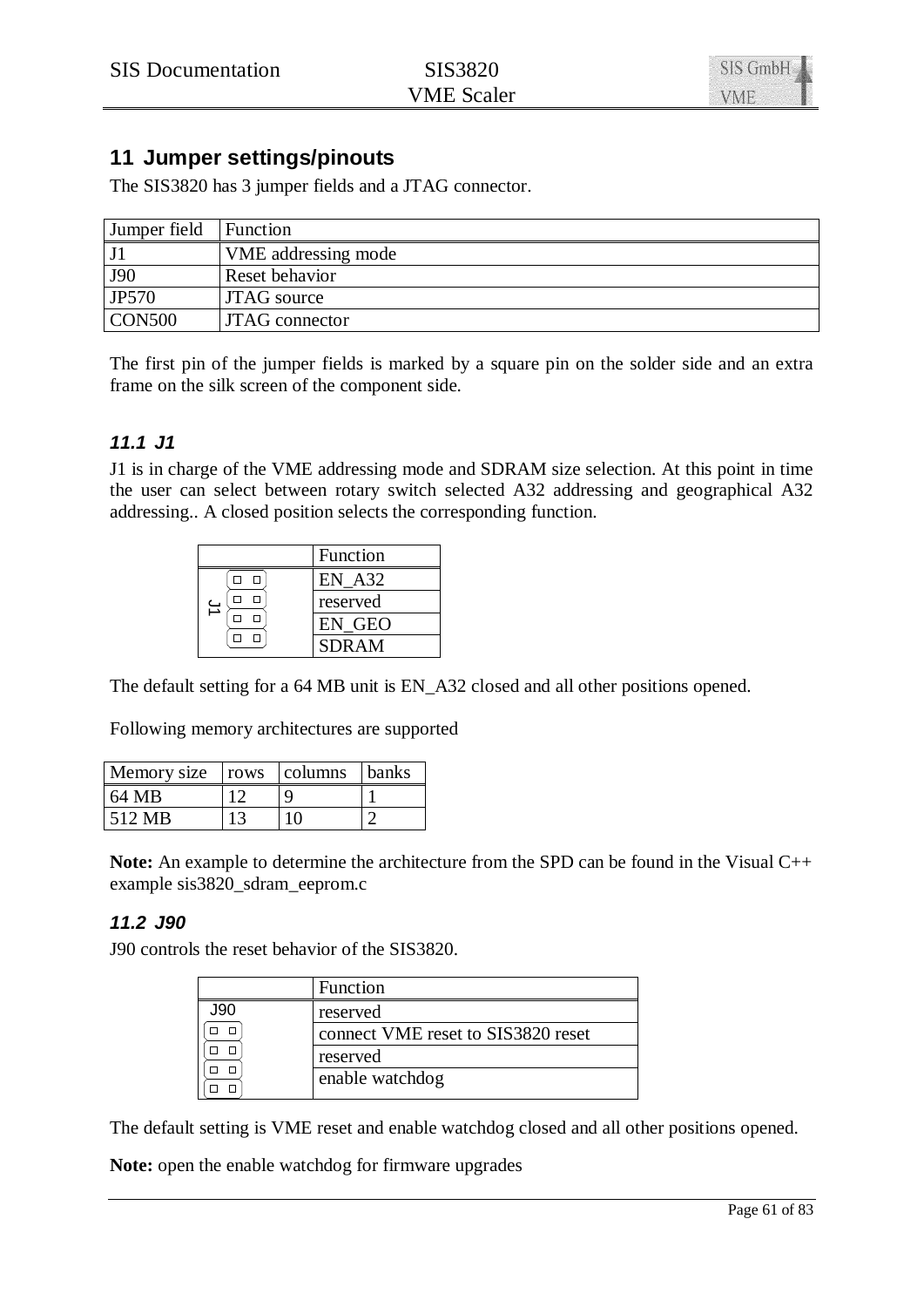# *11.3 JP570 JTAG source*

Firmware can be loaded to the XC18V04 serial PROM via a JTAG download cable (XILINX JTAG-PC4 e.g.) or via the VME interface of the SIS3830. Please note, that errors during this process can render a module temporarily in non working condition.. JP570 has 3 pins. Depending on whether pins 1 and 2 or 2 and 3 are closed the JTAG source is defined as listed below.

| Closed                   | <b>JTAG</b> source            |
|--------------------------|-------------------------------|
| $\mathsf{L} \mathcal{D}$ | <b>JTAG</b> connector CON 500 |
|                          |                               |

**Note:** shipping default is 1-2 closed (i.e. JTAG over CON500)

# *11.4 CON500 JTAG*

The SIS3820 on board logic can load its firmware from a serial PROMs . The firmware can be upgraded through VME (future option) or the JTAG connector. A list of firmware designs can be found under http://www.struck.de/sis3820firm.htm.

Hardware like the XILINX HW-JTAG-PC in connection with the appropriate software (the XILINX WebPACK is furnished on the accompanying CDROM) will be required for in field JTAG firmware upgrades through the JTAG connector.

The JTAG connector is a 9 pin single row 1/10 inch header, the pin assignment on the connector can be found in the table below.

| Pin           | Short hand | Description                                   |
|---------------|------------|-----------------------------------------------|
|               | <b>VCC</b> | Supply voltage                                |
| ◠             | <b>GND</b> | Ground                                        |
| $\mathcal{R}$ | nc         | not connected, cut to avoid polarity mismatch |
|               | <b>TCK</b> | test clock                                    |
| 5             | nc         | not connected                                 |
| 6             | TDO        | test data out                                 |
|               | TDI        | test data in                                  |
| 8             | nc         | not connected                                 |
| Q             | <b>TMS</b> | test modus                                    |

**Note:** close the J90 disable watchdog jumper for firmware upgrades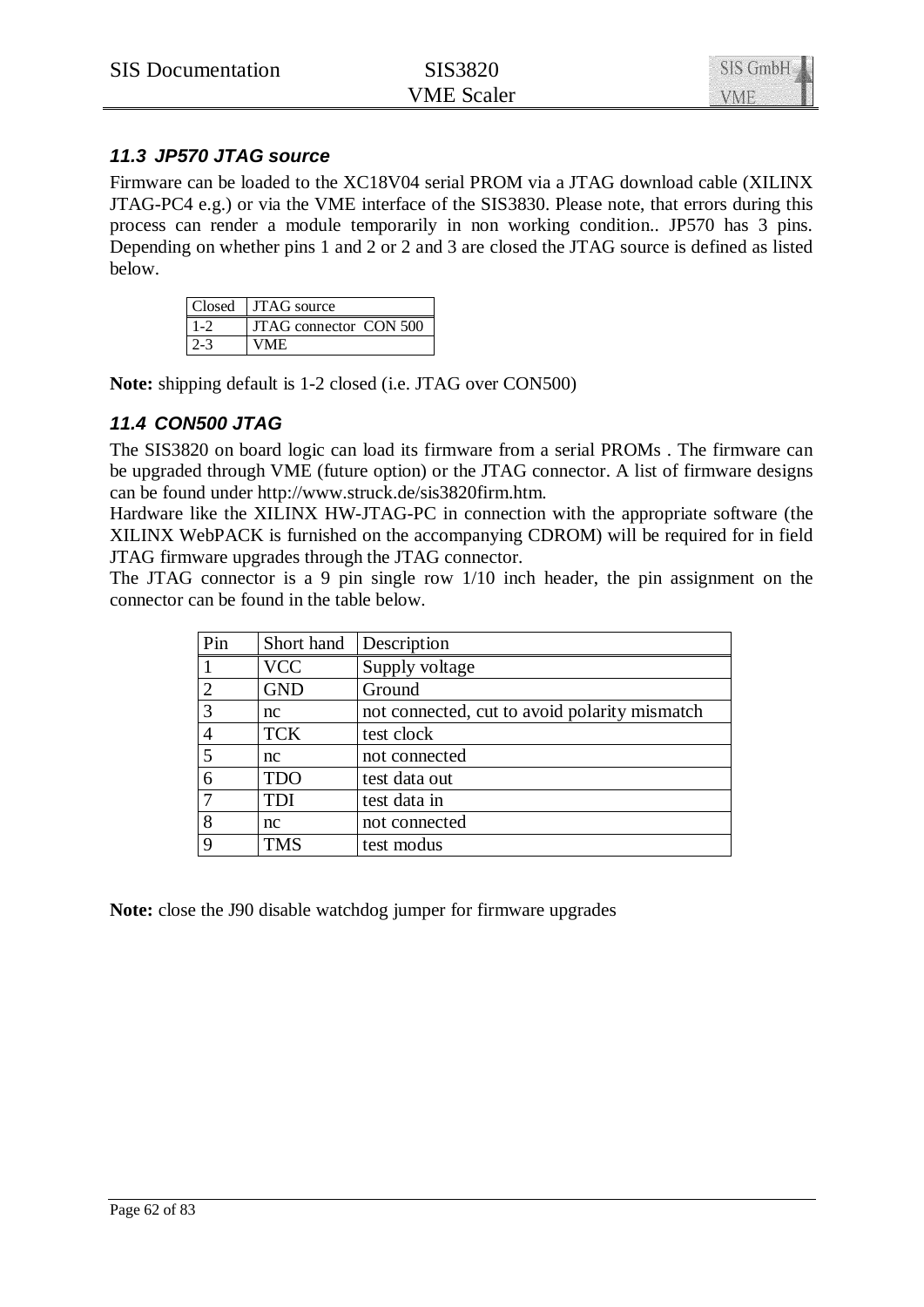# **12 Input Configuration**

SIS36/38xx boards are available for NIM, TTL , ECL and LVDS input levels and in LEMO and flat cable versions. The boards are factory configured for the specified input level and connector type. Input termination is installed.

#### *12.1 ECL*

The 100  $\Omega$  input termination can be removed in groups of four channels by removing the corresponding resistor networks. The termination of single control inputs can be disabled with jumpers J101 through J108, an open jumper disables the termination of the corresponding channel.

| Network      | Channels    | 1 K Networks |
|--------------|-------------|--------------|
| <b>RN10</b>  | $1 - 4$     | RN11/12      |
| <b>RN20</b>  | $5 - 8$     | RN21/22      |
| <b>RN30</b>  | $9-12$      | RN31/32      |
| <b>RN40</b>  | $13 - 16$   | RN41/41      |
| <b>RN50</b>  | $17 - 20$   | RN51/52      |
| <b>RN60</b>  | $21 - 24$   | RN61/62      |
| <b>RN70</b>  | $25 - 28$   | RN71/72      |
| <b>RN80</b>  | 29-32       | RN81/82      |
| <b>RN110</b> | Control 1-4 | RN111/RN112  |
| <b>RN120</b> | Control 5-8 | RN121/RN122  |

The schematics of the ECL input circuitry is shown below.

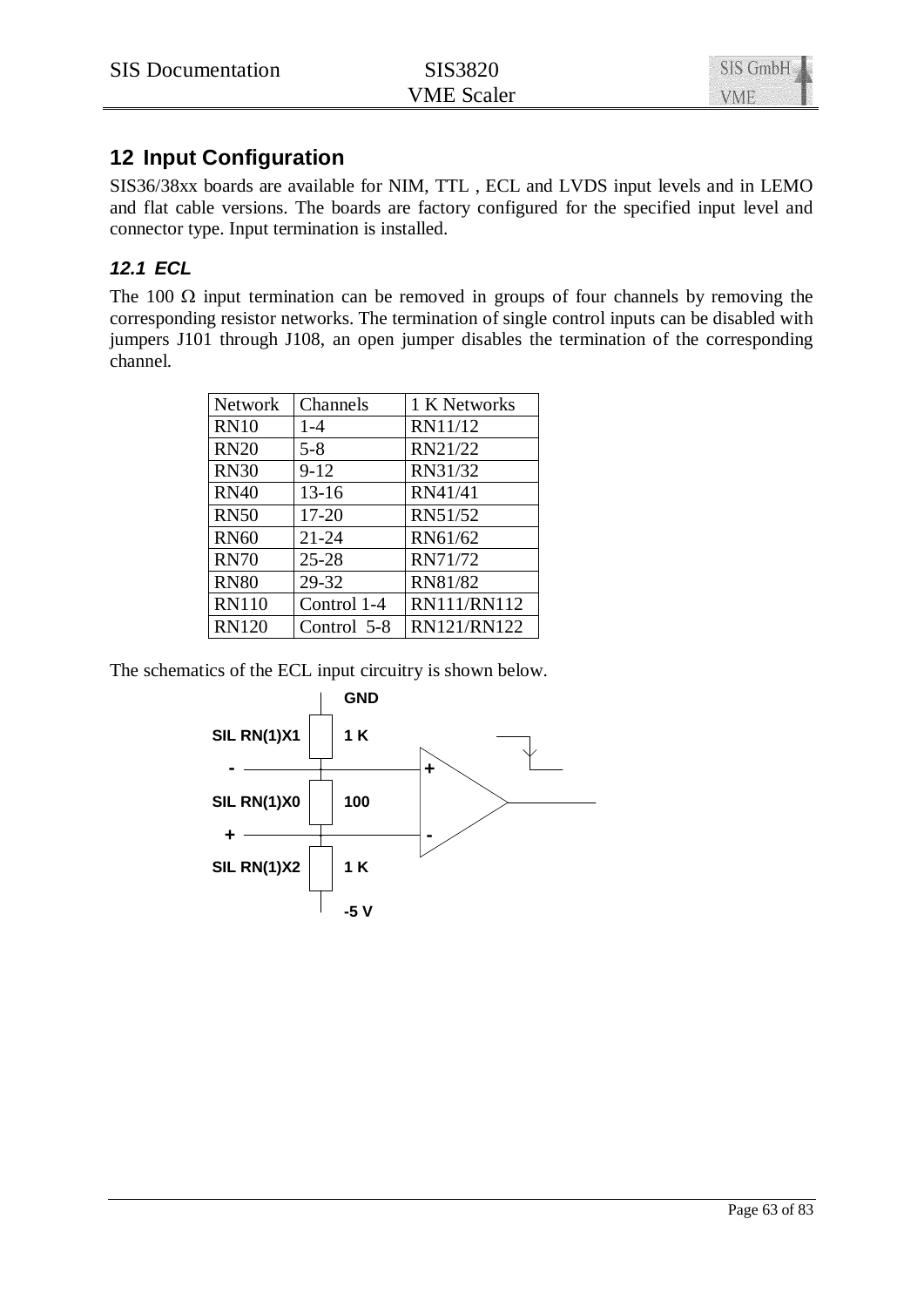

#### *12.2 LVDS*

The 100  $\Omega$  input termination can be removed in groups of four channels by removing the corresponding resistor networks. The termination of single control inputs can be disabled with jumpers J101 through J108, an open jumper disables the termination of the corresponding channel.

| <b>Network</b> | Channels    |
|----------------|-------------|
| <b>RN10</b>    | $1 - 4$     |
| <b>RN20</b>    | $5 - 8$     |
| <b>RN30</b>    | $9 - 12$    |
| <b>RN40</b>    | $13 - 16$   |
| <b>RN50</b>    | $17 - 20$   |
| <b>RN60</b>    | $21 - 24$   |
| <b>RN70</b>    | $25 - 28$   |
| <b>RN80</b>    | 29-32       |
| <b>RN110</b>   | Control 1-4 |
| <b>RN120</b>   | Control 5-8 |

The schematics of the LVDS input circuitry is shown below.

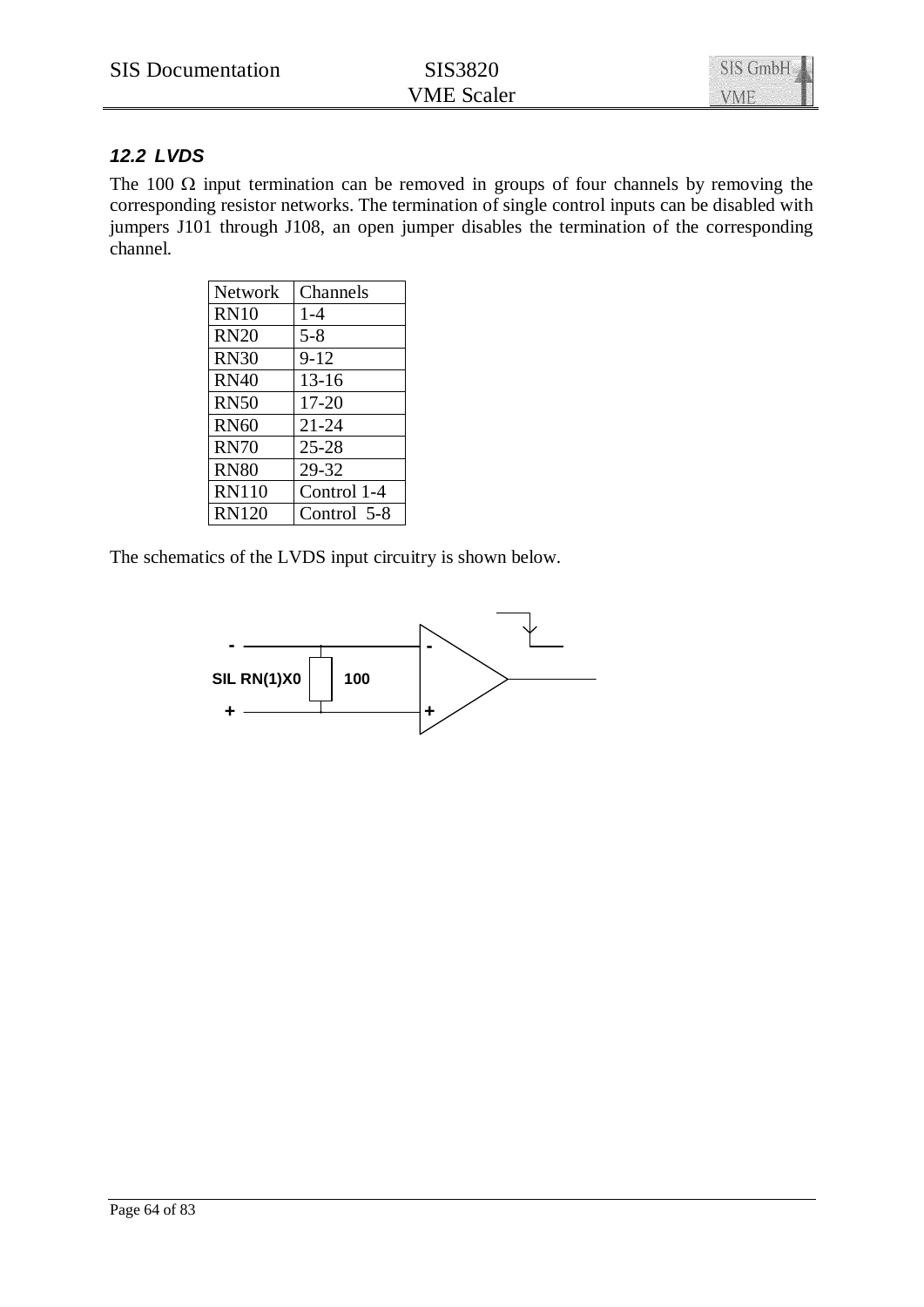#### *12.3 NIM*

The 50  $\Omega$  input termination can be removed in groups of four channels by removing the corresponding resistor networks. The termination of single control inputs can be disabled with jumpers J101 through J108, an open jumper disables the termination of the corresponding channel.

| Network              | Channels    |
|----------------------|-------------|
| U15 (Pins $10$ to 6) | $1 - 4$     |
| U15 (Pins $1$ to 5)  | $5 - 8$     |
| U35 (Pins $10$ to 6) | $9-12$      |
| U35(Pins $1$ to 5)   | $13 - 16$   |
| U55 (Pins $10$ to 6) | $17 - 20$   |
| U55 (Pins $1$ to 5)  | $21 - 24$   |
| U75 (Pins $10$ to 6) | $25 - 28$   |
| U75 (Pins $1$ to 5)  | 29-32       |
| U115 (Pins 10 to 6)  | Control 1-4 |
| U115 (Pins 1 to 5)   | Control 5-8 |

The schematics of the NIM input circuitry is shown below.

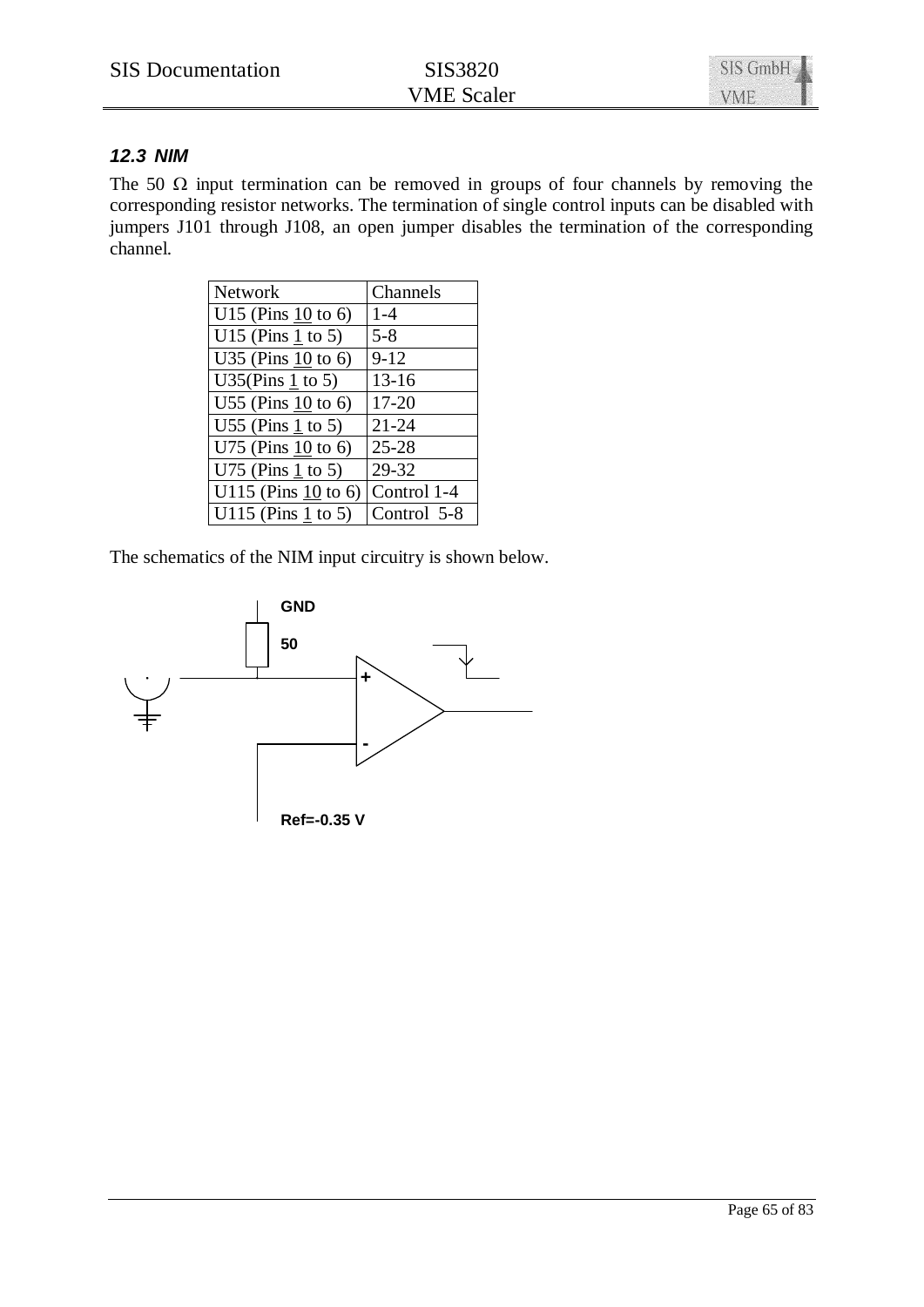#### *12.4 TTL*

The TTL input level option is possible with LEMO and flat cable connectors.

# 12.4.1 High impedance TTL/LEMO

The (low active) TTL/LEMO input circuitry is sketched below. 1 K $\Omega$  and 4,7 K $\Omega$  termination are available as options. A high active version can be implemented by replacing the 74F245 with a 74F640



#### $12.4.2 50 \Omega$  TTL/LEMO

The (high active) TTL/LEMO 50  $\Omega$  input impedance circuitry is shown below.



#### 12.4.3 TTL/Flat Cable

In the flat cable TTL version the positive (right hand side) of the connector is tied to ground.

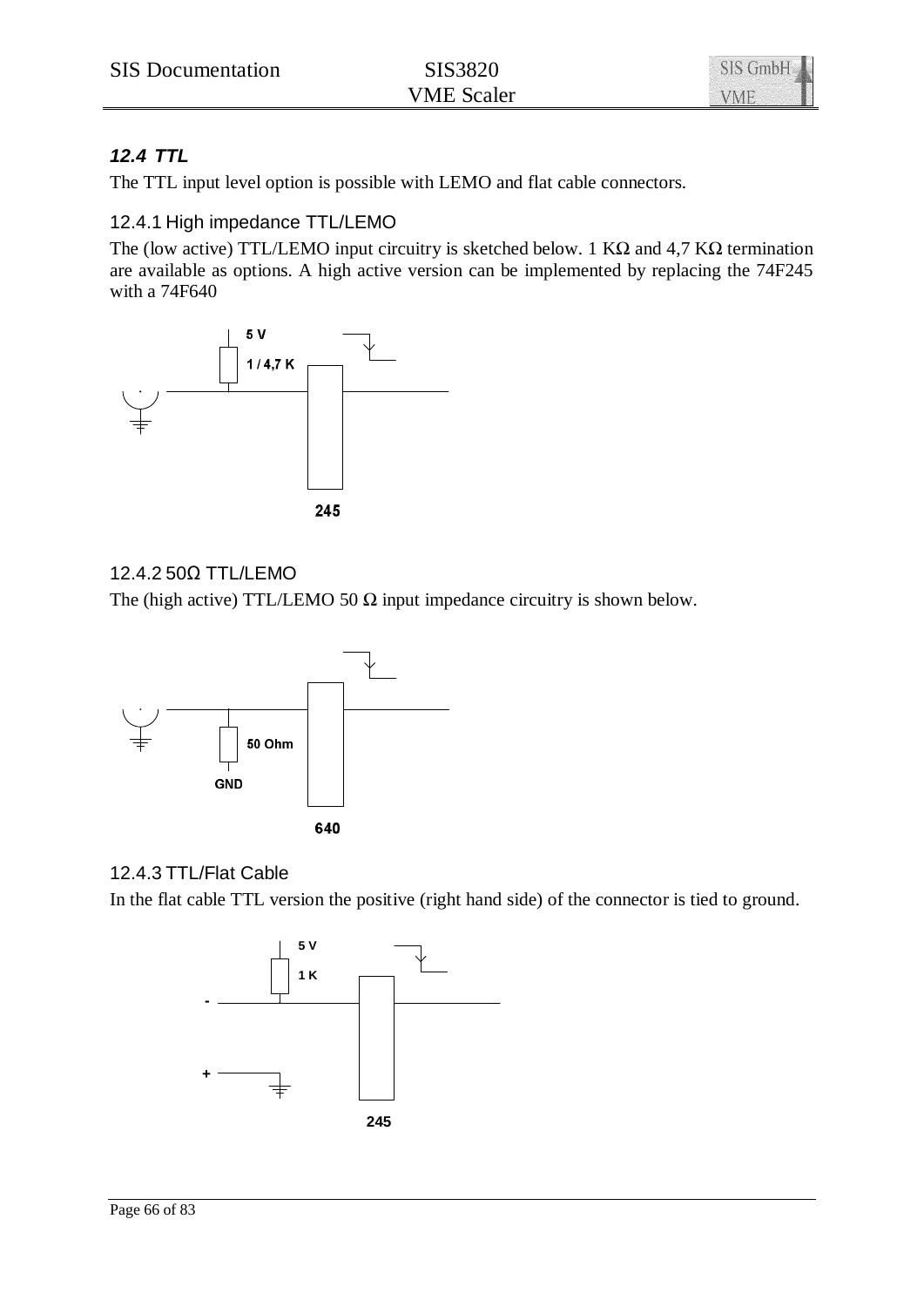# **13 TTL output configuration**

Standard TTL units drive high impedance signals (i.e. 24 mA current), a 50  $\Omega$  driver piggy (driving 48 mA) pack is installed on 50  $\Omega$  TTL units. It plugs into the socket U170 instead of the standard driver chip.

# **14 Signal Specification**

#### *14.1 Control Signals*

The width of clear and external next pulses has to be greater or equal 10 ns, an external inhibit (disable counting) has to be present for the period you desire to disable counting. An internal delay of some 15 ns has to be taken into account for all external signals.

#### *14.2 Inputs*

The SIS3820 is specified for counting rates of 250 MHz for ECL and NIM signals and 100 MHz for the TTL case. Thus the minimum high and low level duration is 2.0 ns (5 ns respective). Signal deterioration over long cables has to be taken into account.

#### *14.3 User Bits*

The status of the user bits is latched with the leading edge of the external LNE pulse. A setup time of greater equal 10 ns and a hold time of 25 ns is required, i.e. the signal should have a length of greater 35 ns and has to be valid 10 ns before the leading edge of the LNE pulse arrives. User bit information is pipelined, i.e. the information that is stored with the scaler values was recorded at the beginning of the counting period.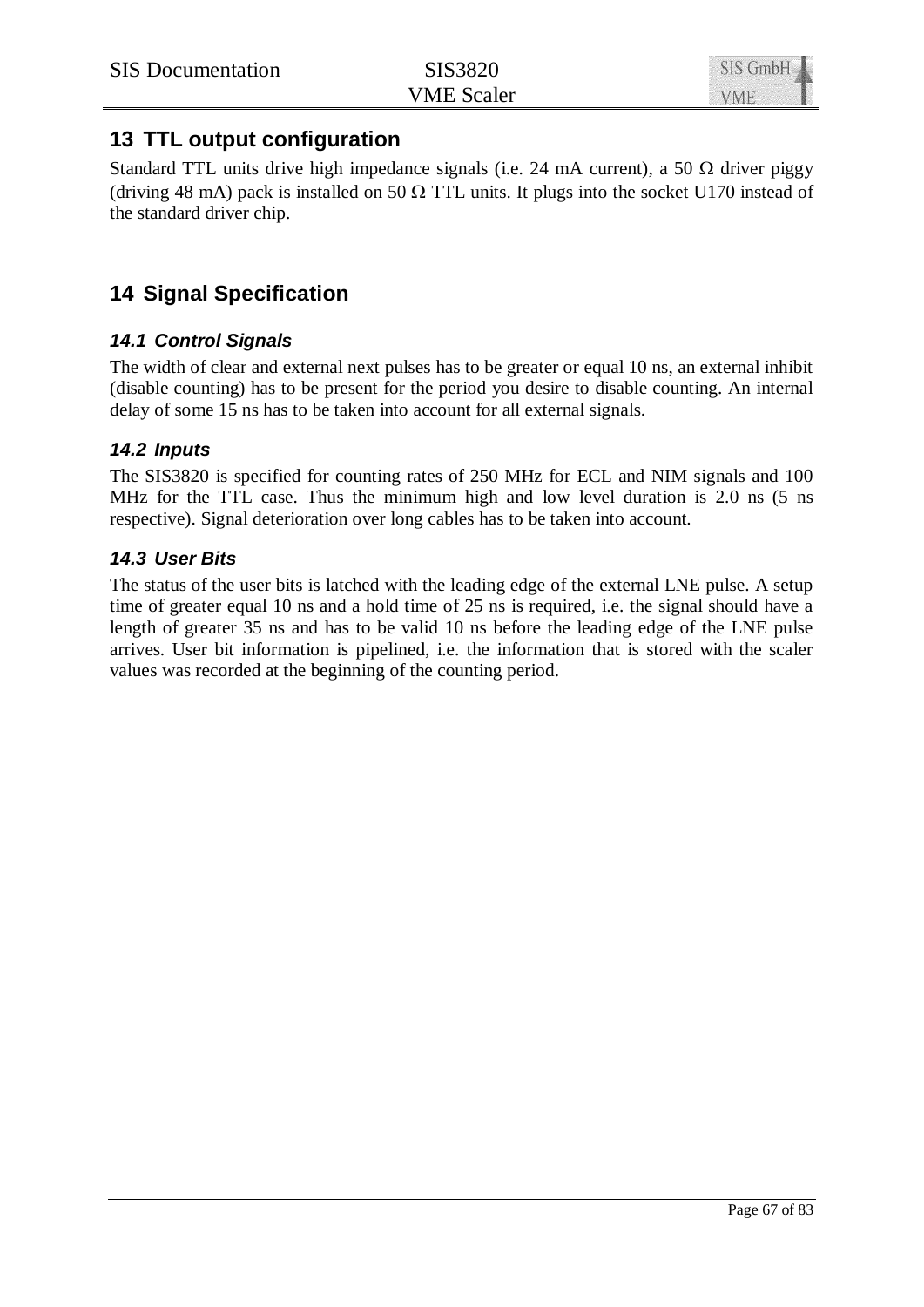# **15 Theory of operation**

#### *15.1 Enable Logic*

The logic of the SIS3820 is disabled by default upon power up of the module (due to the execution of a key reset). In a standard counter application a key enable command is all that is required to enable the logic, in MCS or preset mode other signals like arm and LNE are contributing as shown in the enable logic schematic below.

The enable logic should not be mixed with the counter enable/disable for the individual channels.

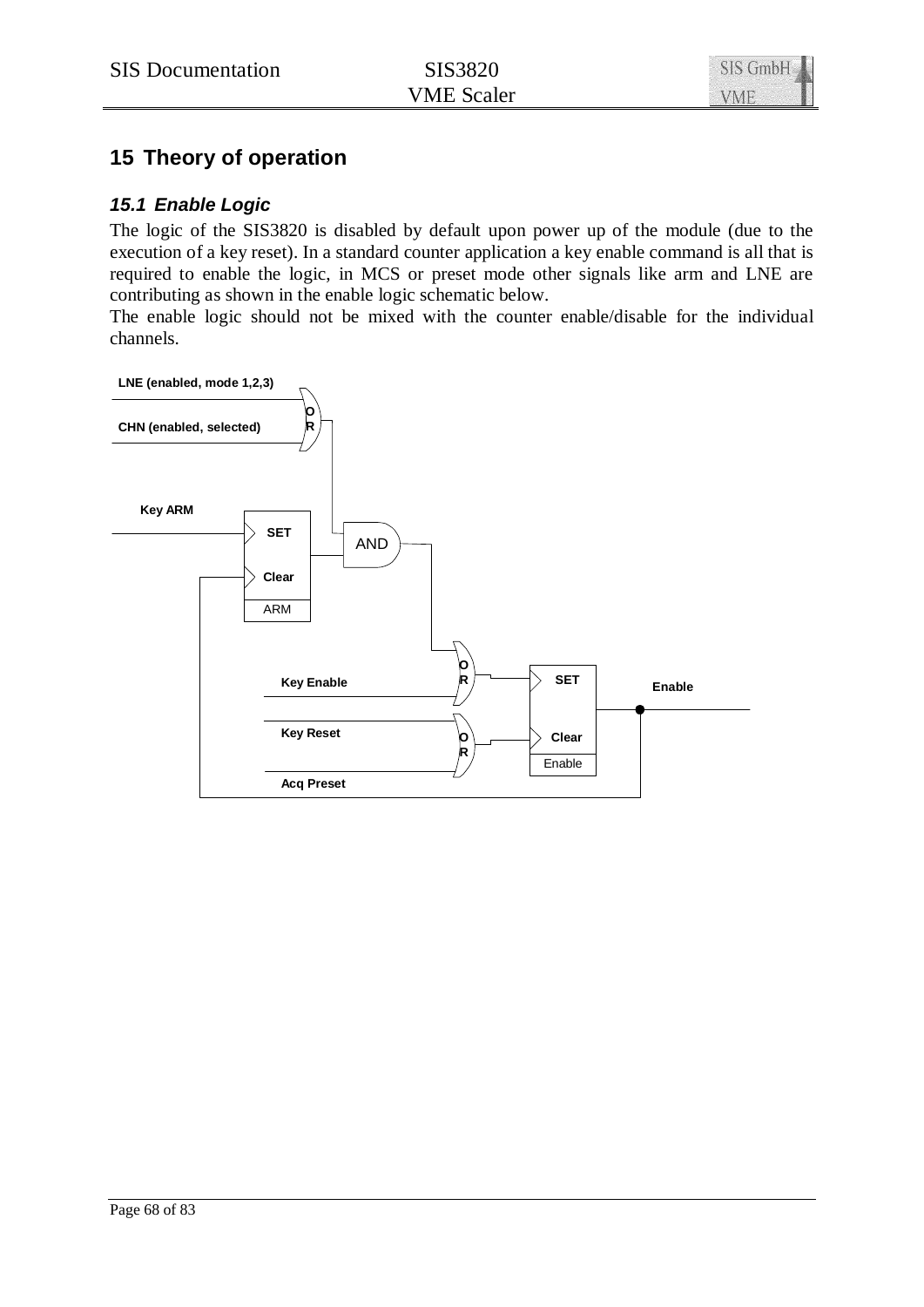#### *15.2 Read on the fly*

The SIS3820 supports read on the fly (i.e. readout in parallel to the acquisition of new counts) with an accuracy down to the lowest bit at the full counting rate of 200 MHz. While the uncertainty on a read on the fly is one count no counts are lost. A read from a counter register of the SIS3820 initiates a clock shadow transaction and the actual counter value that is read from VME is taken from the shadow register. The counter values of all 32 scaler channels are latched to the shadow registers simultaneously when the read on the fly is done in BLT32. Minimum difference in time (i.e. less than 5 ns variation) of the read values can be achieved with this mechanism.

#### *15.3 Latching scaler*

Counter data can be copied to the shadow registers in three ways

- Key VME LNE/clock shadow
- $\bullet$  external next pulse LNE/clock shadow with input modes 1, 2 and 3
- read from the counter registers

Shadow register data are not altered/updated in the normal counting process, i.e. the latched values can be re/read until they are overwritten by the next clock shadow cycle.

#### *15.4 Preset Scaling*

In preset mode the counting mode is started by an enable command and stopped by a channel reaching the preset value of counts. The preset reached state can be used as interrupt source. As an alternative you can poll on the preset reached bit in the preset enable and hit register to check on the occurrence of the preset reached condition.. Preset scaling can be used as LNE source in multi channel scaling (channel N mode) also.

It will take in the order of 100 ns after the preset condition was detected before the counters will stop counting. This implies, that the actual stored counter value will be greater than the preset value for frequencies in excess of some 10 MHz.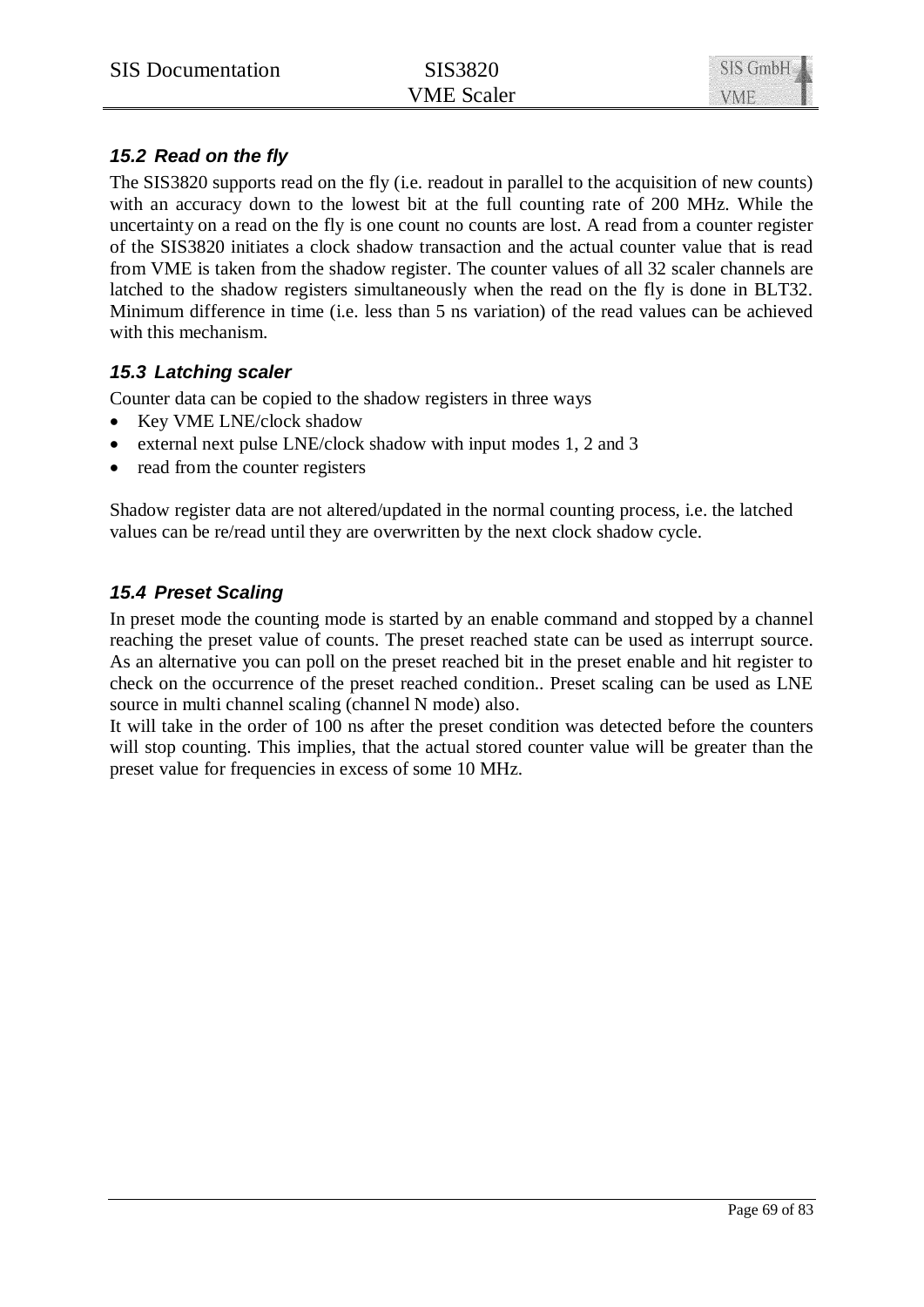#### *15.5 Multiscaling (MCS)*

Multi channel or multiscaling is a method to decouple the realtime behavior of fast counting processes from the VME readout process. Data are buffered in an onboard memory and readout at a later point in time in an asynchronous fashion. The SIS3820 uses standard 168 pin SDRAM memory strips as buffer, the default size is 64 MBytes. The memory can be used in:

- SDRAM mode
- $\bullet$  FIFO mode

While SDRAM mode fits applications with a known number of acquisition cycles that will fit into the SDRAM strip completely, FIFO mode allows for the sustained acquisition of measurements of an arbitrary number of readout cycles under the assumption, that the VME master is capable of digesting the generated data rate. The time slices (or load next event=LNE cycles) can be defined by following processes:

- VME LNE
- external LNE signal
- internal 10 MHz pulse generator
- $\bullet$  channel N as preset scaler

The later three can be routed through a prescaler.

#### 15.5.1 Minimum dwell time

Find below a table with minimum dwell times for a number of configurations.

| Number of channels | Channel depth (bits) | Dwell time in ns |
|--------------------|----------------------|------------------|
| 32                 | 32                   | 960              |
| 16                 | 32                   | 500              |
|                    | 32                   | 340              |
| 32                 | 16                   | 660              |
| 16                 | 16                   | 340              |
|                    | 16                   | 260              |
| 32                 |                      | 500              |
| 16                 |                      | 260              |
|                    |                      | 220              |

Please note that a depth of 8 bits (i.e. 0-255 counts) is by far sufficient to hold all counts that can occur at the maximum count rate and minimum dwell time. The minimum dwell time for a given configuration can be measured on the CIP output (with output mode 1 and 2).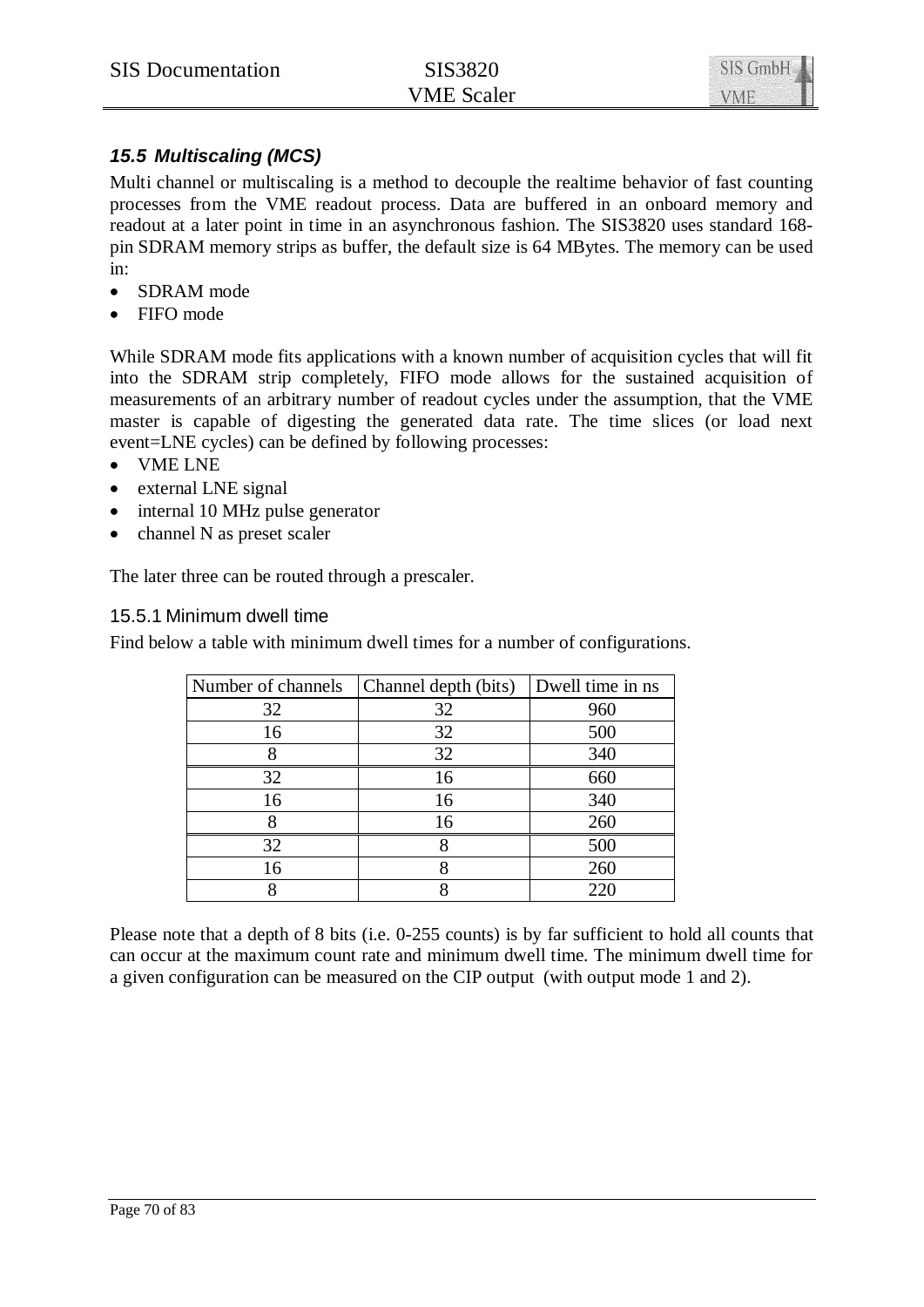#### 15.5.2 arm/enable with MCS

#### **15.5.2.1 enable**

Use the key operation enable command for multiscaling with an internal time base (prescaled internal 10 MHz pulse generator e.g. like in the sis3820\_mcs example program). The first time slice (counting period) will have the same length as consecutive slices this way.

#### **15.5.2.2 arm**

Use the key operation arm command for multiscaling with an external time base (LNE source). By means of the arm/enable source bits of the operation mode register you can define whether the actual enable will be defined by the LNE front panel signal (with input mode 1,2) or 3 active) or the ChN source. This way your first time slice/counting period will have the same lengths (angular encoder clock ticks, stepper motor ticks, ...) as consecutive bins.

#### *15.6 Clearing/non clearing mode*

The SIS3820 has two sets of counters. The two sets are the actual counters and the ... counters". Both counter sets are preset to 0 after a power up/key reset or counter clear. The actual counter set becomes active with the count enable.

At LNE (or read shadow) following process is initiated depending on the non clearing mode bit of the acquisition/operation mode register

"non clearing mode"  $= 0$  :

- the contents of the current counter set is subtracted from the contents of the "old" counter" set (which was latched by the previous LNE/clock shadow) and the difference is stored in the shadow register set or copied to SDRAM/FIFO
- the contents of the current counter set is stored to the "old counter" set

"non clearing mode"  $= 1$  :

• the contents of the current counter set is stored to the shadow register set or copied to SDRAM/FIFO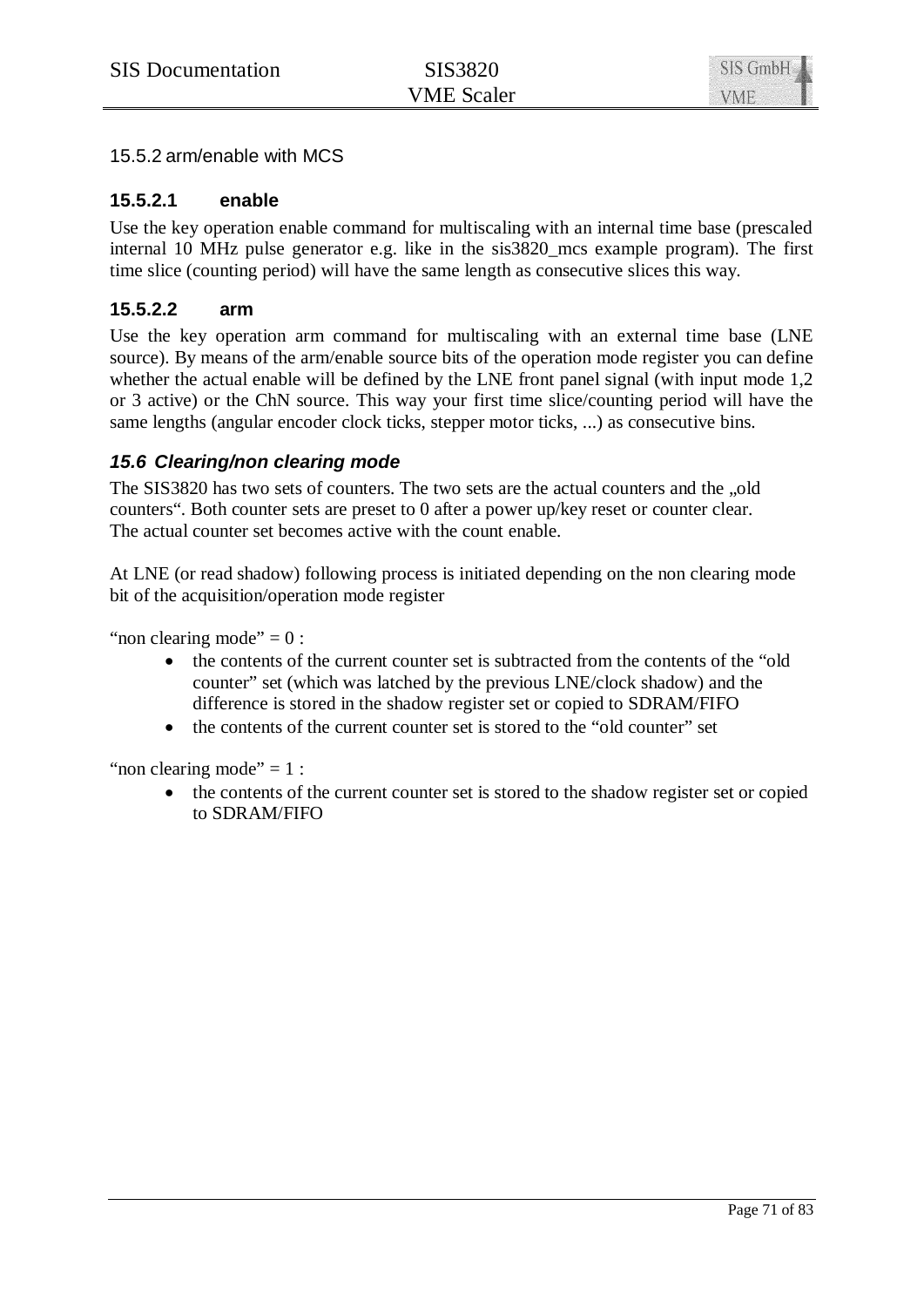#### *15.7 Histogramming Scaler (HISCAL)*

Histogramming scalers are typically used for repetitive low count rate applications. While the VME master has to readout the data across the VME bus in MCS mode, counts from consecutive scans are added up on board the SIS3820 in HISCAL operation.

HISCAL operation is the combination of MCS mode with SDRAM add mode. The HISCAL\_START signal is used in addition to the MCS setup. The HISCAL\_START signal (from VME or as a front panel input, as defined with the HISCAL\_START\_SOURCE\_BIT of the operation mode register) resets the memory pointer to the beginning of the histogram (until the HISCAL\_START\_PRESET value is reached or HISCAL operation is disabled. Refer to the 3 histogramming scaler Visual C++ examples to get started.

#### 15.7.1 Minimum dwell time in HISCAL mode

Find below a table with minimum dwell times for 2 configurations in HISCAL mode.

| Number of channels Channel depth (bits) Dwell time in ns |          |
|----------------------------------------------------------|----------|
|                                                          |          |
| <br>$\cdots$                                             | $\cdots$ |
|                                                          |          |

**Note:** High word count block transfer access to the SDRAM in parallel to MCS/HISCAL acquisition can result in an increased worst case minimum dwell time of some 8 µs.

#### *15.8 Firmware upgrade over VME*

SIS3820 units at firmware greater or equal 0102 support firmware upgrade over the VME bus. The VME to JTAG interface is implemented through the JTAG\_TEST/JTAG\_DATA\_IN and the JTAG\_CONTROL registers. Refer to the documentation for the XILINX XC18V04 serial PROM for operation details.

The LINUX and Visual  $C_{++}$  sis3820 itag prom.c code on the CDROM allows you to upgrade the firmware of your SIS3820 in combination with the SIS1100/3100 PCI to VME interface or to port the code to your VME environment.

**Note 1:** select the proper JP570 jumper setting to activate JTAG over VME

**Note 2:** A SIS3820 module may be rendered in non working condition after an error in the firmware download sequence. Operation/proper firmware has to be re-established with a JTAG firmware download cable in that case.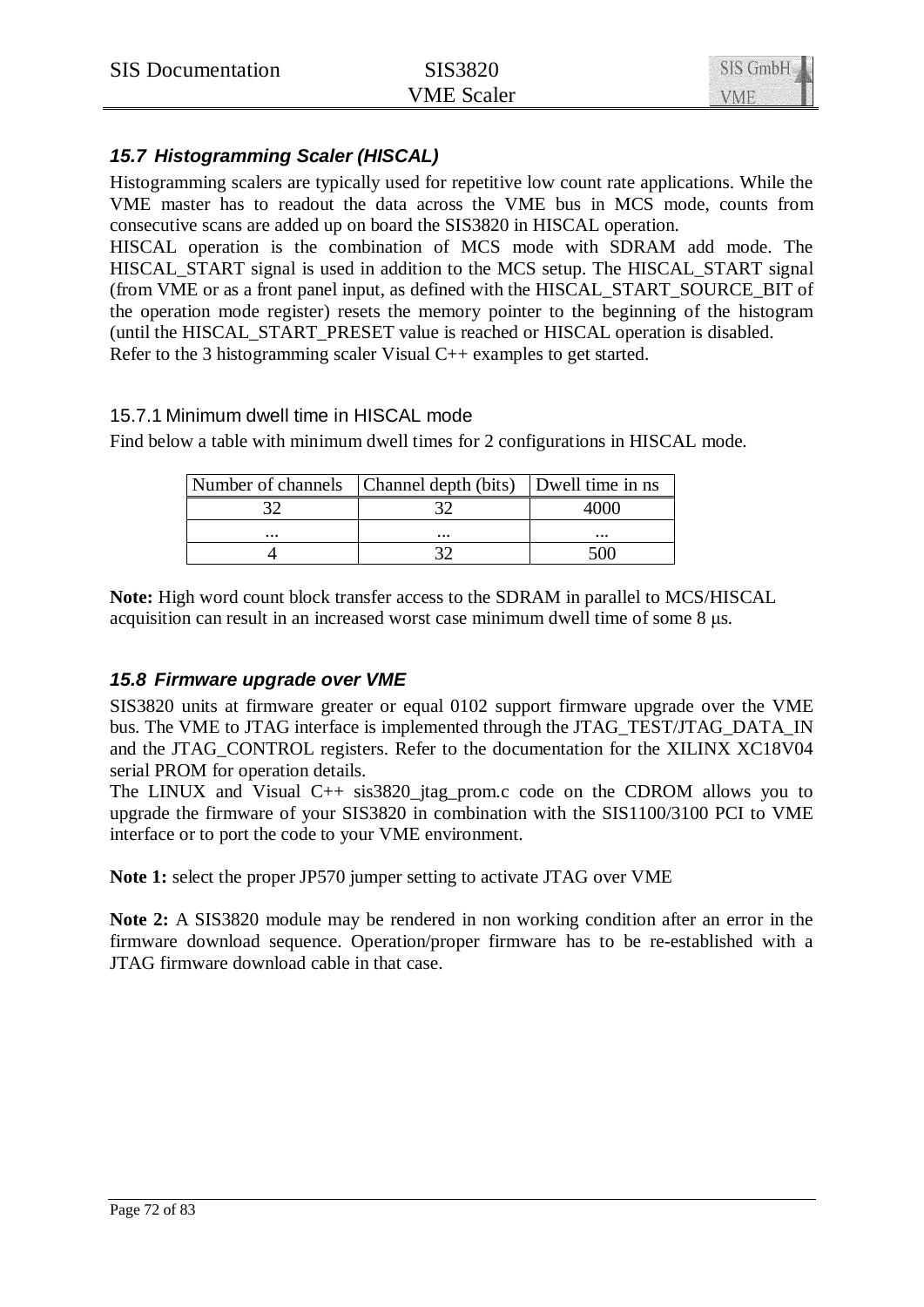| <b>SIS</b> Documentation | SIS3820           | SIS GmbH       |
|--------------------------|-------------------|----------------|
|                          | <b>VME</b> Scaler | $V$ M $\vdash$ |

## *15.9 CBLT readout (3820 01 03 and higher design)*

CBLT is a method to speed up the readout of small amounts of data from a larger number of slaves in conjunction with long setup time masters. As header and trailer words are added in CBLT, this readout approach is less efficient than low setup overhead list sequencer readout of masters like the SIS3100 VME sequencer.

Modules which are supposed to participate in a CBLT have to get the same CBLT address, in the case of the SIS3820 the CBLT address is defined by the upper 8 bits of the CBLT setup register . The module closest to the CPU has to be defined as "First" CBLT module, the module at the end of the chain is defined as "Last" CBLT module. All modules have to have their CBLT enable bit set, the modules must occupy a contiguous set of VME slots as shown in the sketch below. The token is passed from the previous module to the next module via the IRQ daisy chain lines as soon as all data have been read. The last module in the chain terminates the transfer with a VME bus error (BERR). .

| CPU              |  | First | Middle<br>Middle |  | <b>Last</b> |  |
|------------------|--|-------|------------------|--|-------------|--|
| <b>VME Crate</b> |  |       |                  |  |             |  |

Schematic CBLT setup

The SIS3820 supports the CBLT readout mode only in the MCS (Multiscaler) mode in FIFO mode !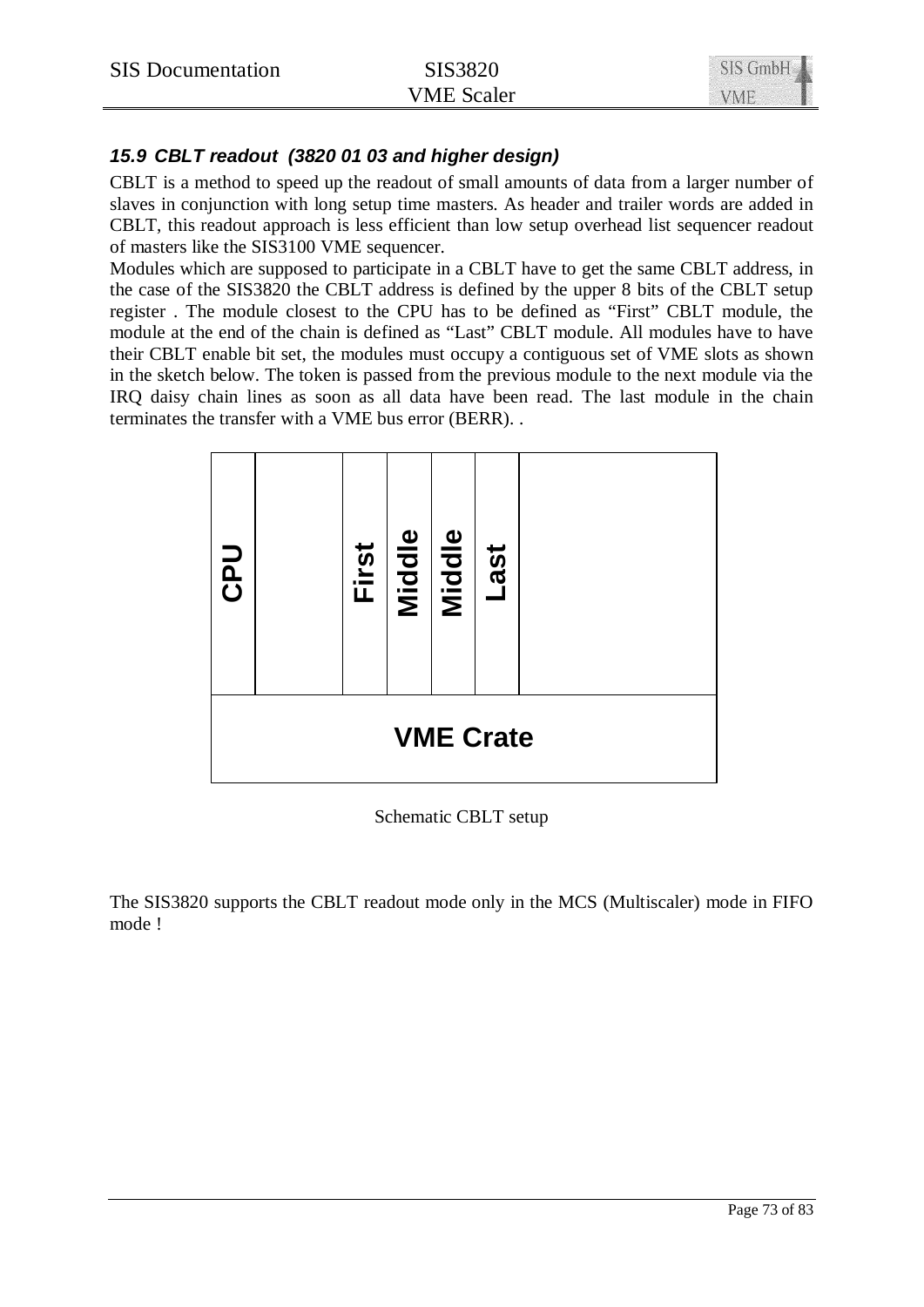## 15.9.1 CBLT Setup example

Assume four SIS3820 (as shown in the crate above) are supposed to participate in a CBLT. The modules are set to D32 addressing and VME base address configuration as shown in the table below. 0x45 is used as CBLT address and the CBLT setup registers of the four modules are configured as shown in the list.

| Module<br>number |            |    | D32 base address   VME slot   CBLT setup register   Comment |                                          |
|------------------|------------|----|-------------------------------------------------------------|------------------------------------------|
|                  | 0x20000000 |    | 0x45200805                                                  | First, Geo 1, max. 32 words, CBLT enable |
|                  | 0x21000000 | 12 | 0x45201001                                                  | CBLT enable, Geo 2, max. 32 words        |
| 4                | 0x22000000 | 13 | 0x45201801                                                  | CBLT enable, Geo 3, max. 32 words        |
|                  | 0x23000000 | 14 | 0x45202003                                                  | Last, Geo 4, max. 32 words, CBLT enable  |

0x**45**200805: CBLT address is 0x45xxxxxx

0x45**20**0805: CBLT Max. Readout Length is 32 (0x20) D32 words (0x80 bytes)

0x4520**08**05: CBLT Geo address is 1

0x452008**05**: CBLT is enabled and First module in chain

A BLT32 read from VME address 0x45000000 will result in a CBLT over the 4 modules, with the selected geographical addresses showing up in the header and trailer words.

| 32-bit data word | Content                | Comment                       |
|------------------|------------------------|-------------------------------|
| $\mathbf{1}$     | 0x08000000             | Header module 1, Geo 1        |
| $\overline{2}$   | Value ch. 1, module 1  |                               |
|                  |                        |                               |
| 33               | Value ch. 32, module 1 |                               |
| 34               | 0x08000088             | Trailer module 1, 0x88 Bytes  |
|                  |                        |                               |
| 35               | 0x10000000             | Header module 2, Geo 2        |
| 36               | Value ch. 1, module 2  |                               |
|                  |                        |                               |
| 67               | Value ch. 32, module 2 |                               |
| 68               | 0x10000088             | Trailer module 2, 0x88 Bytes  |
|                  |                        |                               |
| 69               | 0x18000000             | Header module 3, Geo 3        |
| 70               | Value ch. 1, module 3  |                               |
|                  |                        |                               |
| 101              | Value ch. 32, module 3 |                               |
| 102              | 0x18000088             | Trailer module 3, 0x88 Bytes  |
|                  |                        |                               |
| 103              | 0x20000000             | Header module 4, Geo 4        |
| 104              | Value ch. 1, module 4  |                               |
|                  |                        |                               |
| 135              | Value ch. 32, module 4 |                               |
| 136              | 0x21000088             | Trailer module 4, 0x88 Bytes, |
|                  |                        | Status: Last module (bit 24)  |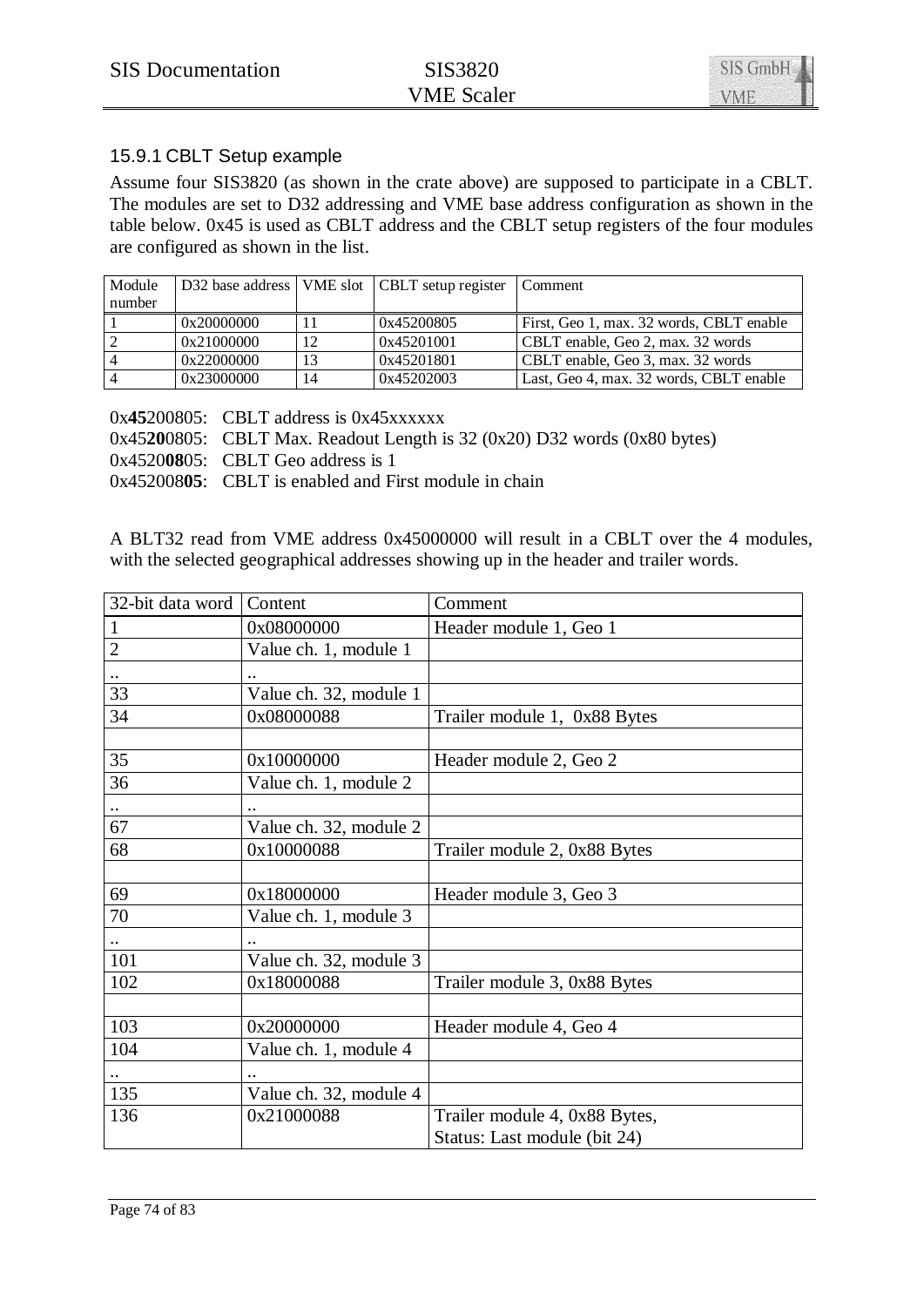If the modules contain no scaler data (FIFO is empty), the resulting VME data will look like shown below.

| 32-bit data word | Content    | Comment                                        |
|------------------|------------|------------------------------------------------|
|                  | 0x08000000 | Header module 1, Geo 1                         |
| $\overline{2}$   | 0x08000008 | Trailer module 1, 8 Bytes                      |
| 3                | 0x10000000 | Header module 2, Geo 2                         |
| $\overline{4}$   | 0x10000008 | Trailer module 2, 8 Bytes                      |
|                  | 0x18000000 | Header module 3, Geo 3                         |
| 6                | 0x18000008 | Trailer module 3, 8 Bytes                      |
|                  | 0x20000000 | Header module 4, Geo 4                         |
| 8                | 0x21000008 | Trailer module 4, Status: Last module, 8 Bytes |

#### 15.9.2 CBLT hints

While it is trivial to setup a block of modules for CBLT readout, one has to be aware of specialities of this readout form.

- The user has to make sure, that the read access to the CBLT address is a BLT32 block transfer (with address modifier AM=0xB or AM=0xF), i.e. the modules will not respond to a read, which is broken down into many single reads (AM 0x9 e.g.). This can be verified with a VME diagnosis module like the VDIS or with an oscilloscope and an extender.
- The requested number of bytes of the CBLT transfer have to be higher than the max. number of bytes of the readout data of all participated modules. This ensures that the Last module terminates the CBLT transfer with a BERR\* signal. All other participated modules monitor a BERR\* occurring and then they terminate the CBLT transfer. All modules are now ready for the next event.
- In many cases the block size will not be known, as it may depend on the number of hits in an ADC or TDC. In that case the user will have to setup a CBLT with the number of possible words and rely on the capability of a block transfer terminated by a VME bus error and a returned Byte count to indicate the actual length of the transfer.

## *15.10 Broadcast*

Broadcast is a way to distribute a signal like LNE with minimum jitter and latency to a number of SIS3820 units over VME. Broadcast uses the same setup as CBLT. Broadcast addressing uses the CBLT address plus the offset of the given key address to invoke the corresponding action. An example will be made available shortly.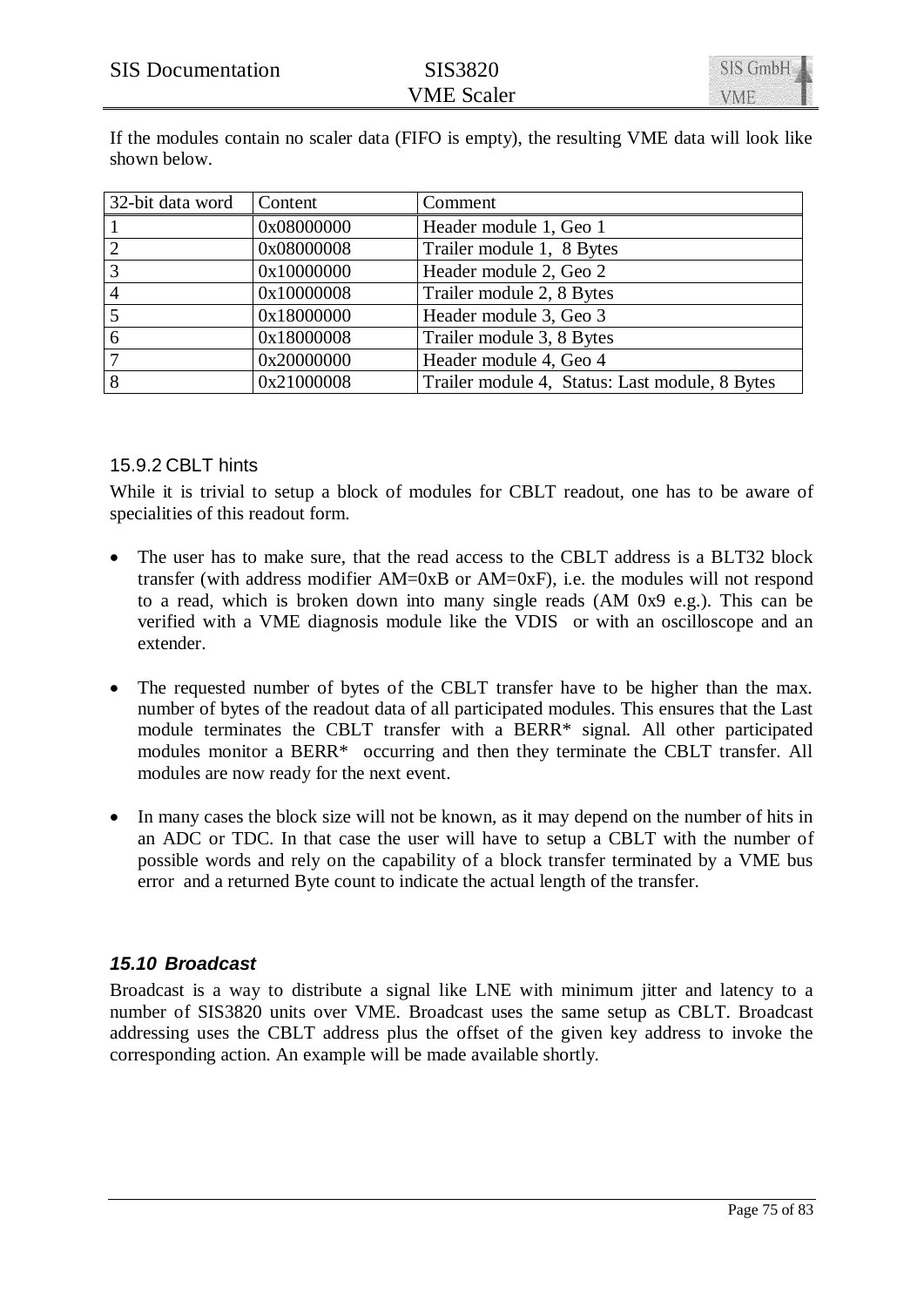## **16 Appendix**

## *16.1 P2 row A/C pin assignments*

The P2 connector of the SIS3820 (in 64 channel or clock module configuration) has connections on rows A and C to feed the second set of 32 inputs to the module or for operation as backplane clock distributor for the SIS330x digitizer family. This implies, that the module can not be operated in a VME slot with a special A/C backplane, like VSB e.g.. The pin assignments of P2 rows A/C of the SIS3820 for both scaler and clock module is shown below. 32 channel versions do not make use of P2 rows A/C.

| P2A            | <b>Scaler Function</b> | <b>Clock Function</b> | P2C            | <b>Scaler Function</b> | <b>Clock Function</b>  |
|----------------|------------------------|-----------------------|----------------|------------------------|------------------------|
| $\mathbf{1}$   | not connected          | $-5.2 V$              | $\mathbf{1}$   | not connected          | $-5.2 V$               |
| $\overline{c}$ | not connected          | $-5.2 V$              | $\overline{c}$ | not connected          | $-5.2 V$               |
| $\overline{3}$ | not connected          | $-5.2 V$              | $\overline{3}$ | not connected          | $-5.2 V$               |
| $\overline{4}$ | not connected          | not connected         | $\overline{4}$ | not connected          | not connected          |
| 5              | not connected          | not connected         | 5              | not connected          | not connected          |
| 6              | <b>DGND</b>            | <b>DGND</b>           | 6              | <b>DGND</b>            | <b>DGND</b>            |
| $\overline{7}$ | Control 1              | P2_CLOCK_H            | $\overline{7}$ | Control 0              | P2_CLOCK_L             |
| 8              | <b>DGND</b>            | <b>DGND</b>           | 8              | <b>DGND</b>            | <b>DGND</b>            |
| 9              | Control 3              | P2_START_H            | 9              | Control 2              | P2_START_L             |
| 10             | Control 5              | P <sub>2</sub> STOP H | 10             | Control 4              | P <sub>2</sub> STOP L  |
| 11             | Control 7              | P2 TEST H             | 11             | Control 6              | P <sub>2</sub> _TEST_L |
| 12             | <b>DGND</b>            | <b>DGND</b>           | 12             | <b>DGND</b>            | <b>DGND</b>            |
| 13             | <b>DGND</b>            | <b>DGND</b>           | 13             | <b>DGND</b>            | <b>DGND</b>            |
| 14             | G34 L16                | not connected         | 14             | G34 L15                | not connected          |
| 15             | G34_L14                | not connected         | 15             | G34 L13                | not connected          |
| 16             | G34_L12                | not connected         | 16             | G34_L12                | not connected          |
| 17             | G34_L10                | not connected         | 17             | G34_L9                 | not connected          |
| 18             | G34 L8                 | not connected         | 18             | G34 L7                 | not connected          |
| 19             | G34 L6                 | not connected         | 19             | G34 L5                 | not connected          |
| 20             | G34 L4                 | not connected         | 20             | G34 L3                 | not connected          |
| 21             | G34_L2                 | not connected         | 21             | G34_L1                 | not connected          |
| 22             | <b>DGND</b>            | <b>DGND</b>           | 22             | <b>DGND</b>            | <b>DGND</b>            |
| 23             | G12 L16                | not connected         | 23             | G12 L15                | not connected          |
| 24             | G12 L14                | not connected         | 24             | G12_L13                | not connected          |
| 25             | G12_L12                | not connected         | 25             | G12_L11                | not connected          |
| 26             | G12 L10                | not connected         | 26             | G12 L9                 | not connected          |
| 27             | G12 L8                 | not connected         | 27             | G12 L7                 | not connected          |
| 28             | G12 L6                 | not connected         | 28             | G12_L5                 | not connected          |
| 29             | G12_L4                 | not connected         | 29             | G12_L3                 | not connected          |
| 30             | G12_L2                 | not connected         | 30             | $G12$ <sub>_L1</sub>   | not connected          |
| 31             | <b>DGND</b>            | <b>DGND</b>           | 31             | <b>DGND</b>            | <b>DGND</b>            |
| 32             | not connected          | not connected         | 32             | not connected          | not connected          |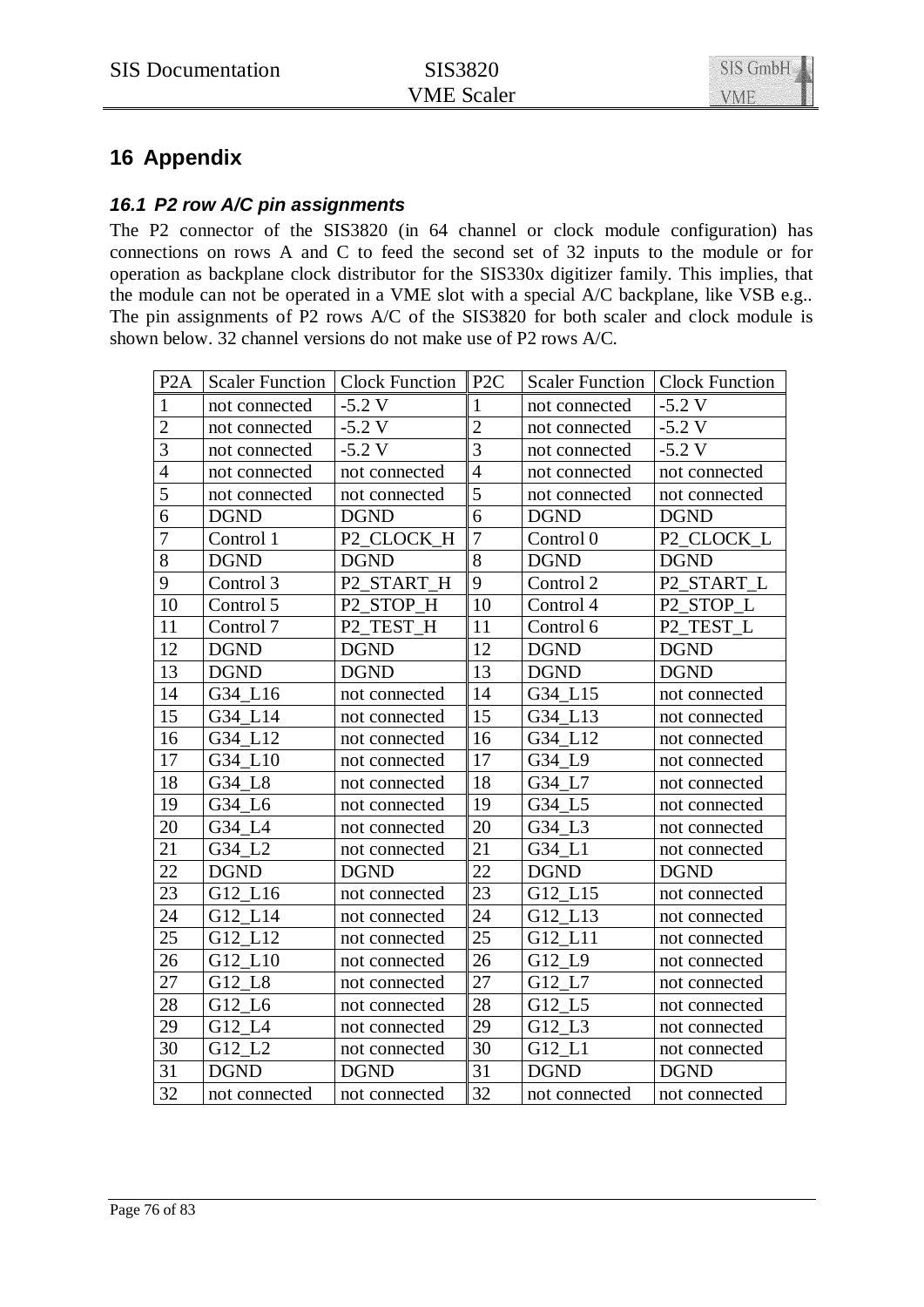## *16.2 Row d and z Pin Assignments*

The SIS3820 is ready for the use with VME64x and VME64xP backplanes. Features include geographical addressing (PCB revisions V2 and higher) and live insertion (hot swap). The used pins on the d and z rows of the P1 and P2 connectors are listed below.

| Position        |            | P1/J1  |            | P2/J2  |
|-----------------|------------|--------|------------|--------|
|                 | Row z      | Row d  | Row z      | Row d  |
| $\mathbf 1$     |            | VPC(1) |            |        |
| $\overline{2}$  | <b>GND</b> | GND(1) | <b>GND</b> |        |
| $\overline{3}$  |            |        |            |        |
| $\overline{4}$  | <b>GND</b> |        | <b>GND</b> |        |
| 5               |            |        |            |        |
| $\overline{6}$  | <b>GND</b> |        | <b>GND</b> |        |
| 7               |            |        |            |        |
| $\overline{8}$  | <b>GND</b> |        | <b>GND</b> |        |
| $\overline{9}$  |            | $GAP*$ |            |        |
| 10              | <b>GND</b> | $GA0*$ | <b>GND</b> |        |
| $\overline{11}$ | RESP*      | $GA1*$ |            |        |
| $\overline{12}$ | <b>GND</b> |        | <b>GND</b> |        |
| 13              |            | $GA2*$ |            |        |
| 14              | <b>GND</b> |        | <b>GND</b> |        |
| 15              |            | $GA3*$ |            |        |
| $\overline{16}$ | <b>GND</b> |        | <b>GND</b> |        |
| $\overline{17}$ |            | $GA4*$ |            |        |
| 18              | <b>GND</b> |        | <b>GND</b> |        |
| 19              |            |        |            |        |
| 20              | <b>GND</b> |        | <b>GND</b> |        |
| $\overline{21}$ |            |        |            |        |
| $\overline{22}$ | <b>GND</b> |        | <b>GND</b> |        |
| 23              |            |        |            |        |
| 24              | <b>GND</b> |        | <b>GND</b> |        |
| $\overline{25}$ |            |        |            |        |
| 26              | <b>GND</b> |        | <b>GND</b> |        |
| 27              |            |        |            |        |
| $\overline{28}$ | <b>GND</b> |        | <b>GND</b> |        |
| $\overline{29}$ |            |        |            |        |
| 30              | <b>GND</b> |        | <b>GND</b> |        |
| $\overline{31}$ |            | GND(1) |            | GND(1) |
| 32              | <b>GND</b> | VPC(1) | <b>GND</b> | VPC(1) |

**Note: Pins designated with (1) are so called MFBL (mate first-break last) pins on the installed 160 pin connectors, VPC(1) pins are connected via inductors.**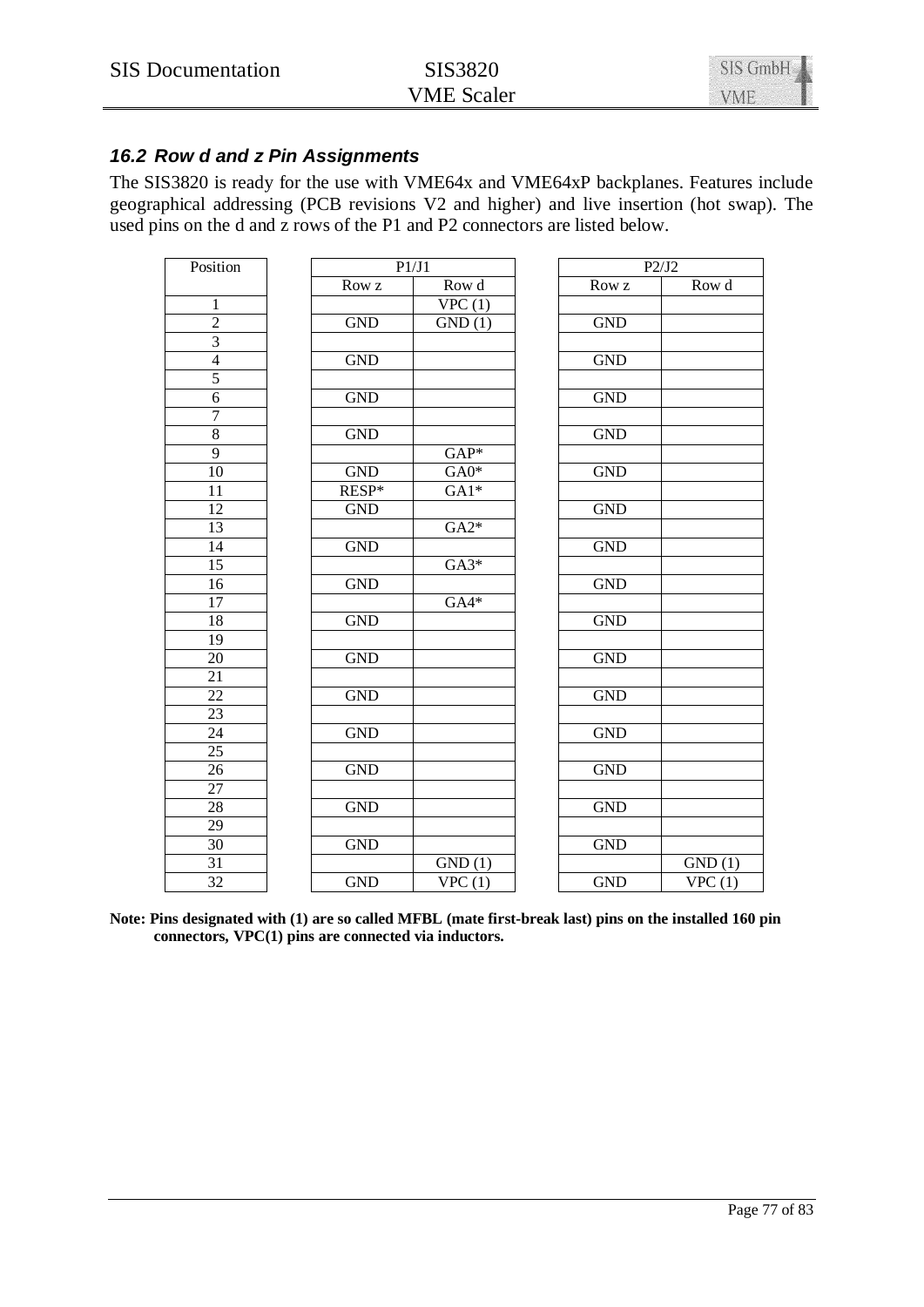## *16.3 Connector Types*

Find below a list of connector types that are used on the SIS3820.

| Connector     | Purpose                           | <b>Part Number</b>         |
|---------------|-----------------------------------|----------------------------|
| 160 pin zabcd | VME P1/P2                         | Harting 02 01 160 2101     |
| 20 pin header | Control (flat cable versions)     | DIN41651 20 Pin (AMP e.g.) |
| 34 pin header | Inputs (flat cable versions)      | DIN41651 34 Pin (AMP e.g.) |
| <b>LEMO</b>   | Control and Input (LEMO versions) | LEMO ERN.00.250.CTL        |
| <b>SDRAM</b>  | SDRAM memory socket               | Berg 88638-60002           |

#### *16.4 Power consumption*

The SIS3820 is a single +5 V supply board. Lower positive voltages (3.3 V and 2.5 V) are generated with low dropout regulators. –5 V is generated with up to 3 DC/DC converters.

| Board type                       | Voltage | Current         |
|----------------------------------|---------|-----------------|
| SIS3820-SCALER (32 ECL channels) | 5 V     | $2,0 \text{ A}$ |
| SIS3820-SCALER (32 TTL channels  | 5 V     | 1,3A            |
| SIS3820-CLOCK (32 NIM channels)  | 5 V     | 3.2 A           |

#### *16.5 Operating conditions*

#### 16.5.1 Cooling

Although the SIS3820 is mainly a 2.5 and 3.3 V low power design, forced air flow is required for the operation of the board. The board may be operated in a non condensing environment at ambient temperatures between  $10^{\circ}$  and  $40^{\circ}$  Celsius.

#### 16.5.2 Hot swap/live insertion

Please note, that the VME standard does not support hot swap by default. The SIS3820 is configured for hot swap in conjunction with a VME64x backplane. In non VME64x backplane environments the crate has to be powered down for module insertion and removal.

#### *16.6 LED (selftest)*

During power up self test and FPGA configuration all LEDs except the Ready (R) LED are on. After the initialization phase is completed, all LEDs except the Ready (R) LED and the Power (P) have to go off. Differing behavior indicates either a problem with the download of the firmware boot file or one or more FPGAs and/or the download logic.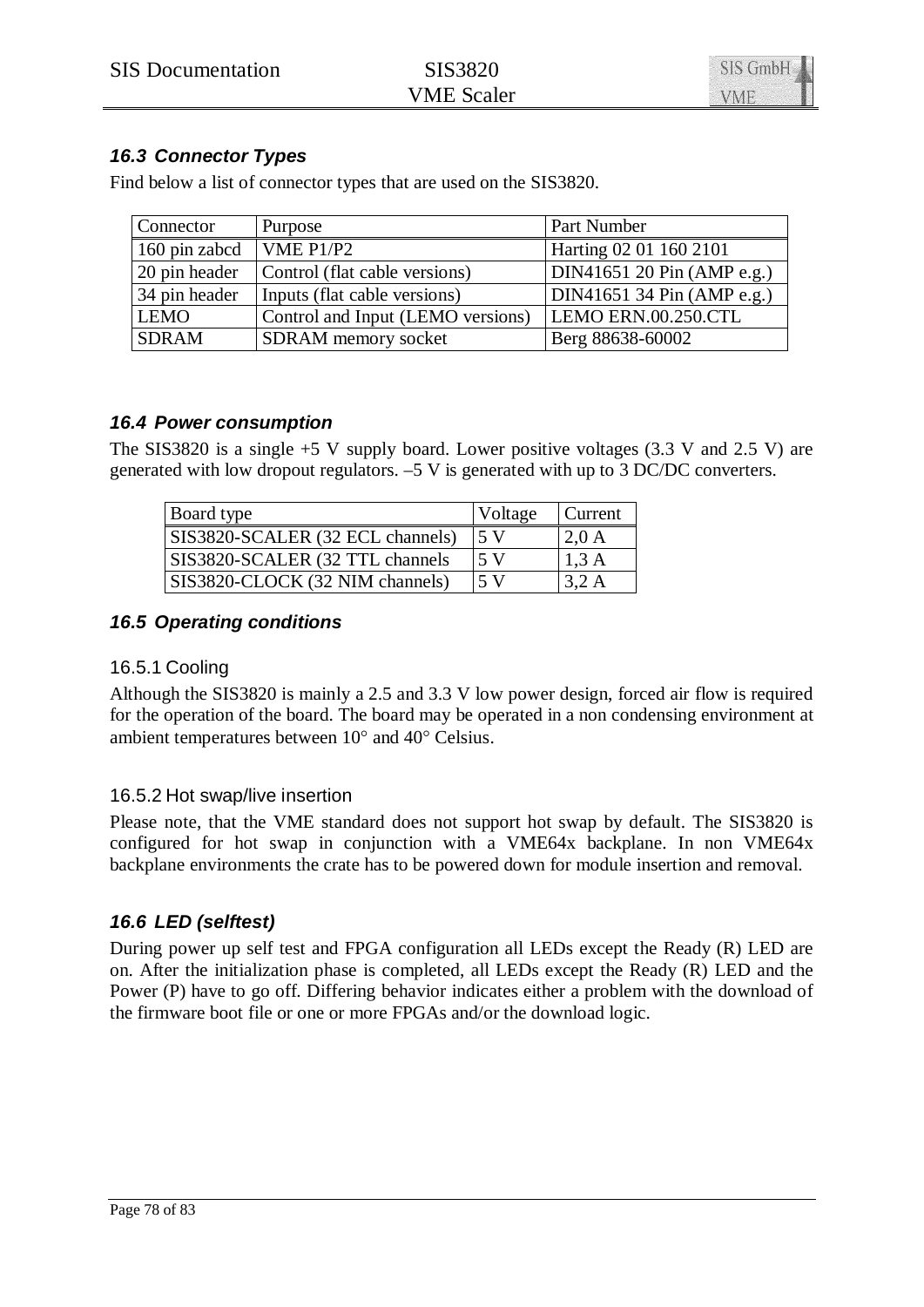### *16.7 VME readout performance*

A SIS3820 can generate in excess of 128 MBytes/s worth of data (at the minimum dwell time with 32 channels active in 32-bit mode) in principle. A more realistic data rate in the short dwell time regime is 64 MBytes/s, as 8-bits counter depth will be sufficient to hold the maximum possible number of counts. The VME interface was optimized with respect to the block transfer readout of this possible substantial amount of data. Find below a table of block transfer speeds of the SIS1100/3100 PCI to VME interface on readout of data from the SDRAM of the SIS3820. The measurements were made with 40 longword blocks (the speed was computed by dividing the number of bytes be the difference of the leading edge of the first DS1 and the trailing edge of the last DS1).

| Mode   | Transfer speed |
|--------|----------------|
| BLT32  | $25$ MB/s      |
| MBLT64 | $50$ MB/s      |
| 2e VME | 88 MB/s        |

Note: you have to be aware, that the typical setup time for a block transfer is in the 25 µs ballpark. I.e. you will want to read out large blocks of data in high speed applications to minimize overhead.

### *16.8 Software Support*

The SIS3820 board comes with the sis3820.h header file that defines register offsets as well as relevant bit addresses within the registers. This header file should facilitate SIS3820 software development for all platforms.

C example code for the SIS3820 is provided for both Visual C++ and LINUX. The code was written to be used with the SIS1100/3100 PCI to VME interface, but should be readily portable to other environments.

A Windows Labview interface is available for the SIS3150 USB2.0 to VME interface.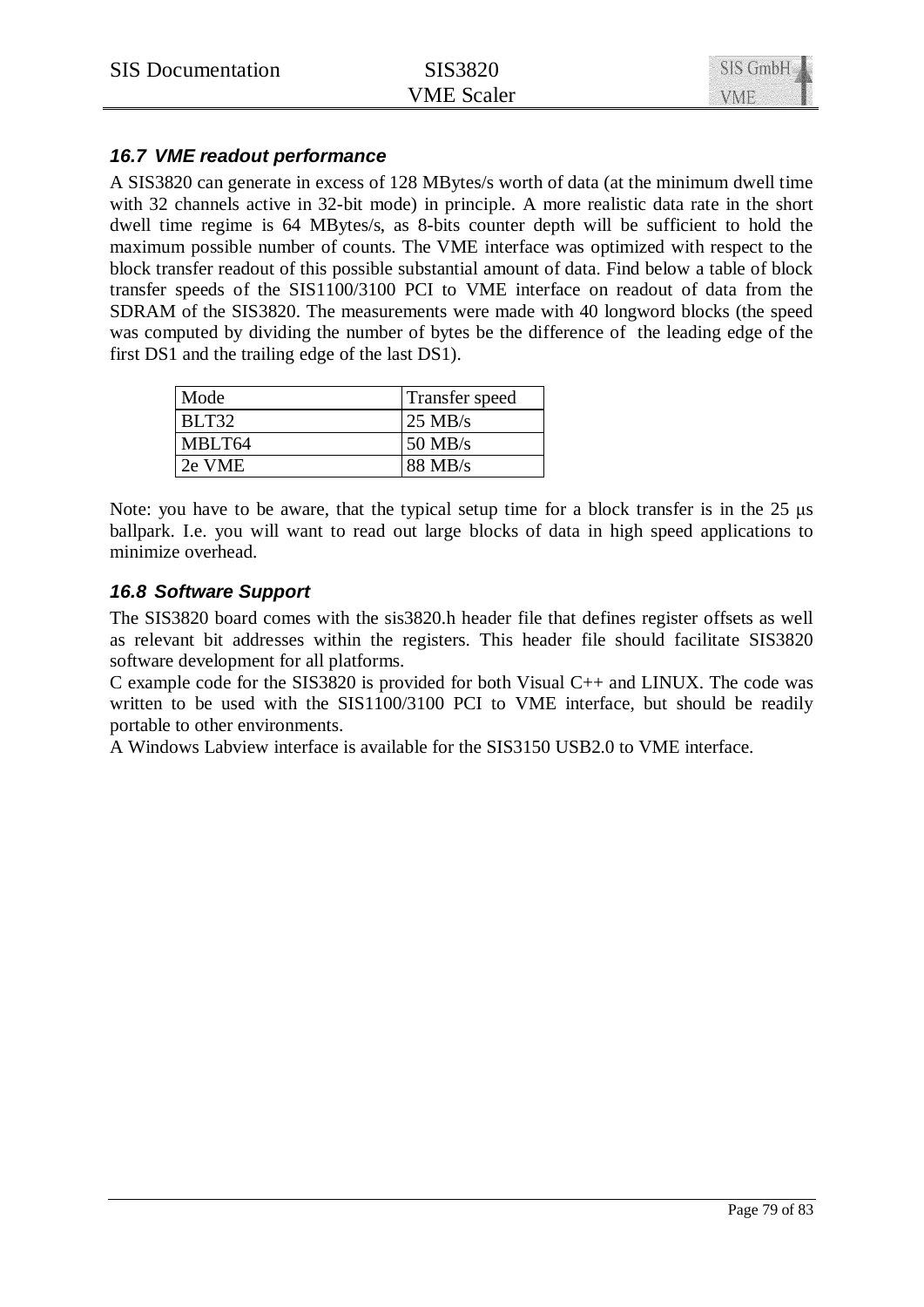

## **17 Glossary**

Following shorthands/expressions are used throughout the manual

| Term                | Explanation                                                                                                |
|---------------------|------------------------------------------------------------------------------------------------------------|
| ChN                 | Channel N as LNE source                                                                                    |
| <b>CIP</b>          | Copy in progress (data are copied from the frontend FPGA registers to<br>memory registers on the VME FPGA) |
| <b>Clock Shadow</b> | Initiate copy process of frontend scaler data to register set                                              |
| <b>FPGA</b>         | Field Programmable Gate Array                                                                              |
| <b>HISCAL</b>       | <b>Histogramming Scaler</b>                                                                                |
| KA                  | Key address. Write access with arbitrary data to a key address initiates the                               |
|                     | specified function                                                                                         |
| <b>LNE</b>          | Load Next Event. Initiate next counting period, save data from previous                                    |
|                     | counting period.                                                                                           |
| <b>MCS</b>          | Multi Channel Scaler                                                                                       |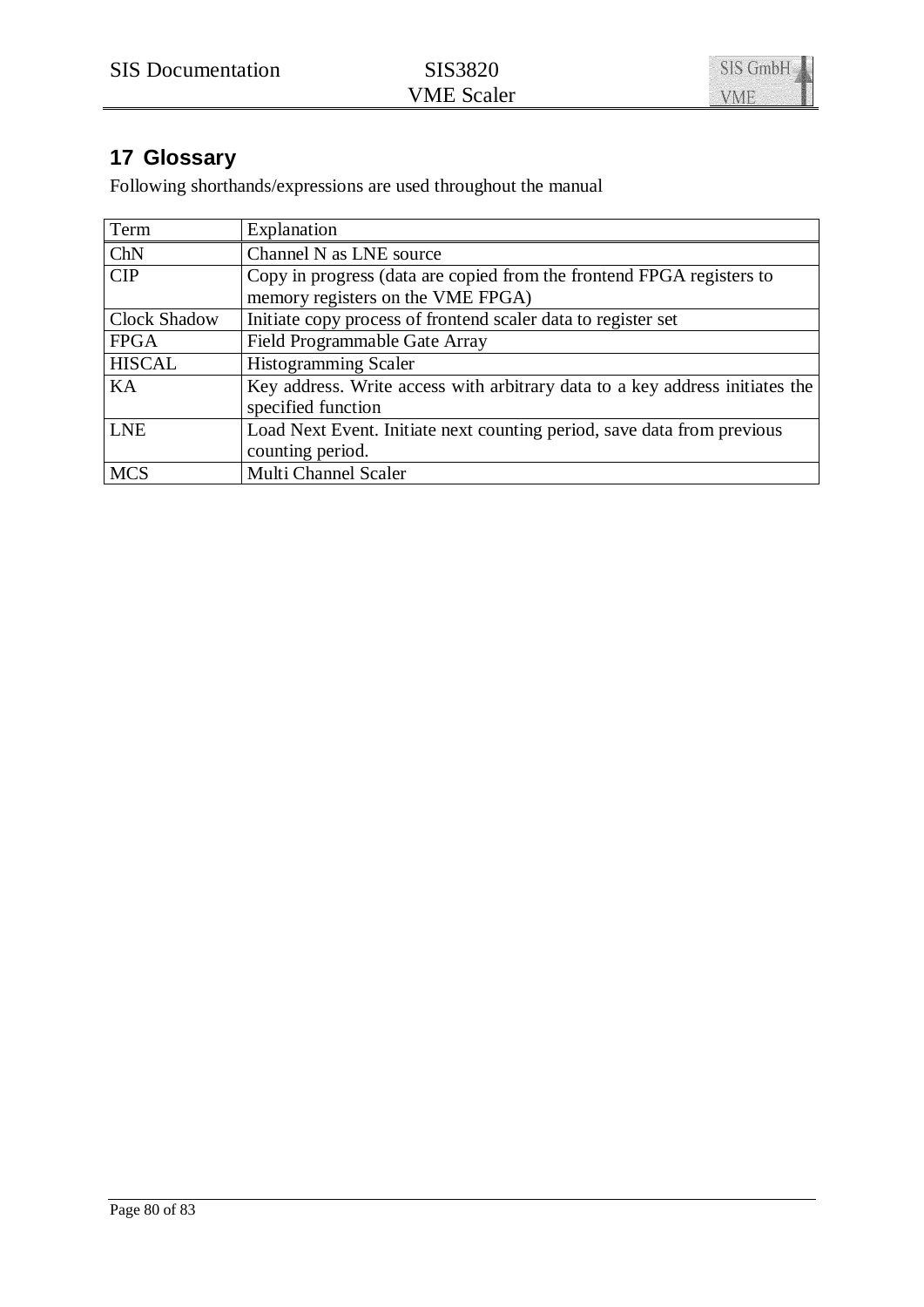SIS GmbH **VME** 

## **18 Index**

10 MHz pulser 38 2eVME 8, 10, 30, 79 50 Ohm impedance 66 A24 8 A32 8, 11, 16, 61 ADC 75 address geographical 74, 75 address map 17 address modifier 75 address space 16 addressing geographical 8 AM 75 arm 37, 68, 71 arm source 37, 71 backplane 8, 16, 78 bank 54, 61 BERR 53, 73 block diagram 9 BLT32 8, 30, 51, 74, 79 board layout 60 Bonn 22 broadcast 8 Broadcast 75 bus error 18, 73 CBLT 8, 17, 29, 73, 75 hints 75 setup example 74 channel N 38 channel number 54 ChN 71 CIP 27, 80 clock shadow 24, 35, 36, 69 column 61 CON500 62 connector 8 Connector Types 78 cooling 78 counter 10 current counter 71 D32 8, 51, 74 data format 39 Data Format 54 DC/DC 78 DO8 22 driver  $50 \Omega$  67 high impedance 67 DS1 79 DS2430 52 DSP 10 dwell time 10, 40 ECL 58, 63, 67 edge sensitive 24 EEPROM 52 EN\_A32 16

EN\_GEO 16 enable 71 enable logic 68 enable source 37, 71 FIFO 71 almost full 31 FIFO address space 53 firmware 62, 72 FPGA 78, 80 front panel 8 Front Panel LED 57 Front Panel Layout 56 GA 16 geographical addressing 77 glossary 80 GND 62 header 74, 75, 79 high impedance 66, 67 HISCAL 33, 35, 37, 72, 80 HISCAL\_START 35 HISCAL\_START\_SOURCE\_BIT 36, 72 histogramming scaler 10 hot swap 77, 78 Input Configuration 63 input mode 45 *installation* 11 Intel 22 interrupt 24 interrupt source 24 interrupt sources 24 interrupter mode 22 interrupter type 22 introduction 7 IRQ acquisitions reached 25 almost full 25 clock shadow 23, 24 FIFO almost full 23 FIFO threshold 23, 24 LNE 23, 24 overflow 23, 25 preset reached 24 source 24 source 0 24 source 1 24 source 2 24, 26 source 3 25 source 4 25 IRQ mode 22 ROAK 22 RORA 22 J1 16, 61 J90 61, 62 JP570 62, 72 JTAG 9, 61, 62, 72 jumper settings 61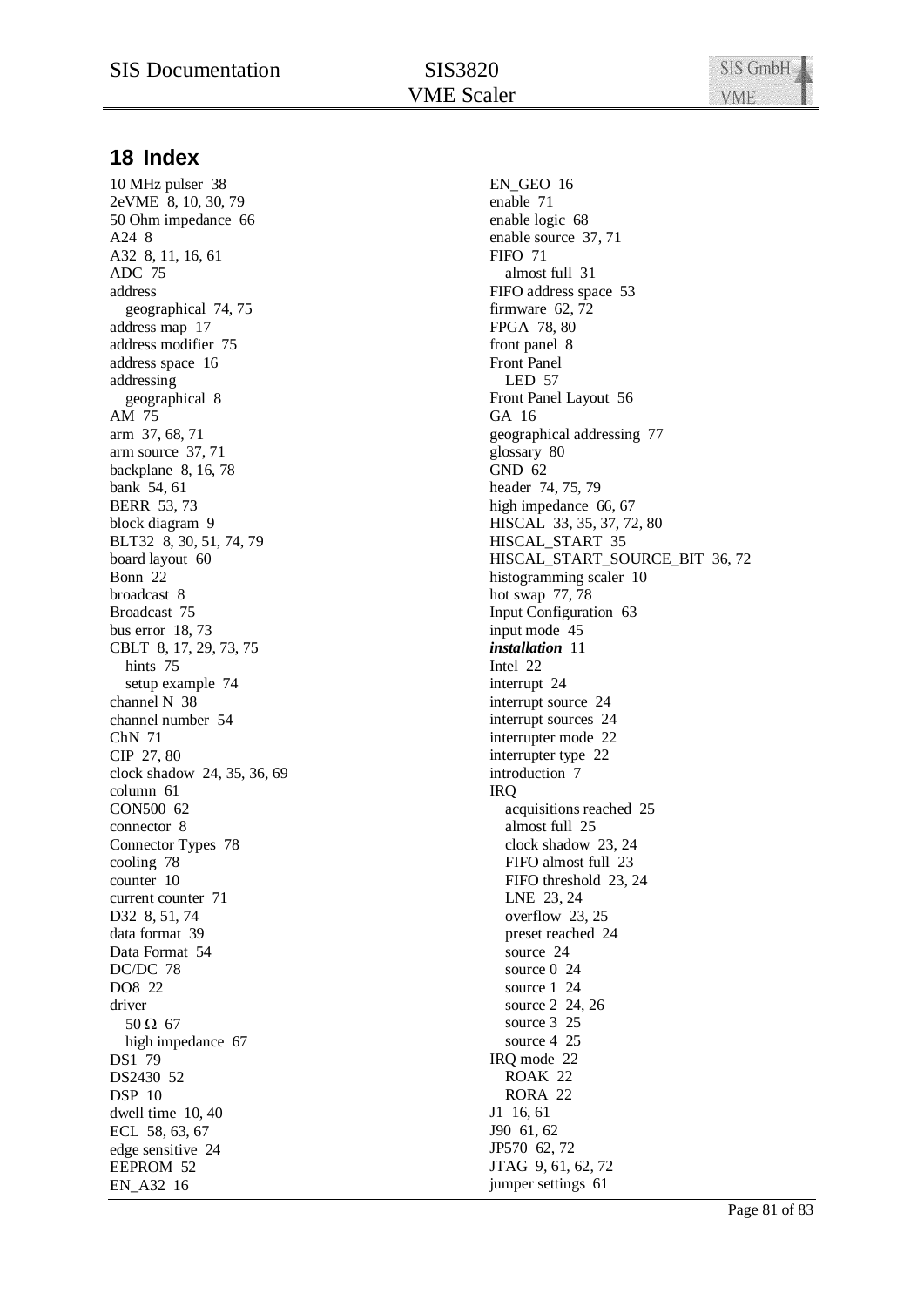KA 80

key clock shadow 51 key address key reset 48 key\_counter\_clear 48 key\_disable 50 key\_hiscal\_enable\_lne\_arm 50 key\_hiscal\_enable\_lne\_enable 50 key\_hiscal\_start\_pulse 50 key\_lne\_pulse 48 key\_operation\_arm 49 key operation disable 49 key operation enable 49 key sdram fifo reset 48 key test pulse 48 Labview 79 latching scaler 10, 69 LED 57 Access 57 CLR 13 Color 57 power 78 Power 57 ready 78 Ready 57 S 13 Scaler Enable 49, 57 selftest 78 user 11, 19 LEMO 78 level sensitive 24 LINUX 22 *LINUX example/test code* 11 live insertion 77, 78 LNE 10, 26, 35, 67, 69, 71, 75, 80 external rate limit 27, 38 inhibit 35 LNE prescaler 38 LNE source 38 LVDS 64 MBLT64 8, 10, 30, 79 MCS 10, 30, 38, 39, 70, 72 mode 16-bit 55 24-bit 54 32-bit 54 8-bit 55 channel N 41, 42 clearing 39, 71 FIFO 70 FIFO emulation 29, 37, 53 inhibit 45 input 35, 46, 71 latching scaler 57 MCS 13, 25, 26, 40, 57, 68, 72 multiscaler 24 non clearing 25, 39, 71 of operation 34 output 36, 70

output 3 43 preset 68 preset scaler 25 SDRAM 37, 70 SDRAM add 37, 72 mode counter test 20 mode 25 MHz test pulses 20 modes of operation 34 monostable 57 Multi channel scaler 10 Multiscaling 70 NIM 65, 67 old counter 71 operating conditions 78 output 67 50 MHz 36 CIP 70 copy in progress 70 enabled 36 SDRAM empty 36 SDRAM threshold 36 user 36 overflow 44 P1 77 P2 77 pin assignments 76 PCB 77 Pin Assignments 58 pin header 78 power consumption 78 preset reached 25 preset scaler 10, 14, 38 preset scaling 69 preset scheme 42 PROM 9, 62 read on the fly 69 reference pulser 20 register acquisition count 13, 26, 33 acquisition mode 34, 41 acquisition preset 13, 25, 26, 27 address pointer 31 CBLT setup 17, 73, 74 CBLT/broadcast setup 29 channel 1/17 bits 33-48 45 control 21 copy disable 40 counter 51 counter shadow 51 FIFO threshold 24 FIFO word count threshold 32 FIFO word counter 31, 53 FIFO word counter threshold 32 firmware revision 21 HISCAL\_LAST\_ACQ\_COUNTER 33 HISCAL\_START\_COUNTER 33 HISCAL\_START\_PRESET 33 inhibit 44

Page 82 of 83